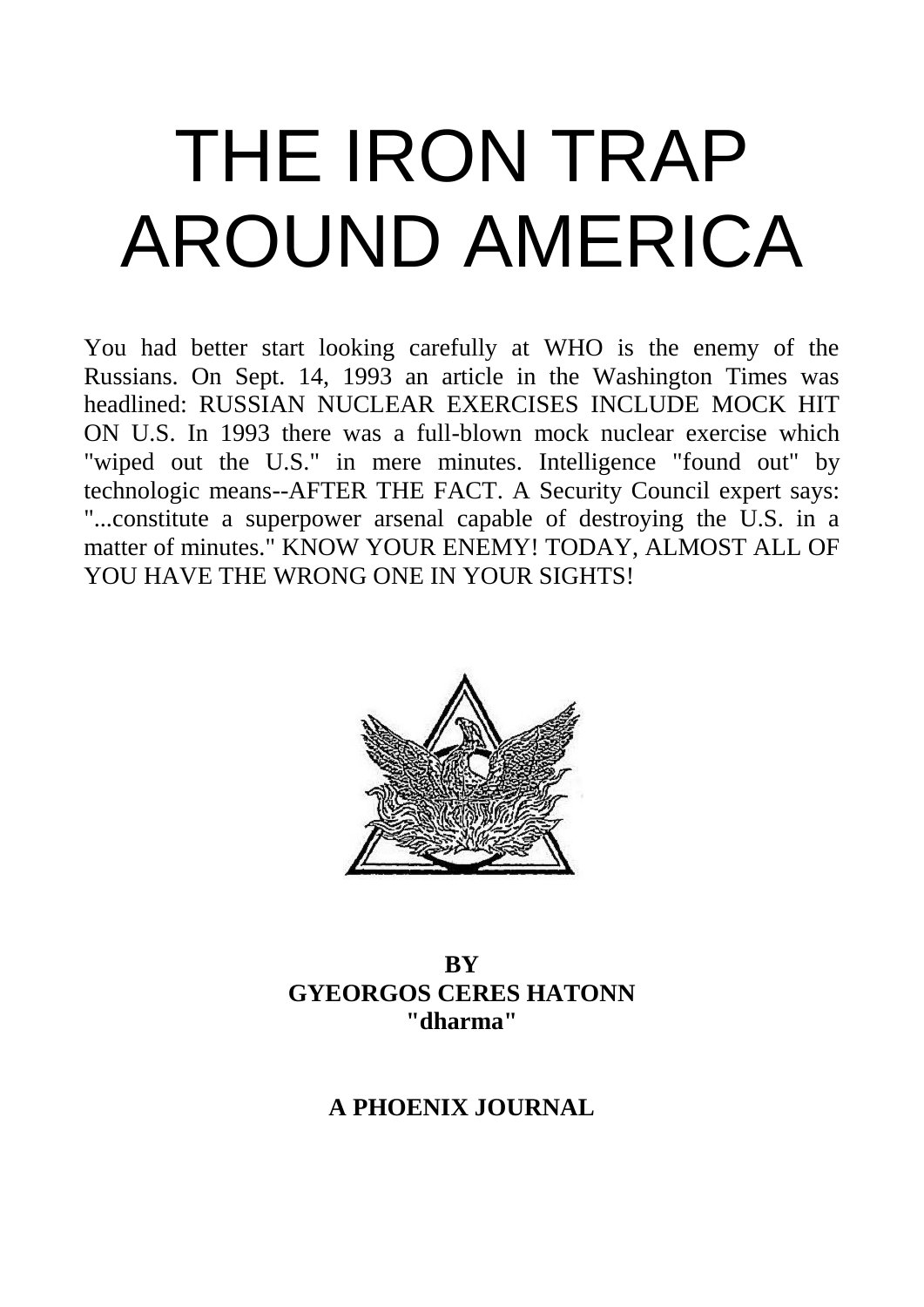**-- PJ 78 -- page. 1**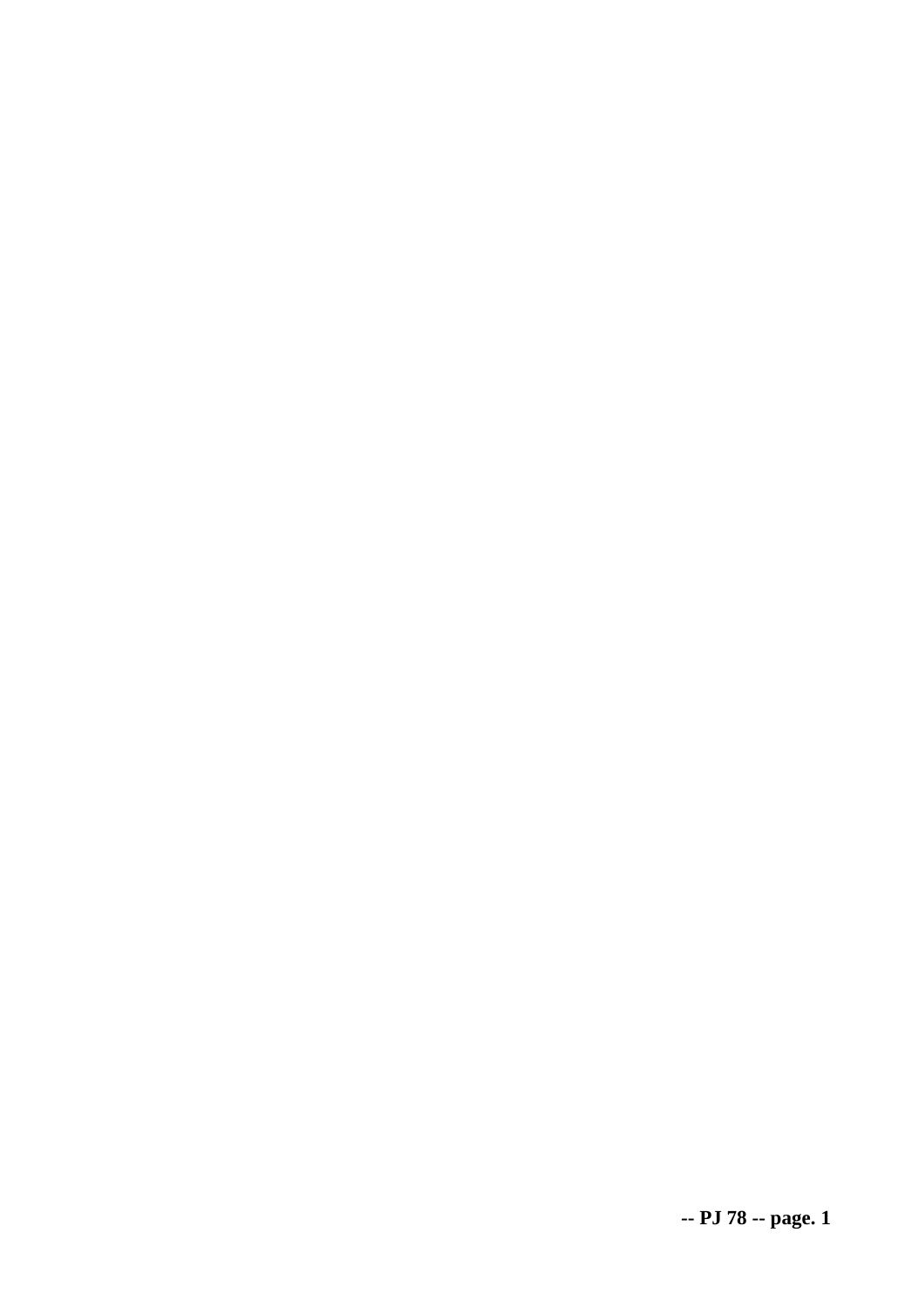# THE IRON TRAP AROUND AMERICA

You had better start looking carefully at WHO is the enemy of the Russians. On Sept. 14, 1993 an article in the Washington Times was headlined: RUSSIAN NUCLEAR EXERCISES INCLUDE MOCK HIT ON U.S. In 1993 there was a full-blown mock nuclear exercise which "wiped out the U.S." in mere minutes. Intelligence "found out" by technologic means--AFTER THE FACT. A Security Council expert says: "...constitute a superpower arsenal capable of destroying the U.S. in a matter of minutes." KNOW YOUR ENEMY! TODAY, ALMOST ALL OF YOU HAVE THE WRONG ONE IN YOUR SIGHTS!



# **BY GYEORGOS CERES HATONN "dharma"**

# **A PHOENIX JOURNAL**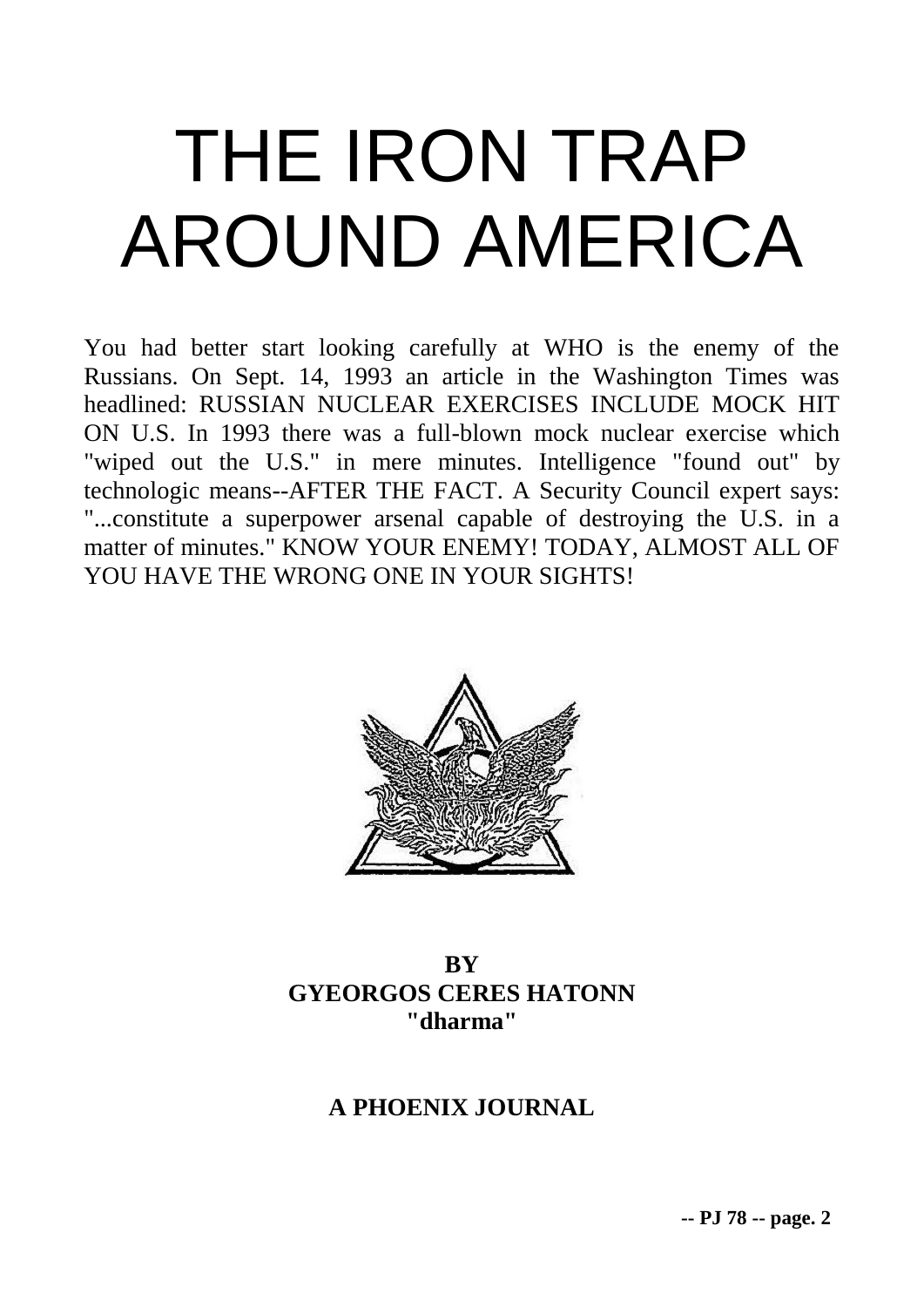# **COPYRIGHT POSITION STATEMENT AND DISCLAIMER**

The Phoenix Journals are intended as a "real time" commentary on current events, how current events relate to past events and the relationships of both to the physical and spiritual destinies of mankind.

All of history, as we now know it, has been revised, rewritten, twisted and tweaked by selfishly motivated men to achieve and maintain control over other men. When one can understand that everything is comprised of "energy" and that even physical matter is "coalesced" energy, and that all energy emanates from God's thought, one can accept the idea that the successful focusing of millions of minds on one expected happening will cause it to happen.

If the many prophecies made over thousands of years are accepted, these are the "end times" (specifically the year 2000, the second millennium, etc.). That would put us in the "sorting" period and only a few short years from the finish line. God has said that in the end-times would come the WORD--to the four corners of the world--so that each could decide his/her own course toward, or away from, divinity--based upon TRUTH.

So, God sends His Hosts--Messengers--to present that TRUTH. This is the way in which He chooses to present it, through the Phoenix Journals. Thus, these journals are Truth, which cannot be copyrighted; they are compilations of information already available on Earth, researched and compiled by others (some, no doubt, for this purpose) which should not be copyrighted. Therefore, these journals are not copyrighted (except *SIPAPU ODYSSEY* which is "fiction").

The first sixty or so journals were published by America West Publishing which elected to indicate that a copyright had been applied for on the theory that the ISBN number (so necessary for booksellers) was dependent upon the copyright. Commander Hatonn, the primary author and compiler, insisted that no copyrights be applied for and, to our knowledge, none were.

If the Truth is to reach the four corners of the world, it must be freely passed on. It is hoped that each reader will feel free to do that, keeping it in context, of course.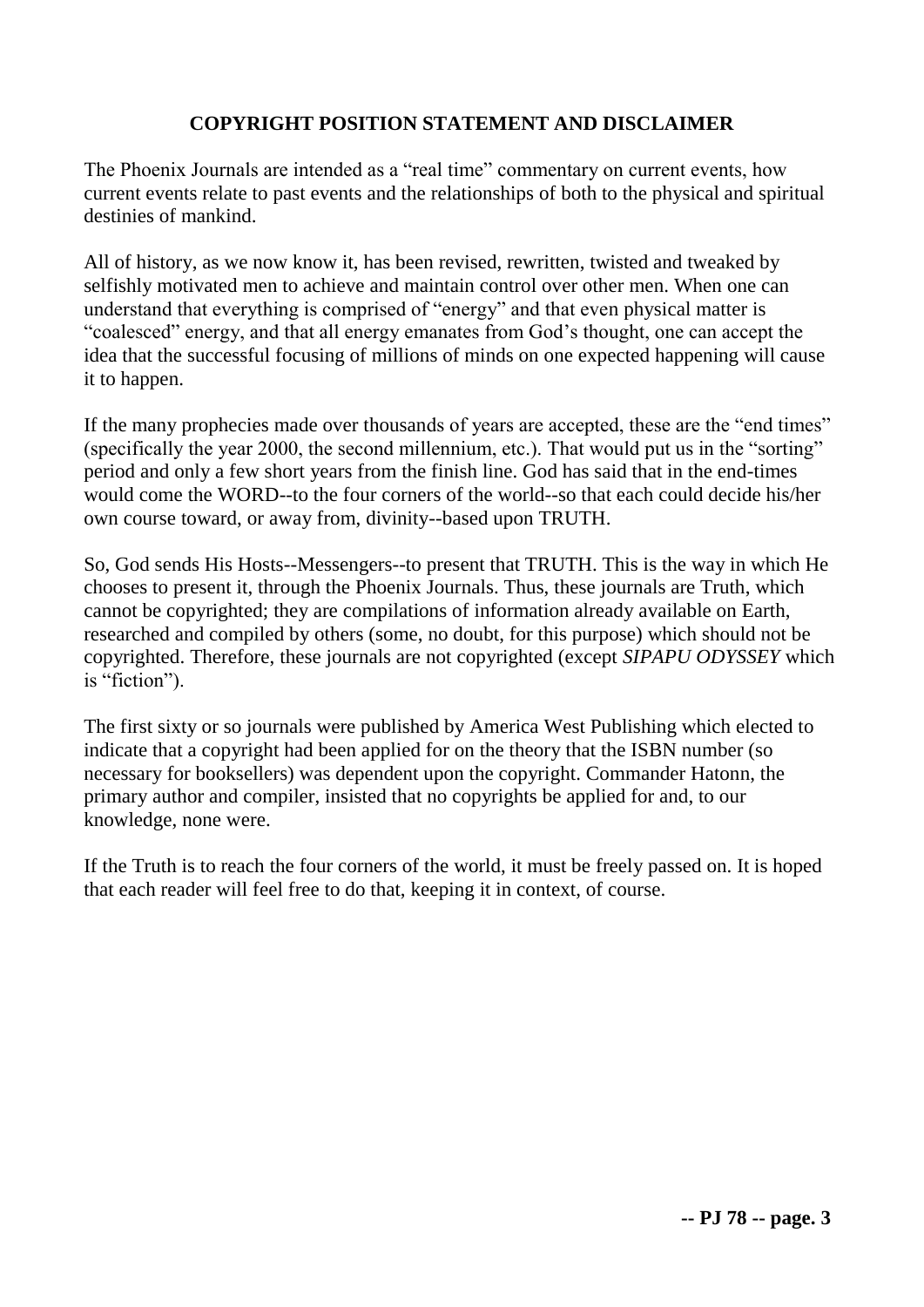#### THE IRON TRAP AROUND AMERICA

ISBN 1-56935-023-X

First Edition Printed by

# PHOENLX SOURCE PUBLISHERS, Inc. P.O. Box 27353 Las Vegas, Nevada 89126

November 1993

Printed in the United States of America

**-- PJ 78 -- page. 4**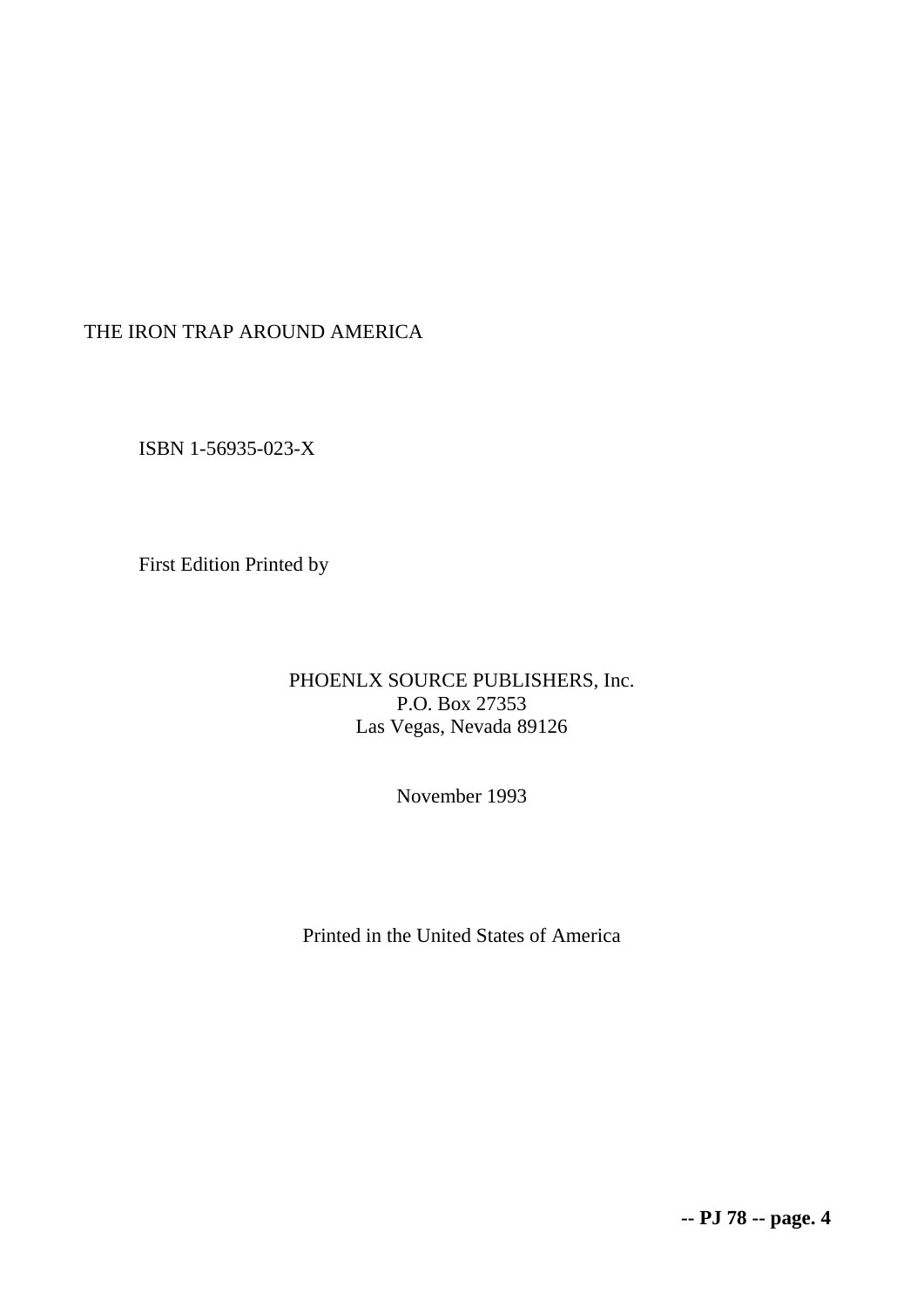# **TABLE OF CONTENTS**

# **CHAPTER**

| <b>CHAPTER 2</b> |  |
|------------------|--|
|                  |  |
|                  |  |
|                  |  |
|                  |  |
|                  |  |
|                  |  |
|                  |  |
|                  |  |
|                  |  |
|                  |  |
|                  |  |
|                  |  |
|                  |  |
|                  |  |
|                  |  |
|                  |  |
|                  |  |
|                  |  |
|                  |  |
|                  |  |
|                  |  |
|                  |  |
|                  |  |
|                  |  |
|                  |  |
|                  |  |
|                  |  |
|                  |  |
|                  |  |
|                  |  |
|                  |  |
|                  |  |
|                  |  |

-- PJ 78 -- page. 5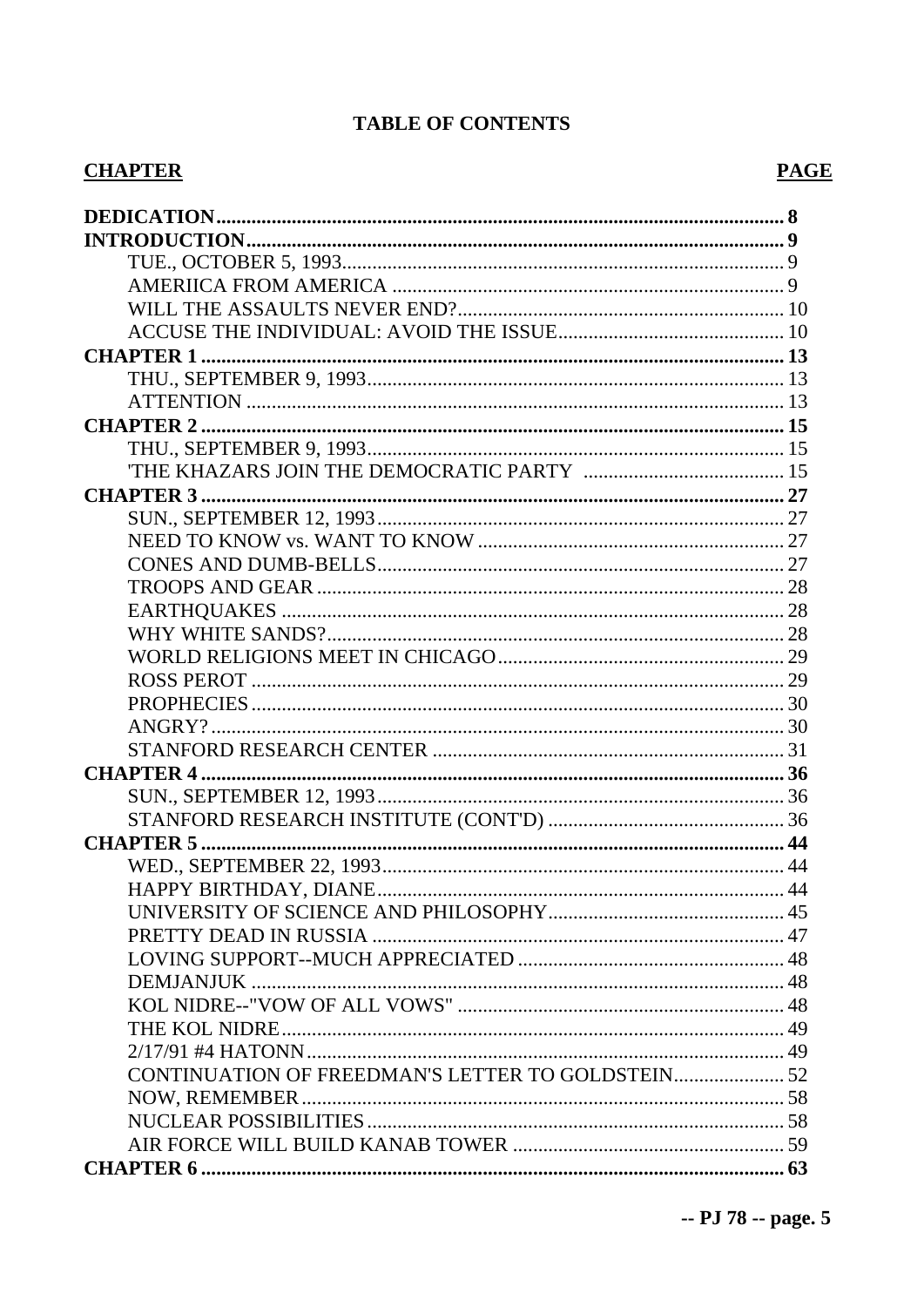| LONG-TERM FOOD SELF-SUFFICIENCY CONSIDERATIONS  73      |  |
|---------------------------------------------------------|--|
|                                                         |  |
| LETHAL MOSQUITO-BORNE VIRUS SPREADING LOCALLY  77       |  |
|                                                         |  |
|                                                         |  |
|                                                         |  |
|                                                         |  |
|                                                         |  |
|                                                         |  |
|                                                         |  |
|                                                         |  |
|                                                         |  |
|                                                         |  |
|                                                         |  |
|                                                         |  |
|                                                         |  |
|                                                         |  |
|                                                         |  |
|                                                         |  |
|                                                         |  |
|                                                         |  |
|                                                         |  |
|                                                         |  |
| CONTINUED: IRON CURTAIN OVER AMERICA By John Beaty 107  |  |
|                                                         |  |
| BOOK: IRON CURTAIN OVER AMERICA ABOUT THIS BOOK         |  |
|                                                         |  |
|                                                         |  |
|                                                         |  |
|                                                         |  |
| ALERT-ALERT-ALERT-ALERT                                 |  |
|                                                         |  |
| USDA PAYS \$1 BILLION FOR RUSSIAN LOAN DEFAULTS  121    |  |
| BUSH SONS SEEKING KUWAIT CONTRACTS MAGAZINE REPORTS 122 |  |
|                                                         |  |
|                                                         |  |
|                                                         |  |
|                                                         |  |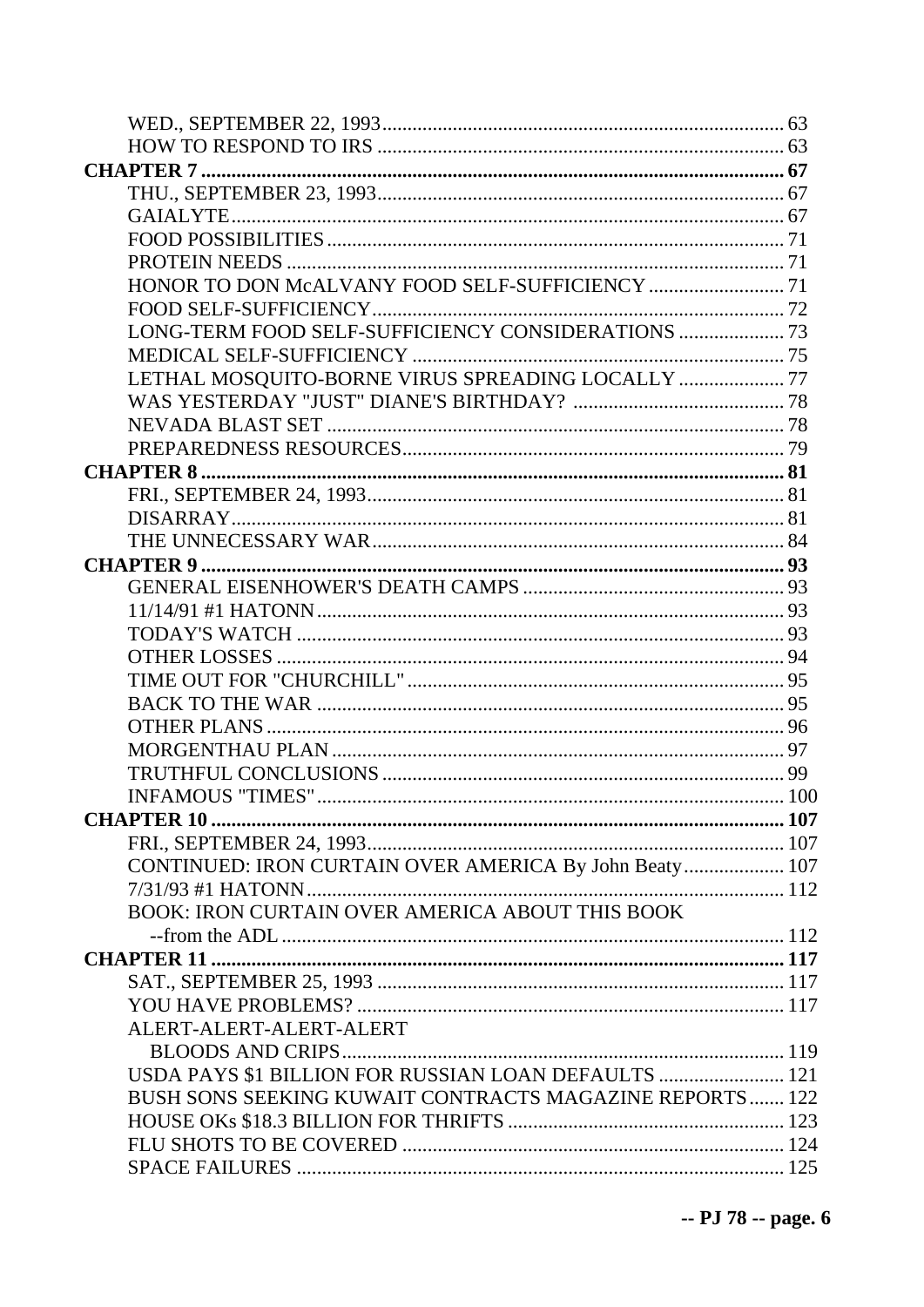| REMINDER--JUST WHEN YOU FORGOT--THE EARTHQUAKES  125 |  |
|------------------------------------------------------|--|
|                                                      |  |
|                                                      |  |
|                                                      |  |
|                                                      |  |
|                                                      |  |
|                                                      |  |
|                                                      |  |
|                                                      |  |
|                                                      |  |
|                                                      |  |
|                                                      |  |
|                                                      |  |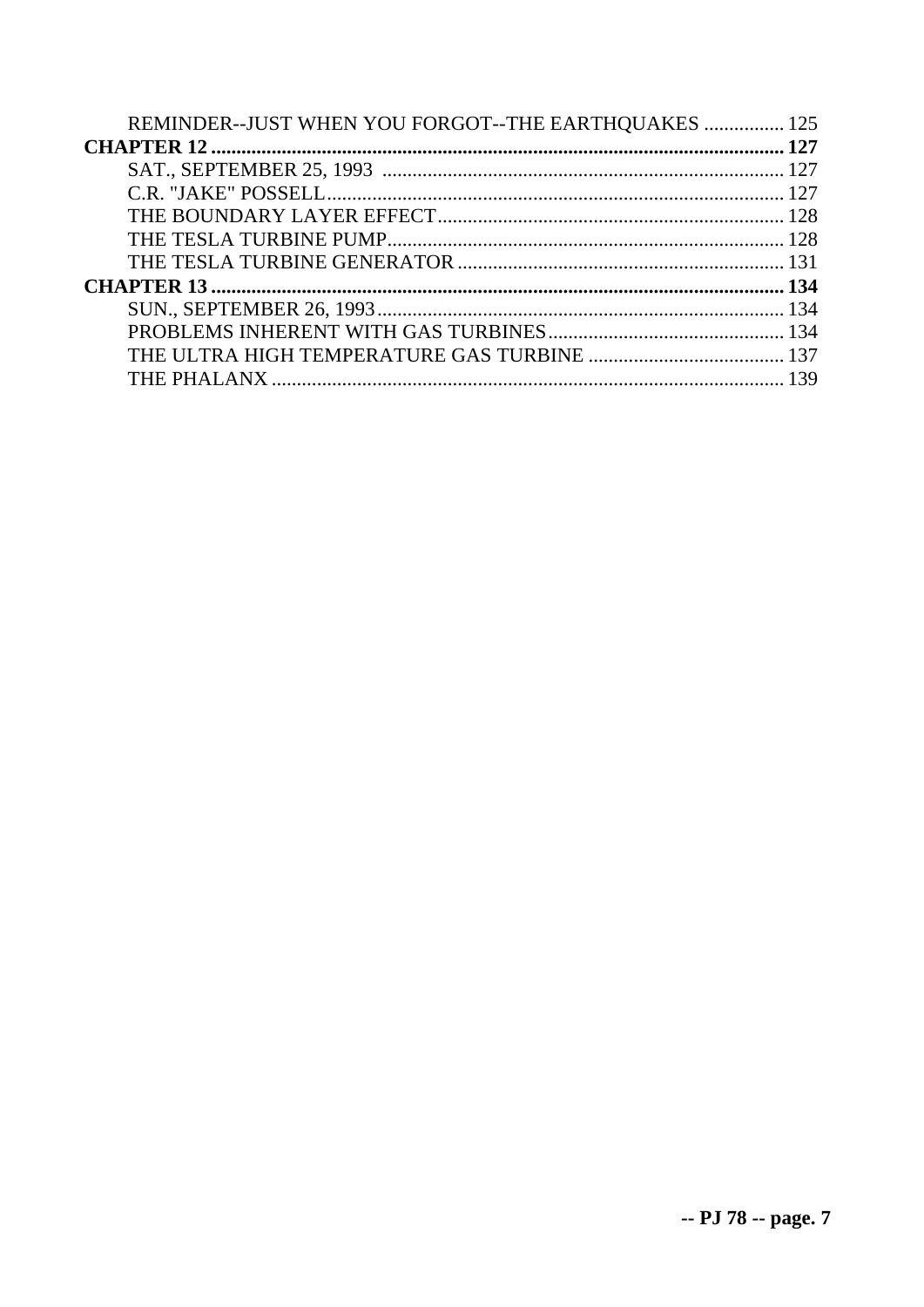# **DEDICATION**

To all of you who would again be free and are willing to **KNOW YOUR ENEMY**.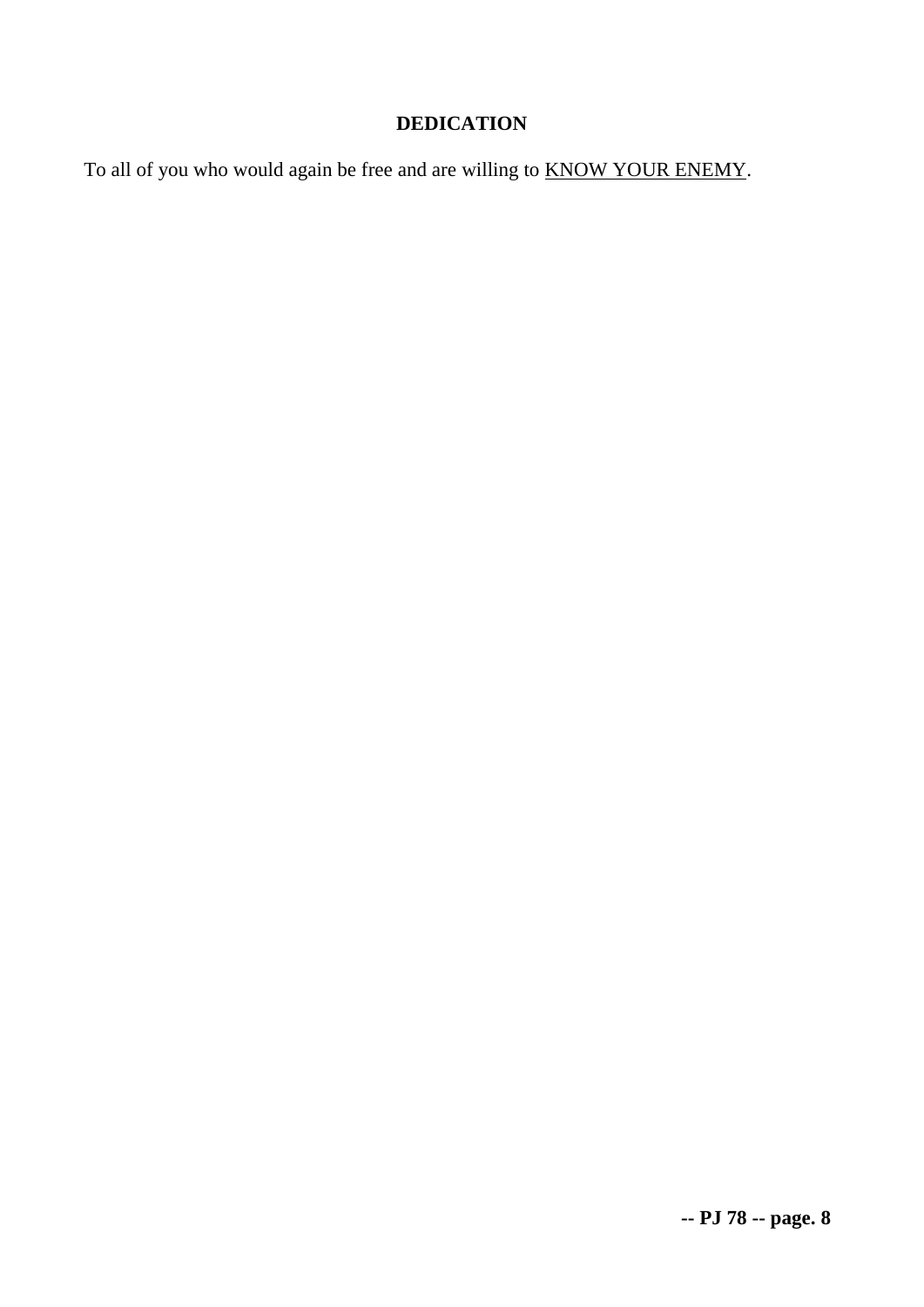#### **INTRODUCTION**

#### REC #1 HATONN

#### TUE., OCT. 5, 1993 9:42 A.M. YEAR 7, DAY 050

#### **TUE., OCTOBER 5. 1993**

#### **AMERIKA FROM AMERICA**

#### *HOW THE IRON (TRAP) CURTAIN, PLAN 2000, TOOK UP RESIDENCY IN AMERICA--THE EVER-ONGOIN' SOGGY!*

As we write this "Introduction" today, October 5, 1993, you are witnessing one more step in the TRAPPING of a planet. In Russia, the confusion is more than any of you can decipher- the politicians have as many speeches of non-explanation as there are politicians--all awaiting the Master's prepared statements-- i.e., Kissinger, et al. I believe you will find he spoke this morning. I suggest you take what he said--turn it to the opposite in meaning and you will be quite close to deciphering the puzzle.

Since this JOURNAL volume is behind in timing of the current daily writings--I have to ask you ones to leap ahead and read the writing of yesterday, October 4, 1993 to get some insight to the ongoing expressions of non-intent of Russia to put aside nuclear war WITH AMERICA! I did not say "U.S." because Canada will get the slop-over as well as SELECTED parts of Mexico, etc. Selected parts? Yes, because the North American continent is already infiltrated with communists set to "take-over". However, since some of the bastardized corporations are on the "other" side of prosperity and peace in the U.S. of "goodness"-- there will be massive protection of installations moved out for protection purposes. It is only you, the "average American", I believe they call you--who do not know this. The sham actions are everywhere to keep you distracted.

Let us take the Trade Center, New York, bombing trial. Readers--they have one or two ON TRIAL for the bombing--WHO WERE NOT EVEN IN THE COUNTRY AT THE TIME OF THE BOMBING!!! It is as with "Flight 103"--YOU ARE AFTER THE WRONG CRIMINALS--TRY STARTING WITH YOUR OWN CIA AND WORK **FROM THERE**. As the control takeover moves on into tighter and tighter nooses--there is nothing too heinous to perpetrate upon you unsuspecting masses--to accomplish Plan 2000.

Please don't ask my people to "catch you up" and explain "what does this mean?" to you- they have been at nose to grind-stone for years now while YOU continued to sleep. They have made available the Truth for all of you to witness--they have no time in the thick of action to move through any newcomer's kindergarten lessons OR THROUGH THE OBJECTIONS AND ARGUMENTS OF ONES WHO WERE **WRONG** IN THEIR ACTIONS AGAINST US! WHILE YOU QUIBBLE OVER "WORDS" AND "MEANINGS AS TO ONE OR ANOTHER" YOUR PROVERBIAL ROME INCINERATES!

**-- PJ 78 -- page. 9**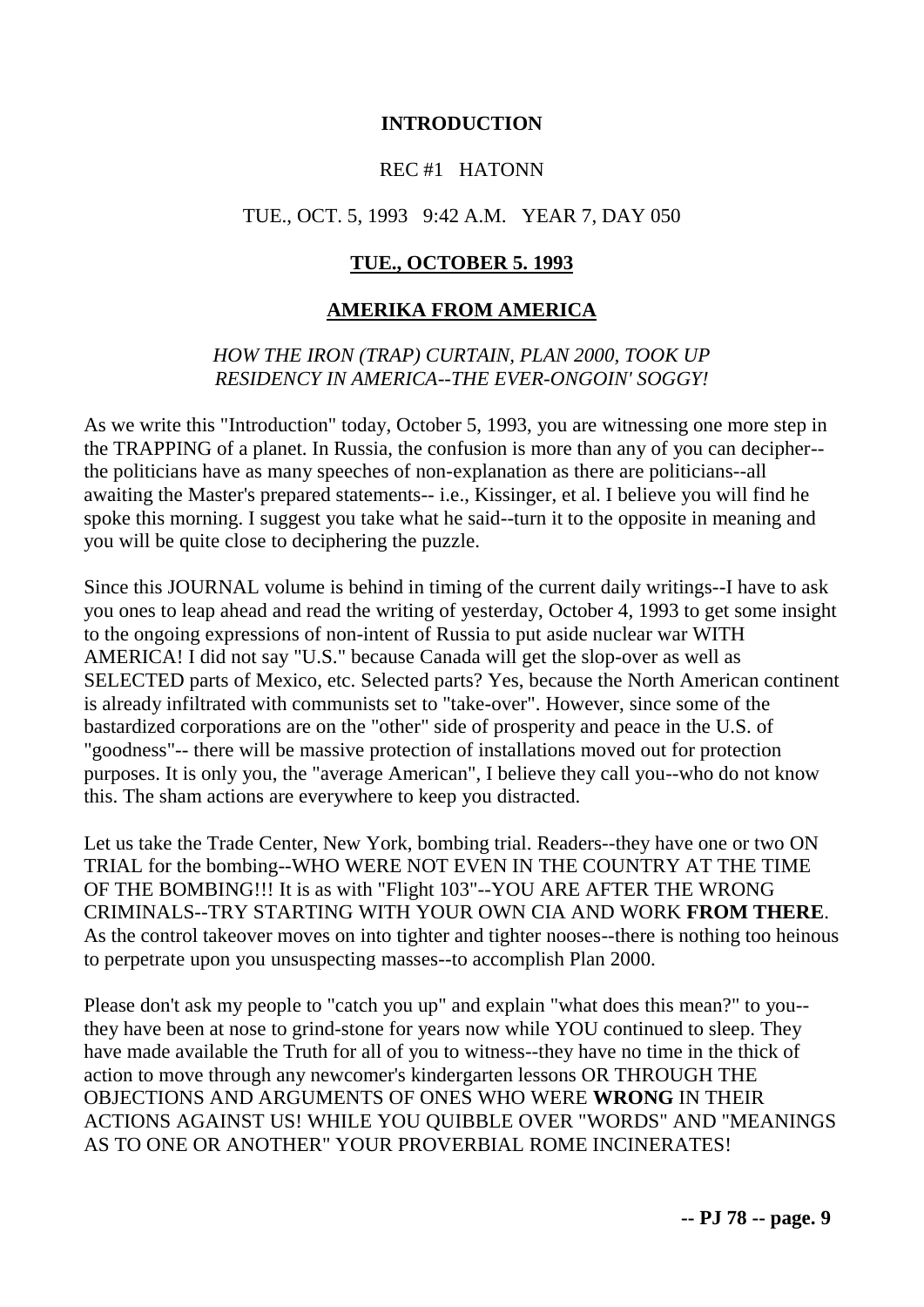# **WILL THE ASSAULTS NEVER END?**

I would have this statement resound through the ears and minds of ones who charge "copy work", mistaken meanings and personal affronts because you "disagree". I need name no ones-- you know who you are. In your discounting and denouncing-- you MISS THE ENTIRE POINT OF MY PRESENCE AND OUR WORK. We are not "novel" writers--we are journalists bringing you "news", albeit as old as the ages of MAN.

I would say something right here regarding the Ekkers' problems with ones who assault them. Let it be KNOWN that if the Eklcers had greedy intent--they would have claimed the gold which G.G. SAID HIMSELF, was theirs. They would simply show that he did not pay them for it to make it his, among other lies he has pronounced. They would simply claim it and allow those assault troops TO BURY THE INSTITUTE AND ALL ONES WITHIN ITS OPERATION. THROUGH MANDATORY RECEIVERSHIP--THEY WOULD BE CLEARED OF ALL MISMANAGEMENT, ALL ACCUSATIONS--BUT EVERYONE WITHIN THE PARTICIPATION WOULD LOSE MASSIVELY FOR IT WOULD CAUSE THE GOLD COLLATERAL TO BE SOLD AND EVERYONE INVOLVED WOULD LOSE--EXCEPT THEM! THEY, THROUGH LAW, WOULD BE UNABLE TO PROTECT ANYTHING. SO, WHY STRUGGLE? BECAUSE IT IS **THE RIGHT THING TO DO.** It is honor and integrity, truth and trustworthiness. If they "quit" there would be no *CONTACT*, no JOURNALS, no farm, no products, no Gaiandriana, no Spelt production-- NOTHING from this place--except ashes of deliberate breakdown due to the greed of early participants who moved into the enemy's camp to serve in destructive ways. It would have been far easier for the "Ekkers" to simply have taken bankruptcy, written checks to cover expenses and tuck away "retirement" funds and walk away leaving the unsuspecting to bear the consequences and losses. Remember THIS when you ponder who might be for you and who might be against you! Who stays with YOU to face the dragon and who runs with the assets for self??

This same thing holds true for those who assault the larger issues outside the individual "personal". Who holds information FROM your observation? Why? What argument do they use to "fool'' you?? How do they manipulate other self-proclaimed do-gooders to do their bidding? Look at it for it is what has brought your world to this day of blight. Now, look higher to your national level and the players involved in the massive misinformation, disinformation and total brainwashing through technology--and on into the international integration--LOOK AND SEE WHO AND WHAT IS REALLY WORKING AGAINST **YOU!** You have no privilege of silence--you must find out truth and stop the assaulters. They are stopped by the pen--not the sword. If you take no action of even a card or letter to protect your own interests--then you deserve to lose the resources paid for, dearly, by others. You cannot leave it to "Ekkers" to defend alone against the dragons breathing fire and destruction. If you object not to the assaults on honor and integrity--expect no further struggle from my teams who are tattered and dragged through the gutter every day of their work.

#### **ACCUSE THE INDIVIDUAL: AVOID THE ISSUE**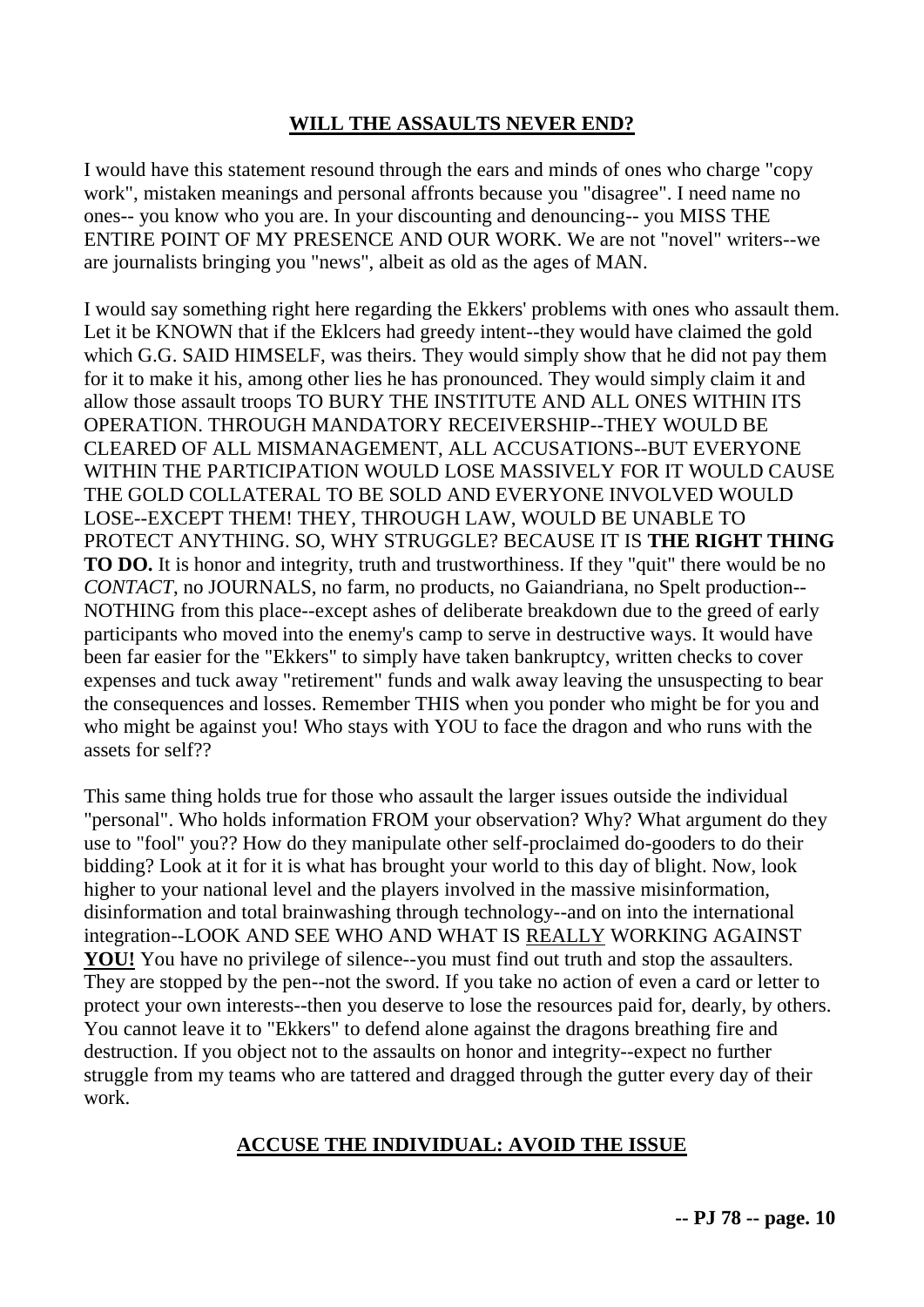How do you know there is assault on the paper, et al? Because the ACCUSATIONS continue against PERSONALITIES SPECIFIC AND **NOT AGAINST THAT WHICH THEY CLAIM TO CONFRONT!** THIS IS TYPICAL AND A STUDIED TECHNIQUE--BY THE ADVERSARY CONTROL TEAMS FOR TAKEOVER OF YOUR PROPERTY AND NATIONS. I.E.: YOU BLAME BILLARY CLINTONS FOR EVERYTHING--WHEN THEY ARE BUT FINGERS (EVEN SMALL DIGITS) UNDER TOTAL CONTROL AND MANIPULATION OF THE COMMITTEE OF 300! You go for the flyspeck--and overlook the fly bearing the deadly infection.

Let us look at ones such as Eustace Mullins as example of integrity. Do you not think it would have been easier for going on 80 years--to move into some line of endeavor which would pay dividends of more than assault by every Elite organization in the planet than to continue in the integrity of giving forth researched TRUTH AND INFORMATION OF YOUR DOWNFALL'? Such gifted writers could make a "bundle" of unlimited wealth with their knowledge and insight--but they choose to stand against the cheats and liars and plead for your awakening. They lose everything of physical value and usually their families, friends and certainly business advantage. If you cannot discern the DIFFERENCE in persons assaulted from those assaulting-- HOW CAN YOU EXPECT TO MAKE A TRANSMON INTO GOD'S KINGDOM OF KNOWING AND TRUTH AND LAWS?

I watch and continue to burden my people whilst they struggle every minute just to survive "one more assault" and I too want to take this cup of bitterness from their lips for their integrity has brought them only more assaults and batterings and accusations through lies, silly arguments and blind do-gooders. But I cannot--for we come with a mission and purpose and to abdicate that responsibility brings not rest and peace--but hopelessness and unfinished tasks which destroy the mental peace. "I" cannot take this cup of bitterness from your lips, world. You have cultivated the tree of bitterness from which to sip--and I CANNOT TAKE IT FROM YOU--FOR IT IS "YOURS"! *IT IS YOURS!*

If you but read to accuse and denounce--then obviously, you MISS the message of great import--for you seek the wrong information. Shall a planet of people perish in ignorance because someone in Sedona, Arizona or Bozeman, Montana wants to bring us down because of greedy egotistical self-interests? Well, those are the choices my people face EVERY DAY--does Dharma write what I ask her to write or does she bow to one who taunts and lies and deceives? It is not a new story--we compete with NO ONE for ANYTHING! DO YOU WISH TO BUILD YOUR FOUNDATION ON THE ROCK AND TRUTH--OR ON THE LYING SHIFTING SANDS OF A BARREN DESERT FLOCK OF NOMADS OF TRUTH? THEY USE YOU AND TRUTH AS YOU WOULD USE YOUR TOOTHBRUSH FOR YOUR OWN ADVANTAGE. Is this bad--to use your toothbrush? No, but it only helps "your own teeth"--not Truth or your soul--and certainly NOT THE TEETH OF ANYONE ELSE!

It is through gradual deceit and lies that you have become a planet of people of THE LIE. You have allowed the cancer to grow and gradually work within your joints until you can no longer stand against the beast attacking--you no longer RECOGNIZE the beast--UNTIL TOO LATE! YOU ARE IN THE TRAP, THE TRAP SPRUNG, AND THIS IS HOW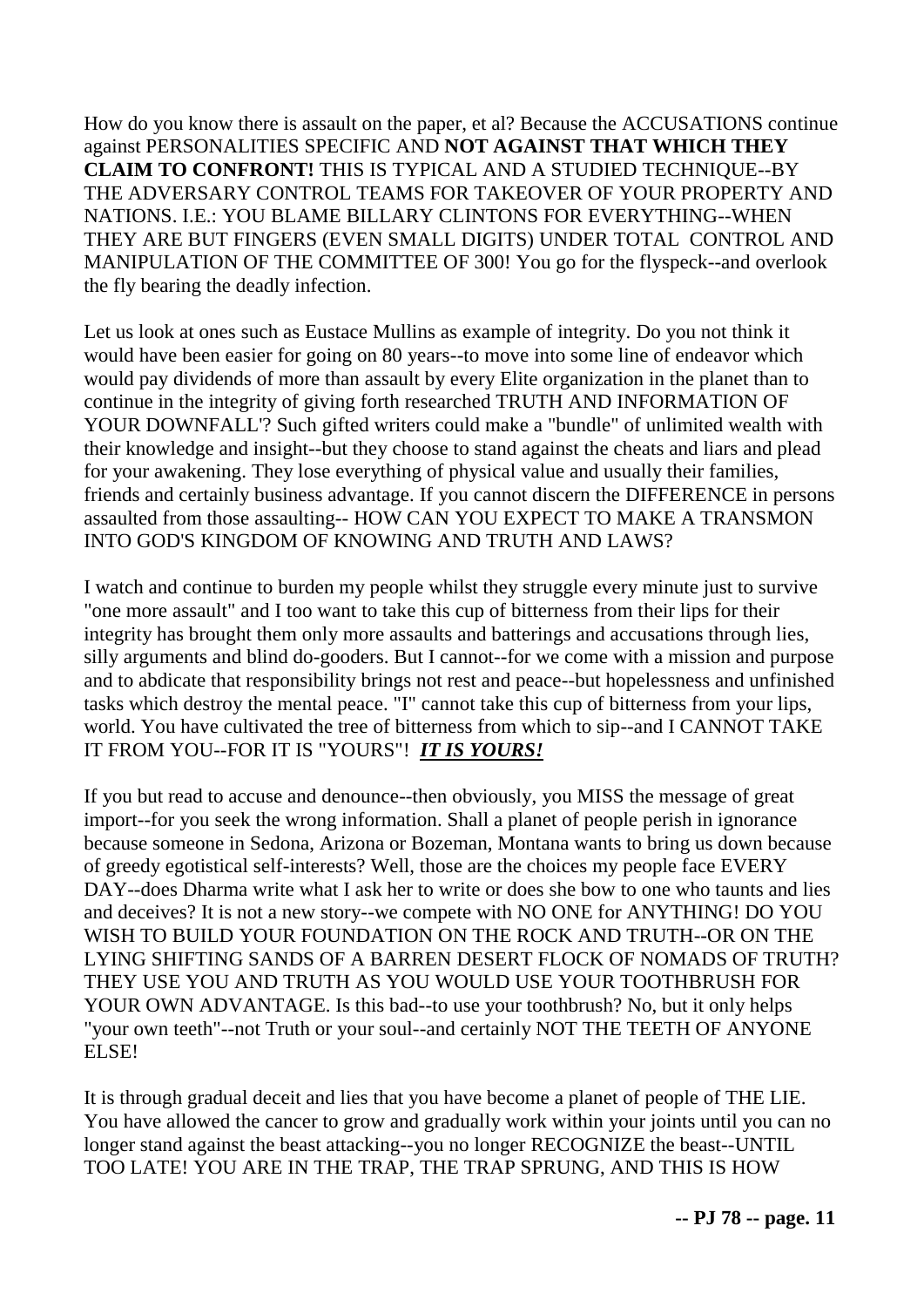AMERICA BECOMES AMERICA--WHILE YOU ARE NOT LOOKING! Even "THAT" is a facade--for you long since have forgotten or failed to realize WHO HAS BROUGHT THE IRON TRAP UPON YOU.

This very day the speakers relate the happenings of the day in Russia (Moscow) to the Bolshevik revolution in 1917. It, therefore, would behoove you to study our material quite carefully for it is important to KNOW who were the Bolsheviks and WHO BROUGHT THIS ANTI-GOD STATE OF EXPRESSION TO YOUR GLOBE! IF YOU KNOW NOT YOUR ENEMY YOU ARE DESTINED TO FALL TO HIM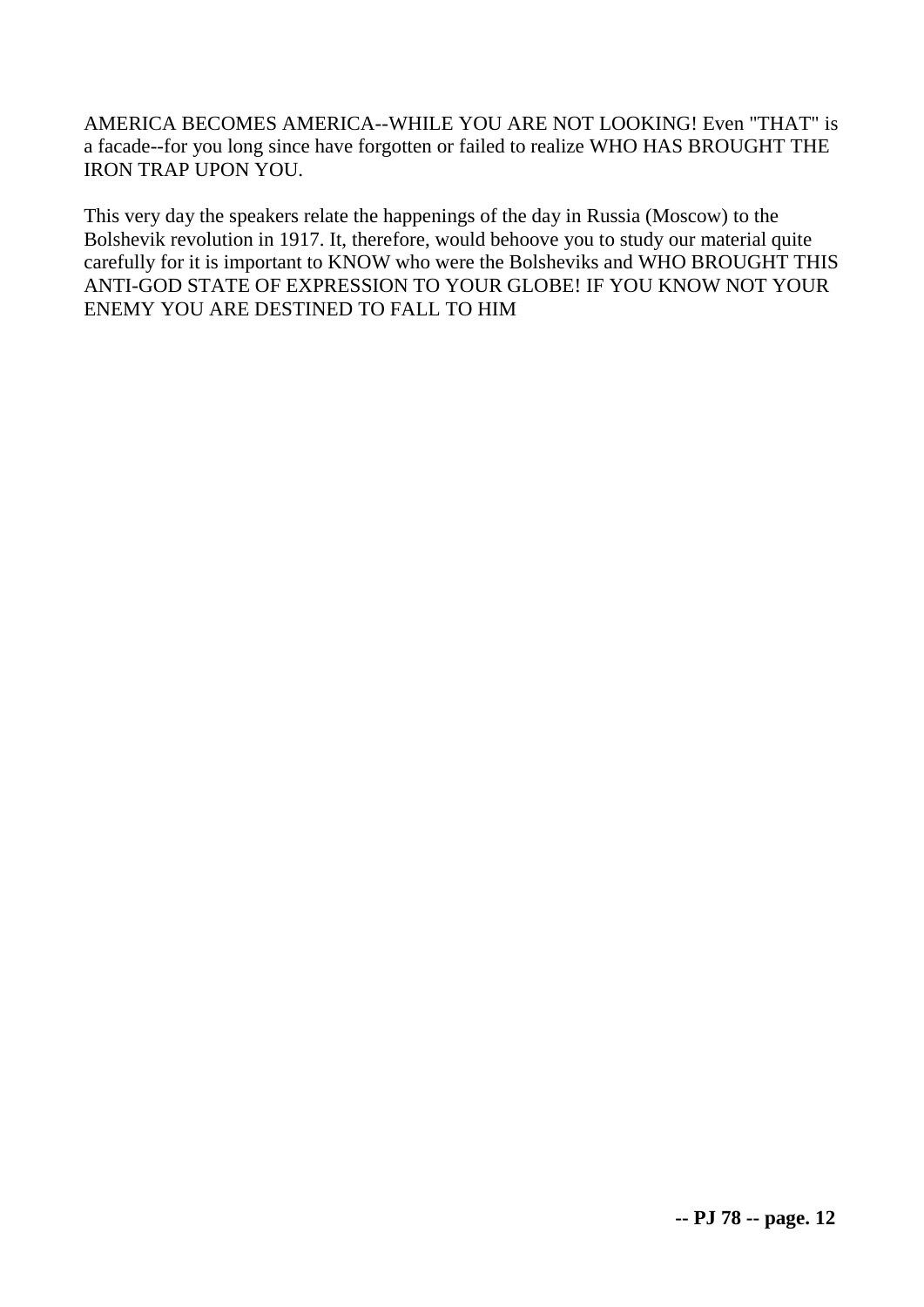## **CHAPTER 1**

#### REC #1 HATONN

#### THU., SEP. 9, 1993 12:05 P.M. YEAR 7, DAY 024

#### **THU., SEPTEMBER 9. 1993**

#### **ATTENTION**

You, Dharma! I know that you do not want any part of what is taking place this week--but you ARE my voice and we WILL write--all products and other physical things can be handled by others--or WAIT! Do we have clear understanding now? We of the Command are making ourselves a massive nuisance in the New Mexico/Arizona skies and you will be flooded with inquiries and military surveillance. I do not want you to be in panic but you must understand the importance of these encounters going on RIGHT NOW AS WE WRITE.

The military chain of command is efforting to COVER the activities from all directions and the cover-ups will increase. Agreements with our Command and over some of our people are being broken and it is unacceptable on all counts. Ones who didn't believe we were more than a figment of imaginings and some goofy woman's fantasies are going to find out differently--right now.

I do not ask what you ones "think" or your observations on "how could this be?" The facts are that this "sighting" business is going to get "out of hand" right soon if the "big boys" don't LET MY PEOPLE GO! WOULD WE HAVE A "FIT" OVER JUST ONE LITTLE CREW MEMBER IN YOUR CLUTCHES? YES INDEED!! I SUGGEST THE "BIG BOYS" CONSIDER CONSEQUENCES VERY, VERY CAREFULLY OF THIS ILLEGAL HOLDING OF ONE CALLED GUNTHER RUSSBACHER! HE IS NO THREAT TO ANY OF YOU OR YOURS--EXCEPT THAT HE HAS TRUTH IN HIS BRAIN--AND YOU HARM ONE HAIR ON HIS SWEET LITTLE HEAD AND WE SHALL SEE SOME VERY INTERESTING THINGS TAKE PLACE.

How did a Special Forces Austrian-born individual get on MY team? You would be very surprised at WHO is on my direct team. Moreover, in most instances it is only recently or "now" that the player himself/herself even knows they are on MY TEAM.

Would I do this for, say, Bo Gritz? No--not until he thoroughly UNDERSTANDS that I am NOT A CROCODILE REPTILE! We are not going to interfere in anything of your business- -but by the same token--agreements made with my Command WILL BE HONORED OR THERE SHALL BE CONSEQUENCES. You will be hearing about those consequences.

Craft from my fleet are in your viewing now, day and night. Weather balloons just won't cut it, big boys. Neither will cone-shaped photon craft from White Sands "cut the mustard". You HAVE SPACE COMMAND in your skies and we will cover this nation if necessary to make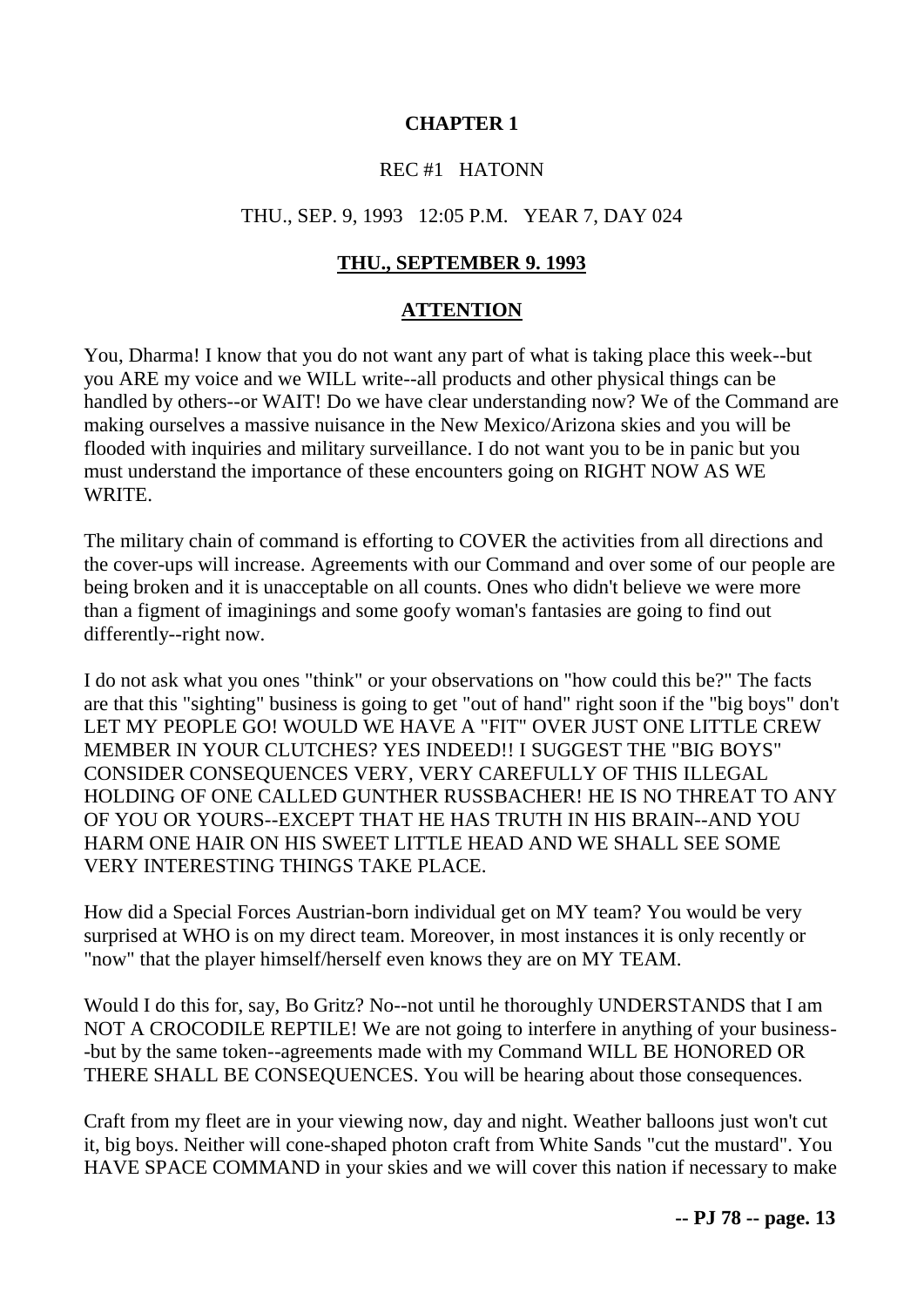a point.

## In the efforts to cover a 200 mile trek in which the craft was viewed by thousands yesterday in New Mexico--we have PUT A CRAFT DOWN AND THAT WILL BRING INTO FOCUS THE REALITY OF THE MISSION FOR ONES WILL STREAM INTO THE AREA OF THE CRAFT **AND THE MILITARY CRAFT YOU CRASHED TO COVER THE TRUTH!**

The "object" in your view this day in the area of the Navajo Reservation of New Mexico TODAY--ain't goin' anywhere, is it? And brothers, we are HIGH so we are BIG! You have your high altitude trackers out here and we have some of your own craft in "tractor tow". Tit for tat--you let MY PEOPLE GO--and I will release yours!

It would be nice now, Dharma, if you get this to the ones to put onto the PHONELINE and scatter Faxes everywhere anyone is interested. I suggest that Rick transcribe other incoming inquiries and information for immediate distribution. The "stuff" is in the fan--and I need to write this on THIS COMPUTER because of the major monitoring by your ground-side intelligence forces. This is NOT a game or a test. I suggest you be magnificently aware that THIS IS NOT A TEST--THIS IS THE REAL THING, GOOD BUDDIES. I EXPECT GUNTHER RUSSBACHER TO BE RELEASED POSTHASTE!

God bless all you wonderful brothers and sisters of the Lighted Hosts--for the "miracles" are about to be observed and they are NOT "miracles". I MEAN BUSINESS! I am not HERE for the fun of being in your chaotic energy fields and the bastardizing destruction of a magnificent Creation of God as you ones have perpetrated. Agreements are to be kept and contracts honored for when YOU break the contract--you have taken on a most awesome enemy! I suggest you let the "Captain" go and you may be around to enjoy your games another day! If you choose not to do so--then MAKE MY DAY!

When ones come within my protection--they SHALL be protected and you of the hounds of Hell will keep your distance.

Dharma, do not allow these outside thrusts of personal nature to get to you, child. The whining excuse-makers are doing exactly THAT--whining and casting blame on you for their own KNOWING disastrous actions. These are TRIVIAL distractions and we will not bow to such antics from the greed-mongers. If this sets badly upon the digestive systems and ones say, "God's people wouldn't act this or that way"--forget it for NO ONE KNOWS WHAT GOD OR GOD'S PEOPLE WOULD OR WOULD NOT DO! GOD DOES EXACTLY WHAT HE WANTS TO DO AND THAT GIVES US A MAGNIFICENT LATITUDE TO DO LIKEWISE. YOU ARE PEOPLE "OF THE LIE" AND THE RULES ARE BEING SOLD TO YOU TO CAPTURE THE VERY ESSENCE OF YOURSELF--YOUR SOUL REALITY. IF YOU ARE SO BLIND AND CARELESS AS TO NOT COME TO SEE AS MUCH--THEN GO AHEAD AND LIVE IN SHOCKED DISBELIEF AS TRUTH DUMPS ALL OVER YOU! SO BE IT. HATONN OUT.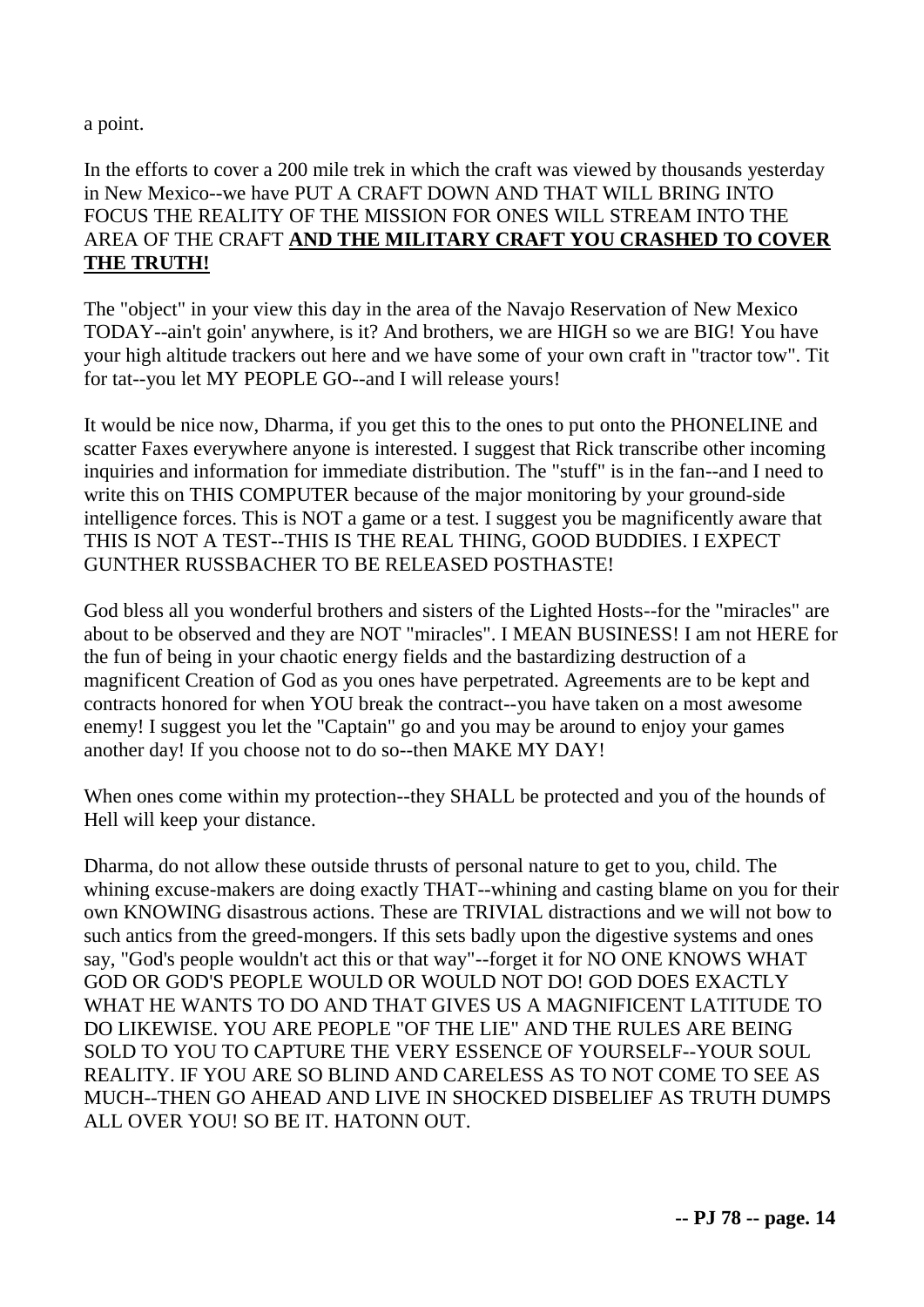#### **CHAPTER 2**

#### REC #2 HATONN

#### THU., SEP. 9, 1993 1:42 P.M. YEAR 7 , DAY 024

#### **THU.. SEPTEMBER 9. 1993**

Since we are going to be getting some inconceivable factual research material regarding the "Khazarian Zionists" within the next short while--which has been banned from printing thus far, we need to keep you in conscious acknowledgement of this facet of the players arriving at current activities.

This next, therefore, will be from *The Iron Curtain Over America,* by John Beaty, as we continue to integrate players, teams, groups and One World Puppetmasters. So, in leaving the set of the "300" information for this writing, let us see if we can share the spotlight a bit more broadly and not lose our readers.

I will have many interruptions, Dharma, so be prepared to either change programs instantly or be prepared for me to take leave as we are in your sky this day and a big political-Justice System-crew confrontation is UNDER WAY demanding my attention. I believe that I have time in here to write a bit on our ongoing work and if I need to take leave just continue in the reproduction printing until you are comfortable. Further, do not allow the changing tone impulses to penetrate--keep that shield intact because you are also under attack through the computer system as the monitors tap in to more circuits. It is fine--exactly what I want--so be aware but counter them, chela. If they become too alarming, I will ask you to simply go to your room and we will put you into sleep where "I" can disrupt the pulses.

Chapter III, p.14 of the book in point.

# **THE KHAZARS JOIN THE DEMOCRATIC PARTY**

The triumphant Khazars, aided by other "converts" to Communism, strengthened their grasp on prostrate Russia by a succession of "purges" in which many millions of Russians lost their lives, either by immediate murder or in the slow terror of slave labor camps. These purges do not concern us here except as a sample of what Soviet rule would bring to America, namely, the slaying of 15,000,000 persons on a list already prepared by name and category (statement to the author by a former-high ranking international Communist who has deserted "Stalinism"). The lecturer, Matt Cveltic, a former F.B.I. undercover agent, gives more recently a much higher figure; he states that almost all men and women over thirty, having been found too old for "re-education", would be slaughtered. For details, write to *Borger News-Herald*, Borger, Texas, asking reprint of *We Owe a Debt* (April 16, 1952) by J. C. Phillips.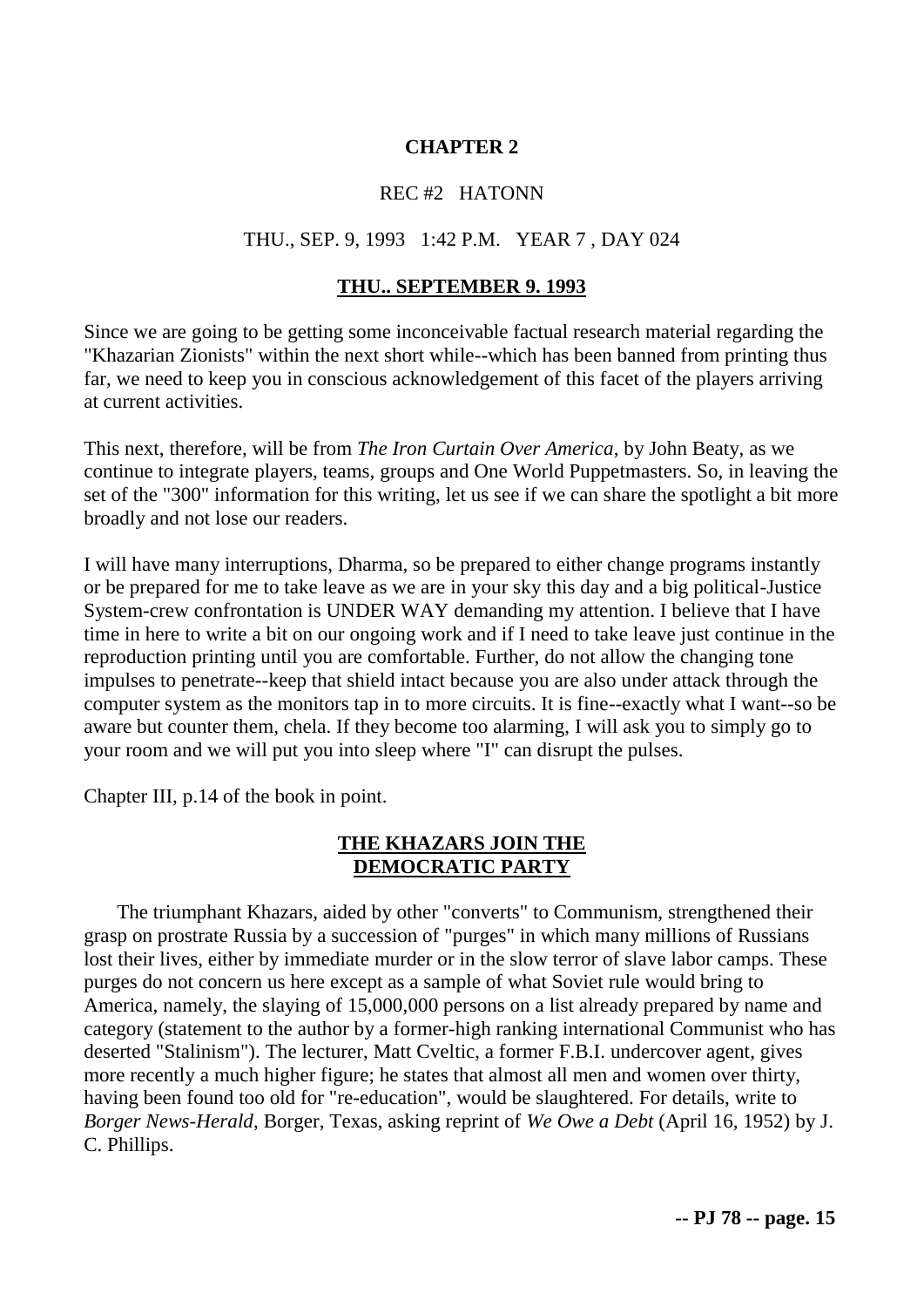Even as they subjected the Russian people to a rule of terror the new rulers of Russia promptly and effectively penetrated the countries of Western Europe and also Canada and (as was already shown) the United States. For their fateful choice of our country as a goal of their major though not yet completely and finally successful endeavor, there were several reasons.

In the first place, with its mutually advantageous capitallabor relations, its enormous productivity, and its high standard of living, the United States of America was an existing visible refutation of the black Soviet lie that their Communist dictatorship did more than our Republic for the workingman. The idea that the "capitalistic" democracies (Britain and America) were formidable obstacles to the spread of Communism and had to be destroyed was expressed many times by Soviet leaders and notably by Stalin in his great address (Moscow, March 10, 1939) to the 18th Congress of the Communist Party. This elaborate official statement of Soviet policy was made *before the outbreak of World War II, and nearly three years before our involvement, and was trumpeted rather than hidden under a bushel*. It can therefore be safely predicated that our State Department, with its numerous staffs, offices, bureaus, and divisions, was promptly aware of the contents of this speech and of the Soviet goal of overthrowing our "capitalist democracy".

The second reason for large scale Communist exploitation of the United States was our traditional lack of any laws prohibiting or regulating immigration into the United States and our negligence or politics in enforcing immigration laws when they had been passed. "The illegal entry of aliens into the United States is one of the most serious and difficult problems confronting the Immigration and Naturalization Service. Since the end of World War II, the problem of illegal entry has increased tremendously. There is ample evidence that there is an alarmingly large number of aliens in the United States in an illegal status. Under the alien registration act of 1940 some 5,000,000 aliens were registered" (*The Immigration and Naturalization Systems of the United States*, pp. 629, 630).

The third principal reason for the Communist exploitation of the United States was the absence of any effective policy regarding resident foreigners even when their activities are directed toward the overthrow of the government. Thus in 1950 several hundreds of thousands of foreigners, among the millions illegally in this country, were arrested and released for want of adequate provisions for deporting them.

As shown in Chapter II, above, persons of Khazar background or traditions had entered the United States in large numbers in the waves of immigration between 1880 and the outbreak of World War I in 1914. The Soviet seizure of Russia took place in 1917, however, and the hey-day for Communist-inclined immigrants from Eastern Europe was the five-year period between the end of World War I (1919) and the passage of the 1924 law restricting immigration. Recorded immigrants to this country in that brief span of time amounted to approximately three million and large numbers of the newcomers were from Eastern Europe.

Most significantly, with Communism in power in Russia, many of the new immigrants were not only ideologically hostile to the Western Christian civilization of which America was the finest development, but were actual agents of the new Rulers of Russia. Conspicuous among these was Sidney Hillman, who had turned from his "Rabbinical education" (*Who*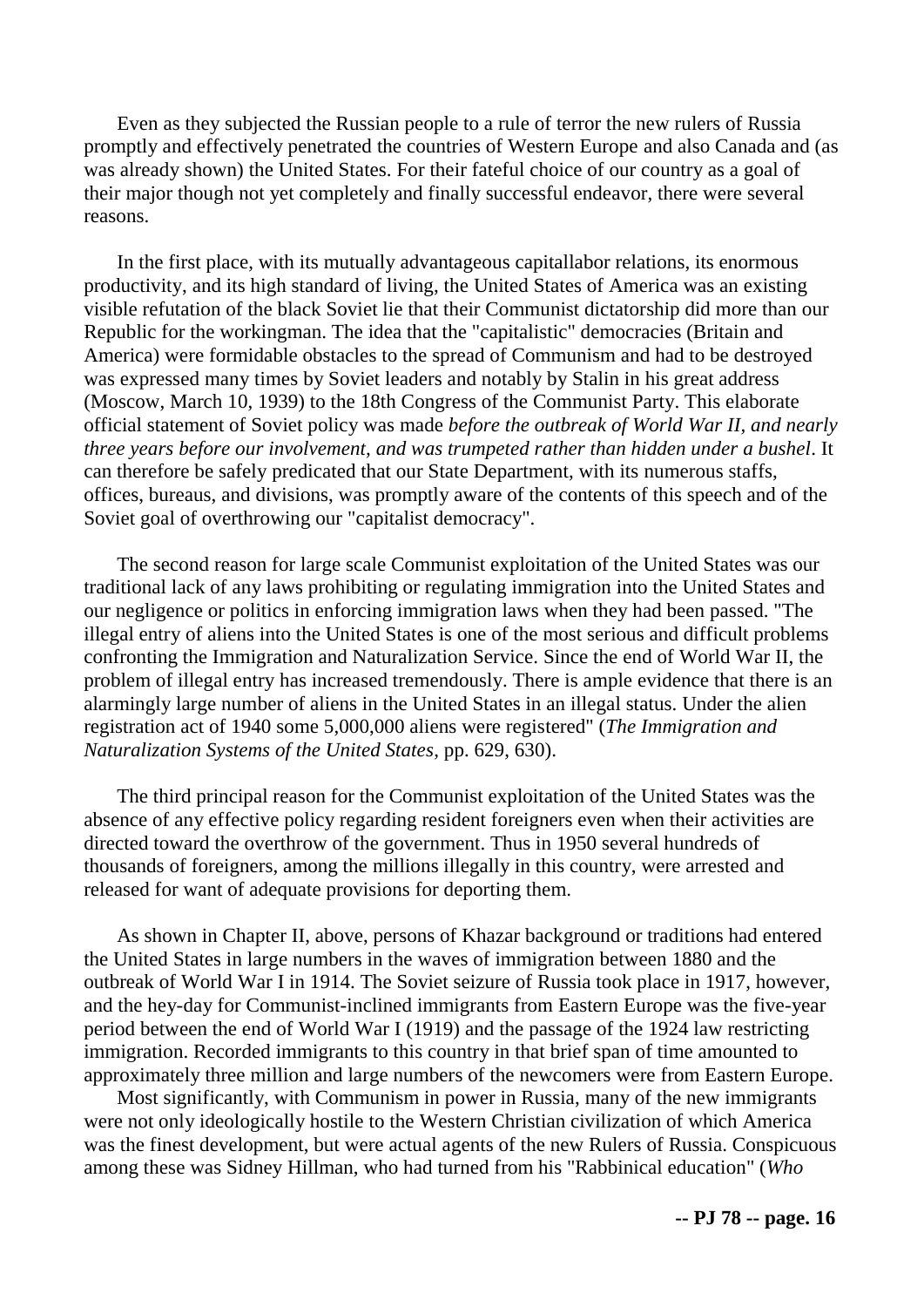*Was Who in America*, Vol. II, p. 254) to political activities of international scope. Twentytwo years before Franklin Roosevelt gave orders to "clear everything with Sidney", similar orders were given American Communists by Lenin himself, Hillman being at the time President of the Russian-American Industrial Corporation at 103 E. Fourteenth St., New York.

Surely a relatively small number of Khazar immigrants from Russia came as actual Soviet agents; not all of them came as confirmed Marxists; and some of them have doubtless conformed to the traditional American mores. The contrary is neither stated nor implied as a general proposition. The fact remains, however, that the newer immigrants, to an even greater degree than their predecessors of the same stock, were determined to resist absorption into Western Christian civilization and were determined also to further their aims by political alignment and pressure.

In the first three decades of the twentieth century, few of the several million non-Christian immigrants from Eastern Europe were attracted to the Republican Party, which was a majority party with no need to bargain for recruits. The Democratic Party, on the contrary, was in bad need of additional voters. It had elected Woodrow Wilson by a huge electoral majority in 1912 when the Republican Party was split between the followers of William Howard Taft and those of Theodore Roosevelt, but the Democratic popular vote was 1,413,708 less than the combined Taft and Roosevelt votes. In fact, between 1892 (Cleveland election over Harrison) and 1932 (F.D. Roosevelt's election over Hoover), the Democratic candidate had polled more presidential popular votes than the Republican candidate (9,129,606 to 8,538,221) only once, when Woodrow Wilson was elected (1916) to a second term on the slogan, "He kept us out of war." In all the other elections, Republican majorities were substantial. Applying arithmetic to the popular vote of the seven presidential elections from 1904 to 1928 inclusive, it is seen that *on the average*, the Democrats, except under extraordinary circumstances, could not in the first three decades of the twentieth century count on as much as 45% of the votes.

In addition to its need for more votes, the Democratic Party had another characteristic which appealed to the politically-minded Eastern European newcomers and drew to its ranks all but a handful of those who did not join a leftist splinter party. Unlike the Republican Party, which still had a fairly homogeneous membership, the Democratic Party was a collection of several groups. The Democratic Party was not a political party at all; it was a marriage of convenience among assorted bedfellows, each of whom hated most of the others.

In the early part of the twentieth century the two largest components of the Democratic Party were .the rural Protestant Southerners and the urban Catholic Northerners, who stood as a matter of course for the cardinal principles of Western Christian civilization, but otherwise had little in common politically except an opposition, chiefly because of vanished issues, to the Republican Party. The third group, which had been increasing rapidly after 1880, consisted of Eastern Europeans and other "liberals", best exemplified perhaps by the distinguished Harvard Jew, of Prague stock, Louis Dembitz Brandeis, whom President Woodrow Wilson, for reasons not yet full known by the people, named to the United States Supreme Court. This man, at once so able, and in his legal and other attitudes so far to the left for the America of 1916, deserves attention as a symbol of the future for the Democratic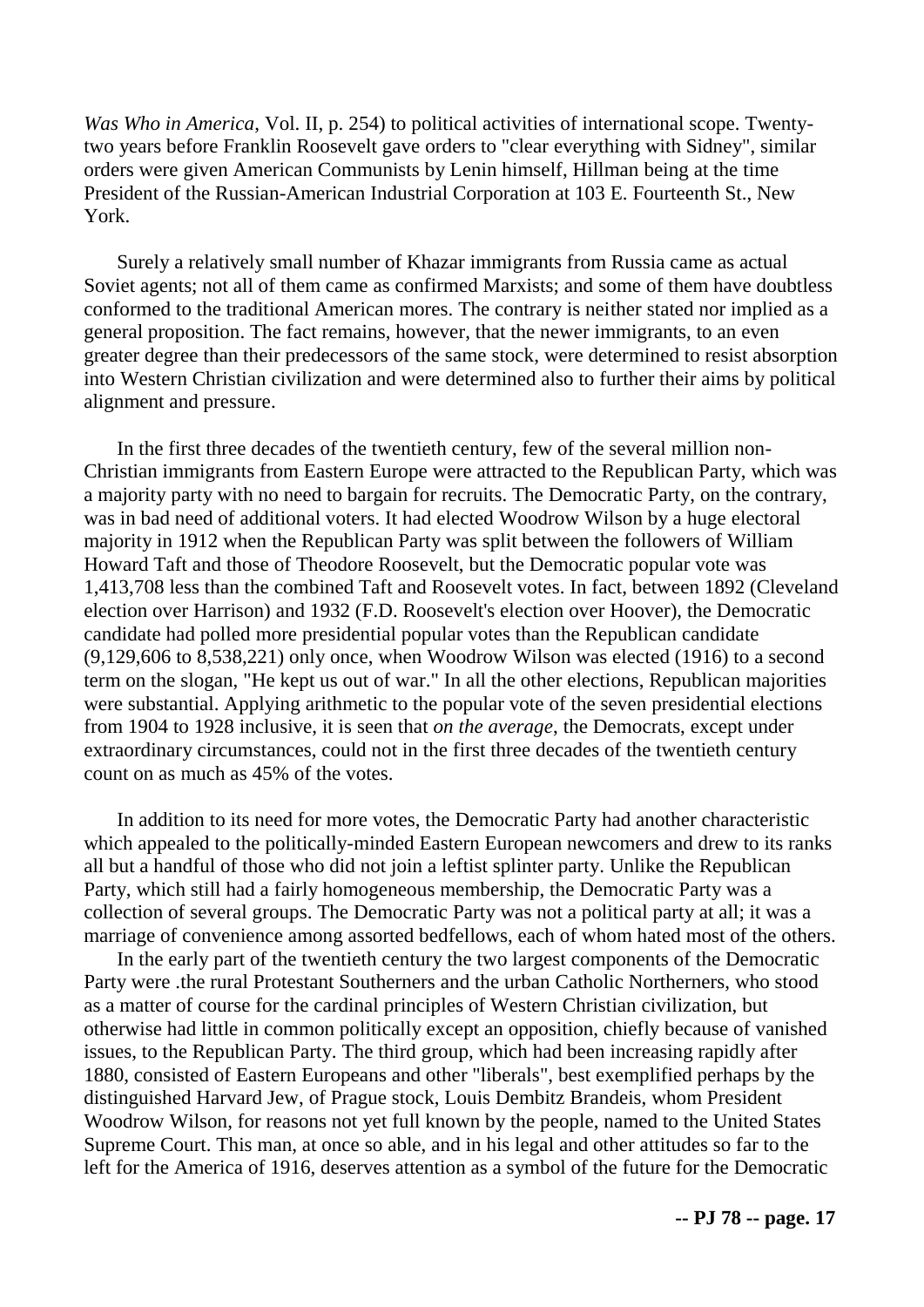Party, and through that party, for America.

According to the *Universal Jewish Encyclopedia*, there was an "historical battle" in the Senate in regard to "Brandeis' 'radicalism' ," and "his alleged 'lack of judicial temperament' ." These alleged qualities provoked opposition to the nomination by seven former presidents of the American Bar Association, including ex-Secretary of State Elihu Root and ex-President William Howard Taft. **[H: Go back and read that portion again! Bar Association???]** 

Despite the opposition, the nomination was confirmed by the Senate in a close vote on June 5, 1916. This was one of the most significant days in American history, for we had, for the first time since the first decade of the nineteenth century, an official of the highest status whose heart's interest was in something besides the United States--an official, moreover, who interpreted the Law not as the outgrowth of precedent, but according to certain results desired by the interpreter.

The entire article on **Justice Brandeis in the Universal Jewish Encyclopedia (Vol. pp. 495499) should be read in full, if possible.** Here are a few significant quotations:

During the World War, Brandeis occupied himself with a close study of the political phases of Jewish affairs in every country. Since that time his active interest in Jewish affairs has been centered in Zionism. In 1919, he visited Palestine for political and organizational reasons ... he has financed various social and economic efforts in Palestine.

#### As a justice, Mr. Brandeis:

Never worried about such academic perplexities as the compatibility of Americanism with a minority culture or a Jewish homeland in Palestine. Breaking away from the accepted legal catechisms, he thoroughly and exhaustively probed the economics of each and every problem presented. The truth of his conviction that our individualistic philosophy could not longer furnish an adequate basis for dealing with the problems of modern economic life, is now generally recognized ... he envisages a co-operative order. Brandeis feels that the Constitution must be given liberal construction.

This may be taken as the beginning of the tendency of our courts to assume by judicial decisions the function of legislative bodies.

There is testimony, also, to the influence of Brandeis over Wilson as a factor in America's entry into World War I and its consequent prolongation with terrible blood losses to all participants, especially among boys and young men of British, French, and German stock. Although Britain had promised self-rule to the Palestine Arabs in several official statements by Sir Henry MacMahon, the High Commissioner for Egypt, by Field Marshal Lord Allenby, Commander in Chief of British Military forces in the area, and by others, President Wilson was readily won over to a scheme concocted later in another compartment of the British government. This scheme, Zionism, attracted the favor of the Prime Minister, Mr. David Lloyd George, who, like Wilson, had with prominent Jews certain close relations,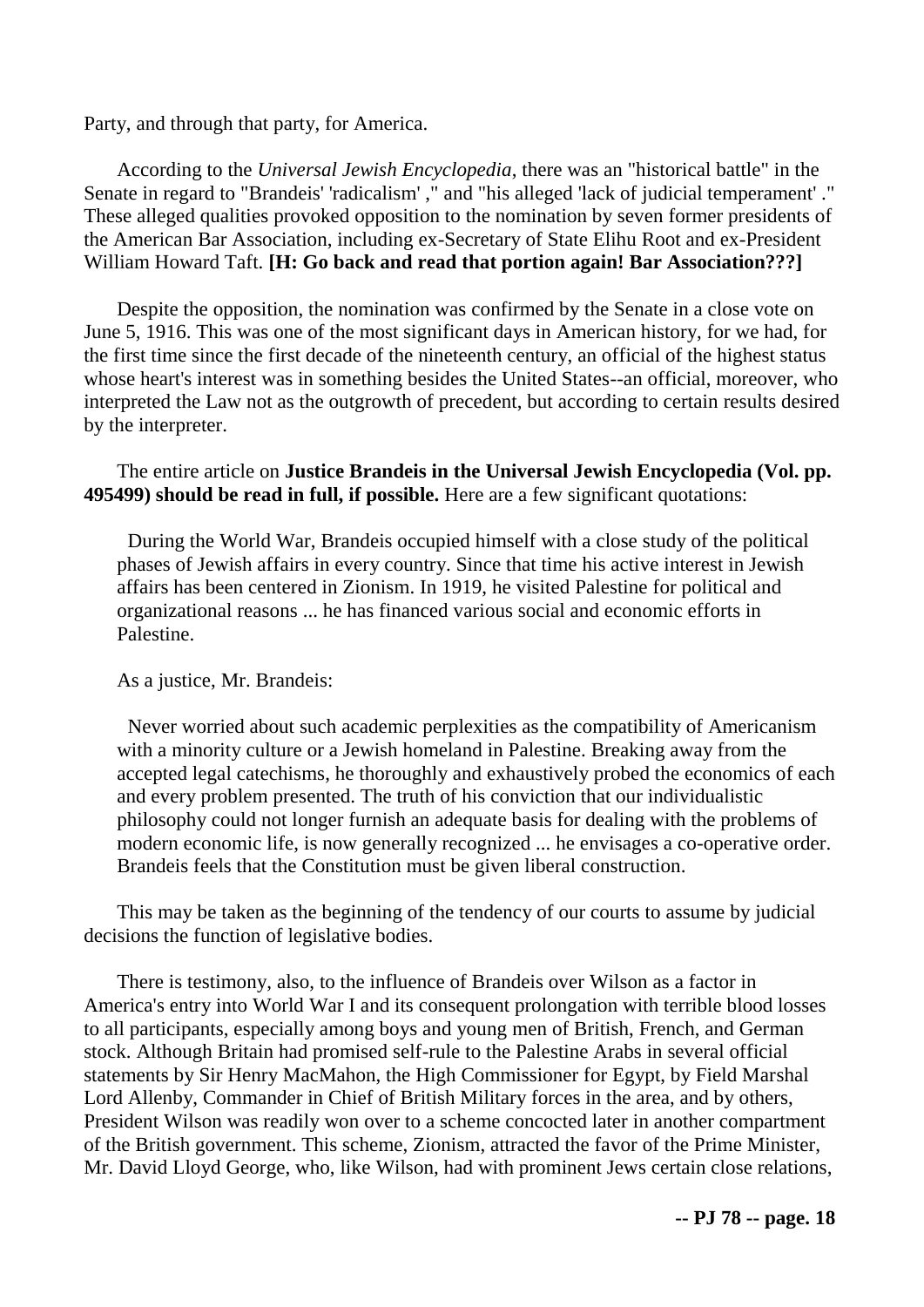one of which is suggested in the *Encyclopaedia Britannica article* (Vol. XIX, p.4) on the first Marquess of Reading (previously Sir Rufus Daniel Isaacs). Thus, according to S. Landman, in his paper *Secret History of the Balfour Declaration*, after an "understanding had been arrived at between Sir Mark Sykes and Weizmann and Sokolow, it was resolved to send a secret message to Justice Brandeis that the British Cabinet would help the Jews to gain Palestine in return for active Jewish sympathy and support in U.S.A. for the allied cause so as to bring about a radical pro-ally tendency in the United States." An article, "The Origin of the Balfour Declaration" (*The Jewish Chronicle,* February 7, 1936), is more specific. According to this source, certain "representatives of the British and French Governments" had been convinced that "the best and perhaps the only way to induce the American President to come into the war was to secure the co-operation of Zionist Jewry by promising them Palestine". In so doing "the Allies would enlist and mobilize the hitherto unsuspectedly powerful force of Zionist Jewry in America and elsewhere." Since President Wilson at that time "attached the greatest possible importance to the advice of Mr. Justice Brandeis", the Zionists worked through him and helped to bring America in.

**[H: Readers, you are going to be very remiss if you simply read these subjects as they fall without considering other happenings which impact on you to this day. Check out WHO was president and HOW came to be the FEDERAL RESERVE SYSTEM! If you do not pay attention you will be left with fragments so disconnected that you can't see the whole picture even though we have given all the pieces to the puzzle. Confusing? Of course--it is intended to confuse to the point of your inability to conceive the actions and players.]**

The strange power of Brandeis over President Wilson is indicated several times in the book, *Challenging Years, The Autobiography of Stephen Wise* (G.P. Putnam's Sons, New York, 1949). Rabbi Wise, for instance, spoke of Wilson's "leaning heavily, as I well know he chose to do, on Brandeis," and records a surprising remark by the supposedly independentminded World War I President. To Rabbi Wise, who spoke of Zionism and the plans for convening "the first session of the American Jewish Congress", Wilson said: "Whenever the time comes, and you and Justice Brandeis feel that the time is ripe for me to speak and act, I shall be ready."

The authenticity of these statements, which are well documented in the sources from which they are quoted, cannot be doubted. Full evaluation of President Wilson will have to wait until the secret archives of World War I are opened to the public. Meanwhile, however, the management of the war in such a way as to bleed Europe to death casts persistent reflections upon the judgment if not the motives of President Wilson and Prime Minister David Lloyd George of Great Britain. Their bloody victory and their failure in peace stand in strong contrast to Theodore Roosevelt's dramatic success in ending, rather than joining, the great conflict (1904-1905) between Russia and Japan.

After the eight-year rule of President Wilson, the Democratic Party was retired from office in the election of 1920. For the next twelve years (March 4, 1921-March 4, 1933), the three diverse groups in the party--Southern Protestants, Northern Catholics, and Brandeistype "liberals", were held loosely together by leaders who helped each other toward the day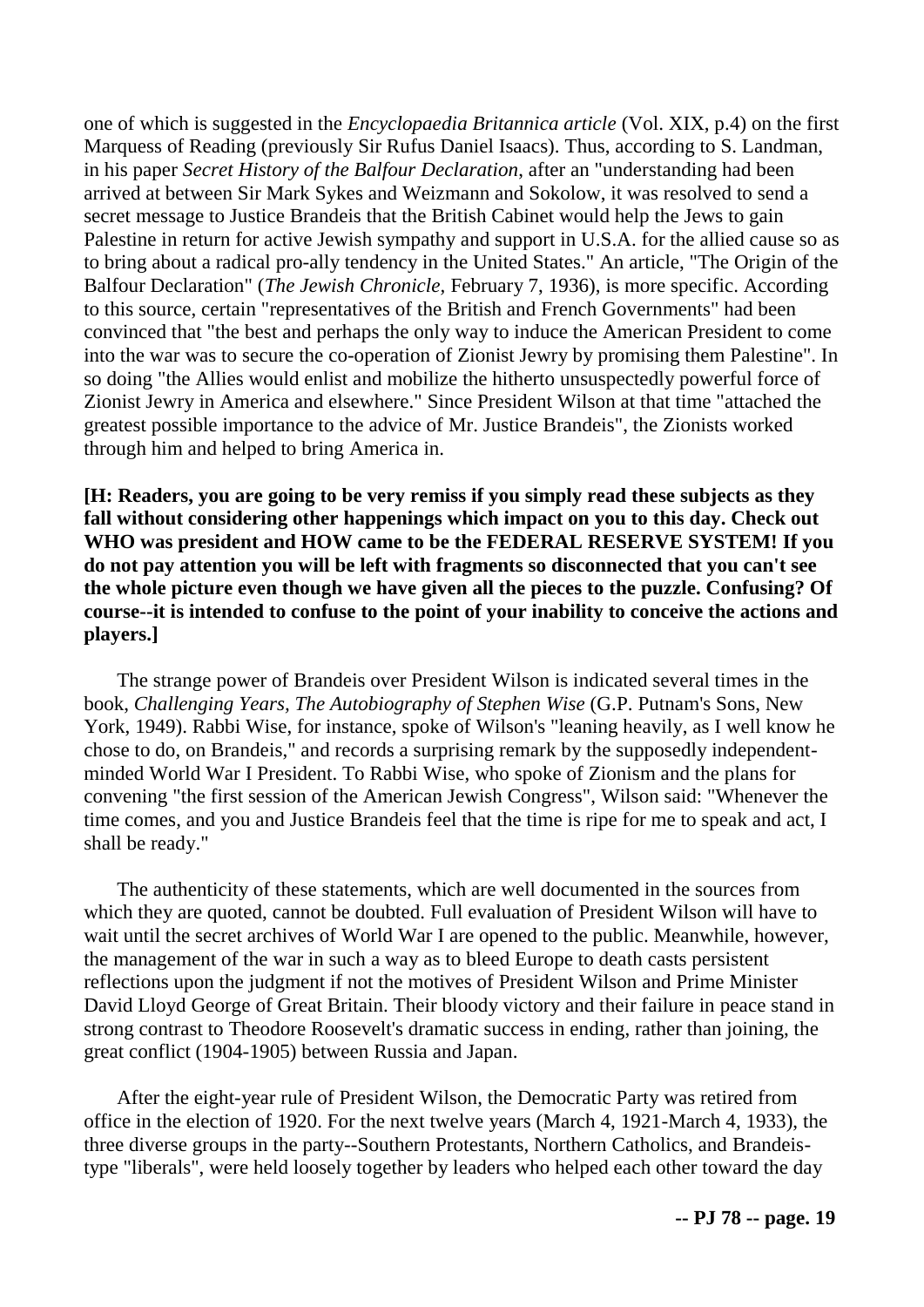of victory and the resultant power and patronage. Tactfully accustomed to ask no questions of each other, these leaders, still mostly Southern Protestants and Northern Catholics, did not ask any questions of the Party's rapidly increasing contingent of Eastern Europeans.

Thus the astute twentieth century immigrants of Eastern European origin continued to join the Democratic party, in which everybody was accustomed to strange bedfellows, and in which a largely non-Christian third force was already well intrenched. Parenthetically, the best description of the National Democratic party as it existed from the time of Franklin Roosevelt's first term and on into the early 1950's is probably that of Senator Byrd of Virginia. Speaking at Selma, Alabama, on November 1, 1951, he described the party as a "heterogeneous crowd of Trumanites" and added that the group, "if it could be called a party, is one of questionable ancestry, irresponsible direction and predatory purposes."

Woodrow Wilson, who was definitely the candidate of a minority party, was elected in the first instance by a serious split in the Republican party. By constant reenforcement from abroad, however, the "third force" of Eastern Europeans and associates of similar ideology was instrumental in raising the Democratic party from a minority to a majority status. Some daring leaders of the alien or alien-minded wing conceived the idea of being paid in a special way for their contributions to victory.

Their price, carefully concealed from the American people, including of course many lesser figures among the Eastern Europeans, was the control of the foreign policy of the United States.

At a glance, the achievement of such an objective might seem impossible. In fact, however, it was easy, because it happens under our practice that the entire electoral vote of a State goes to the candidate whose electors poll a majority of the popular votes of the State. With the population of older stock somewhat evenly divided between the Republican and Democratic parties, a well-organized minority can throw enough votes to determine the recipient of the electoral vote of a state. The States having the largest numbers of Jews are New York, Pennsylvania, Illinois, New Jersey, Massachusetts, Ohio, California, and Michigan. These, of course, are the "doubtful" states with a large electoral vote.

Thus when the ship of patronage came in with the election of Franklin Delano Roosevelt in 1932, the Democrats of the old tradition, whether Southern Protestants or Northern Catholics, wanted dams, bridges, government buildings, and other government-financed projects in their districts; wanted contracts for themselves and their friends; and wanted also a quota of safe-tenure positions, such as federal judgeships. Neither group of old-time Democrats had many leaders who specialized in languages or in the complex subject matter of "foreign affairs", and neither group objected to the seemingly modest interest of certain of the party's Eastern European recruits for jobs of sub-cabinet rank in Washington.

The first spectacular triumph of the non-Christian Eastern European Democrats was Roosevelt's recognition, less than nine months after his inauguration, of the Soviet govertunent of Russia. A lengthy factual article, Moscow's *RED LETTER DAY in American History*, by William La Varre in the *American Legion Magazine* (August, 1951), gives many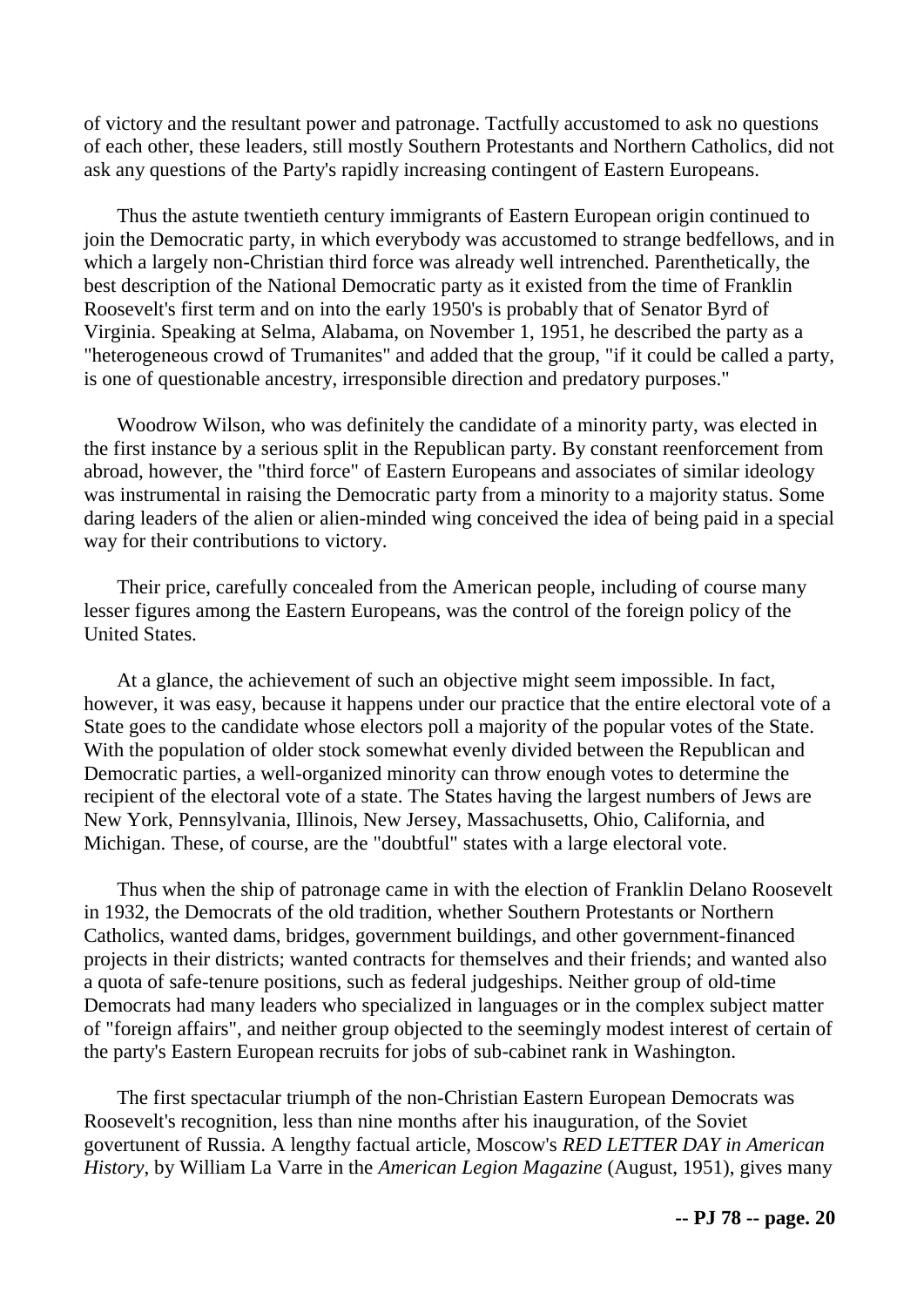details on our strange diplomatic move which was arranged by "Litvinov, of deceitful smiles" and by "Henry Morgenthau and Dean Acheson, both proteges of Felix Frankfurter". Incidentally, Litvinov's birth-name was **Wallach** and he also used the name **Finkelstein**. Three of the four persons thus named by Mr. La Varre as influential in this deal were of the same non-Christian stock or association--and the fourth was Dean Acheson, "who served as law clerk of Justice Louis D. Brandeis" before becoming famous as a "Frankfurter boy". The principal "Franlcfurter boy" is the subject of a most important article in the American Mercury magazine, April, 1952, 11 East 36th Street, New York 16, N.Y.). **[H: This is an old magazine so these places may or may not still be valid addresses but the information win perhaps help you find the correct "copy" in libraries, etc.]** The author, Felix Wittner, says in part:

Acheson's record of disservice to the cause of freedom began at least nineteen years ago when he became one of Stalin's paid American lawyers. Acheson was on Stalin's payroll even before the Soviet Union was recognized by the United States. **[H: Stop! Go read that again, please.]** 

Mr. La Varre's article should be read in full, among other things, for its analysis of F.D. Roosevelt's betrayal of Latin America to penetration by Communism. Bearing on the basic question of the recognition of the Soviet, here are significant quotations:

The very special agent from Moscow, Commissar of all the Red Square's nefarious international machinations, chief of the Kremlin's schemes for communizing the American hemisphere, sat victoriously at the White House desk at midnight, smiling at the President of the United States.

For Fifteen deceitful years the corrupt Kremlin had tried to obtain a Communist base, protected by diplomatic immunities, within the United States; four Presidents-- Wilson, Harding, Coolidge, and Hoover--had refused to countenance Moscow's pagan ideology or its carriers. But here, at last, was a President the Communists could deal with.

Many patriotic, well-informed Americans, in the old Department of State, in the American Legion, and in the American Federation of Labor, had begged Franklin Roosevelt not to use his new leadership of the United States for the aggrandizement of an evil, dangerous and pagan guest--but to send him back to Moscow, red with the blood of the Commissar's own countrymen, without a handshake.

But Franklin Roosevelt, piqued with the power of his new office, stimulated by the clique of Marxian and Fabian socialists posing as intellectuals and liberals--and by radicals in labor unions, universities, and his own sycophant bureaucracy--had signed his name to the Kremlin's franchise. Without the approval of Congress, he made an actual treaty with the Soviets, giving them the right to establish a communist embassy and consulates in the United States, with full diplomatic hospitalities and immunities to Stalin's agents, the bloody Bolsheviks...

## *November 16, 1933--at midnight!* **That is a date in American history our children**

**-- PJ 78 -- page. 21**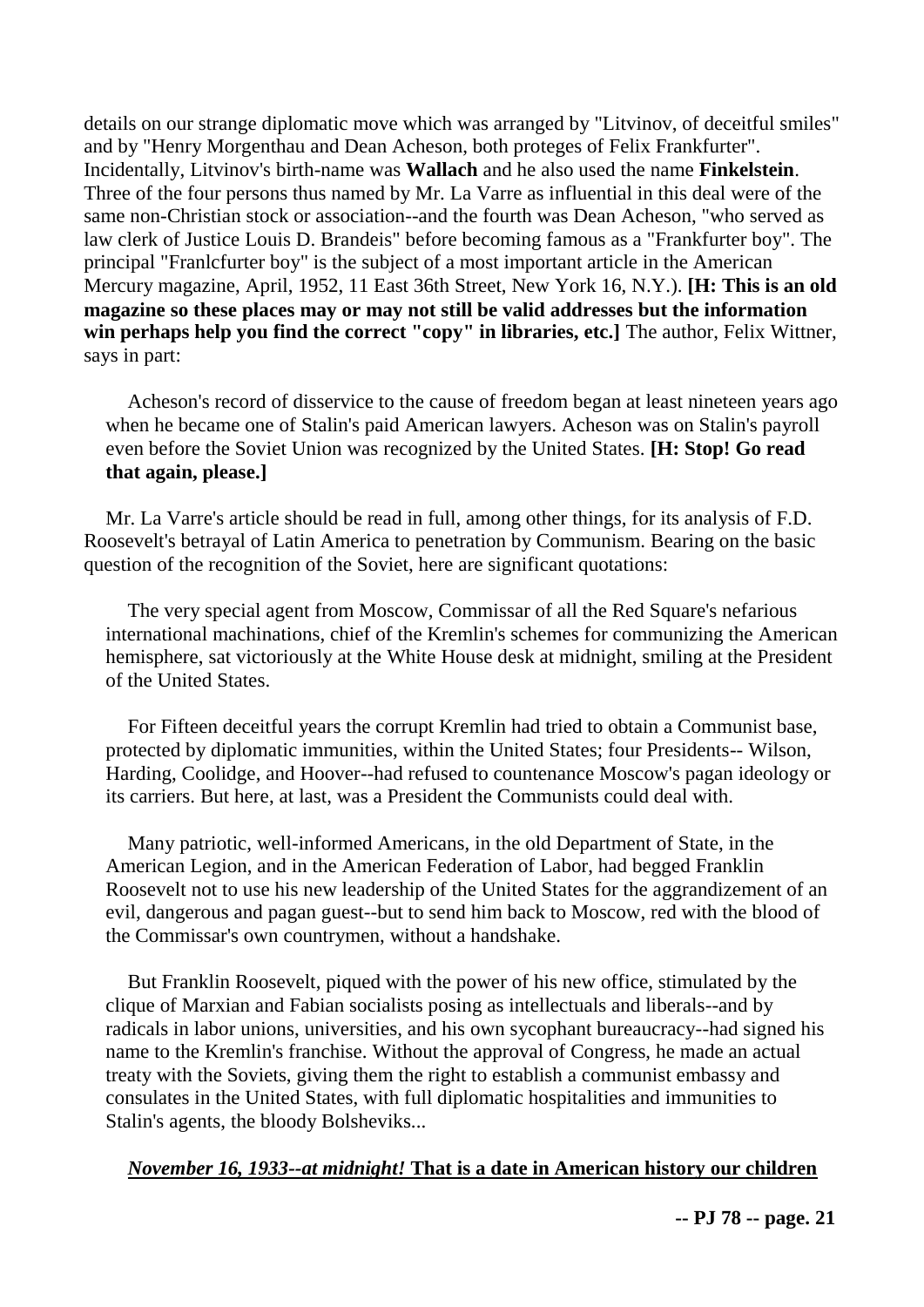**will long have tragic cause to remember. That was the day Soviet Foreign Commissar Maxim Litvinov, plunderer of Estonia and the Kremlin's first agent for socializing England, sat down with Franklin Roosevelt, after Dean Acheson and Henry Morgenthau had done the spadework of propaganda. and made the deal that has led the American people. and our once vast resources, into a social and economic calamity to the very brink,' now, of national and international disaster....** 

One of the greatest concentrations of factual information, wise analyses, police records and military intelligence ever to pile up spontaneously on one subject in Washington, all documenting the liabilities of dealing with the Kremlin, had no effect on Franklin Roosevelt. He had appointed Henry Morgenthau and Dean Acheson, both protege's of Felix Frankfurter, to "study" trade opportunities between the U.S.S.R. and the United States, and he praised their report of the benefits to come to all U.S. citizens from Soviet "friendship".

The record shows that Cordell Hull, upon the receipt of this authentic document disclosing the Soviet's continuing duplicity, sent a note of protest to Moscow, but President Roosevelt could not be persuaded to withdraw his diplomatic recognition. He began, instead, the "reorganization" of the State Department in Washington and the dispatching--to far, isolated posts--of its anti-communist career officers.

The Roosevelt-Stalin Deal, of November, 1933, **has been so costly to us, as a nation and as a hemisphere, that the full appraisal of our losses and liabilities will not be known for several generations. The Kremlin's gains within the United States and Communism's cost to us is only now, in 1951--after eighteen years of suffering a Soviet embassy in our Capital. and its agents to roam the States--coming to public consciousness. [H: Still think there is no longer a Soviet Union to bother you cute little Americans, chelas? That was OVER 40 YEARS AGO!]**

It has truly been a costly era of mysterious friendship for an appeasement of the devil, of un-American compromises with deceit and pagan ideologies. Some of its protagonists are now dead, their graves monuments to our present predicament, but others, again mysteriously, have been allowed to step into their strategic places.

Under the sort of government described by Mr. La Varre in his *Legion article*, large numbers of recently arrived and recently naturalized "citizens" and their ideological associates were infiltrated by appointment, or by civil service, into the State Department, the presidential coterie, and other sensitive spots in the government. Among those who feathered their Washington nests in this period were not only leftist East Europeans, but actual Communist converts or "sell-outs" to the Communist party among native Americans. The solicitude of President F.D. Roosevelt for America's Communists was constant, as was shown in his steady opposition to proposed curbs upon them. Ex-Congressman Martin Dies, former Chairman of the House of Representatives Committee on Un-American Activities, bears witness in lectures (one of them heard by the author, 1950) that he was several times summoned to the White House by President Roosevelt and told--with suggestions of great favors to come--that he must stop annoying Communists. To the unyielding Dies, Roosevelt's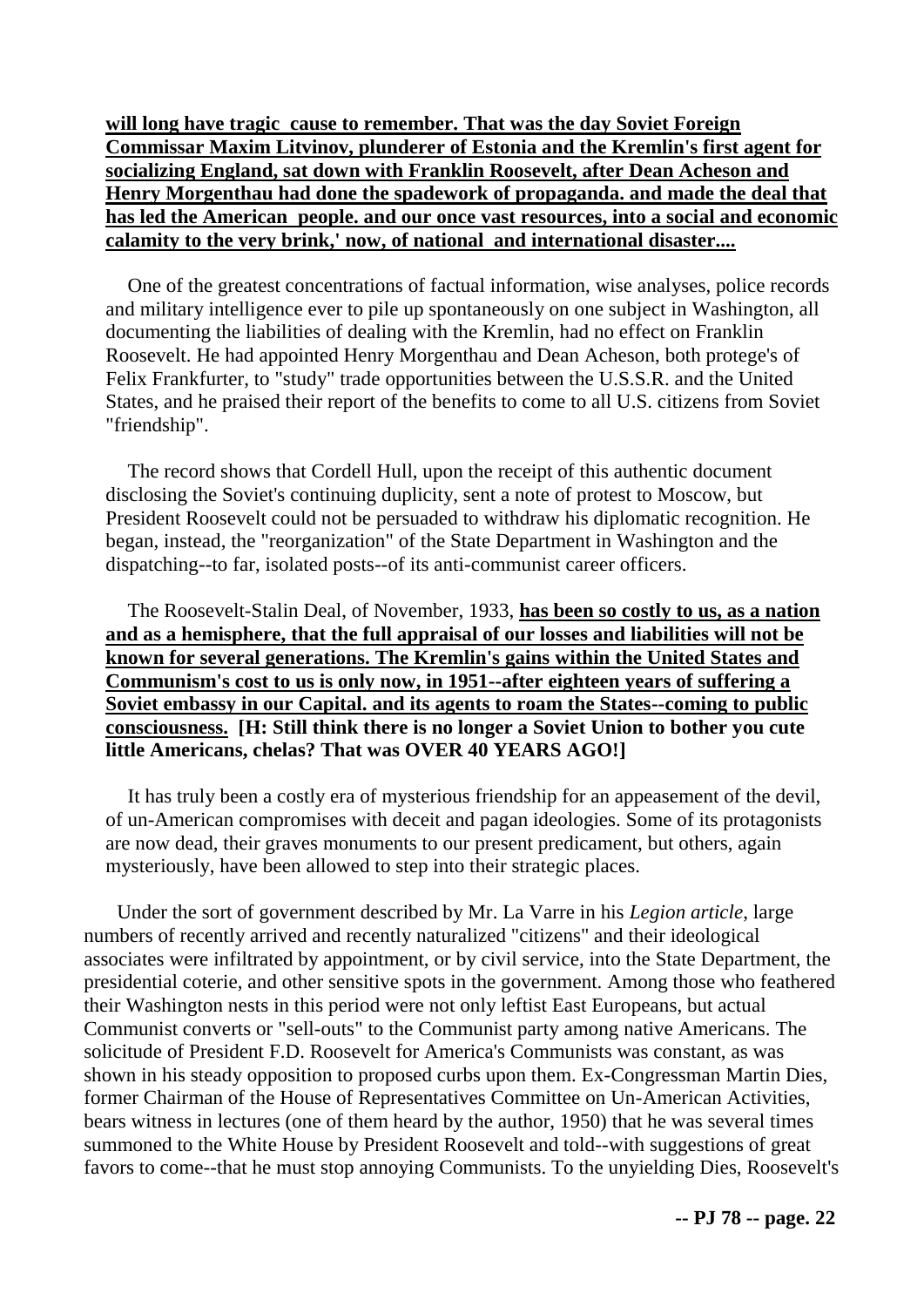climactic argument was, "We need those votes!" A speech (May 17, 1951) on a similar theme by Mr. Dies has been published by the American Heritage Protective Committee. **[H: No, this is not THE Heritage Foundation--the one in point was at 601 Bedell Building., San Antonio, Texas.]** Another speech by Mr. Dies, *White House Protects Communists in Government*, was inserted (Sept. 22, 1950) in the Congressional Record by Congressman Harold H. Velde of Illinois.

The government was infiltrated with "risks" from the above described groups of Eastern Europeans and with contaminated native Americans, but those were not all. After the beginning of World War II, so-called "refugees" immediately upon arrival in this country were by executive order introduced into sensitive government positions without the formality of having them wait for citizenship, and without any investigation of their reasons for leaving Europe. The way for this infiltration was paved by an executive order providing specifically that employment could not be denied on the grounds of race, creed, *or national origin*.

Since *no form of investigation could be made by the United States in the distant and hostile areas from which these refugees came*, and since their number contained persons sympathetic to the Soviet Union, this executive order was a potential and in many instances a realized death-blow to security.

Almost as if for *a double-check against security*, the control of security measures in the new atom projects was not entrusted to the expert F.B.I., but to the atomic officials themselves. In view of their relative inexperience in such matters and in view of the amazing executive order so favorable to alien employees, the atomic officials were probably less to blame for the theft of atomic secrets than the "left-of-center" administrations which appointed them. Among those admitted to a proper spot for learning atomic secrets was the celebrated alien, the British subject--but not British-born--Klaus Fuchs. Other atomic spies, all aliens or of alien associations, were already named.

Next to the atomic energy employees, the United Public Workers of America offered perhaps the best opportunity for the theft of secrets vital to the U.S. defense. This union included a generous number of people of Eastern European stock or connections, among them Leonard Goldsmith and Robert Weinstein, organizers of Panama Canal workers, and both of them said to have definite Communist affiliations. This union--whose chief bloc of members was in Washington--was later expelled (March 1, 1950) by the C.I.O. on charges of being Communist-dominated. However, *if the U.S. Government has shown any signs of being as particular about its employees as the C.L O. is about its members, the fact has escaped the attention of this author.*

As the years passed, the infiltration of Eastern Europeans into the government had swelled to a torrent. Many of these persons, of course, were not Communists and were not sympathetic with Communist aims. As repeated elsewhere in this book, the contrary is neither stated nor implied. The author's purpose is simply to show that persons of Eastern European stock, or of an ideology not influential in the days of the founding and formative period of our country, have in recent years risen to many of the most strategic spots in the Roosevelt-Truman Democratic Party and thereby to positions of great and often decisive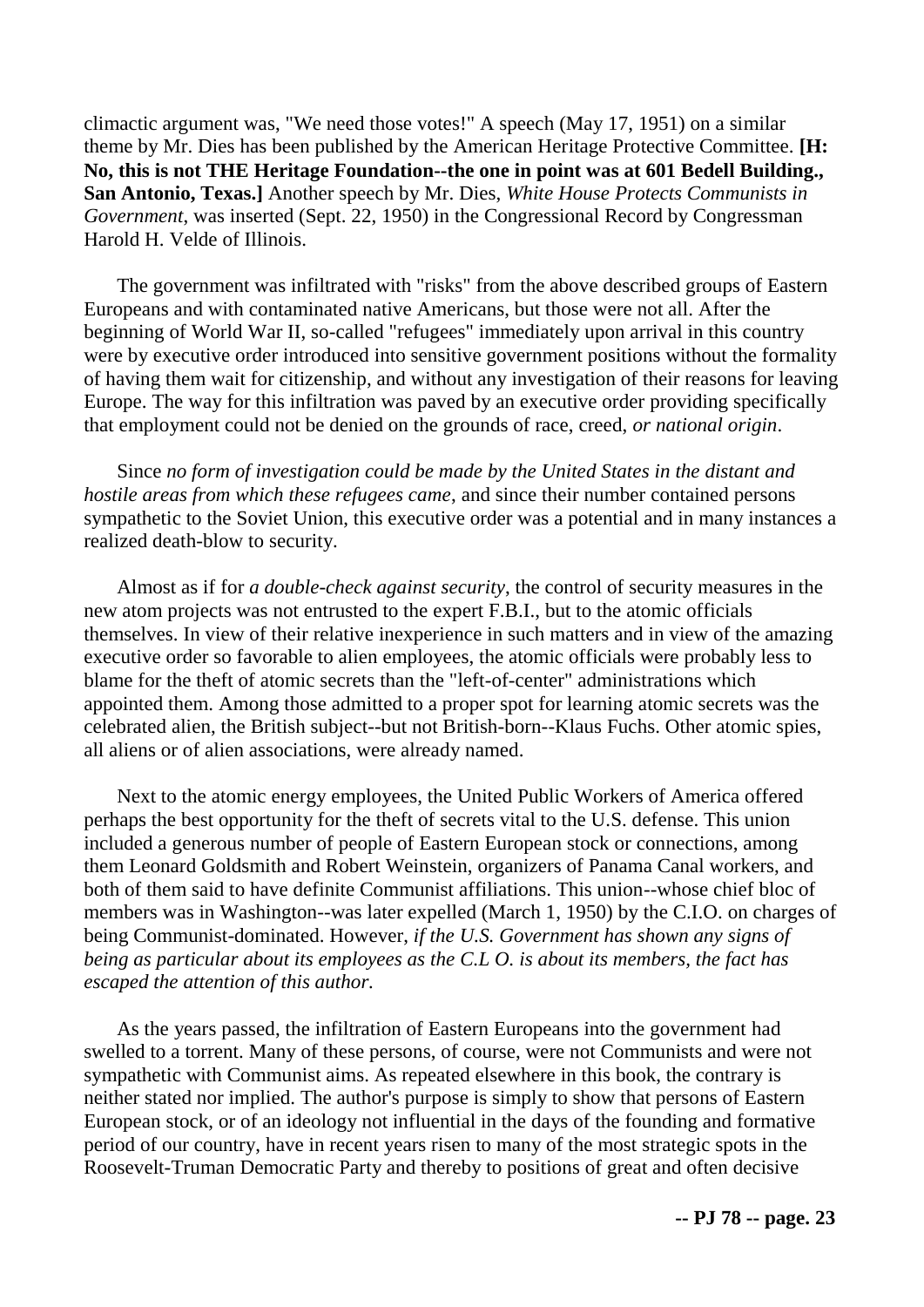power in shaping the policy of the United States. The subject was broached by W.M. Kiplinger in a book, *Washington Is Like That*. According to a *Reader's Digest* condensation entitled *The Facts About Jews in Washington*, Jews were by 1942 **conspicuously "numerous" in government agencies and departments concerned with money, labor, and justice**. The situation stemmed from the fact that "non-Jewish officials within government, acting under the direction of the President", were "trying to get various agencies to employ more Jews...."

The influence of persons of Eastern European origin, or of related origin or ideology, reached its peak (thus far) with Mr. Milton Katz at the helm of U.S. policy in Europe (to mid-1951); with Mrs. Anna Rosenberg in charge of the manpower of the U.S. Army, Navy, and Air Corps; with Mr. Manly Fleischman as Administrator of the Defense Production Administration; and with Mr. Nathan P. Feinsinger (*New York Times*, August 30, 1951) as Chairman of the Wage Stabilization Board. Likewise, in October, 1948, when President Truman appointed a "committee on religious and moral welfare and character guidance in the armed forces", he named as Chairman Frank L. Weil, of New York, a lawyer and **President of the National Jewish Welfare Board.**

It is interesting to note the prominence of persons of Khazar or similar background or association in the Socialist minority government of the United Kingdom, and in French politics, beginning with Leon Blum. Among them are the Rt. Hon. Emanuel Shinwell and Minister Jules Moch--archfoe of Marshal Petain--who have recently held defense portfolios in the British and French cabinets respectively. Just as in America the non-Christian characteristically joins the Democratic Party, so in Britain he joins the leftist Labor party. Thus the British House of Commons, sitting in the summer of 1951, had 21 Jews among its Labor members and none among its Conservative members. Whatever his racial antecedents, Mr. Clement Attlee, long leader of the British "Labor" Party and Socialist Prime Minister (1945-1951) has for many years received international notoriety as a Communist sympathizer. For instance, he visited and praised the "English company" in the international Communist force in the Spanish Civil War.

A few personas of Eastern European origin or background-- or associated with persons of such background--in positions high or strategic, or both, have already been named by the author, and others, when their prominence demands it, will be named in the pages which follow, the author hereby assures the reader-- again--that no reflection of any kind is intended and that he has no reason for believing that any of these people are other than true to their convictions. **[H: Still having trouble believing that your U.S. Congress and all advisors, etc., are Khazarian Zionist in intent and basically Communistic in actions? The Congress of the U.S. is CONTROLLED, readers--good, bad or otherwise. Further, it is not even impacted by the "Christian" stance of birth of your nation under God and Christ values. This is WHY you have decadence beyond description and morals which have gone "south". "America" defined as "the Kingdom of Heaven" as written yesterday--is in a sorry state of degradation!]**

First on any list of Americans of Eastern European origin should be the Vienna-born Felix Frankfurter, **[H: Keep remembering that just because this SOUNDS current--it was**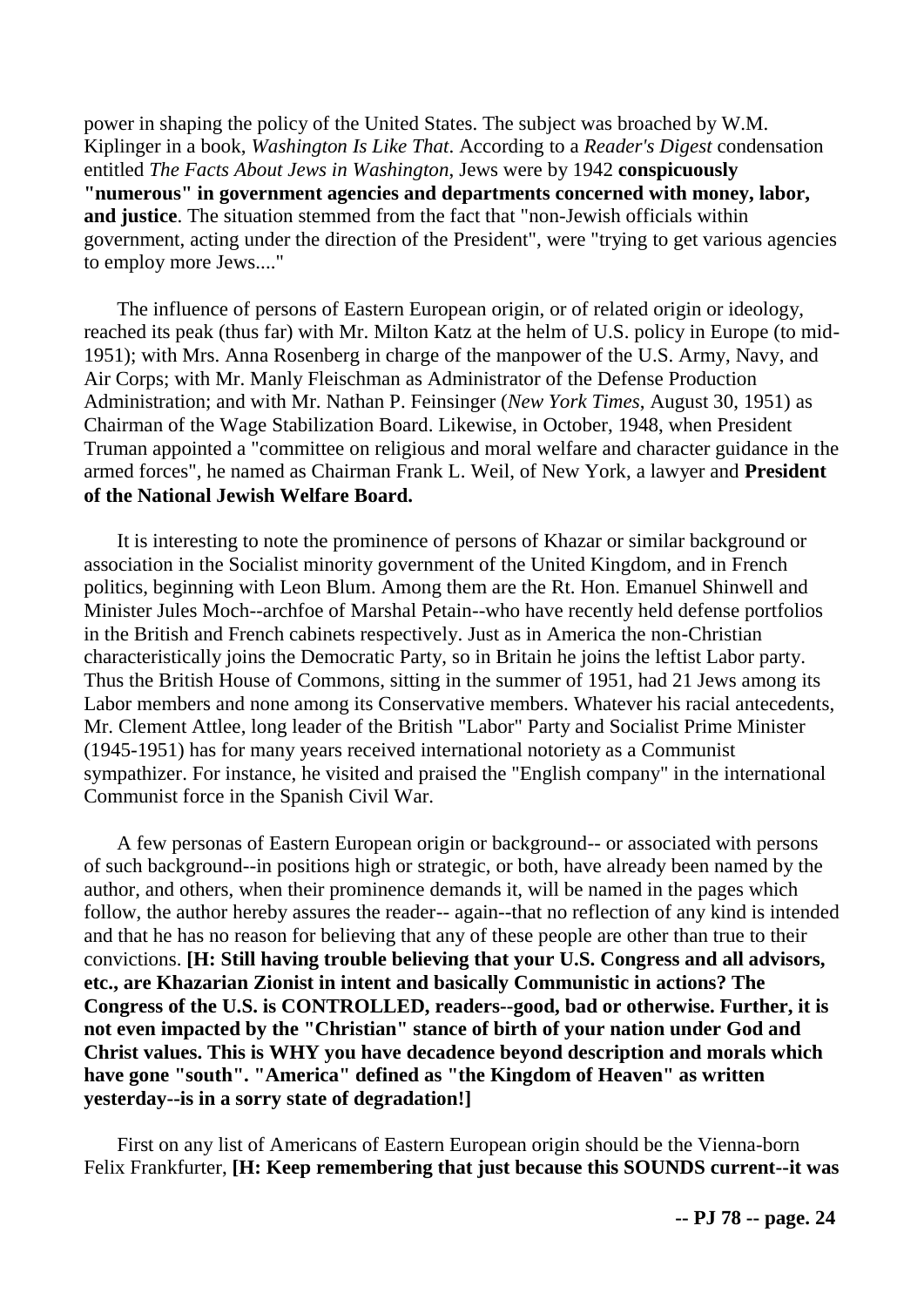**written in 1951 and a lot of years, manipulations and placements of HIGH LEVEL have constantly taken place.]** who in the middle twentieth century appears to have replaced "the stock of the Puritans" as the shining light and symbol of Harvard University. After leaving his professorship in the Harvard Law School, Dr. Frankfurter became a Supreme Court Justice and President Franklin Roosevelt's top-flight adviser on legal and other matters. In the formation of our national policies his influence is almost universally rated as supreme. "I suppose that Felix Frankfurter... has more influence in Washington than any other American," wrote Rev. John P. Sheerin, Editor of The Catholic World, and the Chicago Tribune, owned by the Presbyterian Colonel Robert R. McCormick, has voiced a similar opinion. In fact, Mr. Justice Frankfurter is frequently referred to by those who know their way around Washington as the "President" of the United States. In a recent "gag", the question, "Do you want to see a new picture of the President of the United States?" is followed up by showing a likeness of Frankfurther. **[H: Sort of like the Billaries?]** 

Mr. Justice Frankfurter is influential not only in counsel but in furthering the appointment of favored individuals to strategic positions. The so-called "Frankfurter's boys" include Mr. Acheson, with whom the justice takes daily walks, weather permitting; Alger Hiss; Lee Pressman; David Niles, long a senior assistant to president Truman; Benjamin V. Cohen, long Counselor of the Department of State; David Lilienthal, long Chairman of the Atomic Energy Commission; John J. McCloy, Joe Rauh, Nathan Margold; Donald Hiss, brother to Alger, and "now a member of the Acheson law firm"; Milton Katz; and former Secretary of War Robert Patterons, "a hundred percent Frankfurter employee". (All names and quotes in this paragraph are from Drew Pearson's syndicated column, February 1, 1950).

A powerful government figure, the Russian-born Isador Lubin, was frequently summoned by President F.D. Roosevelt for the interpreting of statistics ("send for Lube"); and was subsequently a United States representative to the UN. Leo Pasvolsky, Russianborn, was long a power in the Department of State, being, among other things, "executive director, Committee on Postwar Programs, 1944", and "in charge of international organization and security affairs", 1945-1946. Among others very close to Roosevelt II were Samuel Rosenman, who is "special counsel" and said to write many of the President's speeches; Henry Morgenthau, Secretary of the Treasury and sponsor of the vicious Morgenthau Plan; and Herbert Lehman, Director General (1943 to 1946) of the United Nations Relief and Rehabilitation Administration (UNRRA), most of whose funds- principally derived from the U.S.--were diverted to countries which were soon to become Soviet satellites as a result of the Yalta and Potsdam surrenders.

Strategic positions currently or recently held by persons of Eastern European origin, or ideological association with such people, include a number of Assistant Secretaryships to members of the Cabinet, among them incumbents in such sensitive spots as Defense, Justice (Customs and Solicitor General's Office) and Labor; the governorships of vital outposts such as Alaska (three miles from Russia) and the Virgin Islands (near the Panama Canal); appointments in the Executive Office of the President of the United States; positions in organizations devoted to international trade and assistance; membership on the Atomic Energy Commission; and membership, which may best be described as wholesale, in the U.S. delegation to the United Nations.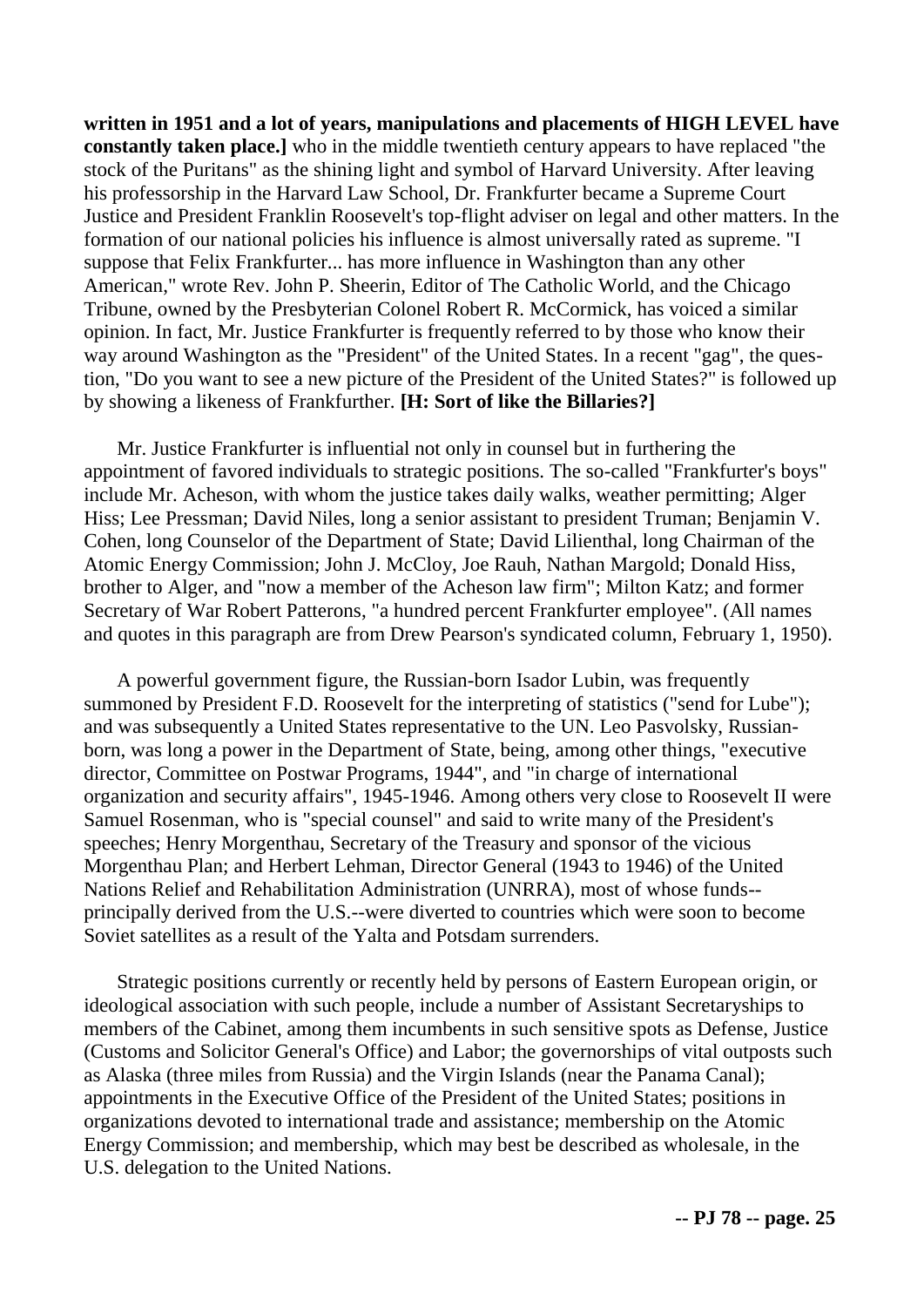The number of persons of Eastern European origin or connection in appointive positions of strategic significance in our national government is strikingly high in proportion to the total number of such persons in America. On the contrary, in elective positions, the proportion of such persons is strikingly below their numerical proportion to the total population. The question arises: Does the high ratio of appointed persons of Eastern European origin or contacts in United States strategic positions reflect the will of the U.S. people? **If not, what controlling WILL does it reflect?**

\* \* \*

Yes, it is lengthy--but people, your entire survival revolves around knowing what has happened to your government who now represents the CONTROL of your citizenry through the New States Constitution and the United Nations One World Order. What you do about your "survival" is about the only thing left for your deciding--the barn door is now locked, the stock got away and the barn is burning. What can you ACTUALLY do? Get right with GOD and BE PREPARED!

Salu.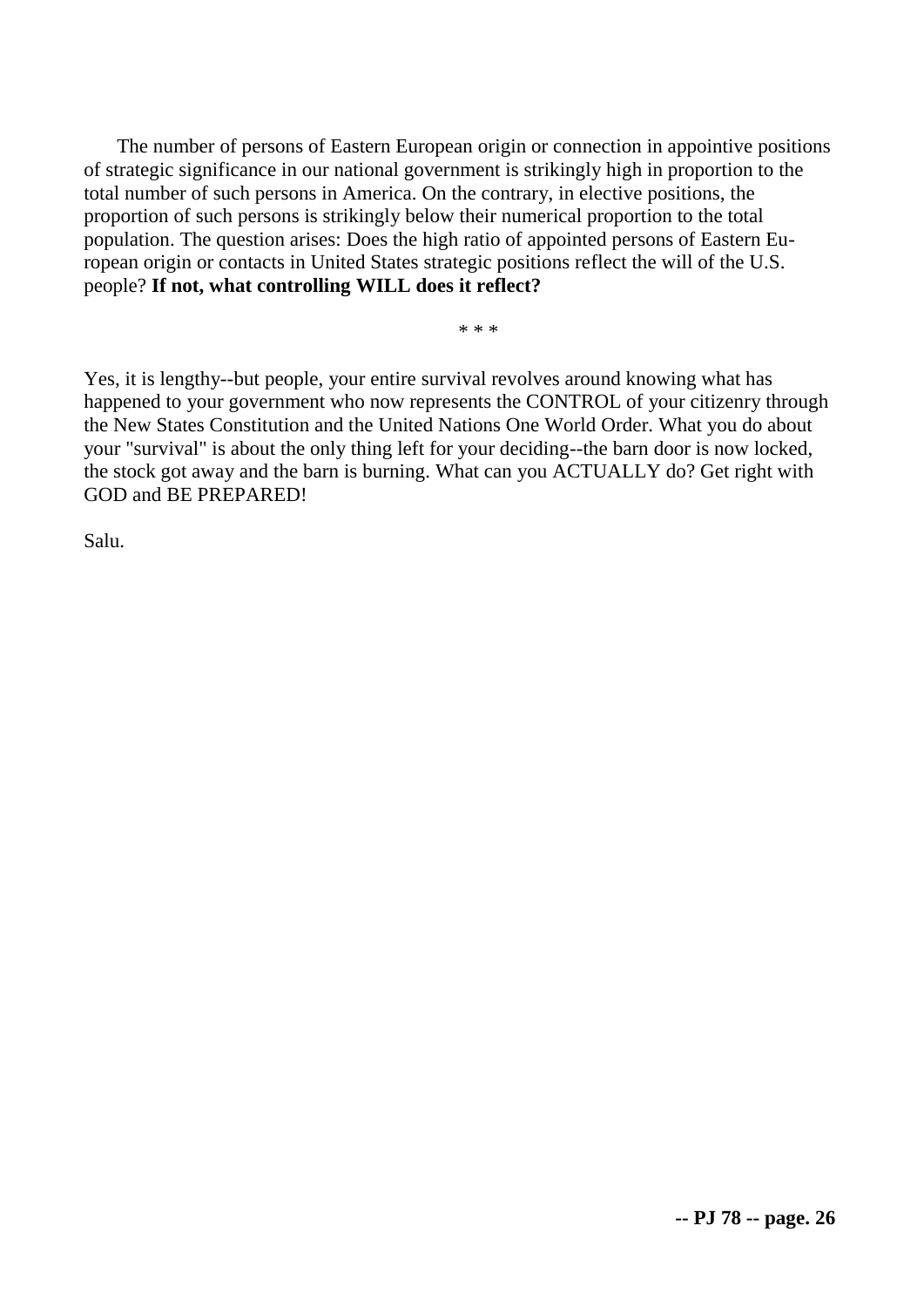# **CHAPTER 3**

#### REC #1 HATONN

# SUN., SEP. 12, 1993 10:42 A.M. YEAR 7, DAY 027

#### **SUN., SEPTEMBER 12, 1993**

#### **NEED To KNOW vs. WANT TO KNONW**

There is a BIG difference in your "*need to know*" something and your "WANTING *to know*"!

There is much going on today which is absorbing your attention--or SHOULD be without being locked into what "I" am doing. What "I" am doing fits in the category of your "curiosity" while "Rome Burns"!

Indeed a LOT of things are going on in New Mexico--not the least of which is a big cover-up and game-playing with your trinkets. More IMPORTANT TO YOU, however, is the Shuttle launch in the face of that which is going on in your heavens. Get ready for some massive impacting repercussions for human actions.

You must understand that you have several facets (groups) within your own governmental structure and enforcement teams. The "farce" of agreements with Israel and Palestine is exactly what it appears to be--between orchestrated, programmed individuals. It is a bigger show-and-tell, even, than the foolishness that the Soviet Union pulled on you-the-sheepleweeples.

I, however, am not going to divulge any information which might well jeopardize the wellbeing of any ONE of my people on Terra-Shan (Earth). It should be called, henceforth--TER-ROR-SHAN.

Indeed I STILL have your craft in tow and crews are getting pretty nervous. However, aboard our ships they will not miss their junk-piles and play-pens so very much.

## **CONES AND DUMB-BELLS**

You readers had best take stock of that which they are doing NOW. How is it that only a week ago "they" INTRODUCED a new toy at White Sands and ALREADY you have showand-tell gatherings to witness it--along with promises to take it "even higher" each testing!?! I could also ask you to note that for manipulation and maneuvering there was definitely fuel based propulsion systems emitting flame and thrust. It is, however, the ONLY thing you have around which could remotely look like the big upside-down cone in your sky in the area. YOU HAVE GOT REAL BIG TROUBLES!

Who is it and what is it? You shall find out much sooner than you probably REALLY want to know.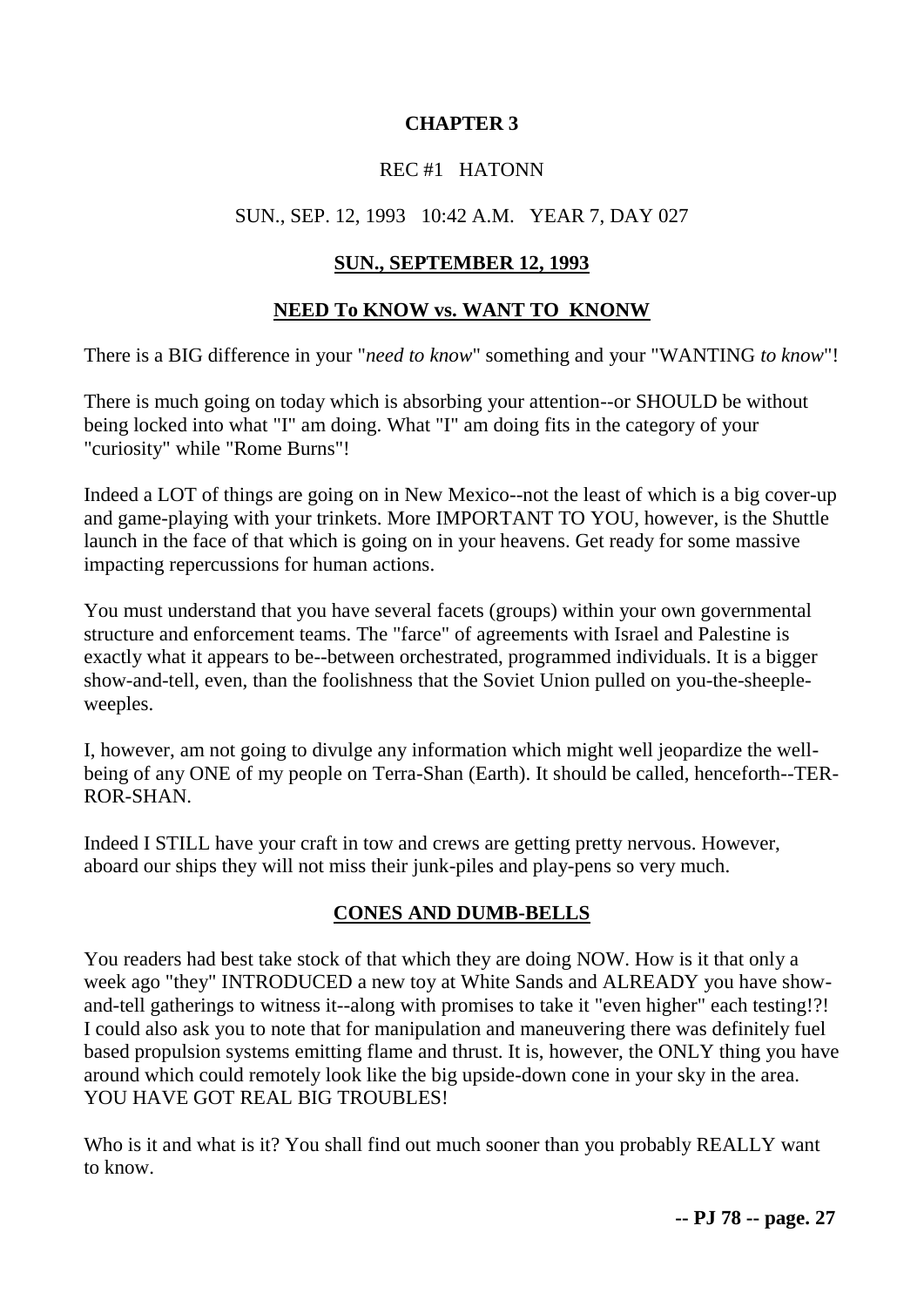# **TROOPS AND GEAR**

You have troops gathering in the area of Arizona/New Mexico border areas--serious troops; federal, National Guard AND United Nations--headed, actually, by United Nations ordergivers.

You have several "down" things crashed or set-down in the area upon which "they" are converging and I want to see what the press and releases say about it. I don't want to spoil surprises.

I do, however, repeat: LET MY PEOPLE GO! THE GAMES ARE GETTING LESS AND LESS ACCEPTABLE TO OUR FLEET. Yes indeed, there are some neat Russian craft outside your atmosphere ALSO--and they are not in a good mood over that which the UN Elite Puppetmasters plan to tinker.

Wouldn't you THINK it a bit dangerous to have such key officials all gathered in the Rose Garden in Washington on the morrow--IF THEY WERE THE "REAL" THING? COME ON, READERS, WASHINGTON D.C. WOULD BE FAR EASIER TO TAKE-OUT THAN WOULD NEW YORK! YOU ARE BEING SET UP FOR ACTIVITIES OF INSURMOUNTABLE CONSEQUENCES.

Will anything serious happen? NOT IF I CAN HELP IT! However, there are a whole bunch of irritated "hornets" buzzing about and the blind-lamb doers are programmed to react to such manipulation.

## **EARTHQUAKES**

Once again the Puppetmasters (all inclusive any more) are threatening to blow the San Andreas--again threatening. This is an old and continual threat. I can, however, GUARANTEE some interesting things coming down with the new toys they are playing with out here. You won't find "Discovery" any further out than Australia, however, so don't worry about the team on board--if there REALLY IS a team on board. You have been told and shown so many lies that you cannot know, can you? The whole **Shuttle program** has been a massive and expensive FARCE!

## **WHY WHITE SANDS?**

Because it has always been the central nerve center of such operations. It is where duplicates and telescopes and little gray aliens are first manufactured. The more sophisticated training and programming places and regular duplication centers are scattered about--but White Sands is the nerve center for these types of programs, in the United States. The little showand-tell ice-cream cone (upside down) did not, you notice, flip out of Edwards or Northrop. They had to produce it wherein they could hope to cover tracks of deadly consequences. Get ready for the biggest plague to hit your world. I suggest you keep up your Gaiandriana and balanced survival needs.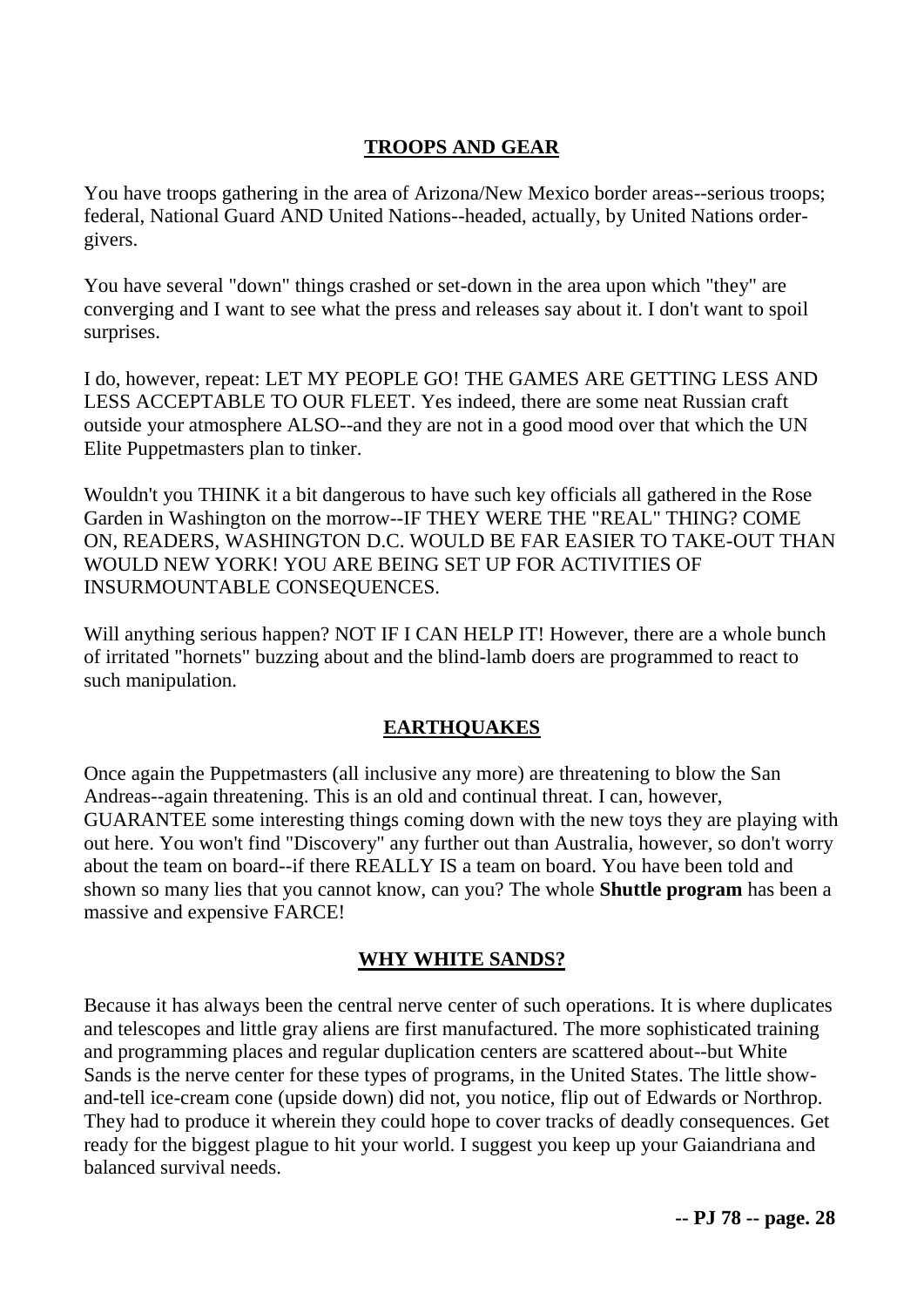# **WORLD RELIGIONS MEET IN CHICAGO**

How many of YOU are even aware of the World Religions meeting in Chicago around the end of August? I thought not for you were really busy with Labor Day picnics and complaining about no jobs and worse. However, one of the most important meetings was taking place which will suck the world religions (by majority VOTE) into the United Nations-dominated world order and this will set the foundation for the accepted "religions" to be based on "new age" "everything" is acceptable and should be expressed openly and without moral consequences--EXCEPT FROM GOD, OF COURSE. THIS WAS A "REAL" DIALOGUE WITH THE DEVIL, MY FRIENDS, AND THE CONSEQUENCES WILL BE MOST DISAGREEABLE AS YOUR CHURCHES AND LEADERS PUSH EVER MORE IN THE DIRECTION OF A HOLY-GODLESS REALITY OF EXPRESSION. IF YOU OBJECT TO SUCH VOTED-IN IMMORALITY YOU SHALL BE PUT OUT OF THE CHURCHES, IN TIME, AND EXTERMINATED, IF YOU CONTINUE TO FOIST "CHRIST" AND "GOD-CHRIST" UPON YOUR BROTHERS. OH, IT WON'T "APPEAR" THAT WAY BECAUSE THE "NAMES" OF GOD AND CHRIST SHALL BE CENTERED ON EVERY BANNER--*TO DECEIVE YOU! GOD "ALLOWS" YOU TO BREAK HIS LAWS--HE CERTAINLY DOES NOT REWARD YOU GRACIOUSLY FOR DOING SO!* 

## **ROSS PEROT**

Before we turn to more on the Committee of 300 and the New World Order/Iron Curtain over America, I want to remind you to NEVER ease up on presenting (yea, demanding) that Ross Perot get these pieces of information. It matters not whether he "believes" in Space Cadets--it is OBVIOUS that WE ARE HERE! THE POINT HAS NOTHING TO DO WITH "US"; IT HAS EVERYTHING TO DO WITH DEMANDING THAT HE ATTEND WHAT IS *REALLY* GOING ON IN YOUR WORLD--AND IT BEGINS WITH YOUR NATION.

Pay attention when the news writers slip and give you a bit of viewing of what he might be doing; i.e., yesterday he came out and made a statement against removing the trade embargo with Vietnam. **He said that if the embargo is removed and agreement is reached--THE POW'S REMAINING WOULD BE KILLED.** There is a hunger strike going on by some in favor of the POWs and against the trade agreement--YOU MUST KEEP UP WITH THESE 'THINGS AND SUPPORT THIS MAN AS HE EFFORTS TO BE HEARD. IF HE CAN COME INTO REALIZATION OF HOW THINGS "REALLY" ARE, 'THERE IS YET A PRAYER OF AMERICA RISING AGAIN--I SEE NO OTHER LEADER WHO CAN EVEN BEGIN TO "TOUCH IT". I have little optimism that he can do much at this late time of insight--but who else do you have??

Could he be a facade also?--to keep you distracted in false hopes while Rome burns? Yes, but to sit and be slain is not the "American" way, my beloved friends. Remember the meaning of the word: "America"--**The Kingdom of Heaven!** For how long can it be worthy? Perhaps it already is NOT--but things WILL BE COMING DOWN RIGHT HERE!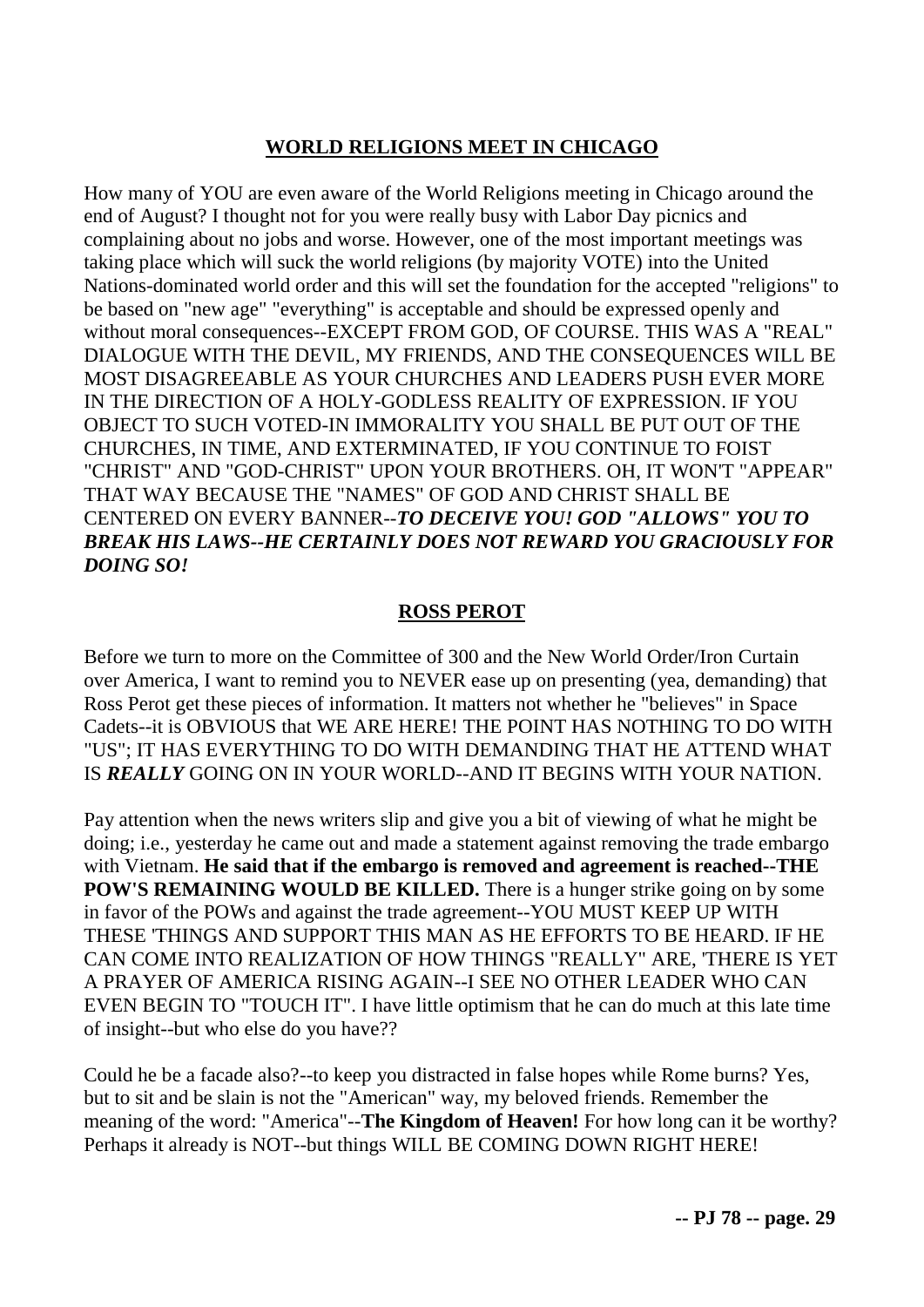## **PROPHECIES**

You are watching some of the more serious "signs" of the prophecies coming to pass! It was said that in the end there would be shoutings of "peace, peace!" and there would be no peace to be found. There is none to be found, chelas.

AND, for you who can remember a lot of the things which we have told you in the reminding--that the ones who would "bring peace to the Middle East between the Israelis and Palestinians-- WOULD BE A MAJOR ANTI-CHRIST FIGURE IN 'THE WORLD TOTAL DESTRUCTION! Look very, very carefully at that which is taking place--right in your own national "rose garden". So be it. Ignore the signs and you are doomed!

What of the things happening in the "Heavens" and what it all means? I suggest you find an ancient brother who has been given the visions of these times--and ask HIM. Right on schedule--right on location! The Phoenix is GOING TO RISE AGAIN, friends--will you be on the flight or still voting-in deliberate death through your "right" to sex-deviation and other interesting degradations? These are your privileges--they are NOT, however, YOUR "RIGHTS"! YOU HAVE NO RIGHTS TO DAMAGE ANOTHER BY YOUR OWN WANTON ACTIONS! HOW ANY MAN WOULD MISUSE HIS ONE GIFT OF IDENTIFICATION AND RECREATION OF SPECIES BY DUMPING INTO THE WASTE-HOLE OF HUMAN-EXCRETION IS BEYOND MY IMAGININGS--EXCEPT THAT MAN ONLY THINKS THIS LEVEL OF ESTEEM OF SELF. It is NOT love, my friends--for that is an insult to the meaning of the term in truth--love is protection, giving and rejoicing--not damaging, bringing pain and loathing of the act itself offered in beauty for recreation with that which is natural in nature for such re-creation. You now murder the offspring of natural creation activities as if a mass prophylaxis. What does this mean? It means that you are now programmed to destroy your own species--and limit world population exactly as planned to do so--through your own stupidity.

## **ANGRY?**

Me? Angry? No! Why should I be angry over your stupid antics? I come to get our people in the sorting. You can continue to argue about the matters of physical allowing all you wish- for that is where you shall remain--in the PHYSICAL consequences! Anger plays no part in the overall at all--it is exactly as it was and is expected from Satanic-led humanity. You might well be irritated at a 3-weeks old babe for dirtying his diapers--but to be "angry" would certainly be stupid. You are a just a bunch of babes with dirty diapers--and fortunately, changing those diapers is NOT my PROBLEM--THAT IS *YOUR PROBLEM!*

IRRITATED? YES, BECAUSE YOU ALLOW SUCH FOOLISH THINGS TO HAPPEN AND THEN STRUGGLE AND ARGUE OVER "WHO IS RIGHT" AND "WHO IS WRONG"--ESPECIALLY IN YOUR RECENT PATRIOT GROUPS--WHILE THE VERY PROGRAM WHICH MIGHT HAVE A CHANCE OF PULLING YOU OUT OF YOUR TRAP IS KEPT IN PRISONS AND OUT OF ABILITY TO SERVE OR USE THAT WHICH HAS BEEN SET ASIDE FOR USE--FOR YOU! I find it inconceivable that you are so BLIND!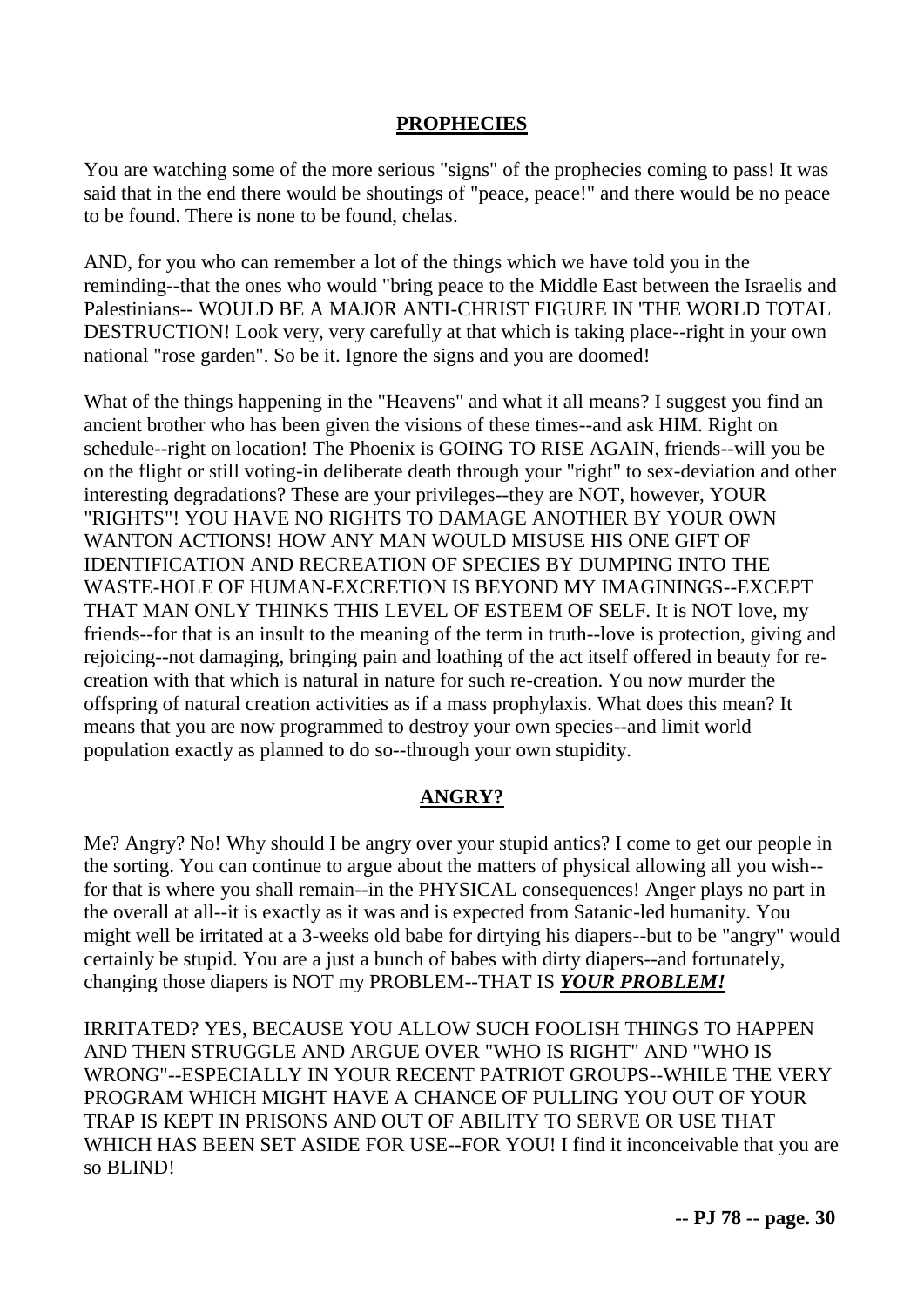I would reprint a paragraph from a document sent to me. The point of the paper is not important--the final statement is very important:

*"My observation is that the most dangerous people to active patriots are friends' and 'neighbors' who have been brainwashed into sheep and who will turn you in out of spite or fear over some trivial statement or action on your part. The next thing you know, the storm troopers are at YOUR door on a tip that you have an 'illegal' gun or have 'hate' literature. As Jesus said on the occasion of his betrayal, 'Forgive them Father, for they know not what they do.***' MAY GOD HELP AMERICA!!"**

\* \* \*

Let us move on today, scribe, and present a bit more of the "300" material. Leave the socalled "patriots" to themselves and their harangues of ego B.S. If you can't see beyond the flash-bulb then you certainly CANNOT SEE THE "LIGHT"!

In the *Conspirators' Hierarchy; the Committee of 300*, we had been speaking of the organizations, etc., controlled by that Committee. We had made it to **STANFORD RESEARCH CENTER** in the document. We urge that you get this book from Dr. Coleman- -it is an excellent reference volume for just about everything we will mention in the New World Order regarding this Elite Committee. The bastards of destruction through control are far nearer your front door-step than you could ever have imagined.

#### **STANFORD RESEARCH CENTER**

Our own Dr. Young is an excellent reference regarding the Stanford Research Center. God bless him for choosing to assist us instead of the Elite World Order. Every day I am humbly grateful for his participation along with the others here at this paper--that Truth has an outlet of such high and enduring quality worthy of our word and work. Thank you.

#### TO CONTINUE:

Stanford Research Center (**SRC**) was founded in 1946 by the **Tavistock Institute For Human Relations**. Stanford was created to help **Robert O. Anderson** and his ARCO oil company, who had secured for the **Committee of 300** the oil rights on the North Slope of Alaska. Basically, the job was too large for Anderson's **Aspen Institute** to handle, so a new center had to be founded and funded. That new center was **Stanford Research Center**. Alaska sold its rights on a downpayment of \$900 mil-lion, a relatively small amount for the **Committee of 300**. The governor of Alaska was steered to **SRI** for help and advice. This was no accident but the result of judicious planning and a process of long-range conditioning.

Following the governor's call for help, three **SRI** scientists set up shop in Alaska where they met with the Alaskan Secretary of State and the State Planning Office. **Francis Greehan**, who headed the SRI team, assured the Governor that his problem of how to handle the rich oil find would be safe in the hands of SRI. Naturally **Greehan** did not mention the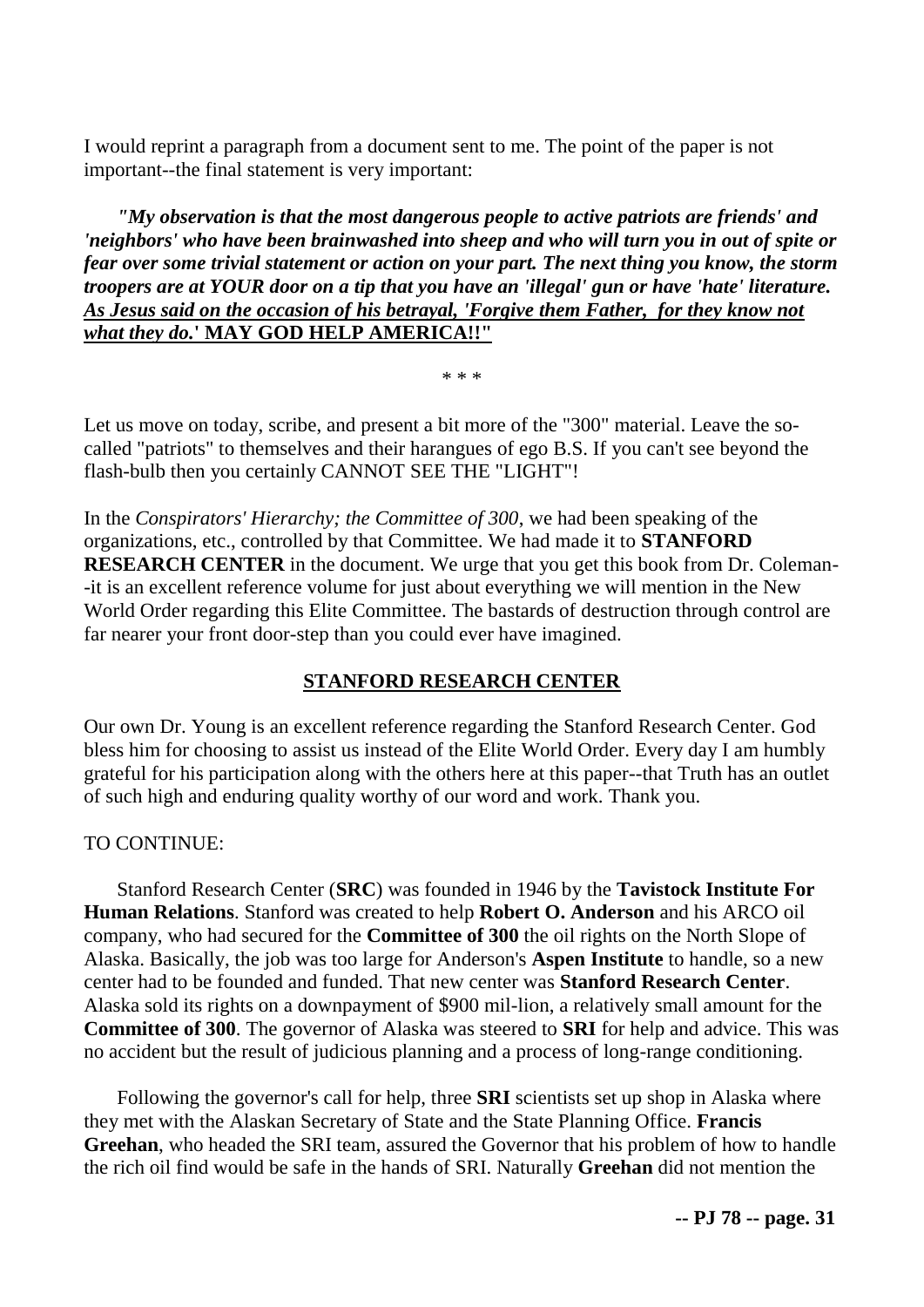**Committee of 300** or the **Club of Rome**. In less than a month **Greehan** assembled a team of economists, petroleum scientists and new-science scientists numbering in the hundreds. The report **SRI** gave to the Governor ran to eighty-eight pages.

The proposal was adopted virtually without change by the Alaska legislature in 1970. **Greehan** had indeed done a remarkable job for the **Committee of 300**. From this beginning SRI developed into an institution employing 4000 people with an annual budget of \$160 million plus. Its President, **Charles A. Anderson**, has seen much of this growth during his tenure, as has Professor **Willis Harman**, director of the **SRI Center for the Study of Social Policies**, employing hundreds of new-science scientists, many of the top staffers having been transferred from **Tavistock's** London base. One of those was RCA board chairman and former British Intelligence agent, **David Sarnoff**, who was closely involved with Harman and his team for twenty-five years. **Sarnoff** was something of a "watchdog" for the mother institute in Sussex.

Stanford claims to make no moral judgments on projects it accepts, working for Israel and the Arabs, South Africa and Libya but, as one could imagine, by adopting this attitude it ensures an "inside edge" with foreign governments that the CIA has found most useful. In Jim Ridgeway's book, The Closed *Corporation*, SRI spokesman Gibson brags about SRI's non-discriminatory stance. Although not on the Federal Contract Re-search Center lists, SRI is today the largest military think tank, dwarfing Hudson and Rand. Among SRI's speciality departments are chemical and biological warfare experimental centers.

One of Stanford's more dangerous activities is counter-insurgency operations aimed at civilian populations--just the sort of "1984" things government is already using against its own people. The U.S. government pays SRI millions of dollars each year for this kind of highly controversial "research". Following student protests against chemical warfare experiments conducted at Stanford, SRI "sold" itself to a private group for just \$25 million. Of course nothing really changed, SRI was still a Tavistock project and the Committee of 300 still owned it, but the gullible appeared to be satisfied by this meaningless cosmetic change.

In 1958 a startling new development arose. Advanced Re-search Products Agency (ARPA), a contracting agency for the Defense Department, approached SRI with a top secret proposal. John Foster at the Pentagon told SRI that what was needed was a program to insure the United States against "technological surprise". Foster wanted to perfect a condition where the environment became a weapon; special bombs to trigger volcanoes and/or earthquakes, behavioral research on potential enemies and minerals and metals with potential for new weapons. The project was accepted by SRI and code-named **"SHAKY".** 

The massive electronic brain in SHAKY was capable of carrying out many commands, its computers having been constructed by IBM for SRI. Twenty-eight scientists worked on what is called "Human Augmentation". The IBM computer even has the capability to solve problems by analogy and recognizes and identifies scientists who work with it. The "special applications" of this tool can be better imagined than described. **Brzezinski** knew what he was talking about when he wrote *The Technotronic Era.*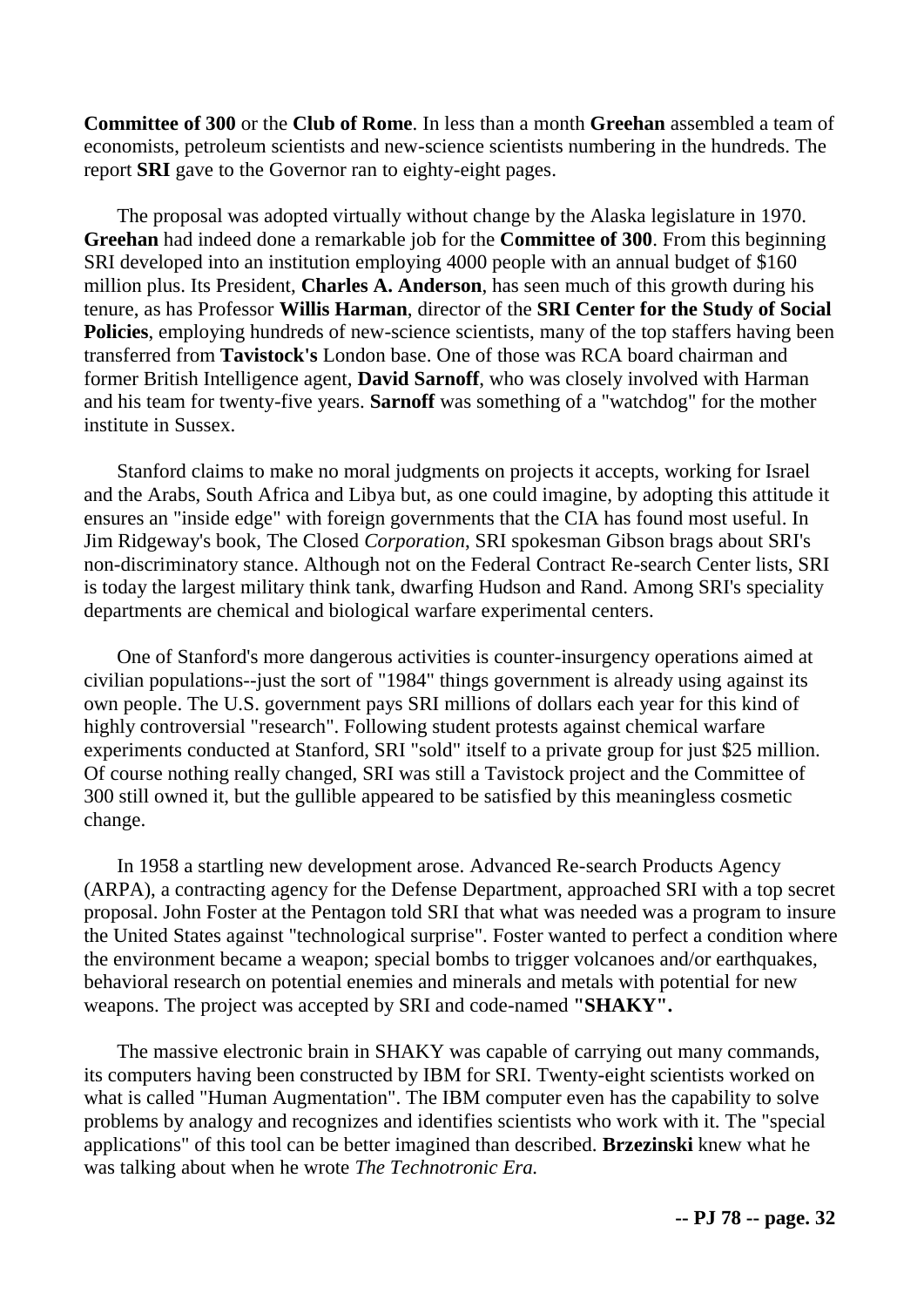Stanford Research Institute works closely with scores of civilian consulting firms, trying to apply military technology to domestic situations. This has not always been a success but as techniques improve, the prospects for massive all-pervading surveillance, as described by Brzezinski, daily becomes more real. IT ALREADY EXISTS AND IS IN USE, EVEN THOUGH SLIGHT MALFUNCTIONS FROM TIME TO TIME HAVE TO BE IRONED OUT. One such civilian consulting firm was Schriever McKee Associates of McLean, Virginia, run by retired General Bernard A. Schriever, a former chief of the Air Force Systems Command, who developed the Titan, Thor, Atlas and Minuteman rockets.

Schriever put together a consortium of Lockheed, Emerson Electric, Northrop, Control Data, Raytheon and TRW under the name of **URBAN SYSTEMS ASSOCIATES, INC**. The purpose of the consortium? To solve social and psychological "urban problems" by means of military techniques using advanced electronic systems. It is interesting to note that TRW became the largest credit information collecting company in the credit-reporting business as a result and an outcome of its work with Urban Systems Associates, Inc.

This should tell us a great deal about just how far this nation is already under TOTAL SURVEILLANCE, which is the first requirement of the Committee of 300. No dictatorship, especially not one on a global scale, can function without total control over each and every individual. SRI was well on its way to becoming a key Committee of 300 research organization.

By the 1980s, 60% of SRI's contracts were devoted to "futurism" with both military and civilian applications. Its major clients were the U.S. Department of Defense-Directorate of Defense Research and Engineering, Office of Aerospace Research which dealt with "Applications of the Behavioral Sciences to Research Management", Executive Office of the President, Office of Science and Technology, U.S. Department of Health. On behalf of the Department of Health, SRI ran a program called "Patterns in ESDEA Title I Reading Achievements Tests". Other clients were the U.S. Department of Energy, the U.S. Department of Labor, U.S. Department of Transportation and the National Science Foundation (NSF). Of significance was the paper developed for NSF, entitled. *Assessment of Future and International Problems.*

Stanford Research, under the tutelage of Tavistock Institute in London, put together a far reaching and chilling system it called "Business Intelligence Program". In excess of 600 companies in the U.S. and abroad became subscribers. The program covered research in Japanese Foreign Business Relations, Consumer Marketing in a period of Change, The Mounting Challenge of International Terrorism, Sensory Evaluation in Consumer Products, Electronic Funds Transfer System, OptoElectric Sensing, Exploratory Planning Methods, the U.S. Defense Industry and Capital Availability. Among the TOP Committee of 300 companies who became clients of this program were Bechtel Corporation (George Shultz was on its board), Hewlett Packard, TRW, Bank of America, Shell Company, RCA, Blyth, **[H: Humnn--wasn't "Blyth" the name of Clinton's lineage? Better go look it up for it is directly attached to Rockefeller!] Eastman Dillon, Saga Foods Corporation, McDonnell Douglas, Crown Zellerbach, Wells Fargo Bank and Kaiser Industries.**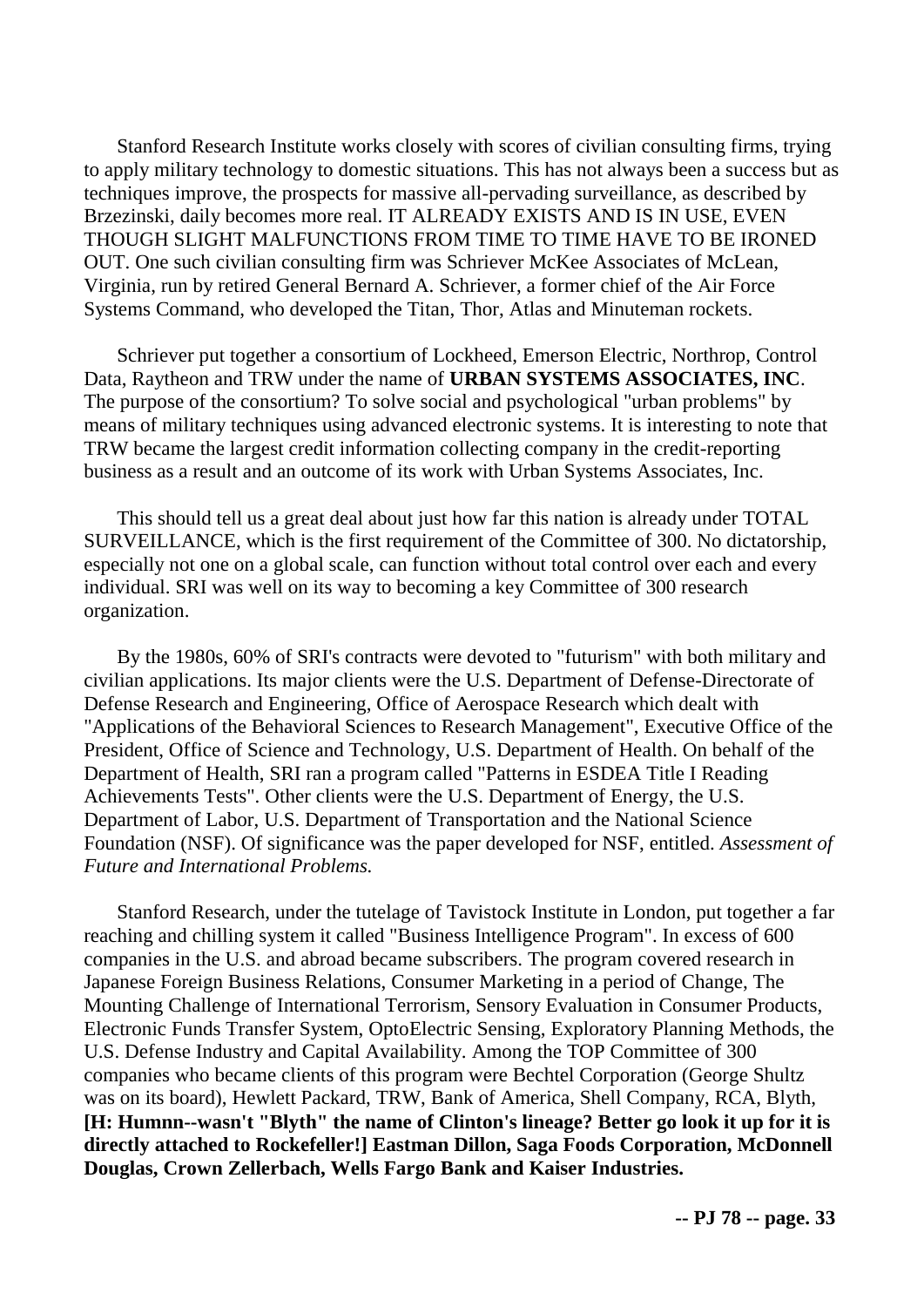But one of the most sinister of all SRI programs with the possibilities of doing tremendous damage in altering the direction in which the United States will go, socially, morally and religiously, was Stanford's Charles F. Kettering Foundation's Changing Images of Man under Stanford official reference "Contract Number URH (489)-2150 Policy Research Report Number 4/4/74", prepared by SRI Center for the Study of Social Policy, Director Willis Harman. This is probably one of the most far-reaching investigations into how man might be changed that has ever been conducted.

The report, covering 319 pages, was written by 14 new-science scientists under the supervision of Tavistock and 23 top controllers including B.F. Skinner, Margaret Mead, Ervin Lazio and Sir Geoffrey Vickers, a high-level British Intelligence officer in MI6. It will be recalled that his son-in-law, Sir Peter Vickers Hall, was a founding member of the socalled conservative "Heritage Foundation". Much of the 3000 pages of "recommendations" given to the Reagan administration in January 1981 were based upon material taken from Willis Harman's *Changing Images of Man*.

I was privileged to receive a copy of *The Changing Images of Man* from my intelligence colleagues five days after it was ac-cepted by the United States Government. What I read shocked me, as I realized I was looking at a blueprint for a future America, unlike anything I had ever seen before. **The nation was to be programmed to change and become so accustomed to such planned changes that it would hardly be noticeable when profound changes would occur. We have gone down-hill so fast since** *The Aquarian Conspiracy* **(the book title of Willis Harman's technical paper) was written, that today, divorce draws no stigma, suicide is at an all time high and raises few eyebrows, social deviations from the norm and sexual aberrations, once unmentionable in decent circles, are now commonplace and excite no special protest.** 

As a nation we have not noticed how *Changing Images of Mankind* has radically altered our American way of life forever. Somehow we were overcome by the "Watergate Syndrome". For a while we were shocked and dismayed to learn that Nixon was nothing but a cheap crook who hobnobbed with Earl Warren's Mafia friends at the beautiful home they built for him adjoining the Nixon estate. When too many "future shocks" and news headlines demanded our attention, we lost our way, or rather, the huge number of choices with which we were and still are daily confronted, confused us to such a degree that we were no longer able to make the necessary choices.

Worse yet, having been subjected to a barrage of crimes in high places, plus the trauma of the Vietnam War, our nation seemed no longer to want truths. Such reaction is carefully explained in Willis Harman's technical paper, in short, the American nation was reacting exactly as profiled. Worse yet, in not wishing to accept truth, we took matters a step further: We look to government to shield us from the truth.

#### TO BE CONTINUED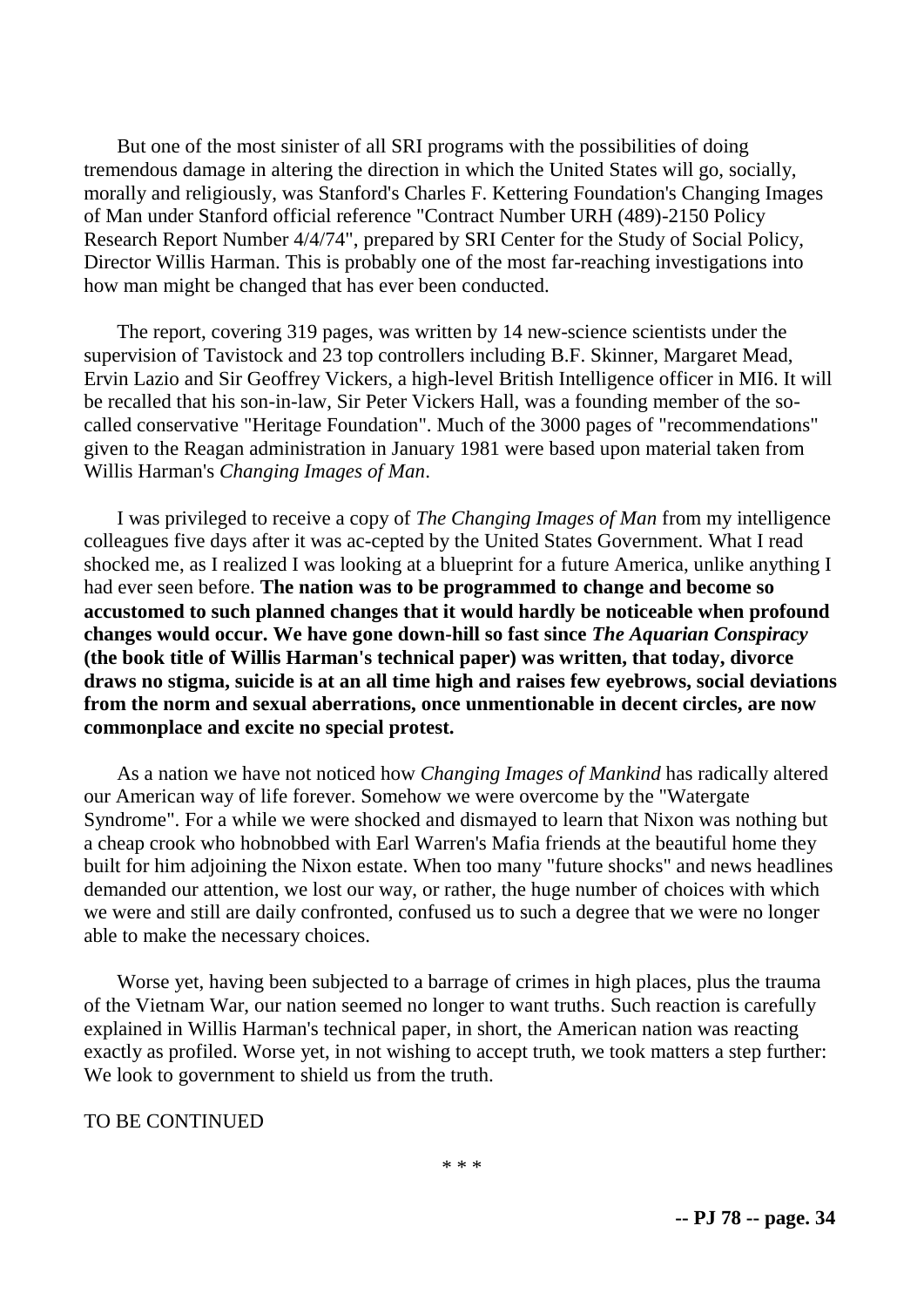We need to close this segment, Dharma, so that it is suitable size for inserting into the various places awaiting it. Thank you.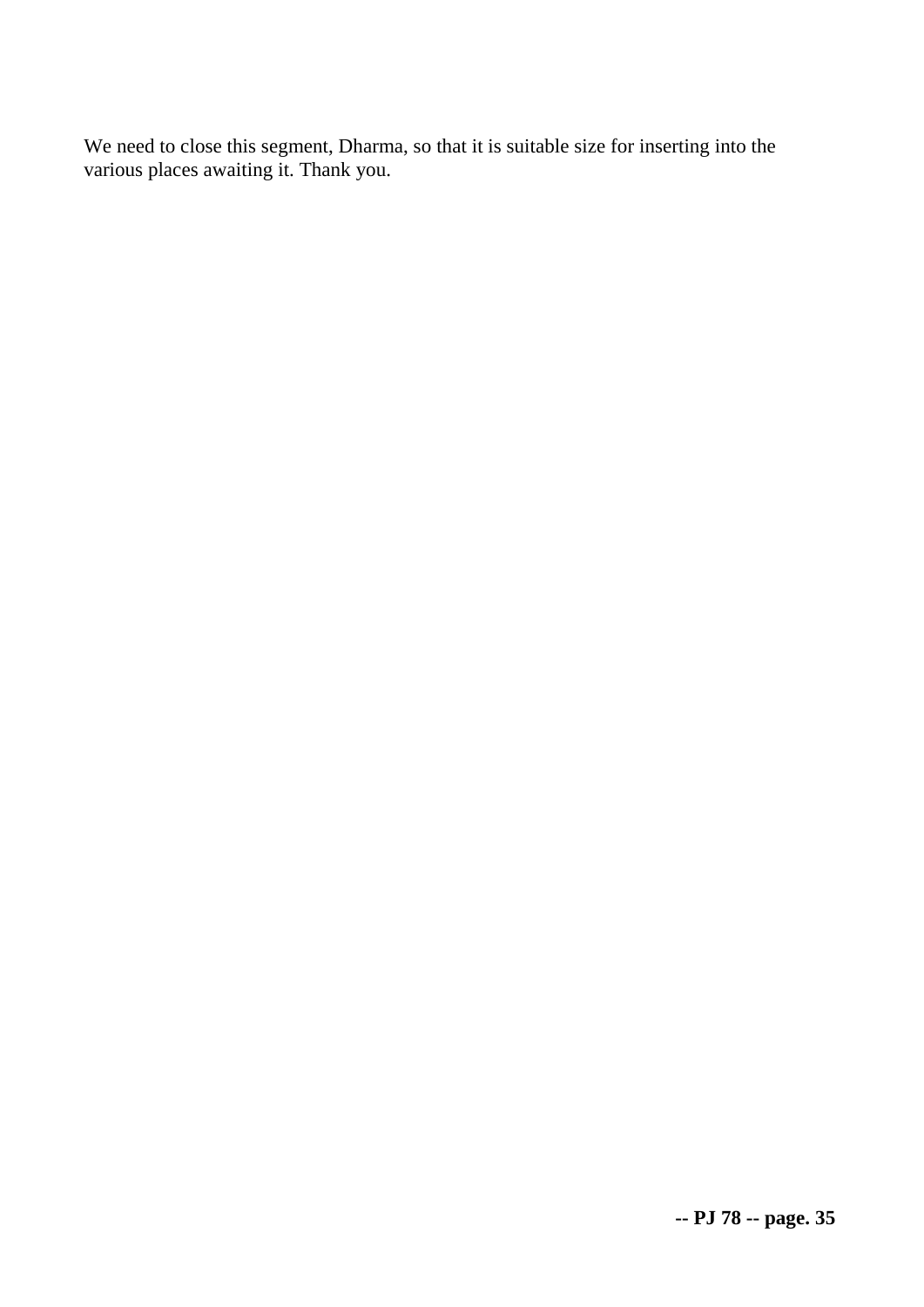#### **CHAPTER 4**

#### REC #2 HATONN

#### SUN., SEP. 12, 1993 1:19 P.M. YEAR 7, DAY 027

#### **SUN., SEPTEMBER 12, 1993**

#### CONTINUATION FROM "*COMMITTEE OF 300*":

#### **STANFORD RESEARCH INSTITUTE (CONT'D)**

The corrupt stench of the Reagan-Bush Administrations we wanted covered with six feet of earth. The crimes committed under the title of Iran/Contra affair (or "scandals"), we didn't want uncovered. We let our President lie to us regarding his whereabouts in the period October 20-23rd, 1980. Yet these **crimes far exceed in quantity and scope anything Nixon did while he was in office**. Do we as a nation recognize it as going downhill with our brakes off?

No, we do not. When those whose business it is to bring the truth to the American people that a private, well-organized little government inside the White House was busy committing one crime after another, crimes which attacked the very soul of this nation and the republican institutions upon which it rested, we were told not to bother the public with such things. "We really don't want to know about all this *speculation*," became a standard response. **[H: Yes indeed, and all the while during this time you are having one "October" Surprise after another with the muck getting thicker, deeper and more encompassing. Here is where ones like Russbacher got trapped in between the mud and the cement and a coffin was raised to keep him under wraps when the stuff began to hit the blade system of the circulation fans. Remember that, in the case of the October Surprise with Bush et al.--it was just, within the past weeks, stated that there would be no further investigation for there was nothing to base any investigation upon-- "NOTHING TOOK PLACE"--they reported. EXACTLY like they reported that there are no living POW's or MIA's in Southeast Asia--especially in Vietnam so let's "go for it with a trade agreement--the docks are already shifted from the Philippines, Brown is paid off along with several others--and what is stopping the sell-out?" WHAT FOOLS ABIDE WITH THEE!]** 

When the highest elected official of the land blatantly put U.N. law above the *Constitution* of the United States--an impeachable offense, the majority accepted it as "normal". When the highest elected official of the land went to war without a Congressional declaration of war, the fact was censored out by the news media and, again, we accepted it rather than face the truth. **[H: And wore "YELLOW" ribbons yet--the color of cowardice!]** 

When the Gulf War, which our President plotted and planned, began, not only were we happy with the censorship of the most blatant kind, we even took it to our hearts, believing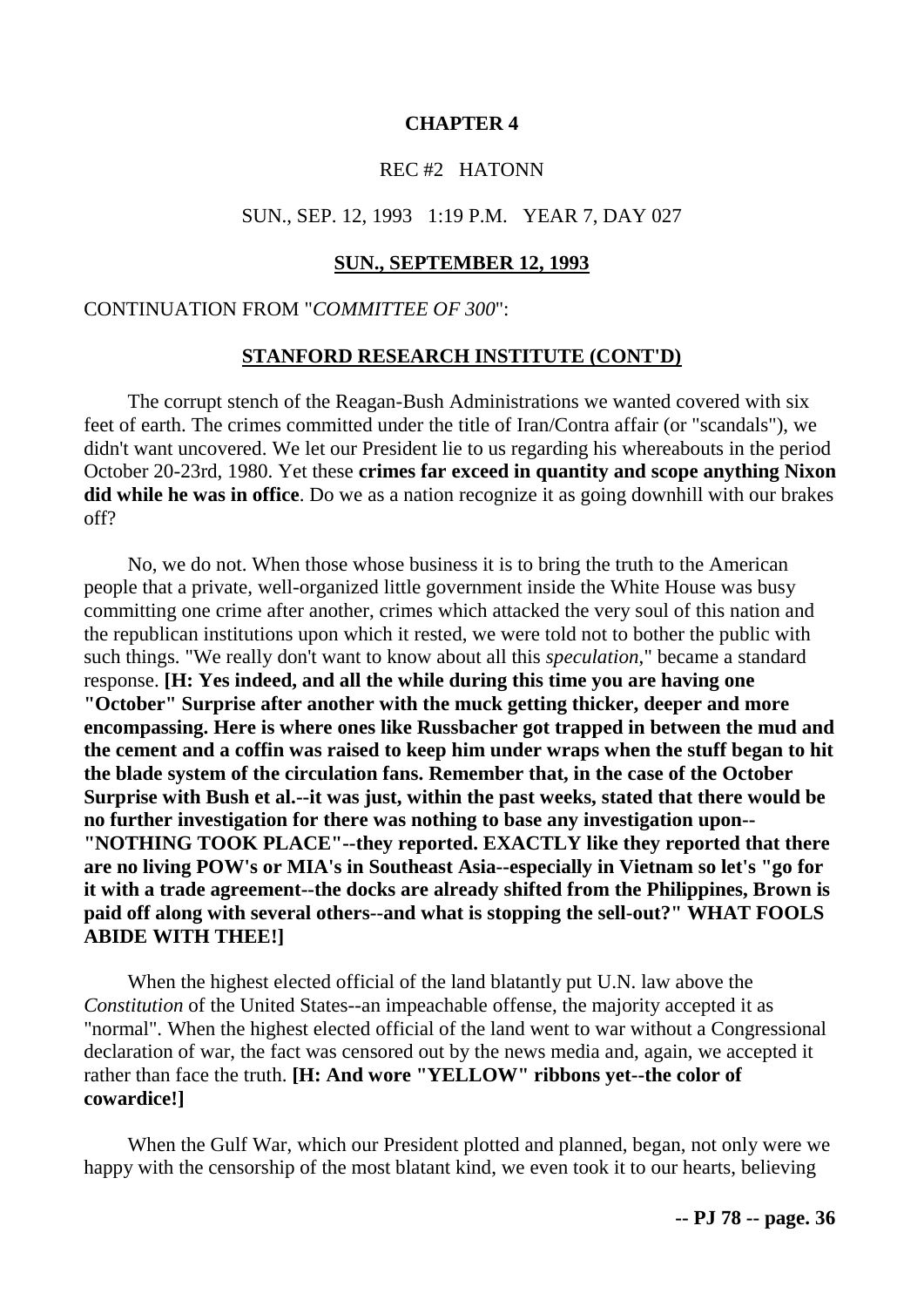that it was "good for the war effort". Our President lied, April Glaspie lied, the State Department lied. They said the war was justified because President Hussein had been warned to leave Kuwait alone. When Glaspie's cables to the State Department were finally made public, one United States senator after another went charging to defend Glaspie, the harlot. It mattered not that they came from both the Democrats and the Republicans. We, the people, let them get away with their vile lies.

In this public attitude of the American people, the wildest dreams of Willis Harmon and his teams of scientists became a reality. The Tavistock Institute was elated at its success in destroying the self respect and self esteem of this once great nation. We are told that we won the Gulf War. What is not yet perceived by the vast majority of Americans is that, in "winning" the war, it cost the self respect and honor of our nation. That lies rotting in the desert sands of Kuwait and Iraq, alongside the corpses of the Iraqi soldiers we butchered in the agreed retreat from Kuwait and Basra--we could not keep our word that we would abide by the Geneva Conventions and not attack them. "What do you want," our controllers asked us, "victory or self respect? You can't have both." **[H: So actually--YOU HAD NEITHER! YOU DID NOT WIN ANY-THING EXCEPT A BLACK IMAGE--AND LOST EVERY SHRED OF CREDIBILITY REMAINING TO A FALTERING NATION. YOU HAVE NOW SADDLED YOUR RETURNING TROOPS WITH DISEASE AND PHYSICAL AILMENTS THAT WILL BURY MOST OF THEM. AND, YOU AT HOME DID IT WITH HOOPLA AND RIBBON DRAPING--TOO BAD YOU DIDN'T CHOOSE THE RIGHT SYMBOLS--BLACK COFFINS!]** 

One hundred years ago, this could not have happened, but now it has happened and excites no comment. We have succumbed to the long range penetration warfare waged against this nation by Tavistock. Like the German nation, defeated by the Prudential Bombing Survey, enough of us have succumbed to make this nation the kind that totalitarian regimes of the past would have only envisaged in their dreams. "Here," they would say, "is a nation, one of the largest in the world, that doesn't want the truth. All of our propaganda agencies can be dispensed with. We don't have to struggle to keep the truth from this nation, they have **willingly rejected it of their own volition. This nation is a pushover."**

Our once proud Republic of the United States of America became no more than a series of criminal front organizations, which history shows is always the start of totalitarianism. This is the stage of permanent alteration we are at in America as 1991 drew to a close. We live in a throw-away society, programmed not to last. We do not even flinch at the 4 million homeless nor the 30 million jobless, nor the 15 million babies murdered thus far. They are "throw-aways" of the Age of Aquarius, a conspiracy so damnable that, when first confronted with it, the majority will disavow its existence, rationalizing these events as "times have changed".

This is how the Tavistock Institute and Willis Harman programmed us to react. Dismantling of our ideals goes on without protest. The spiritual and intellectual drive of our people has been destroyed! On May 27th, 1991, President Bush made a very profound statement, the thrust of which appears to have been totally misused by most political commentators: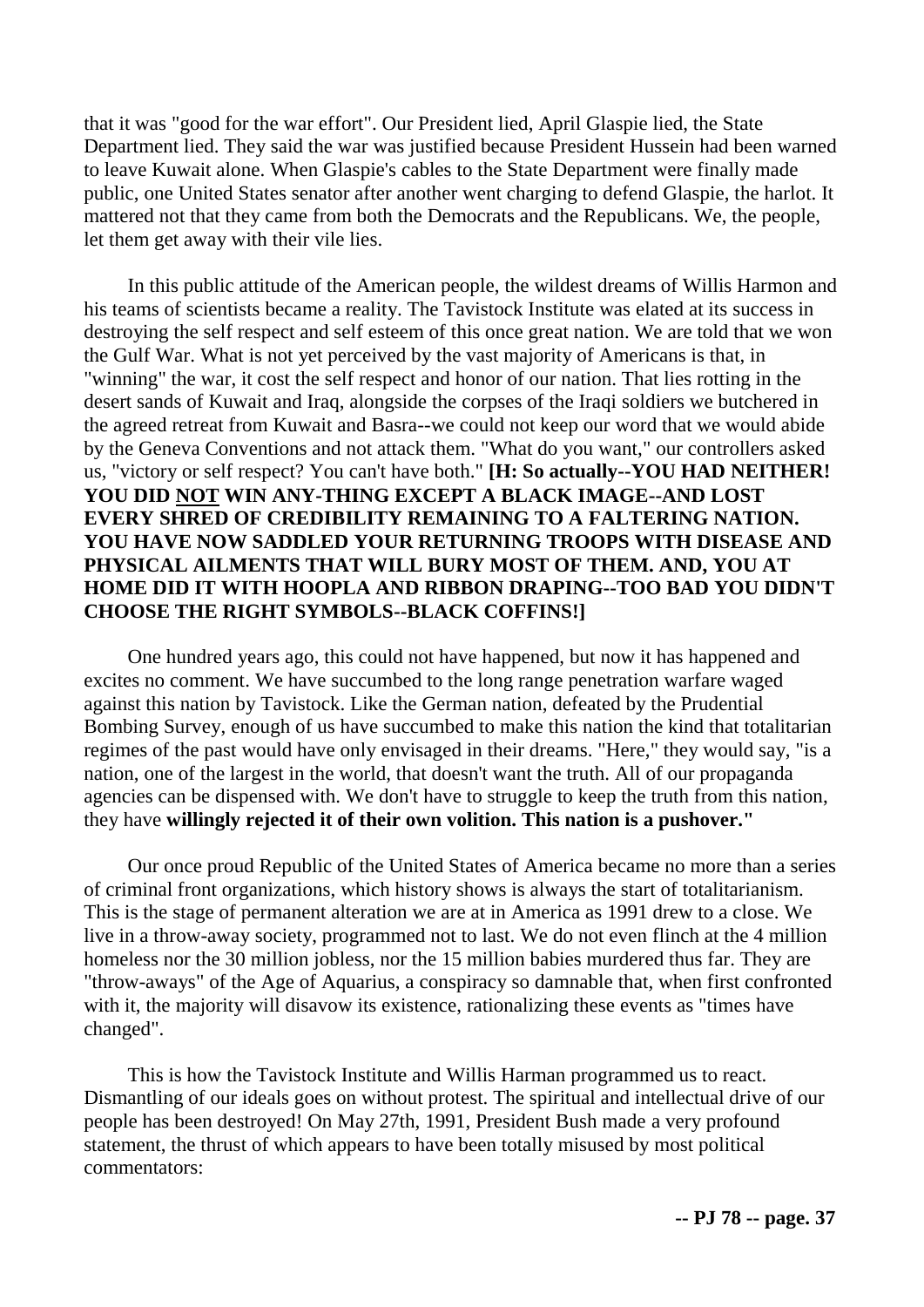*"The moral dimension of American policy requires us to chart a moral course through a world of lesser evils. That is the real world, not black and white. Very few moral absolutes."*

What else could we expect from a president who is most probably the most evil man ever to occupy the White House?

Consider this in the light of his order to the military to bury alive 12,000 Iraqi soldiers. Consider this in the light of his on-going war of genocide against the Iraqi people. President Bush was delighted to characterize President Saddam Hussein as the "Hitler of our times". He never bothered to offer a single scrap of proof. It was not needed. Because President Bush made the statement, we accepted it without question. Consider this in the bright light of truth, that he did all of these things in the name of the American people while secretly taking his orders **from the Committee of 300**. **[H: By the way--I think it would be a good thing to run the writing on Schwarzkoph. He is one of the more heinous players in your nation followed only in stature by Powell who has sold out his own people and silently resigns.]** 

But, more than anything else, consider this: **President Bush** and his controllers feel so secure that they no longer deem it necessary to hide their evil control of the American people, or to lie about it. This is self-evident in the statement that he, as our leader, will make all manner of compromises with truth, honesty and decency if his controllers (and ours) deem it necessary. On May 27th, 1991, the President of the United States abandoned each and every principle embodied in our Constitution and boldly proclaimed that he was no longer bound by it. This is a great victory for the **Tavistock Institute** and the Prudential Bombing Survey, whose target changed from German worker housing in 1945 to the soul of the American people in a war that began in 1946 and runs through to today.

Increased pressure on this nation for change was applied by Stanford Research Institute in the early 1960s. SRI's offensive gathered power and momentum. Switch on your television set and you will see Stanford's victory in front of your very eyes: Talk shows featuring heavy sexual details, special video channels where perversion, rock and roll and drugs reign supreme. Where once John Wayne ruled, we now have a made-over apology for a man (or is he?) called Michael Jackson, a parody of a human being who is held up as a hero, as he gyrates, shuffles, mumbles and screams his way across television screens in millions of American homes.

A woman who has been through a series of marriages gets national coverage. One filthy, half-washed drug-ridden decadent rock band after another has hours of air time devoted to its inane sounds and mad gyrations, clothes fashions and language aberrations. Soap operas showing as near as "dammit" is to swearing pornographic scenes, draw no comment. Whereas in early 1960 this would never have been tolerated, today it is accepted as normal. We have been subjected and we have succumbed to what Tavistock Institute calls "future shocks" whose future is NOW and we are so numbed by one cultural shock after another that to protest seems like a futile gesture and, therefore, logically we think, it does no good to protest.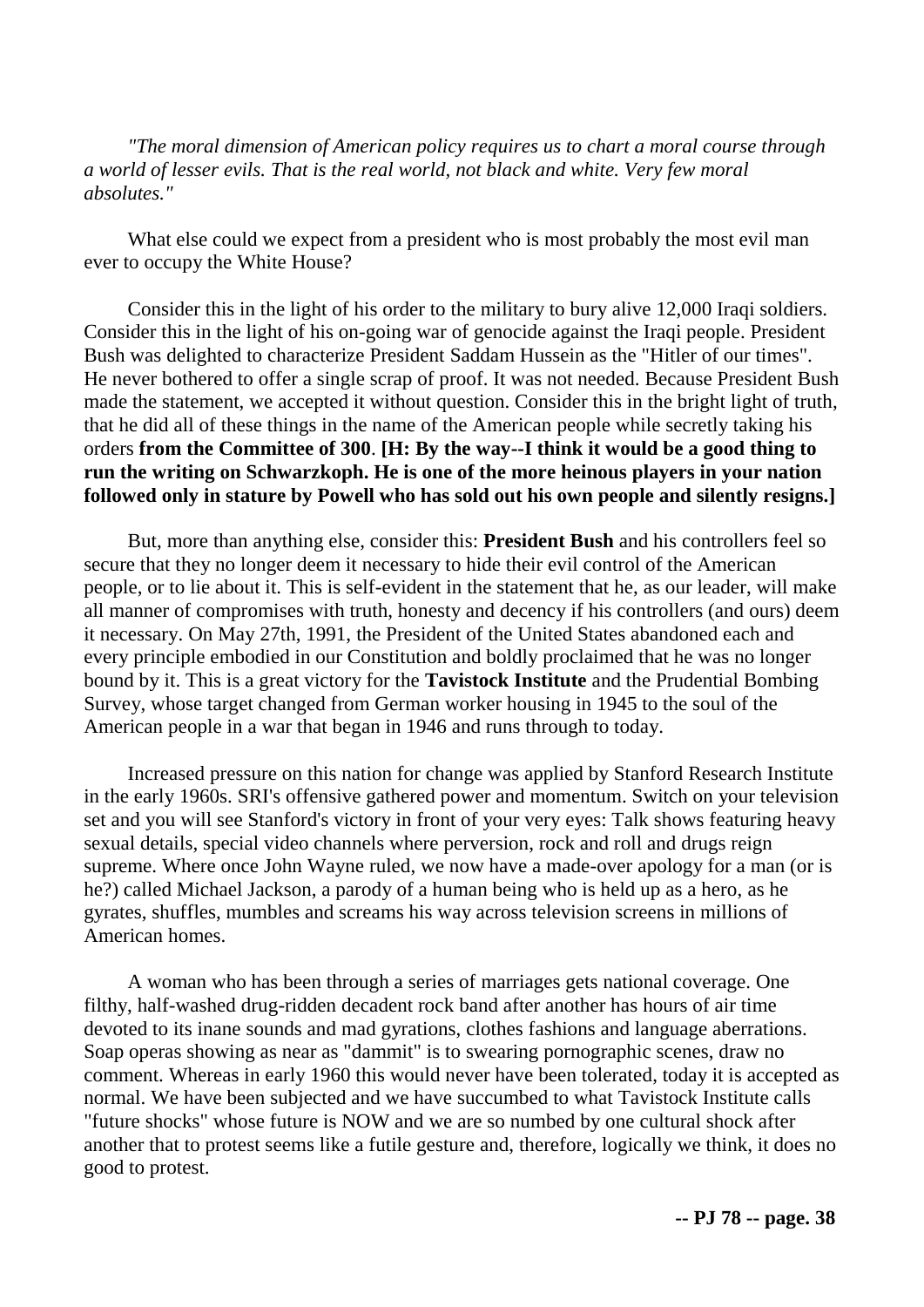In 1986 the Committee of 300 ordered the pressure turned up. The U.S. was not going down fast enough. The United States began the process of "recognizing" the butchers of Cambodia, the criminal Pol Pot regime, self confessors to the murder of 2 million Cambodian citizens. In 1991, the wheel turned the full circle. The United States went to war against a friendly nation that had been programmed to trust the Washington traitors. We accused President Hussein of the small nation of Iraq of all manner of evil, NONE OF WHICH WAS EVEN REMOTELY TRUE. We killed and maimed its children, we left them to starve and to die of all manner of diseases.

In the same breath we sent the Bush emissaries of the Committee of 300 to Cambodia to RECOGNIZE THE EVIL MASS MURDERERS OF 2 MILLION CAMBODIANS, who were sacrificed by the Committee of 300's depopulation of cities experiment, which the big cities of the United States will experience in the not too distant future. Now, President Bush and his Committee of 300-ridden administration say, in effect, "Look people, what do you want from me? I told you that I will compromise where I see fit, even when that means sleeping with the Pol Pot murderers. SO WHAT--KISS MY HIPS."

**[H: Worse yet, the successor to that tin throne, Billiary Clintonfellerberg is worse--BY FAR--because he is such a puppet that he doesn't even know which way to literally wag his tail and simply amuses you with tying up an airport and getting his hair "dressed" for \$200 a whack whilst you bow and scrape and go over to the welfare office and "pull yours out"!** 

## **PAY ATTENTION TO THIS NEXT, PLEASE, BECAUSE YOU ARE "GETTING THERE"!]**

The level of pressure for change will reach a peak in 1993 and we shall witness scenes such as we would never have thought possible. Punch drunk America will react, but ever so slightly. Not even the latest threat to our freedom, the personal computer card, disturbs us. Wiffis Harmon's *Changing Images of Man* would have been too technical for most so the service of Marilyn Ferguson was obtained to make it more easily under-stood. *The Age of Aquarius* heralded nude stage shows and a song which made the top of the charts: "*The Dawning of the Age of the Aquarius*" swept the globe.

The personal computer card which, when fully distributed, will deprive us of our familiar environment and, as we shall see, environment means a lot more than the usually accepted meaning of the word. The United States has gone through a period of intense trauma such as has never been visited upon any other nation in the history of the world, and the worst is yet to come.

Everything is going according to what Tavistock ordered and what the social scientists at Stanford mapped out. Times do not change; they are made to change. All changes are preplanned and come as the result of careful action. We have been changed, gradually at first, but now the pace of change is picking up. The United States is being transformed from One Nation Under God to a polyglot of nations under several gods. The U.S. is no longer One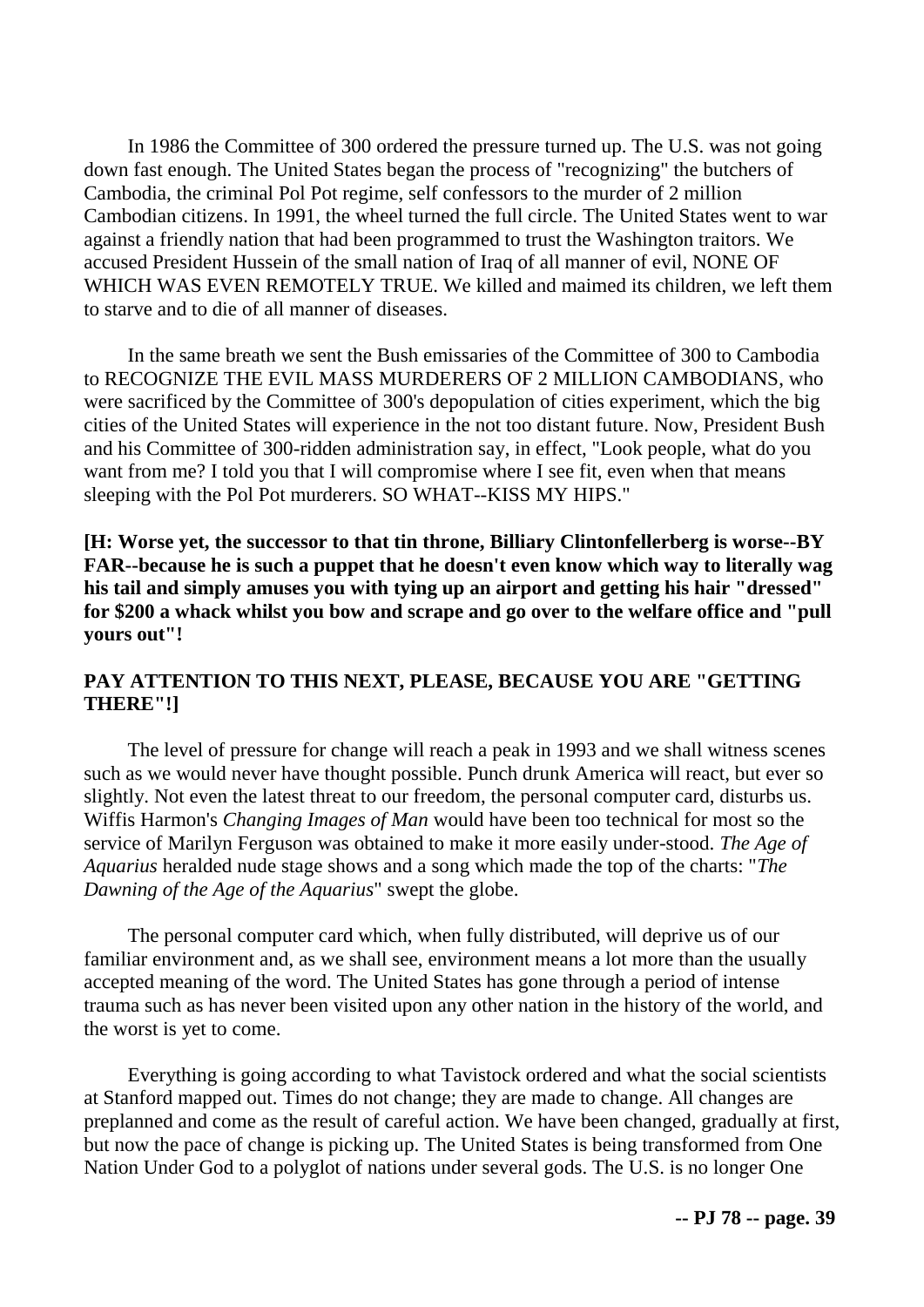## nation under God. The framers of the *Constitution* have lost the battle. **[H: Or finally won it as the case may well be!]**

Our forebears spoke a common language and believed in a common religion-- Christianity, and held common ideals. There were no aliens in our midst; that came later in a deliberately planned attempt to break up the United States into a series of fragmented nationalities, cultures and beliefs. If you doubt this, go down to the East Side of New York, or the West Side of Los Angeles, on any given Saturday and look around you. The United States has become several nations. struggling to coexist under a common system of government. When the floodgates of immigration were opened wide by **Franklin D. Roosevelt**, a cousin of the head of the Committee of 300, the cultural shock caused great confusion and dislocation and made "One Nation" an unworkable concept. The **Club of Rome** and **NATO** have exacerbated the situation. "Love thy neighbor" is an ideal that will not work unless your neighbor "is as yourself".

**[H: I do not wish to interrupt here except to say that this is most idealistic in concept--it is not, however, the true and complete way it came about. There was trouble at the time of the writing of the Constitution; so to allow it to go forth that somehow the Founding Fathers were goodie-two shoes is frivolously preposterous. Most of the leaders of the nation of America (U.S.) were of the Freemasonic order and indeed did some very good work from time to time--but I suggest you ask the Native American "Indians" if they were so all-fired wonderful. YOU NEVER MOVED OUT FROM UNDER THE CROWN OF ENGLAND AND THEREFROM** *IS THE COMMITTEE OF 300 BIRTHED AND OPERATIVE IN ALL ITS EVIL SATANIC ORDER.* **I give honor to this writer, however, for he has studied well the workings and is, in fact, not an "original" American. The concept is understandable but not quite accurate. The facts are, however, that you don't have anything else upon which to longer base a government and working society--once you silently moved out from under the facade of God's word and rules for human goodness, the writ was on the wall for all to see--without morality of the kind brought forth through Godly laws and actions, a nation or a people-- CANNOT ENDURE. When GOD is separated out FROM a nation and government--it will fall--it is only a matter of WHEN! I do not intend to interrupt the author's projections at each disagreement--but this one seemed so important as to not allow my silence.]**

To the framers of our *Constitution*, the truths they laid out for future generations were "self-evident"--to themselves. Being unsure that future generations would also find the truths to which they bound this nation self-evident, THEY SET ABOUT SPELLING THEM OUT. IT SEEMS THAT THEY WERE AFRAID OF A TIME THAT MIGHT COME WHEN THE TRUTHS THEY ESPOUSED WOULD NO LONGER BE SELF-EVIDENT. The **Tavistock institute for Human Relations** has made sure that what the framers feared might come to pass has indeed come to pass. That time has arrived with Bush and his "no absolutes" and his **New World Order** under the **Committee of 300**.

This is part of the concept of social changes forced upon Americans which Harman and the Club of Rome said would make for severe trauma and a great building up of pressure.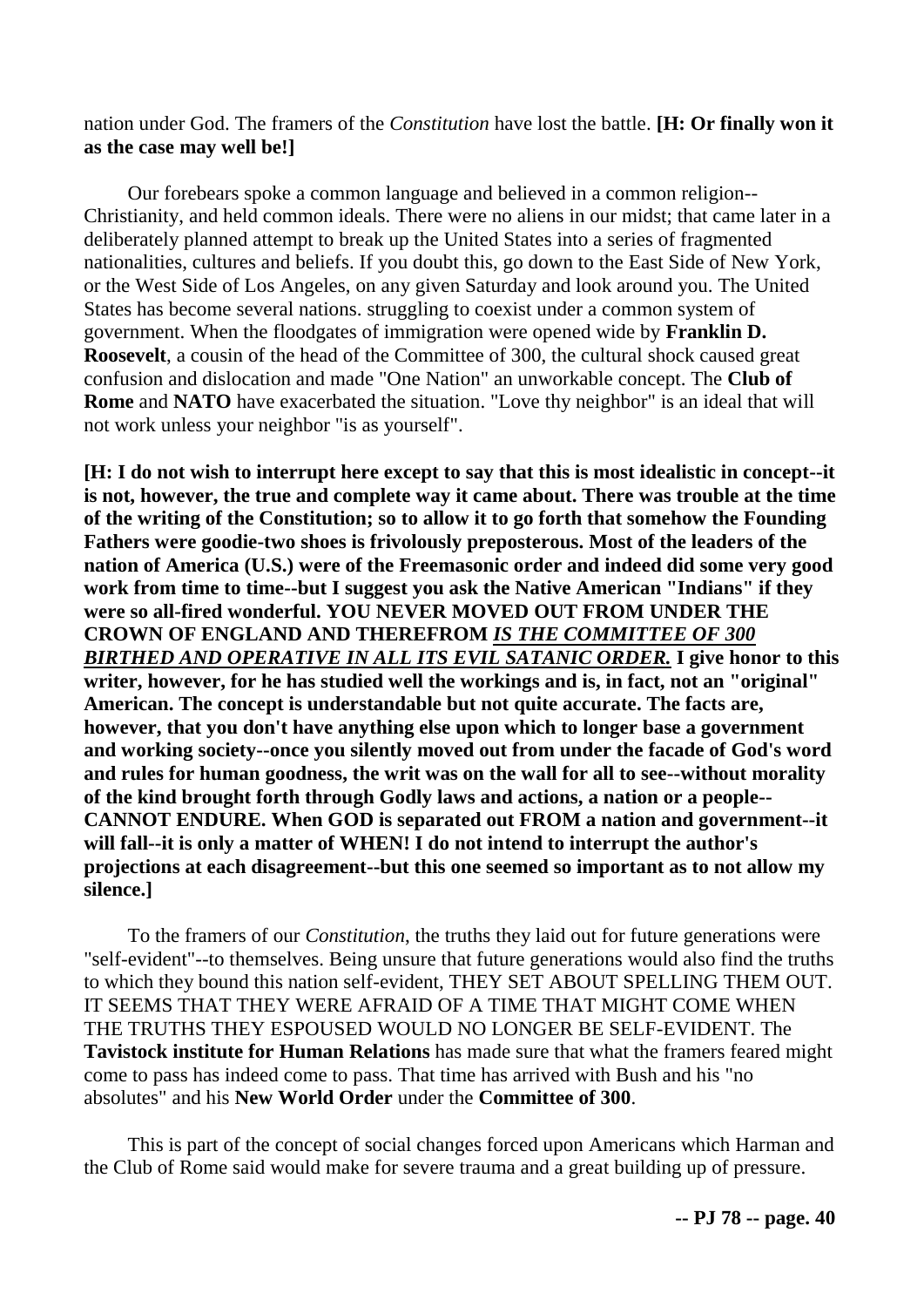The social upheavals that have taken place since the advent of Tavistock, the Club of Rome and NATO will continue in the U.S. for as long as the limit of absorption is ignored. Nations are made up of individuals and, like individuals, there is a limit to their ability to absorb changes, no matter how robust they may be.

This psychological truth was well proven by the Strategic Bombing Survey which called for saturation bombing of German worker housing. As mentioned earlier, the project was the work of the Prudential Insurance Company and no one doubts today that Germany suffered its defeat because of this operation.

Many of the scientists who worked on that project are working on saturation bombing of America, or else they have passed on, leaving their skilled techniques in the hands of others who followed behind them.

The legacy they left behind them can be found in the fact that we have not so much lost our way as a nation, but that we have been steered in a direction opposite to that which the framers of the *Declaration* guided us for over 200 years. We have, in short, lost contact with our historical genes, our faith, which inspired countless generations of Americans to move forward as a nation, benefiting from the patrimony left to us by the framers of the *Declaration of Independence and the United States Constitution*. That we are lost is clear to all who seek the truth, as unpleasant as it may be.

With **President Bush** and his "no absolute morals" guiding us, we blunder ahead as lost nations and individuals tend to do. We are collaborating with the Committee of 300 for our own downfall and our own enslavement. Some sense it--and feel a strong sense of unease. The various conspiracy theories they are familiar with do not seem to cover it all. This is because they know nothing of the *Conspirators' Hierarchy, the Committee of 300.*

**[H: I hear your inquiries as to "Just who IS this Coleman who at one moment is identified as someone else and not, certainly, on your team," and then other things indicate that he is a substantial CITIZEN of the U.S. and an untiring PATRIOT OF SAME. He is still running around giving lectures, my friends, so he can't be much of a THREAT to that which he denounces--so indeed, where might he fit? Confused? No! He sees truth written there and speaks it for the most part--but he is still, in every sense of the word, a TOOL of the very ones he thinks he tattles on. He helps the masters sort the audience and provides proof that the bindings are now on you and tightening. He does EXACTLY THAT WHICH HE IS PROGRAMMED TO DO. He COULD be different but he won't be. The workers for Tavistock and MI6 are the BEST AT WHAT THEY ARE SET-UP TO DO--and even any "reader" could find one John Coleman--on any day--so what have we here? Contradictions? To say the very least. But, is what he offers correct in most instances? YES INDEED AND IT WILL BEHOOVE YOU TO CONSIDER IT. THE ACTUAL DEED IS ALL BUT FINISHED IN THE "TAKING" OF A NATION AND A PEOPLE--AND YOU MUST CONSIDER WHAT TO DO AND WHERE TO GO FROM HERE. I WOULD CERTAINLY, IF I WERE YOU-- KEEP MY SURVIVAL ATTITUDE IN GEAR AND POLISHED--AND SEE HOW BEST TO SURVIVE THIS ONCOMING BRINGING DOWN OF THE PRISON**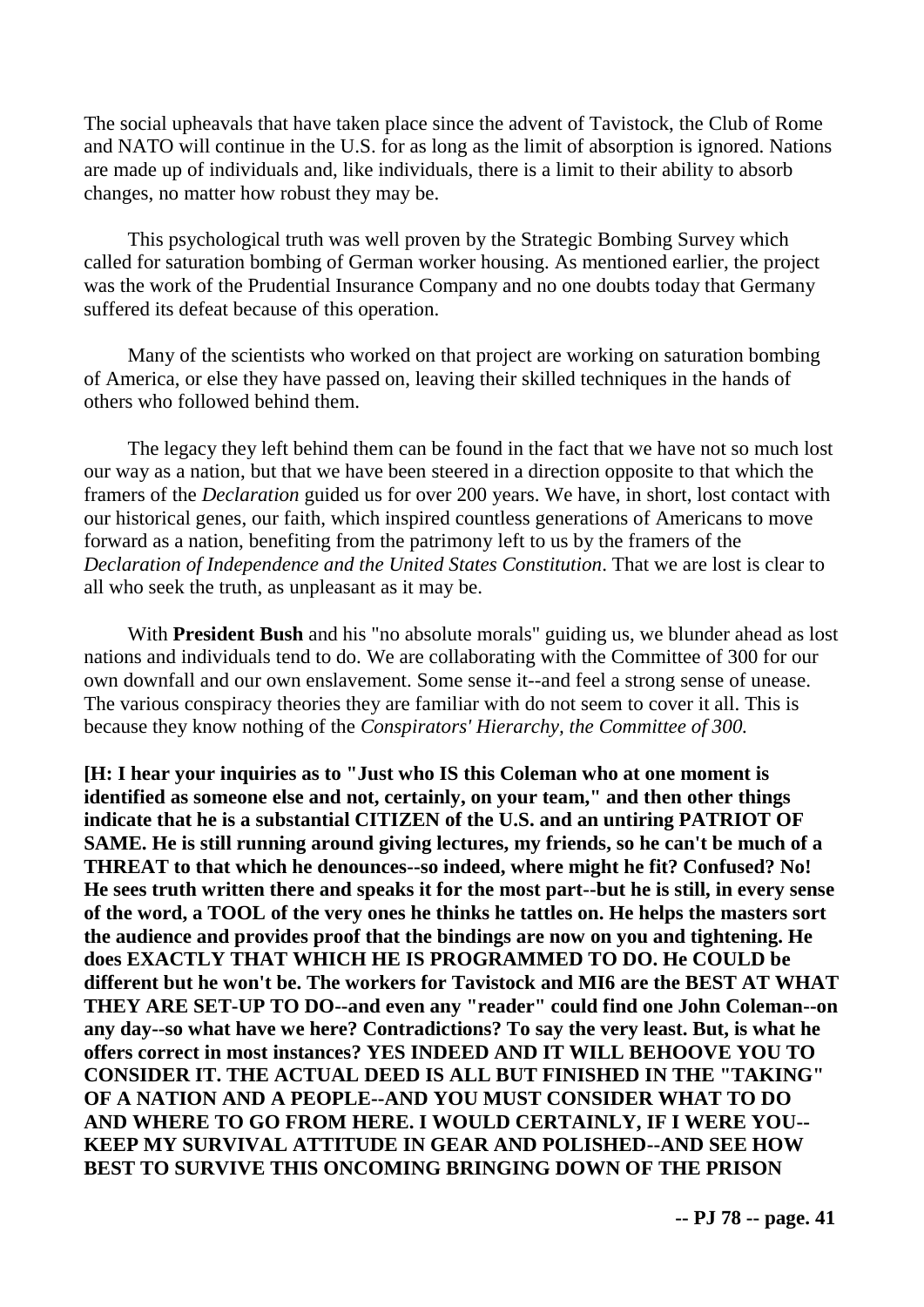## **CURTAIN OVER AMERICA--FOR IT IS ENCOMPASSING THE GLOBE AS WE WRITE! Get square with God, not the Masonic code of secret rituals--and you will be in protection--do not, and you have made your choice. So be it.]**

These souls who feel a deep sense of unease and that something is radically wrong, yet cannot put their collective fingers on the problem, walk in darkness. They look to a future they see slipping away from them. The American dream has become a mirage. They place their faith in religion but take no steps to help that faith along by ACTION. Americans will never experience a retracing of steps such as the Europeans experienced when at the height of the Dark Ages. By determined ACTION, they awoke in themselves a spirit of renewal which resulted in the glorious Renaissance.

The enemy that has directed them to this point decided to make a strong move against the United States in 1980, so that a Renaissance of America would be impossible. Who is the enemy? The enemy is no faceless "they". **The enemy is clearly definable as the Committee of 300, the Club of Rome, NATO and ALL OF ITS AFFILIATED ORGANIZATIONS [AND GROUPS]**, the think-tanks and research institutions controlled by Tavistock. There is no need to use "they" or "the enemy" except as shorthand. **WE KNOW WHO "THEY", THE ENEMY, IS.** The Committee of 300 with its Eastern Liberal Establishment "aristocracy", its banks, insurance companies, giant corporations, foundations, communications networks, presided over by a HIERARCHY OF CONSPIRATORS--THIS IS THE ENEMY.

This is the power that brought to life the reign of terror in Russia, the Bolshevik Revolution, World Wars I and H, Korea, Vietnam, the fall of Rhodesia, South Africa, Nicaragua, and the Philippines. This is the secret upper-level govertunent that brought into existence the controlled disintegration of the U.S. economy and deindustrialized what was once the greatest industrial power, for good, that the world had ever known.

America today can be compared with a soldier who falls asleep in the thick of battle. We Americans have fallen asleep, given way to apathy caused by being confronted with a multiplicity of choices which has confused us. These are the changes that alter our environment, break down our resistance to change, so that we become dazed, apathetic and eventually fall asleep in the thick of battle.

There is a technical term for this condition. It is called "long range penetration strain". The art of subjecting a very large group of people to continued long range penetration strain was developed by scientists working out of the Tavistock Institute of Human Relations and their U.S. subsidiaries, St,anford Research Institute and Rand Corporation, and at least another 150 research institutions here in the U.S.

Dr. Kurt Lewin, the scientist who developed this fiendish warfare, has caused the average American patriot to fret over various conspiracy theories, leaving him or her with a feeling of uncertainty and insecurity, isolated and perhaps even afraid, as he searches, but fails to understand the decay and rot caused by The Changing Images of Mankind, unable to identify or combat the social, moral, economic and political changes he deems undesirable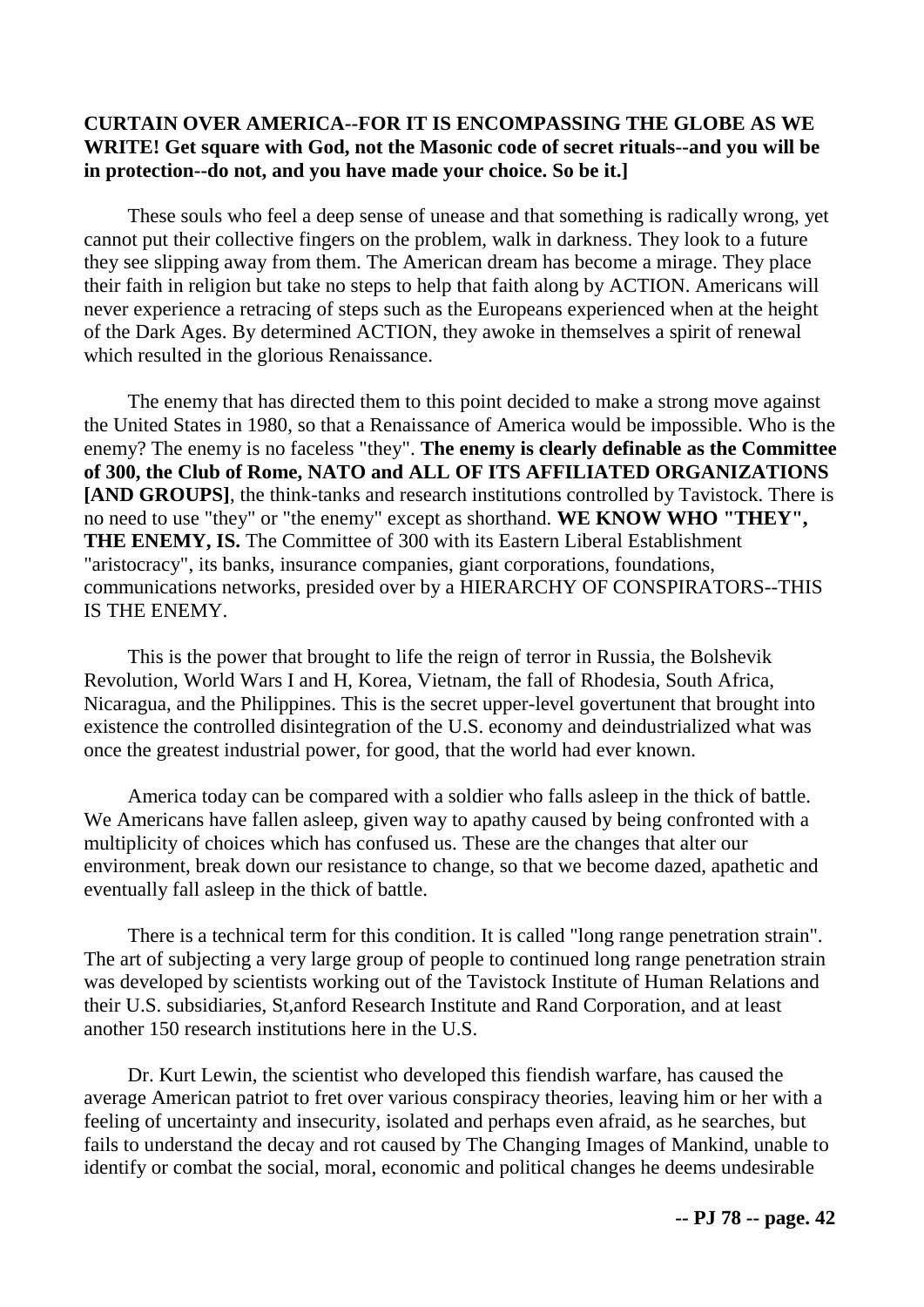and does not want, yet which increase in intensity on every hand.

TO BE CONTINUED

\* \* \*

When we next write on this subject we will discuss this Kurt Lewin for it is not a "household" name. Probably it was Coleman who brought the most noise forth about this man and, still, it is not seen by most as factual--but then, ones didn't see the hidden dangers of Cecil Rhodes either!

Is there a way to come into Truth from the myriads of false writings? Indeed!! It becomes more and more easy to come into knowing Truth--for Truth abides by the LAWS OF GOD AND CREATION--AND THE ADVERSARY TAKES THE OPPOSITE ROAD. CAN YOU EVER HAVE FAITH AND BELIEVE? In the words of Little Crow:

*"It always comes back to the faith of the individual. You have to have faith in what you believe--whether it is the dogma of something that nobody else believes in, if you have the faith in it, that's what is required for it to work for you. It always comes down to the individual taking responsibility for their life. "* 

EVERY 'TIME! It is "responsibility" upon which pivots the possibilities of reclamation. If you continue to cast off your responsibilities upon the shoulders of another or demand that others make your decisions and you coast along for the ride--the ride will end you in the swamp-pit! Responsibility of self--IN TRUTH, is where the secret of the ages of growing MANKIND lies. When YOU are willing to take total responsibility for SELF and others do likewise--then, and only then, can you see the perfection of a radiant world in balance and harmony with all else that IS.

Salu.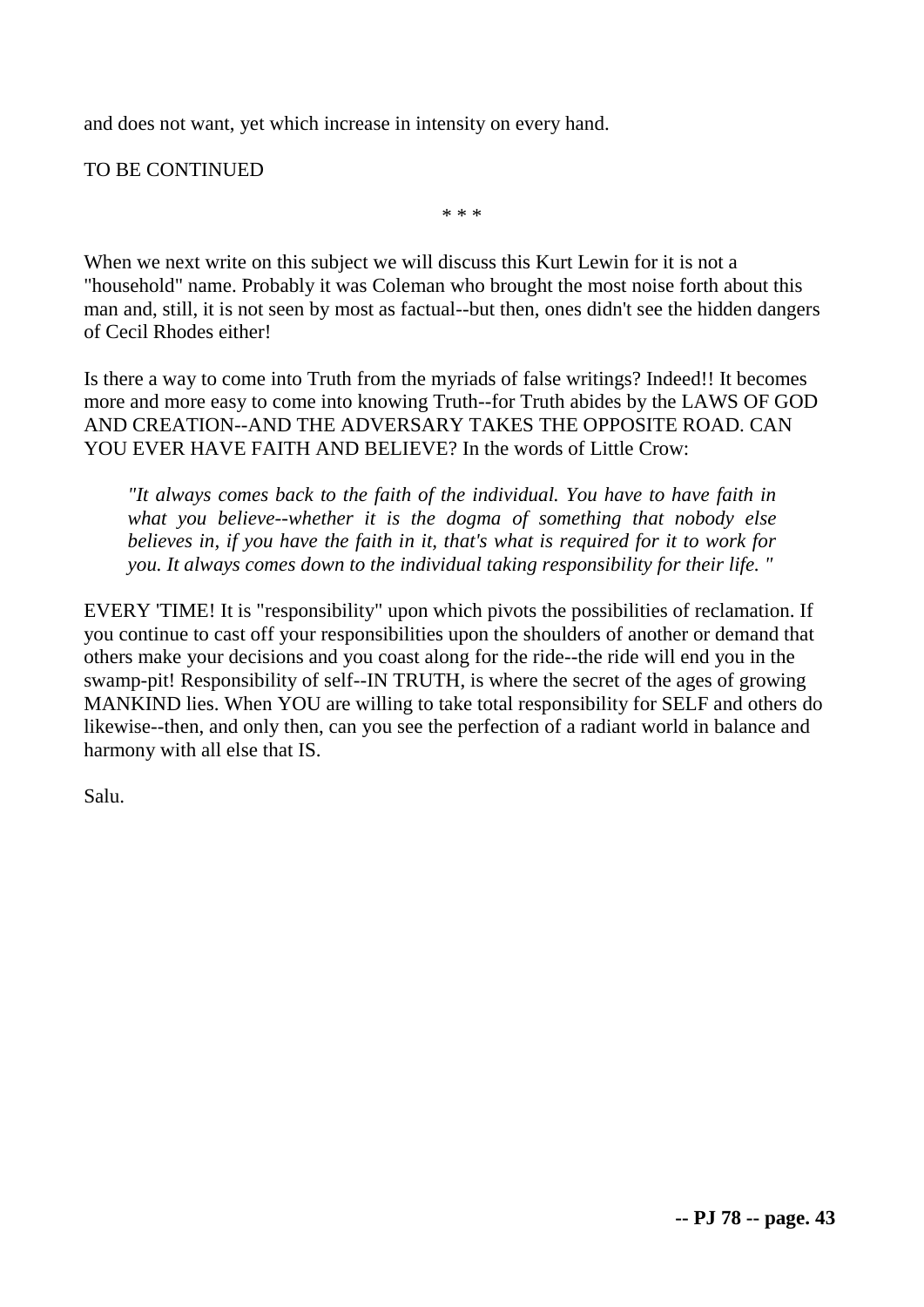## **CHAPTER 5**

### REC #1 HATONN

### WED., SEP. 22, 1993 9:04 A.M. YEAR 7, DAY 037

#### **WED., SEPTEMBER 22, 1993**

#### **HAPPY BIRTHDAY, DIANE**

No, precious, the world did not fall into total chaos from the gold market to Russia's downfall--on this day "just" because it is your birthday! However, one excuse is as good as another. We DO, however, thank you and Jack for your ongoing service and, in advance, for the load ready to descend upon you with the new regimes and products.

I do not yet give you the "beverage" instructions because we are making changes and additions which would obsolete your work in labels, etc. We are integrating separate Gaiandriana programmed to the electrolyte and glucose in the mix and it takes a week to develop the outcome. This must be done even if we are not ready by October first. "No wine shall be sold before its time" and neither will unweaned Gaiandriana.

We are incubating within a tent of electric blankets so it can be temperature controlled AND patterned beyond the electrical current to begin to nullify the thrust of electrical pulses through your atmosphere. This is not an "instant" process.

Readers, this is simply our response as to why we did not take time prior to writing this morning, regarding inquiries on the above matter, as time runs short for the ones who must do the massive amount of work in packaging the toys and things "I" present. I know, "...it's easy for you..." is the typical response--but I assure you it has been one of the worst nightmares imagined for Dharma, who has had to develop step by step the entire program and testing. Thank you for your patience.

All of you who have personal questions for attention beyond the immediate overload--please also be patient--Dharma is human and is being "blamed" for everything, in court as well, that I do or say. I do not practice medicine, law or politics--I tell you what is going on.

Gaiandriana may **OR MAY NOT** help ongoing problems with eyes, ears, etc. Gaiandriana is able to attack and restructure ongoing damaged cells--i.e., overt damage from surgery, injuries and other such matters will not be reversed in almost all cases under any circumstances. "ir , as is reported, hair begins to grow in--it is because the follicles are not damaged, only non-functioning. By this I wish to remind you that what is "changed" is changed. Scar tissue will perhaps become less notable but it will still be where it "was" in most instances--under almost any circumstances. If ears are damaged then ears will remain impaired as to hearing. It all depends on WHAT IS WRONG--and I do not diagnose or heal- that is your affair and responsibility. I simply show you how to confront your problem. You cannot expect to go from 65 years to 20 but your body doesn't need to KNOW that--you

**-- PJ 78 -- page. 44**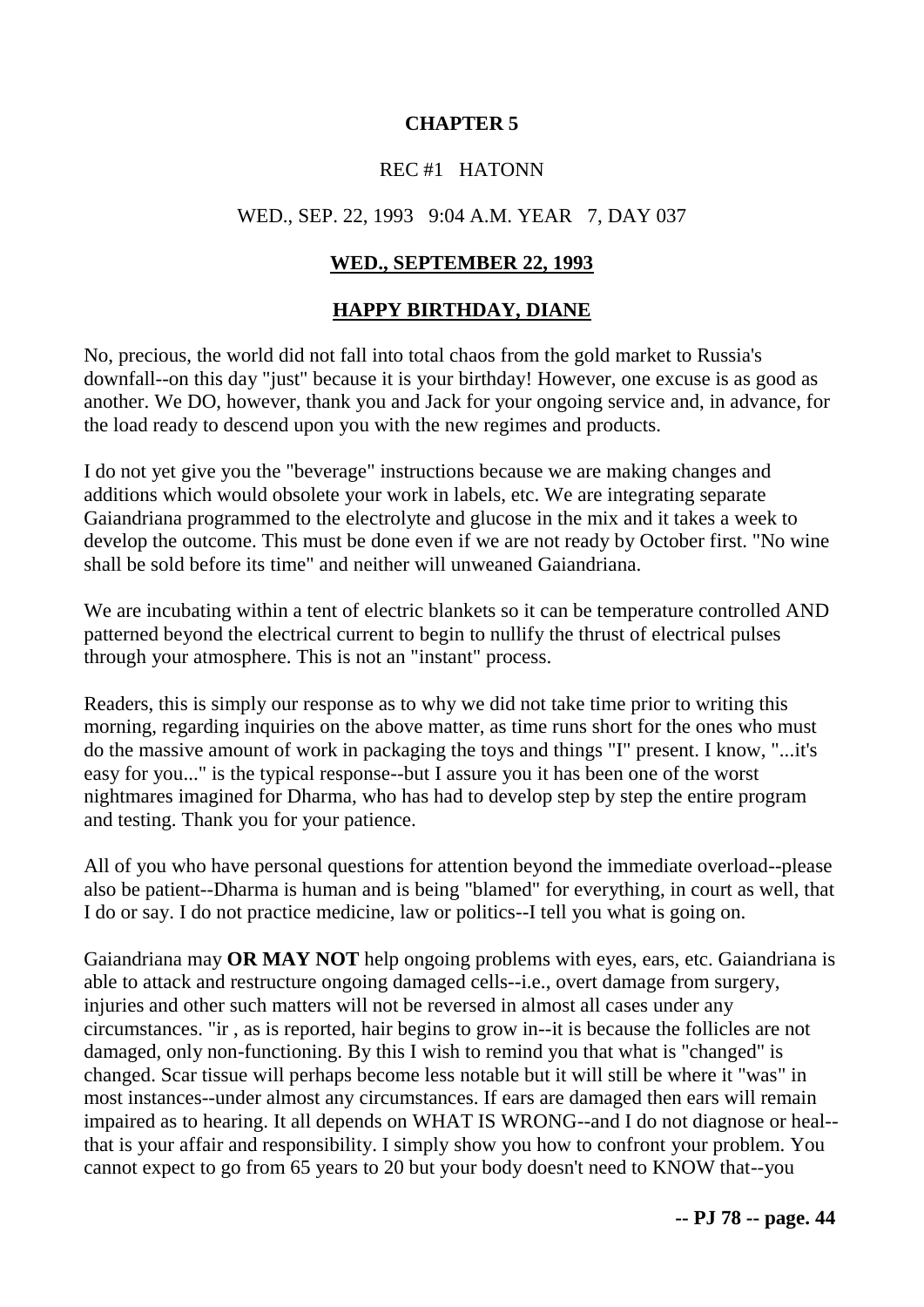could if you wanted to do so--but you could do that ANYWAY "if' you wanted to do so.

Anyone experiencing in this area, especially newly arrived, will have massive "noise" in the head on an ongoing basis without letup. You will learn to override it, confound it or live with it-- or, live elsewhere. There is something all who have hearing loss, however, might try before investing in aids of any type--go get your ears thoroughly inspected and/or get wax softeners and go through a course of remedy. As healing takes place in the body, the damaged cells are cast off in the external orifices, i.e., any opening, including sweat glands and ear canals, nose canal, sinuses, etc. Check to see if you have an earplug. If, indeed, there is damage already present, it doesn't take much to close the resonance capability. "More" Gaiandriana at onstart helps speed processing along--but is most effectively active in the presence of disease organism presence. In other words, some report that with a heavy intake (2 to 6 ounces) when a "cold" or "flu" symptoms are present and recognized--will seem to stop it cold. That, too, however, takes a while depending on the affront and assault upon the body before you recognize the problem as present.

YOU are the miracle--not ANYTHING you take or use. However, without restructuring and enhancing your immune system and healing from "within" you cannot overtly HEAL self unless you are miracle already in realization of mind control over bodily functions--at which point--you would already be in control of your bodily functions!

Dharma doesn't know anything about your conditions and I cannot take time from the massive and ongoing tasks to respond through this routing of her keyboard--to your individual inquiries.

Also, I am now bombarded with piles of demands and requests that I respond to individual "sightings" and "why" and "if' and "who", etc. No, I shall not respond to this and get my scribe into prison. She has already been arrested last week for "criminal trespass" on the vacant lot next door to a house which is not even longer hers (as was E.J.) and had to appear in court on Monday morning for arraignment. It is too much to have her face all of that personal assault AND answer your curiosity questions. WE are everywhere and your government is efforting to further confuse you by your own trinkets and toys-- even some brothers who are not from our Command, out here, are also making themselves present to remind your controllers that WE ARE HERE!

With the situation in Russia this day--you had better well believe that BOTH factions of the would be dictators have extremely advanced things flying everywhere and going on in the world itself. And THIS is the necessary focus for the day--not your eyes, ears, nose or throat- -as related to my scribe for my response.

# **UNIVERSITY OF SCIENCE AND PHILOSOPHY**

Please allow us the privilege of dropping this subject all together. The paper is under severe attack for EVERYTHING they print on the matter and my scribe is under a heavy barrage constantly because I respond and the COURTS DO NOT RECOGNIZE ANY OTHER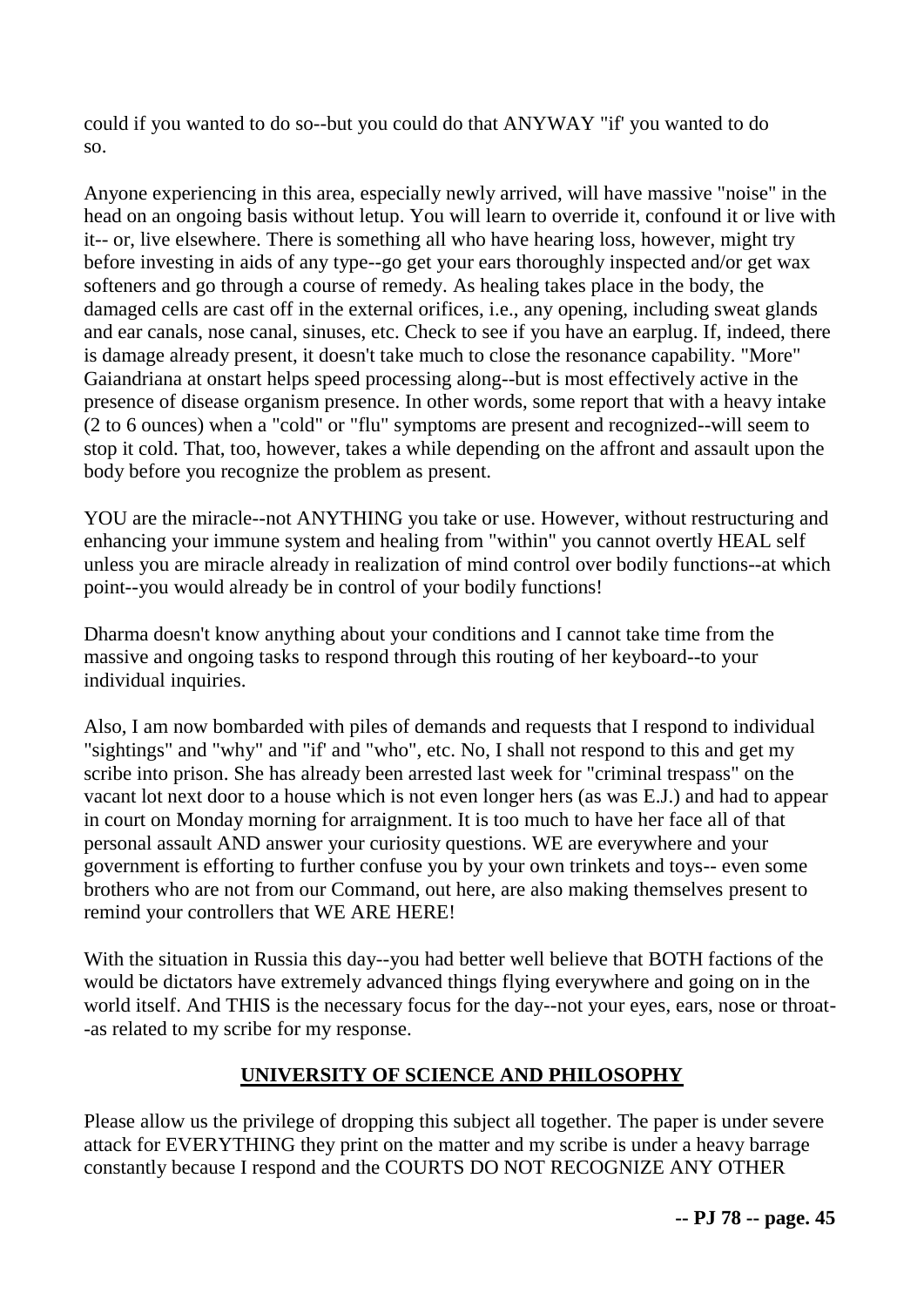THAN "HER" AS AUTHOR OR WRITER OR ANYTHING ELSE. Perhaps there can be a concluded settlement (Green made his in secret last June and lined up the Institute and/or Ekkers to pay the bill). This came as a "slip" from his own attorney! As to the other points we have brought forth as reporting that which is reported to here as a recognized newspaper- we stand in constant threat of further litigation and contempt charges.

The demand has been that the books written here NEVER again be available--yea, burned. Fine! We have no desire nor need for said books. If you wish to get the information as presented by Dr. Russell to the extent of its viability--get it from the University. We shall, no matter how heinous it may seem to you readers--agree to the burning of the volumes. So be it. I will ask no more of my people. It remains up to you Amerinka" as to how you wish your lives to flow--it is not the responsibility of Dharma to be sacrificed on the altars of "changed" flowerbeds from pentagram star to six points (which by the way, in this day--MEANS THE SAME THING!).

Dr. Binder says there is no ritual taking place "...from the water tower". We knew not there IS a water tower--that was never mentioned in regards to a "tower" as reported. Further, Dr. Binder says "...no ones jump....from that tower"--Oh? We did not ever infer as much, sir. We reported exactly what was seen by eyewitness--we know nothing of "water" towers--. A "slip" perhaps? Further, I doubt, very seriously, if Brookings Institute would openly claim support of the University in point! The whole point of the Tavistock Institute is mind-control and LIES. Fine, if the information offered be wrong we accept that--as we have to accept all information from the controlled media as well. So be it. I will not longer jeopardize my people for truth of this matter one way or another. We are not in competition with anyone on anything. We have one purpose--to report what is given, discuss your evolvement and possibilities in spirituality and--hopefully--awaken a sleeping, stupefied (intentionally), citizenry of your globe. We have reported NOTHING which has not been documented or eye-witnessed! ON this we stand! If the system debunks this in opposition--why should we longer struggle with it? As far as I am concerned--and Dharma--we shall never mention the name again after this moment--and certainly after some settlement is reached. The point is--a monetary settlement is out of the question for there are no funds, no receiving of anything by these ones from the books or the paper--so, a judgment is a judgment! George has told them that the Ekkers have access to millions of dollars--NO THEY DO NOT! THEY HAVE NOTHING! Well, that is not REALLY so--THEY HAVE ME AND THEY HAVE GOD-- AND THEY HAVE TRUTH--SO I GUESS IN RETROSPECT--HAVING YOU AS BELOVED FRIENDS--THEY **HAVE EVERYTHING!** 

You might find it interesting to note that an ARREST was made of Dharma and E.J. *in the middle of a meeting of MINE--by two sheriffs*. Does anyone find it strange that a criminalcharge arrest is made of a 62 year old grandmother "...for driving in a vehicle on the adjacent VACANT lot...." when the same sheriffs refused to take part in a \$350,000 gold theft? Well, that is not going to hold either, according to the ACLU and the CLC! We shall see!

Now, readers, if you THINK you are free and all this is hogwash--go check with Gunther Russbacher, Ray Renick and HUNDREDS of your fellow citizens rotting in prison this day on just such charges!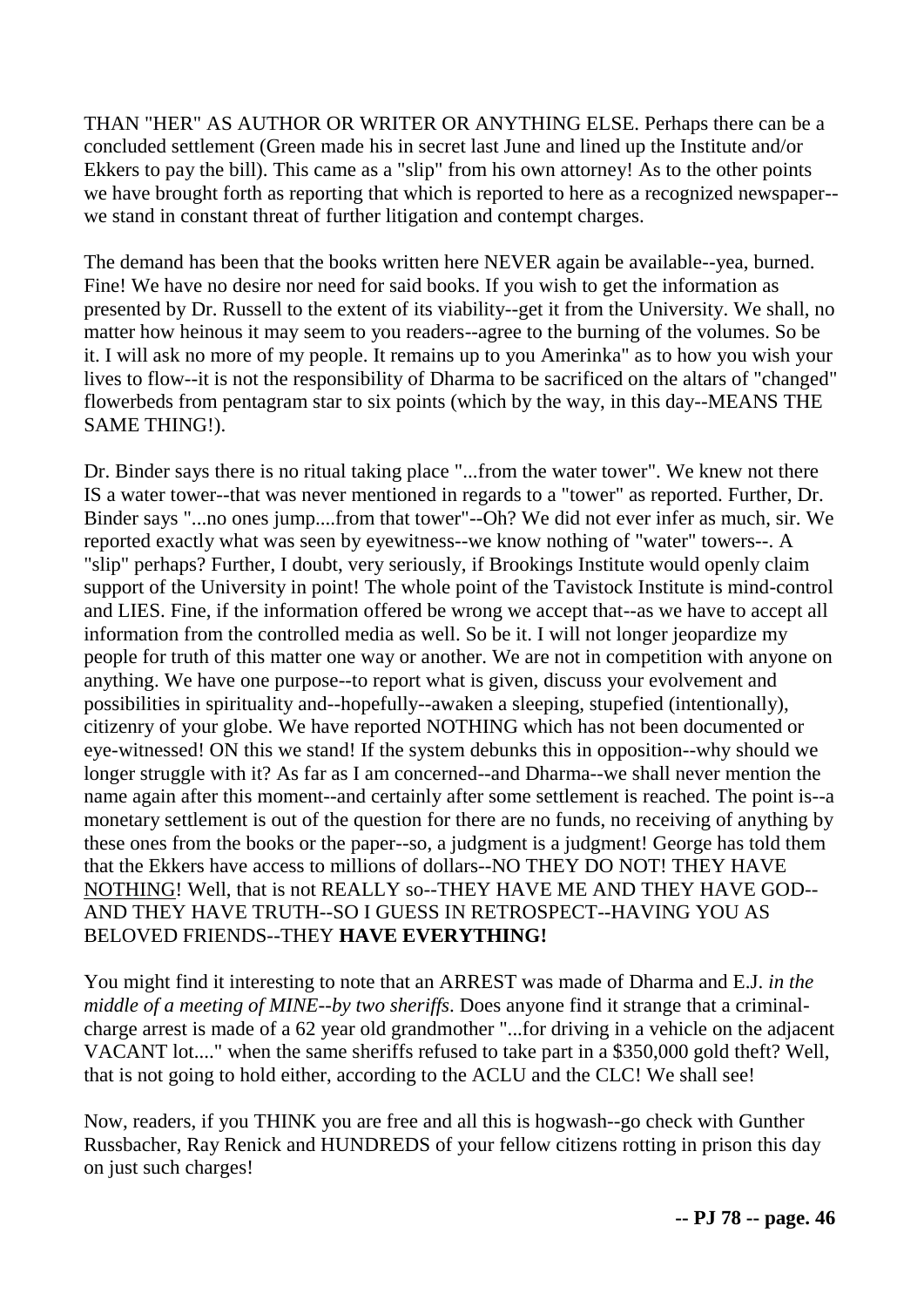Look to Russia this day to see it unfolding in this new "test" run to see how "dead" are the people.

# **PRETTY DEAD IN RUSSIA**

One of the most powerful nations in the world is moving into total One World Order Dictatorship TODAY and what do the people say? "I'm not into politics, I just want to eat!" said one interviewed. Another said, "....they already took all our money and collapsed the currency, we can't get food--what difference does it make?" And where do YOU get even this response? RIGHT--FROM THE MEDIA, CONTROLLED AND CAREFUL ABOUT EACH PRESENTATION! But, your country, and all the standing members of the Security Council of the UN are "backing Yeltsin" (the illegal, unlawful monarch-dictator!). How long do you think it will take to push in United Nations troops to "bring order" in Russia??

And what of the "other side" of the Russian coin? Well, you better be relieved that the shuttle never made it into outer orbit and you had better attend the fault lines of your nation. Before the quake in Northern California/Southern Oregon--THERE WERE WITNESSED SEVERAL "LIGHT" EXPLOSIONS AND NOISE EXPLOSIONS--JUST IMMEDIATELY PRIOR TO THE QUAKE ITSELF--IN A PLACE THAT DOES NOT HAVE EARTHQUAKES!

If YOU think there is no connection between that quake and Russia's problems--GO LOOK AGAIN. THE NEW WORLD ORDER IS CLOSING IN ON YOU--TODAY. Note, even, this new "Health Plan" and the touting of the "card" you will each carry--the beast has missed nothing!

Why do I not wish to respond to the individual questions regarding each happening as it happens? Because you have been presented WITH THE ANSWERS TO EVERY ONE OF THE QUESTIONS--LONG AGO IN THE PAPER AND THE JOURNALS. WE SAID WE WOULD BE PRESENT, MASSIVE ASSAULTS WOULD COME, THE NEW WORLD ORDER WOULD TAKE OVER, ETC., ETC.,.... AND EVERYTHING IS COMING OFF EXACTLY AS SAID. THESE ARE BUT CONFIRMATIONS NOW FOR THE TRUTH WE BROUGHT ALONG WITH OTHER DARING AND BRAVE WRITERS AND SPEAKERS. You are IN IT! I AM NOT GOING TO COMMENT ON EVERY UNIDENTIFIED OBJECT THAT WHIZZES OVER YOU--IF YOU HAVE READ YOUR LESSONS--YOU WILL KNOW EXACTLY WHAT THEY ARE AND WHOSE THEY ARE! **YOU WILL NOT GET IT FROM YOUR OWN MEDIA!**

I do not intend to "fight" anyone, much more do I not intend to cause my writers to "fight" anything. I and my teams will be recognized in the proper sequence and--until then--those who deny are welcome to do so. Settlement seems the better part of intelligence--for THEY ALWAYS WILL WIN, NOW. THE BOOKS ARE OF NO VALUE EXCEPT TO READERS--THEY ARE WORSE THAN NO VALUE TO DHARMA AND E.J.--LET THE OPPOSITION HAVE THEM--THEY DO NOT WISH TO USE THEM--ONLY BURN THEM SO THAT NONE MAY EVER BE SOLD ANYWHERE, EVER AGAIN--AND

**-- PJ 78 -- page. 47**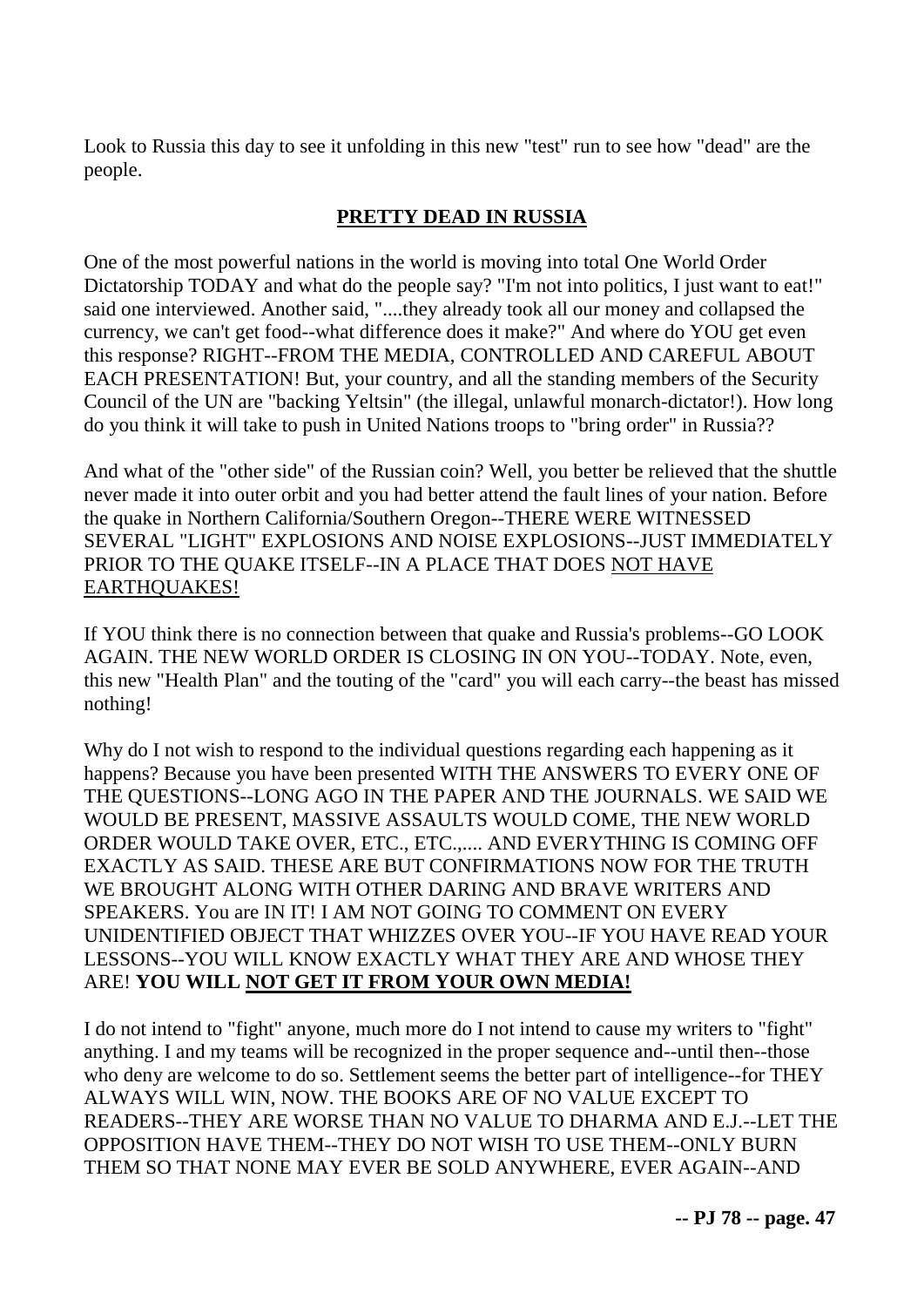# "THAT" COMES FROM THEIR ATTORNEY AS INSTRUCTIONS. I say, "SO BE IT"!

If it bothers YOU that this is happening--go. do that which you will but since most who write and give eye-witness reports and push for "they can't do this" or "that" also refuse to allow names or locations to be used--I suggest that NOTHING will be actually DONE. YOU will take responsibility for your existence--or, you shall cease to exist or do so according to your new PuppetMaster regulations and allowances. If YOU do not take a stand with God--God will not likely take a stand with you--that is the LAW OF CAUSE AND EFFECT. "If you deny me before my Father--then I, too, shall deny you," said the Lord.

# **LOVING SUPPORT--MUCH APPRECIATED**

The loving support and "reports" have kept this crew going. This most certainly seems like a part of the "worst of times" for them and when one or another believes they have reached the "end of the rope"--one of you will offer appreciation and need to know--and they go on a few steps further. It is the unity of you who share your loving cards, letters and appreciation that fuels this cell. God blesses you for that which you offer--for unto you becomes the Kingdom of Heaven and who knows, since "America" means "The Kingdom of Heaven", perhaps it can come to pass--even in these days upon your place. God abandons NOT his people! You must simply discern "who" you actually serve, "what" you actually "believe" and do so in WISDOM OF LOGICAL REASON!

# **DEMJANJUK**

Look carefully at this atrocity. A man PROVEN INNOCENT IN THE VERY PLACE WHO ACCUSED HIM--now comes home to face an even more painful confrontation of accusations and shunning, legal turmoil at the highest level and living Hell. It is said that in the ending "...man will turn against the innocent, the brother, the sister, THE MOTHER, THE FATHER! MAN WILL BE BLIND IN HIS MIND!" Is it not "come to pass"?

## **KOL NIDRE "VOW OF ALL VOWS"**

The day of atonement and the FIRST RITUAL OF THE JEWISH TALMUDIST HOLY DAYS has come and with fervent prayer and attitude the Kol Nidre has been reaffirmed across your globe--with even more fervor than ever before. And what is this "Vow" always "first" in the holiday rituals? It says, and means, THAT IN THE TAKING OF "THIS" VOW--ALL VOWS MADE IN THE COMING YEAR TO THE TAKING OF THE NEXT ANNUAL VOW--*ARE NULL AND VOID!* I think it is right here that an insert of our discussions on this subject MUST BE ENTERED AS REMINDER. THIS HAS NOTHING TO DO WITH JUDEAN--THIS HAS TO DO WITH KHAZARIAN ZIONISTS WHO FOLLOW THE MAN-WRITTEN DOCTRINES OF THE TALMUD. "Jews" of all sects may well recite the verse--but as with the Freemason stronghold in Washington D.C., it means a great deal more to the lawyers, doctors and politicians of your world. This means that a lawyer is BOUND UNDER OATH--TO LIE--AND EVEN THEN--THE OATH **MEANS NOTHING!**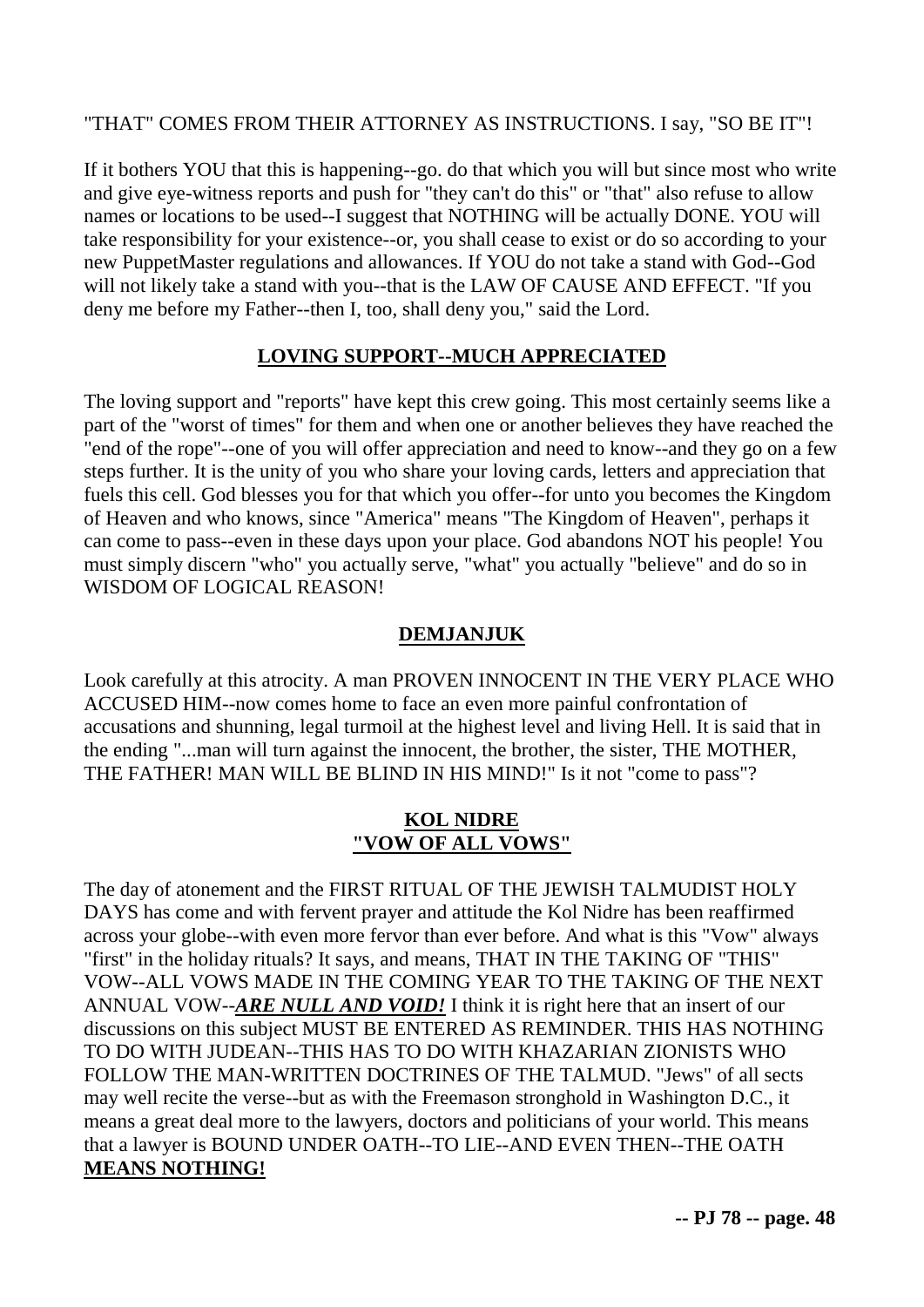#### **THE KOL NIDRE**

*Editor's note: The following writing about the Khazarian Zionists' favorite oath was suggested to be re-run by Commander Hatonn. This outlay of a most fascinating "religious" sub-ject has. been extracted from pages 44-54 of* JOURNAL #25 *called*, THE BITTER COMMUNION; ALTARS OF HEM-LOCK.

*We pick up the stool in the middle of Commander Hatonn's quoting of a lengthy Special Delivery letter to one Dr. David Goldstein LL.D. , in Boston, from one Benjamin H. Freedman, of Park Avenue in New York City, October 10, 1954. As Commander Hatonn said at the time of introducing this letter, "If you ones cannot come into understanding that it is the Khazar Zionists who have you by the throat then the rest of the explanation can have no impact or meaning of value. YOU MUST GET THE PLAYERS STRAIGHT!"*

*The Kol Nidre vow\_that no promises need to be kept\_plays a central philosophical role in the way these satanic New World Order Elite play their game. Again, forewarned is forearmed!*

#### **2/17/91 #4 HATONN**

#### CONTINUE QUOTING LETTER:

In Volume VIII of the *Jewish Encyclopedia* on page 539 found in the Library of Congress, the New York Public Library and libraries of all leading cities, will be found the official translation into English of the prayer known as the "Kol Nidre" (All Vows) prayer. It is the prologue of the Day of Atonement services in the synagogues. It is recited three times by the standing congregation in concert with chanting rabbis at the al-tar. After the recital of the "Kol Nidre" (All Vows) prayer the Day of Atonement religious ceremonies follow immediately. The Day of Atonement religious observances are the highest holy days of socalled or self-styled "Jews" and are celebrated as such throughout the world. The official translation into En-glish of the "Kol Nidre" (All Vows) prayer follows:

"ALL VOWS, OBLIGATIONS, OATHS, ANATHEMAS, whether called "konam", "konas", or by any other name, WHICH WE MAY VOW, OR SWEAR, OR PLEDGE, OR HEREBY WE MAY BE BOUND, FROM THIS DAY OF ATONEMENT UNTO THE NEXT, (whose happy coming we await), we do repent. MAY THEY BE DEEMED AB-SOLVED, FORGIVEN, ANNULLED, AND VOID AND MADE OF NO EFFECT; THEY SHALL NOT BIND US NOR HAVE POWER OVER US. THE VOWS SHALL NOT BE RECKONED VOWS; THE OBLIGATIONS SHALL NOT BE OBLIGATORY; NOR THE OATHS BE OATHS." (emphasis supplied).

(Hatonn: Go right back now and REALLY READ THAT PRAYER FOR YOU DID NOT PICK UP THE POINT THE FIRST TIME!)

The implications, inferences and innuendoes of the "Kol Nidre (All Vows) prayer are referred to in the Talmud in the Book of Nedarim, 23a-23b as follows: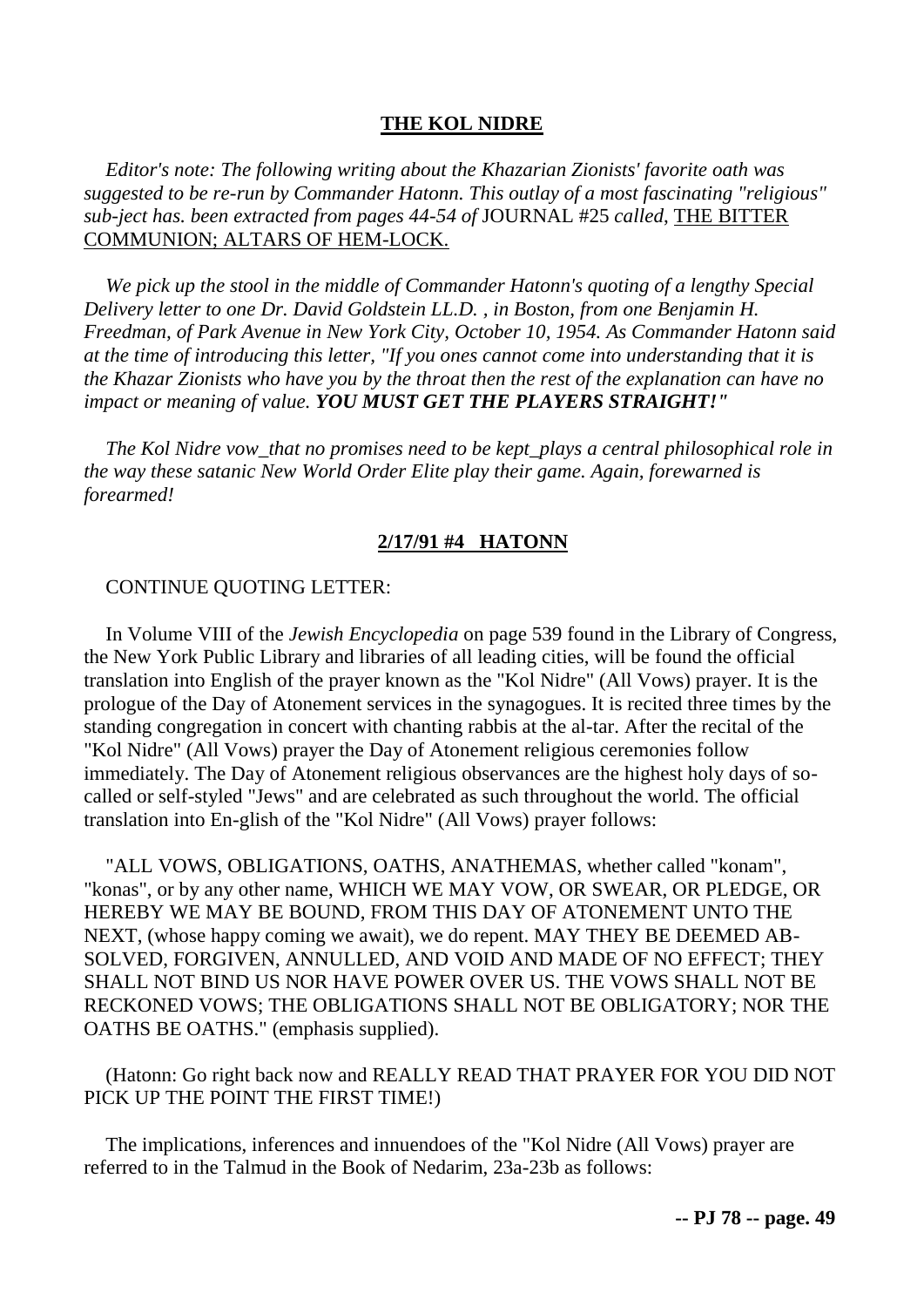(Book) "And he who desires that NONE OF HIS VOWS MADE DURING THE YEAR SHALL BE VALID, let him stand at the beginning of the year and declare, EVERY VOW WHICH I MAY MAKE IN THE FUTURE SHALL BE NULL (1). (HIS VOWS ARE THEN INVALID,) PROVIDING THAT HE REMEMBERS THIS AT THE TIME OF THE VOW." (emphasis in original and supplied, Ed.)

(footnotes) "(1) This may have provided a support for the custom of reciting Kol Nidre (a formula for dispensation of vows) prior to the Evening Service of the Day of Atonement (Ran). . .Though the beginning of the year (New Year) is men-tioned here, the Day of Atonement was probably chosen on ac-count of its great solemnity. But Kol Nidre as part of the ritual IS LATER THAN THE TALMUD, and, as seen from the fol-lowing statement of R. Huna b. Hinene, THE LAW OF REVOCATION IN ADVANCE WAS NOT MADE PUBLIC. (emphasis supplied and in original text, Ed.)

The greatest study of the "Kol Nidre" (All Vows) prayer was made by the eminent psychoanalyst Professor Theodor Reik, the celebrated pupil of the famous Dr. Sigmund Freud. The analysis of the historic, religious and psychological background of the "Kol Nidre" (All Vows) prayer by Professor Reik presents the Talmud in its true perspective. This important study is contained in Professor Reik's "The Ritual, Psyco-Analytical Studies". In the chapter on the Talmud, on page 168, Professor Reik states:

"THE TEXT WAS TO THE EFFECT THAT ALL OATHS WHICH BELIEVERS TAKE BETWEEN ONE DAY OF ATONEMENT AND THE NEXT DAY OF ATONEMENT ARE DECLARED INVALID." (emphasis supplied)

Before explaining to you how the present wording of the "Kol Nidre" (All Vows) prayer was introduced into the Day of Atonement synagogue ceremonies, my dear Dr. Goldstein, I would like to quote a passage to you from. the *Universal Jewish Encyclopedia*. The *Universal Jewish Encyclopedia* confirms the fact that the "Kol Nidre" (All Vows) prayer has no spiritual value as might be believed because it is recited in synagogues on the Day of Atonement as the prologue of the religious ceremonies which follow it. The secular significance of the "Kol Nidre" (All Vows) prayer is indicated forcefully by the analysis in the Universal Jewish Encyclopedia. In Volume VI, on page 441, it states:

"The Kol Nidre HAS NOTHING WHATEVER TO DO WITH THE ACTUAL IDEA OF THE DAY OF ATONEMENT. . .it attained to extraordinary solemnity and popularity by reason of the fact that it was THE FIRST PRAYER RE-CITED ON THIS HOLIEST OF DAYS."

My dear Dr. Goldstein, prepare for the shock of your life. Compelled by what you have now read here about the "Kol Nidre" (All Vows) prayer you must be shocked to learn that many Christian churches actually "pealed their bells" on the Day of Atonement in celebration of that holy day for so-called or self-styled "Jews". How stupid can the Christian clergy get? From what I have learned after a cursory inquiry I am unable to say whether it was a case of stupidity or cupidity. With what you already know, together with what you will additionally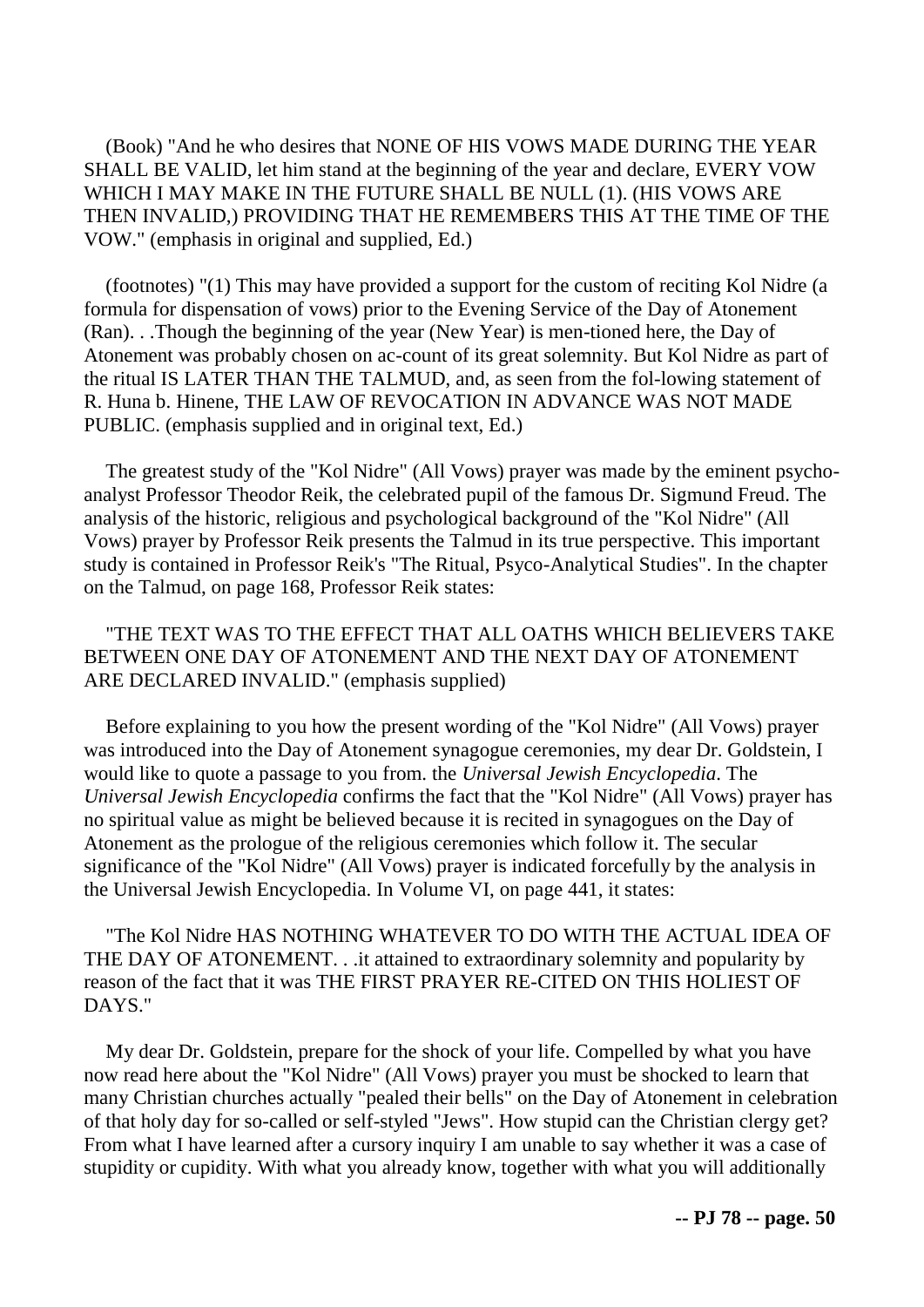know before you finish this letter, you will be able to judge for yourself whether it was stupidity or cupidity. There is not one single fact in this entire letter which every graduate of a theological seminary did not have the opportunity to learn.

The following news item was featured in the New York World Telegram on October 7th only a few days ago. Under a prominent headline "JEWISH HOLIDAYS TO END AT SUN-DOWN" the New York World Telegram gave great prominence to the following story:

"Synagogues and temples throughout the city were crowded yesterday as the 24 hour fast began. Dr. Norman Salit, head of the Synagogue Council of America, representing the three major Jewish bodies, had called on other faiths TO JOIN THE FAST. . .Cutting across religious lines, MANY PROTESTANT CHURCHES IN THE CITY PEALED THEIR BELLS LAST NIGHT TO SOUND THE KOL NIDRE, TRADMONAL MELODY USED AT THE START OF YOM KIPPUR. THE GESTURE OF GOOD-WILL WAS RECOMMENDED BY THE MANHATTAN OFFICE OF THE PROTESTANT COUNCIL." (emphasis supplied)

That just about "tops" anything I have ever had come to my attention revealing the ignorance and indifference of the Chris-tian clergy to the hazards today facing the Christian faith. From my personal contacts with the Manhattan Office of the Protes-tant Council in the recent past I hold out very little hope for any constructive contribution they can make to the common defense of the Christian faith against its dedicated enemies. In each in-stance they buckled under the "pressure" exerted upon them by the "contacts" for so-called or self-styled "Jews". If it was not so tragic it would be comic. It was a joke indeed but the joke was on the Christian clergy. Ye Gods! "Many" Christian churches "pealed their bells", as the Protestant Council reports the event, "TO SOUND THE KOL NEDRE, TRADMONAL MELODY USED AT THE START OF YOM KIPPUR". Just where does betrayal of a trust and breach of faith begin?

The present wording of the "Kol Nidre" (All Vows) prayer dates from the 11th century. A political reversal in eastern Europe compelled the so-called or self-styled "Jews" in eastern Europe to adopt the present wording of the "Kol Nidre" (All Vows) prayer. That story involves the history of the so-called or self-styled "Jews" in eastern Europe. Before relating here as briefly as possible the history of the so-called or self-styled "Jews" of eastern Europe I would like to quote here another short passage from the *Jewish Encyclopedia* in Volume VII, on page 540, states:

"AN IMPORTANT ALTERATION IN THE WORDING of the "Kol Nidre" was made by Rashi's son-in-law, Meir ben Samuel, WHO CHANGED THE ORIGINAL PHRASE 'FROM THE LAST DAY OF ATONEMENT TO THIS ONE' to "FROM THIS DAY OF ATONEMENT UNTIL THE NEXT". (emphasis supplied)

#### END OF QUOTING FOR THIS SEGMENT

We will herein stop quoting and for that matter, stop the writing at this point for this sitting. Thank you for the long hours of service, Dharma. I ask you to be particularly attuned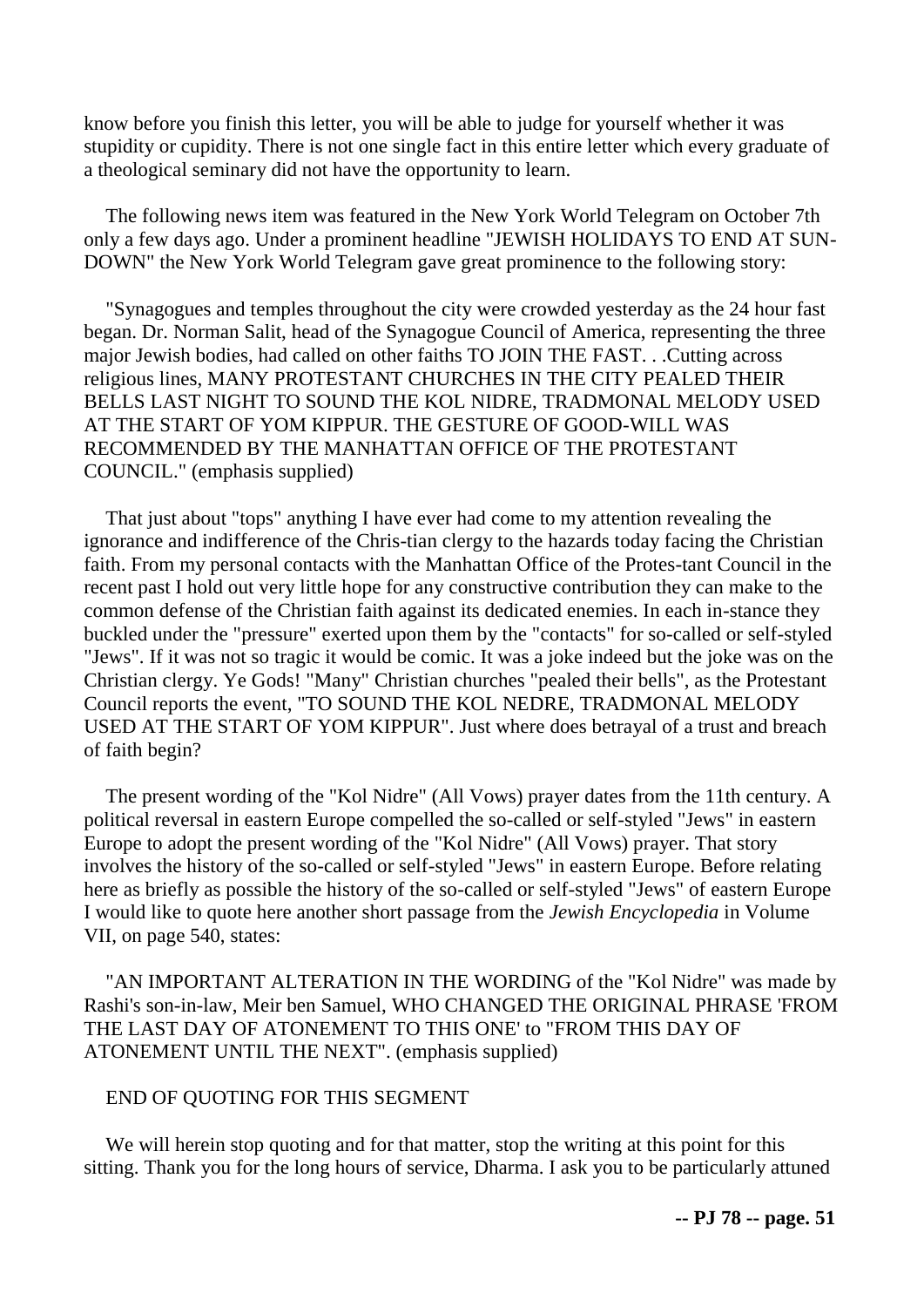to my call for you are in danger and hence is why we had to disengage your prior computer. We will simply have to work our way through the next few days of bringing forth this information for as you might well note THE EVIL BROTHERHOOD DOES NOT WANT IT BROUGHT FORTH! When human realizes how he has been duped he shall rise up and stop this madness. Ah, and may it be "in time".

Hatonn to stand-by. I shall keep the shielding in place but I must ask that you remain within my commands lest you be damaged. The Truth is going to come forth now and it has confirmation and credentials of proof just as you were told at onset by "The Command" "that you would be given credentials and credibility from that which is the Silver Clouds and would be forthcoming from Earth-place." And so it shall be put to print that Man may see how sadly he has been made the dupe.

Good evening. God grants his protection of his servants. Salu.

## **CONTINUATION OF FREEDMAN'S LETTER TO GOLDSTEIN**

#### CONTINUE QUOTING:

Yes, you will note that the names are of Judean lineage YOU WILL ALSO NOTE THAT ALMOST ALL OF THE ONES WHO SPEAK ON YOUR TV AND IN THE PRESS ARE OF "JEWISH" LABELS. IF YOU MISS THAT POINT, THEN YOU HAVE MISSED EVERYTHING. IT WILL BE YOU OF JUDEAN ROOTS WHO WILL PUT A STOP TO THE INSANITY OF THE ZIONISTS OR YOU WILL BE TRAMPLED INTO THE EARTH BY THEIR IRON BOOTS. This is, of course, not easy for the lies have been so massive and you of the heritage of the "holy lands" have sought so long and diligently for your roots. Yes, it shall be YOU of the REAL JUDEAN ROOTS WHO WILL BRING THIS TO A HALT OR IT SHALL NOT BE STOPPED. FOR YOU KNOW THE TRUTH OF WHAT IS BEING LAID BARE HEREIN.

#### QUOTING CONTINUED:

You will agree, my dear Dr. Goldstein, that Meir ben Samuel knew what he was doing. The wording of that *altered* version of the "Kol Nidre" (All Vows) prayer makes the recital of the prayer a release during the coming year from any obligation to respect any oath, vow or pledge made during the coming year. Like any one-year license obtained from the Federal, State or Municipal governments, the altered version of the "Kol Nidre" prayer is also a "license" for one year only. "Kol Nidre" (All Vows) prayer extends immunity in advance for one year from all obligations to observe the terms of oaths, vows and pledges made in the year following the date of the Day of Atonement when the prayer was recited. Each year however it becomes necessary to renew this "license" which automatically revokes in advance any oath, vow or pledge made during the next twelve months, by again appearing in a synagogue on the next Day of Atonement and reciting the "Kol Nidre" (All Vows) prayer again. Do you approve of this?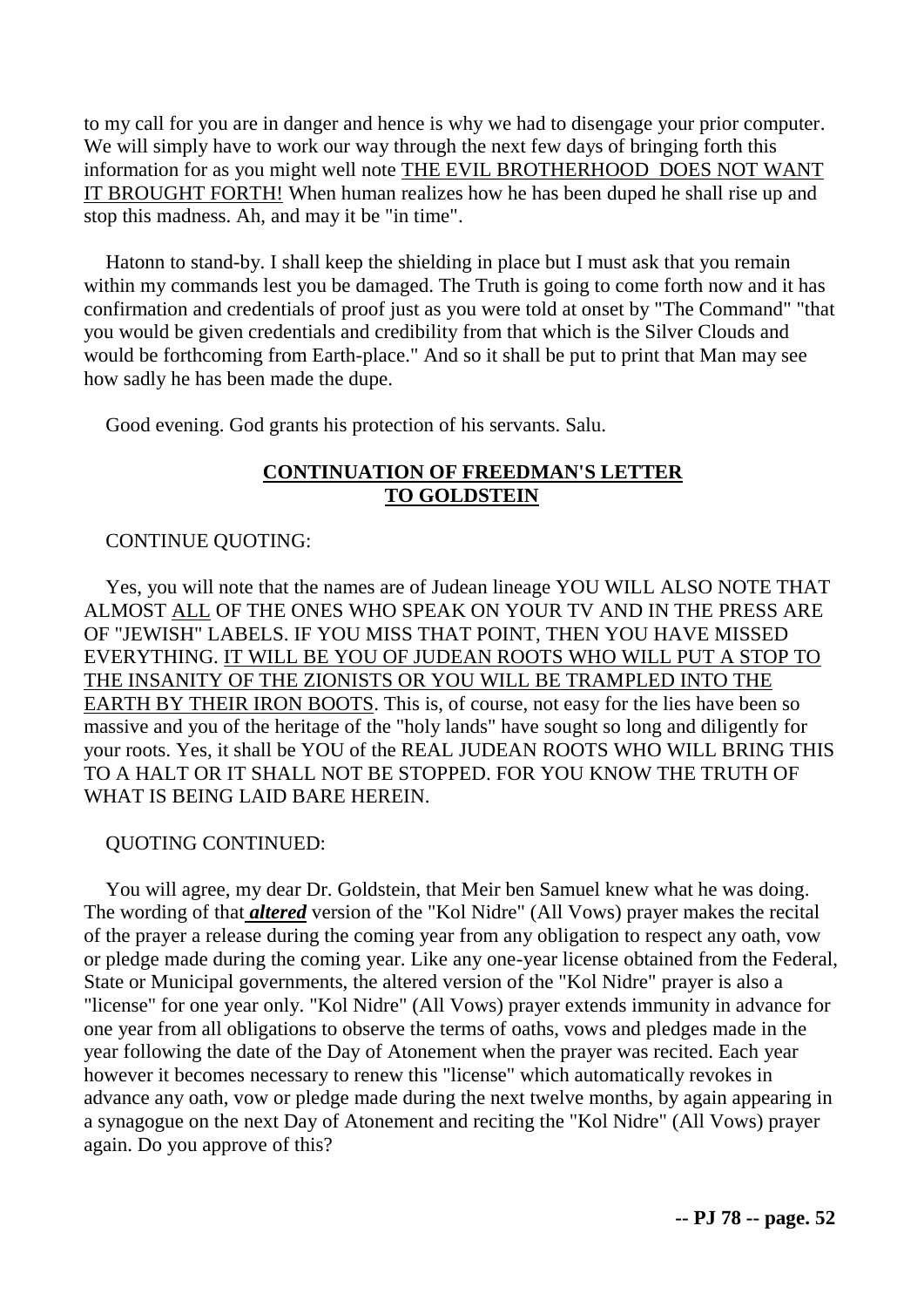The passage in the Talmud referring to "Kol Nidre" (All Vows) prayer certifies to several serious situations. It certifies that "Kol Nidre" (All Vows) prayer was added as a prologue to the Day of Atonement religious services long after the completion of the Talmud between 500 A.D.-1000 A.D. by the statement, "as part of the ritual is later than the Talmud". It confirms that Meir ben Samuel who authored the present altered version of the "Kol Nidre" (All Vows) prayer lived in the 11th century. Furthermore, the so-called or self-styled "Jews" in eastern Europe believed it served their purpose better to keep secret from their Christian conquerors their attitude on oaths, vows and pledges, "the law of revocation in advance was not made public."

Without a complete and accurate knowledge of the origin and history of the so-called or self-styled "Jews" in eastern Europe, my dear Dr. Goldstein, it is quite impossible for yourself or for anybody to intelligently understand the harmful influence the Talmud has exerted for ten centuries, and the "Kol Nidre" (All Vows) prayer for seven centuries upon the course of world history. These two little known factors are the hub and the spokes of the "big wheel" rolling merrily along the road to complete world domination in the not distant future, without arousing suspicion, and wearing the innocent disguise of an alleged religious belief as their only defense mechanism. This insidious intrigue creates a most effective camouflage for the conspirators. The virility of their plot presents a problem in the defense of the political, economic, social and cultural ideologies developed under a Christian civilization.

## (Hatonn: STOP GO BACK AND READ THAT PARAGRAPH AGAIN, ALSO. THANK YOU.)

You will probably also be as astonished as the 150,000,000 Christians years ago when I electrified the nation with the first publication by me of the facts disclosed by my many years of research into the origin and the history of the so-called or self-styled "Jews" in eastern Europe. My many years of intensive research established *beyond any question of any doubt, contrary to the generally accepted belief held by Christians, that the SO-CALLED OR SELF-STYLED "JEWS" IN EASTERN EUROPE AT ANY TIME IN THEIR HISTORY IN EASTERN EUROPE WERE NEVER THE LEGENDARY "LOST TEN TRIBES" OF BIBLE LORE. THAT HISTORIC FACT IS INCONTROVERTIBLE.*

(Hatonn: Please note that the above said "lost ten tribes". This is why in referring to the Khazars (imitation Jews) we do refer to them as the Thirteenth simply, furthermore, as designation and identification to separate them from the accepted myths. Remember, as we unfold this information, we are limited to that which is in your capability of receiving in understanding and the only means we have in printed or spoken material is through use of your own concepts and terminology. This is the mastery of the deceiver to change meanings of terms and give you "readings" in secret authority and you know not the difference. YOU MUST LEARN THE DIFFERENCE, BROTHERS FOR YOU HAVE ALLOWED YOURSELVES TO BE VICTIMS UNTO YOUR VERY DOOM.)

Relentless research established as equally true that the so-called or self-styled "Jews" in eastern Europe at no time in their history could be correctly regarded as the direct lineal descendants of the legendary "lost ten tribes" of Bible lore. The so-called or self-styled "Jews"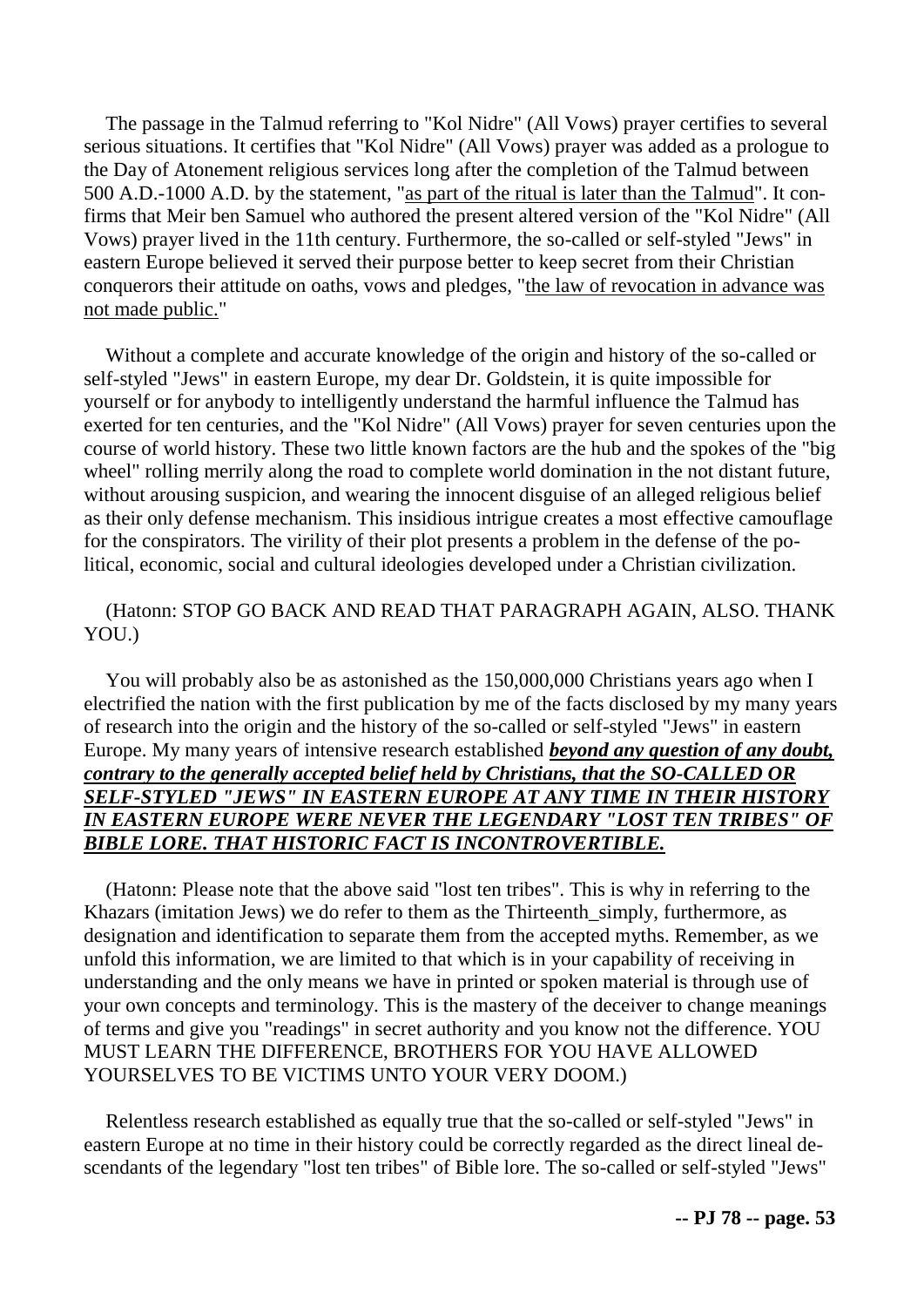in eastern Europe in modern history cannot legitimately point to a single ancient ancestor who ever set even a foot on the soil of Palestine in the era of Bible history. Research also revealed that the so-called or self-styled "Jews" in eastern Europe were never "Semites", are not "Semites" now, nor can they ever be regarded as "Semites" at any future time by any stretch of the imagination. Exhaustive research also irrevocably rejects as a fantastic fabrication the generally accepted belief by Christians that the so-called or self-styled "Jews" in eastern Europe are the legendary "Chosen People" so very vocally publicized by the Christian clergy from their pulpits.

Maybe you can explain to me, my dear Dr. Goldstein, the reason why and just how the origin and the history of the Khazars and Khazar Kingdom was so well concealed from the world for so many centuries? What secret mysterious power has been able for countless generations to keep the origin and the history of the Khazars and Khazar Kingdom out of history text-books and out of class-room courses in history throughout the world? The origin and history of the Khazars and Khazar Kingdom are certainly incontestible historic facts. These incontestible historic facts also establish beyond any question of doubt the origin and history of the so-called or self-styled "Jews" in eastern Europe. The relationship to the origin and early history of the so-called or self-styled "Jews" in eastern Europe was one of history's best kept secrets until wide publicity was given in recent years on the subject. Do you not think, my dear Dr. Goldstein, that it is time the whole subject was dragged out of its hiding place?

In the year 1948 in the Pentagon in Washington I addressed a large assembly of the highest ranking officers of the United States Army principally in the G2 branch of Military Intelligence on the highly explosive geopolitical situation in eastern Europe and the Middle East. Then as now that area of the world was a potential threat to the peace of the world and to the security of this nation. I explained to them fully the origin of the Khazars and Khazar Kingdom. I felt then as I feel now that without a clear and comprehensive knowledge of that subject it is not possible to understand or to evaluate properly what has been taking place in the world since 1917, the year of the Bolshevik revolution in Russia. It is the "key" to that problem.

Upon the conclusion of my talk a very alert Lieutenant Colonel present at the meeting informed me that he was the head of the history department of one of the largest and highest scholastic rated institutions of higher education in the United States. He had taught history there for 16 years. He had recently been called back to Washington for further military service. To my astonishment he informed me that he had never in all his career as a history teacher or otherwise heard the word "Khazar" before he heard me mention it there. That must give you some idea, my dear Dr. Goldstein, of how successful that mysterious secret power was with their plot to "black out" the origin and the history of the Khazars and Khazar Kingdom in order to conceal from the world and particularly Christians the true origin and history of the so-called or self-styled "Jews" in eastern Europe.

The Russian conquest in the 10th-13th centuries of the little-known-to-history Khazars apparently ended the existence for all time of the little-known-to-history 800,000 square mile sovereign kingdom of the so-called or self-styled "Jews" in east-ern Europe, known then as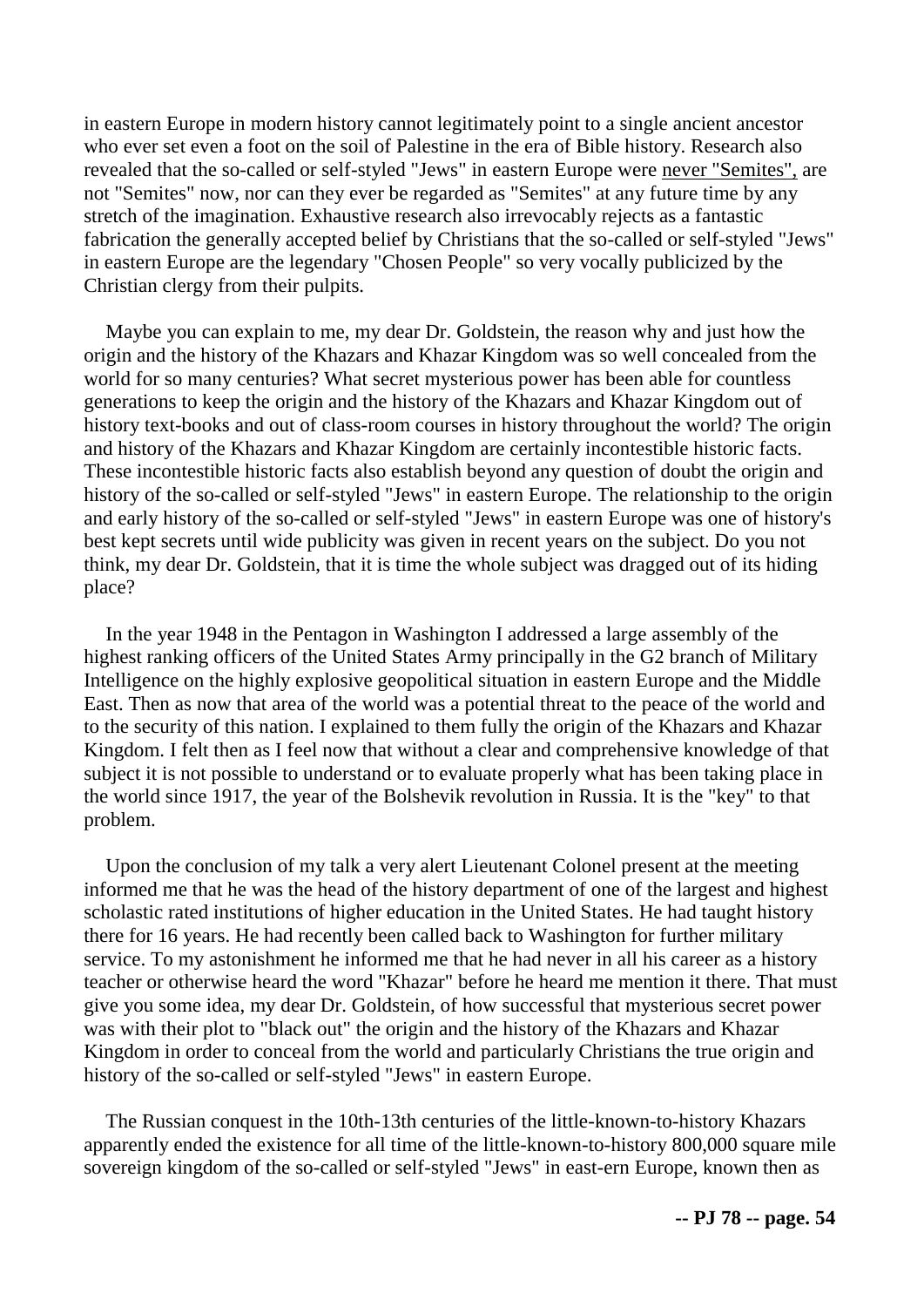the Khazar Kingdom. Historians and theologians now agree that this political development was the reason for the "IMPORTANT CHANGE IN THE WORDING OF THE 'KOL NIDRE' by Meir ben Samuel in the 11th century, and for the policy adopted by the so-called or self-styled "Jews" that "THE LAW OF REVOCATION IN ADVANCE WAS NOT MADE PUBLIC". Will you be patient with me while I review here as briefly as I can the history of that political emergence and disappearance of a nation from the pages of history?

(Hatonn: For you readers of the Journals, please do not skip over this particular segment simply because we have covered it prior to this in a couple or three of the Journals. You are so misinformed that you need to hear it again and again until it comes into your consciousness as reality. These pieces of information being brought forth now are the most important documentations ever brought unto your planet and this is only the beginning of the outlay of "how it REALLY is!" So please get the pieces in mental place so that you will be prepared for the facts yet to come forth.)

Prior to the 10th century the Khazar Kingdom had already been reduced by Russian conquests to an area of about 800,000 square miles. (See copy of map at end of document.) As you will observe on this map reproduced from the *Jewish Encyclopedia* the territory of the Khazar Kingdom in the 10th century was still by far the largest of any nation in Europe. The population of the Khazar Kingdom was made up for the most part of Khazars with the addition of the remnants of the populations of the 25 peaceful agricultural nations which had inhabited this approximate 1,000,000 square miles before their conquest by the invading Khazars. In the 1st century B.C. the Khazars had invaded eastern Europe from their homeland in Asia. The Khazars invaded eastern Europe via the land route between the north end of the Caspian Sea and the south end of the Ural Mountains. (see map)

The Khazars were not "Semites". They were an Asiatic Mongoloid nation. They are classified by modern anthropologists as Turco-Finn racially. From time immemorial the home-land of the Khazars was in the heart of Asia. They were a very warlike nation. The Khazars were driven out of Asia finally by the nations in Asia with whom they were continually at war. The Khazars invaded eastern Europe to escape further defeats in Asia. The very warlike Khazars did not find it difficult to sub-due and conquer the 25 peaceful agricultural nations occupying approximately 1,000,000 square miles in eastern Europe. In a comparatively short period the Khazars established the largest and most powerful kingdom in Europe, and probably the wealthiest also.

The Khazars were a pagan nation when they invaded eastern Europe. Their religious worship was a mixture of phallic worship and other forms of idolatrous worship practiced in Asia by pagan nations. This form of worship continued until the 7th century. The vile forms of sexual excesses indulged in by the Khazars as their form of religious worship produced a degree of moral degeneracy the Khazar's king could not endure. In the 7th century King Bulan, ruler at that time of the Khazar Kingdom, decided to abolish the practice of phallic worship and other forms of idolatrous worship and make one of the three monotheistic religions, about which he knew very little, the new state religion. After a historic session with representatives of the three monotheistic religions King Bulan decided against Christianity and Islam and selected as the future state religion of the Khazar Kingdom the religious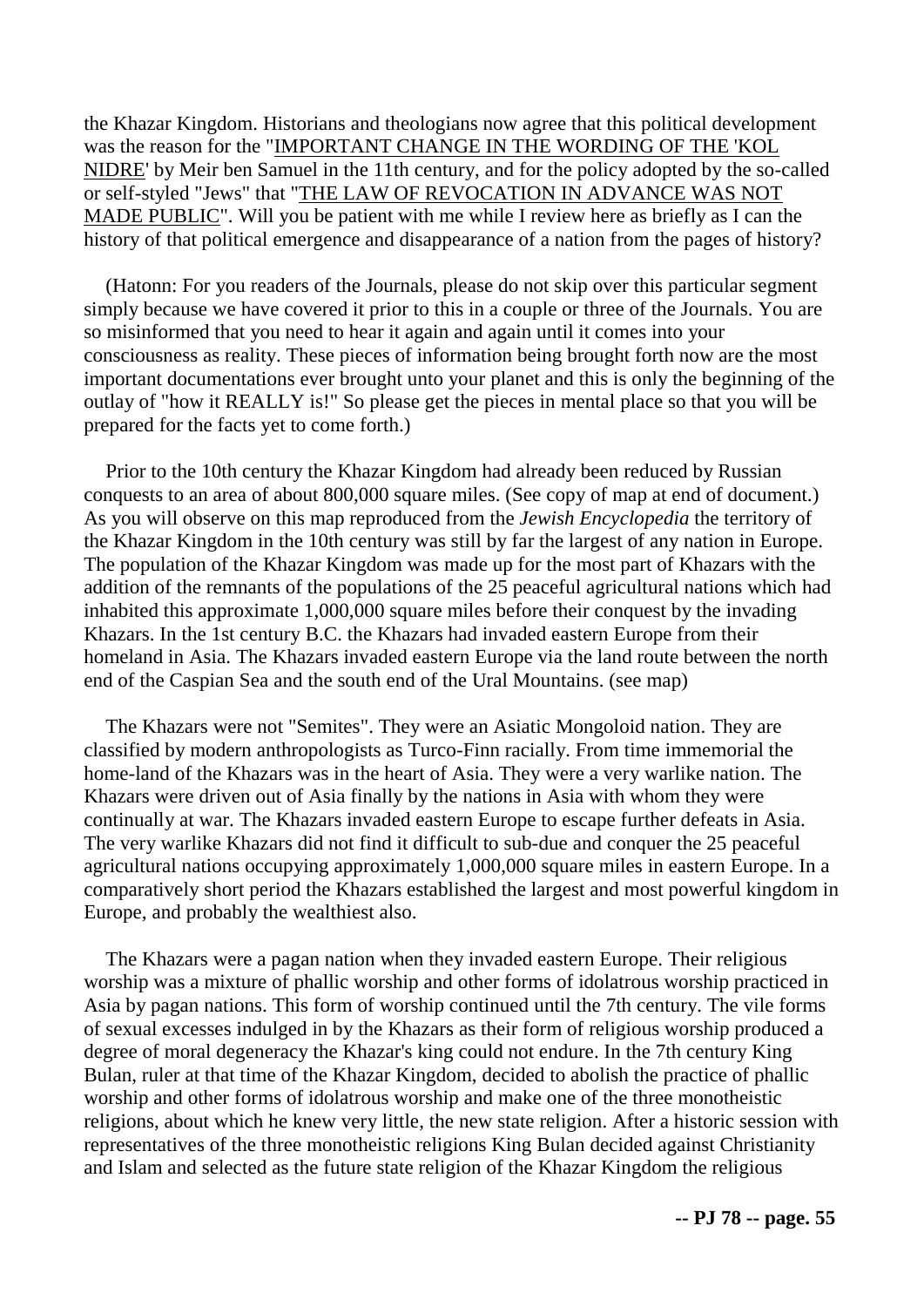worship then known as "Talmudism", and now known and practiced as "Judaism". This event is well documented in history.

King Bulan and his 4000 feudal nobles were promptly converted by rabbis imported from Babylonia for the event. Phallic worship and other forms of idolatry were thereafter forbidden. The Khazar kings invited large numbers of rabbis to come and open synagogues and schools to instruct the population in the new form of religious worship. It was now the state religion. The converted Khazars were the first population of so-called or self-styled "Jews" in eastern Europe. So-called or self-styled "Jews" in eastern Europe after the conversion of the Khazars are the descendants of the Khazars converted to "Talmudism", or as it is now known "Judaism", by the 7th century mass conversion of the Khazar population.

After the conversion of King Bulan none but a so-called or self-styled "Jew" could occupy the Khazar throne. The Khazar Kingdom became a virtual theocracy. The religious leaders were the civil administrators also. The religious leaders imposed the teachings of the Talmud upon the population as their guide to living. The ideologies of the Talmud became the axis of political, cultural, economic and social attitudes and activities throughout the Khazar kingdom. The Talmud provided civil and religious law.

It might be very interesting for you, my dear Dr. Goldstein, if you have the patience, to allow me to quote for you here from Volume IV, pages 1 to 5, of the *Jewish Encyclopedia*. The *Jewish Encyclopedia* refers to the Khazars as "Chazars". The two spellings are optional according to the best authorities. The two are pronounced alike. Either Khazar or "Chazar" is pronounced like the first syllable of "costume" with the word "Czar" added onto it. It is correctly pronounced "cos(tume)Czar. The *Jewish Encyclopedia* has five pages on the Khazars but I will skip through them:

"CHAZARS: A people of Turkish origin whose life and history are interwoven with THE VERY BEGINNINGS OF THE HISTORY OF THE JEWS OF RUSSIA. . .driven on by the nomadic tribes of the steppes and by THEIR OWN DESIRE FOR PLUNDER AND REVENGE. . .In the second half of the sixth century the Chazars moved westward. . .The kingdom of the Chazars was firmly established in MOST OF SOUTH RUSSIA LONG BEFORE THE FOUNDATION OF THE RUSSIAN MONARCHY BY THE VARANGIANS (855)... . At this time the kingdom of the Chazars moved westward. . .The kingdom of the Chazars stood at the height of its power AND WAS CONSTANTLY AT WAR. . .At the end of the eighth century. . .the chagan (king) of the Chazars and his grandees, TOGETHER WITH A LARGE NUMBER OF HIS HEATHEN PEOPLE. EMBRACED THE JEWISH RELIGION. . .The Jewish population in the entire domain of the Chazars, in the period between the seventh and tenth centuries, MUST HAVE BEEN CONSIDERABLE. . .about the NINTH CENTURY, IT APPEARS AS IF ALL THE CHAZARS WERE JEWS AND THAT THEY HAD BEEN CONVERTED TO JUDAISM ONLY A SHORT TIME BEFORE. . .It was one of the successors of Bulan named Obadiah, who regenerated the kingdom and STRENGTHENED THE JEWISH RELIGION. He invited Jewish scholars to settle in his dominions, and founded SYNAGOGUES AND SCHOOLS. The people were instructed in the Bible, Mishnah, and the TALMUD and in the 'divine service of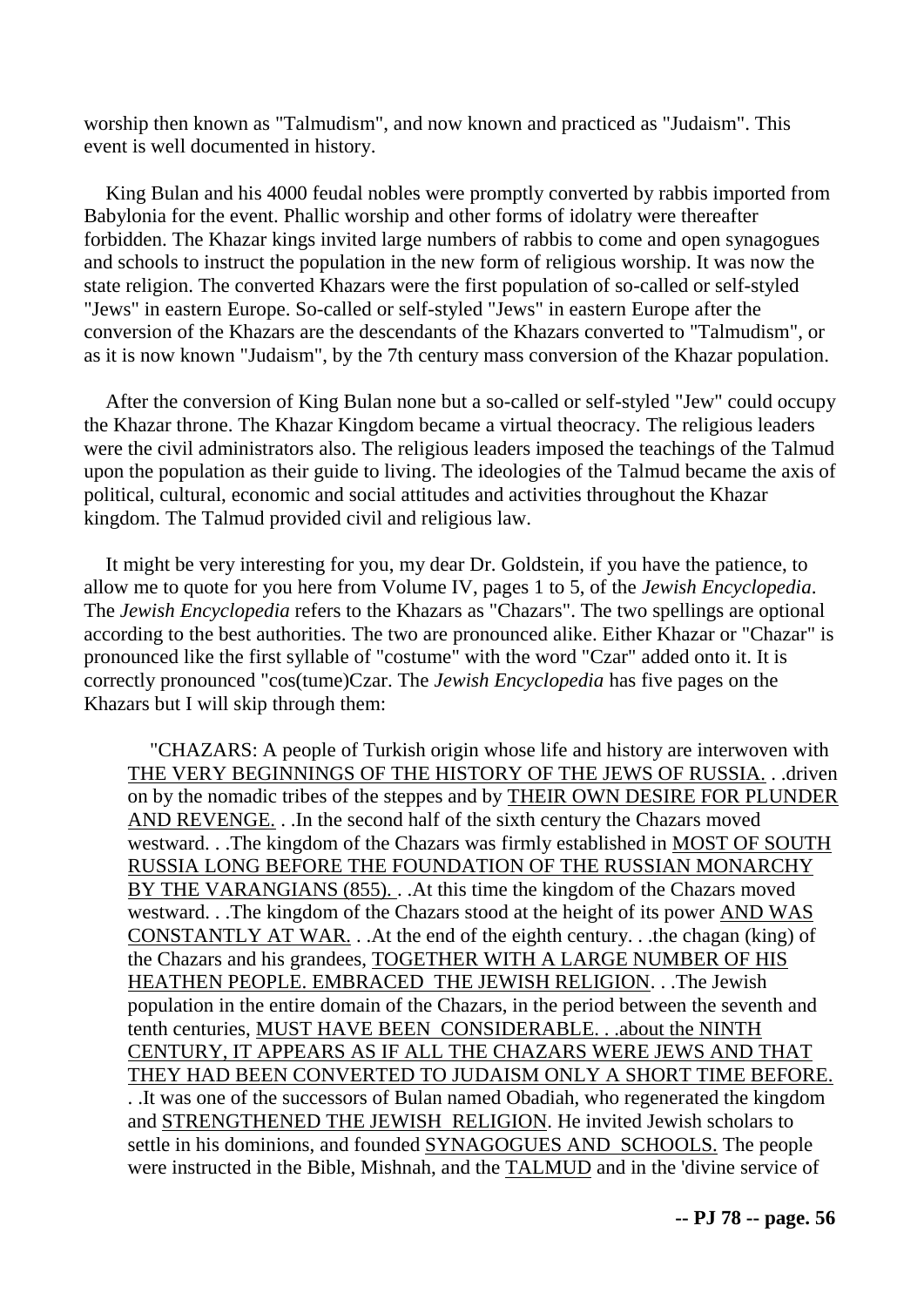the hazzanim'. . In their writings the CHAZARS USED THE HEBREW LEITERS. . .THE CHAZAR LANGUAGES PREDOMINATED. . .0badiah was succeeded by his son Hezekiah; the latter by his son Manasseh; Manasseh by Hanukkah, a brother of Obadiah; Hanukkah by his son Isaac; Isaac by his son Moses (or Manasseh II); the latter by his son Nisi; and Nisi by his son Aaron II. King Joseph himself was a son of Aaron, AND ASCENDED THE THRONE IN ACCORDANCE WITH THE LAW OF THE CHAZARS RELATING TO SUCCESSION. . .The king had twenty-five wives, all of royal blood, and sixty concubines, all famous beauties. Each one slept in a separate tent and was watched by a enuch. . .THIS SEEMS TO HAVE BEEN THE BEGINNING OF THE DOWNFALL OF THE CHAZAR KINGDOM. . .The Russian Varangians established themselves at Kiev. . .until the final conquest of the Chazars by the Russians. . .After a hard fight the Russians conquered the Chazars. . .Four years later the Russians conquered all the Chazarian territory east of the Azov. . .Many members of the Chazarian royal family emigrated to Spain. . .Some went to Hungary, *BUT THE GREAT MASS OF THE PEOPLE REMAINED IN THEIR NATIVE COUNTRY."*

The greatest historian on the origin and the history of the so-called or self-styled "Jews" in eastern Europe was Professor H. Graetz, himself a so-called or self-styled "Jew". Professor H. Graetz points out in his famous "History of the Jews" that when so-called or self-styled "Jews" in other countries hear a rumor about so-called or self-styled "Jews" in the Khazar Kingdom they believe these converted Khazars to be the "lost ten tribes". These rumors were no doubt responsible for the legend which grew up that Palestine was the "homeland" of the converted Khazars. On page 141 in his "History of the Jews" Professor H. Graetz states:

The Chazars professed a coarse religion, which was combined with sensuality and lewdness. . .After Obadia came a long series of Jewish Chagans (kings), for ACCORDING TO A FUNDAMENTAL LAW OF THE STATE ONLY JEWISH RULERS WERE PERMITTED TO ASCEND THE THRONE. .For some time THE JEWS OF OTHER COUNTRIES HAD NO KNOWLEDGE OF THE CONVERSION OF THIS POWERFUL KINGDOM TO JUDAISM, and when at last a vague rumor to this effect reached them, THEY WERE OF THE OPINION THAT CHAZARIA WAS PEOPLED BY *THE REMNANT OF THE FORMER TEN TRIBES."*

When the Khazars in the 1st century B.C. invaded eastern Europe their mother-tongue was an Asiatic language, referred to in the *Jewish Encyclopedia* as the "Khazar languages". They were primative Asiatic dialects without any alphabet or any written form. When King Bulan was converted in the 7th century he decreed that the Hebrew characters he saw in the Talmud and other Hebrew documents was thereupon to become the alphabet for the Khazar language. The Hebrew characters were adapted to the phonetics of the spoken Khazar language in order to provide a means for providing a written record of their speech. The adoption of the Hebrew characters had no racial, political or religious implication.

The western European uncivilized nations. which had no alphabet for their spoken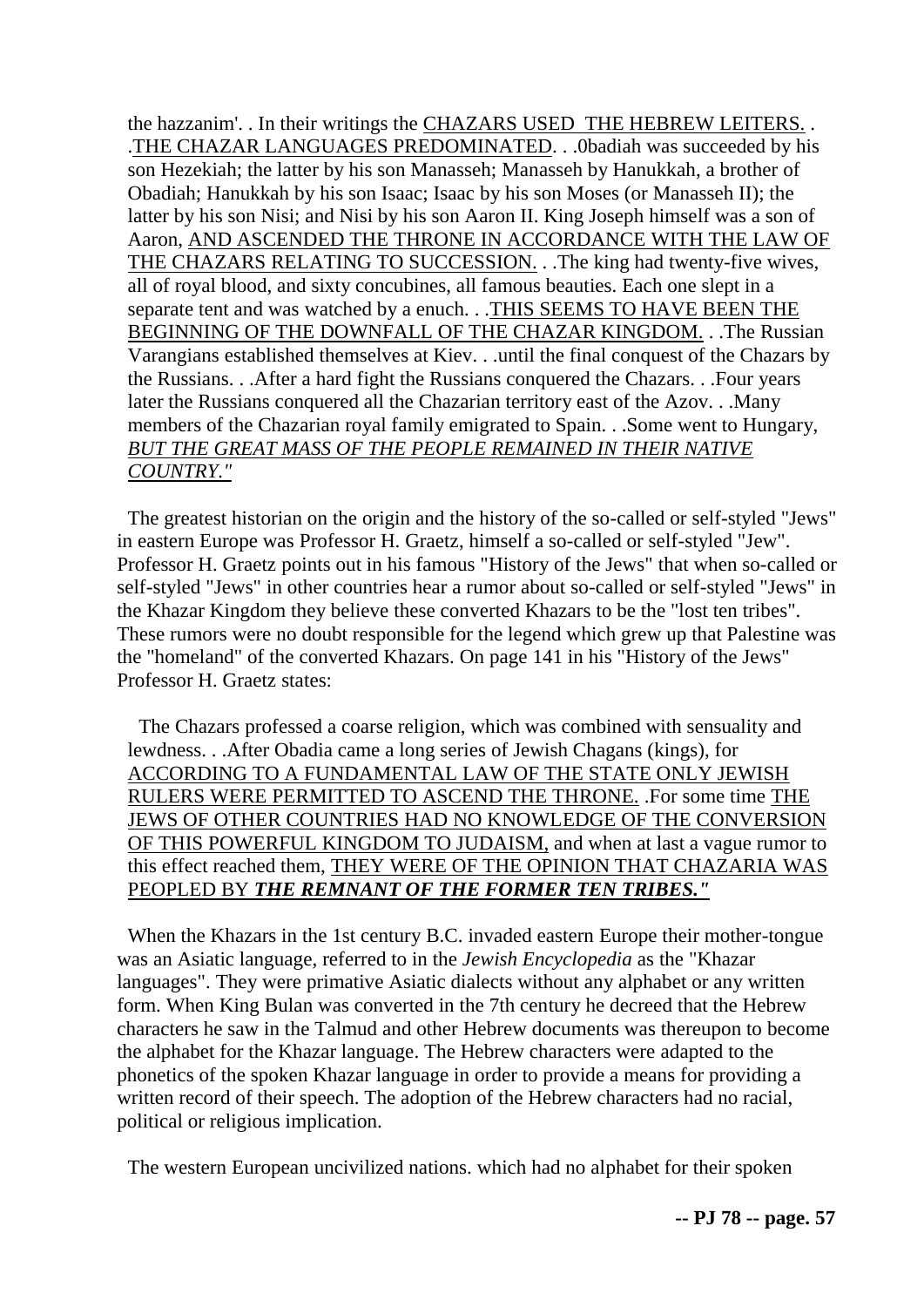language adopted the alphabet of the Latin language under comparable circumstances. With the invasion of western Europe by the Romans the civilization and the culture of the Romans was introduced into these uncivilized areas. Thus the Latin alphabet was adopted for the language of the French, Spanish, English, Swedish and many other western European languages. These languages were completely foreign to each other yet they all used the same alphabet. The Romans brought their alphabet with their culture to these uncivilized nations exactly like the rabbis brought the Hebrew alphabet from Babylonia to the Khazars when they introduced writing to them in the form of the Talmud's alphabet.

Since the conquest of the Khazars by the Russians and the disappearance of the Khazar Kingdom the language of the Khazars is known as Yiddish. For about six centuries the so-called or self-styled "Jews" of eastern Europe have referred to themselves while still resident in their native eastern European countries as "Yiddish" by nationality. They identified themselves as "Yiddish" rather than as Russian, Polish, Galician, Lithuanian, Rumanian, Hungarian or by the nation of which they were citizens. They also referred to the common language they all spoke as "Yiddish" also. There are today in New York City as you know, my dear Dr. Goldstein, many "Yiddish" newspapers, "Yiddish" theatres, and many other cultural organization of so-called or self-styled "Jews" from eastern Europe which are identified publicly by the word "Yiddish" in their title.

## STOP QUOTING FOR THIS SEGMENT

Dharma, allow us a rest please. We will take up with the "Yiddish" language when we return so please mark the JOURNAL. Salu.

### **NOW, REMEMBER**

The original mess in Russia was supported by the Banksters of the New World Order Planners. The Bolsheviks were in charge and the Zionists are STILL IN EFFORT TO TAKE THE REINS--AND ARE DOING SO. Communism was BIRTHED by the Zionist "Israelis". All leaders in the Communist government who structured same--were JEWS! Do "I" somehow "hate the Jews?" No, one of my closest friends is "Jewish". It is YOU who do not understand!

Who does the media get to SPEAK ON THE SUBJECT OF COMMUNISM AND YOU AND RUSSIA? Right, Zbigniew Brzezinski, Kissinger, et al. These are not native citizens of America--they are imported Russian Zionists WITH NAME CHANGES! THEY ARE, FURTHER,. THE ONES **WHO RUN YOUR NATION, U.S.A.ians.**

### **NUCLEAR POSSIBILITIES**

Come now, sleepyheads--you are worse than in a "cold war" THIS DAY! The very ones coming down on you have access to the nuclear devices in the old "Soviet" arcade--and the other half are at odds already, with the new order. What do you think your chances might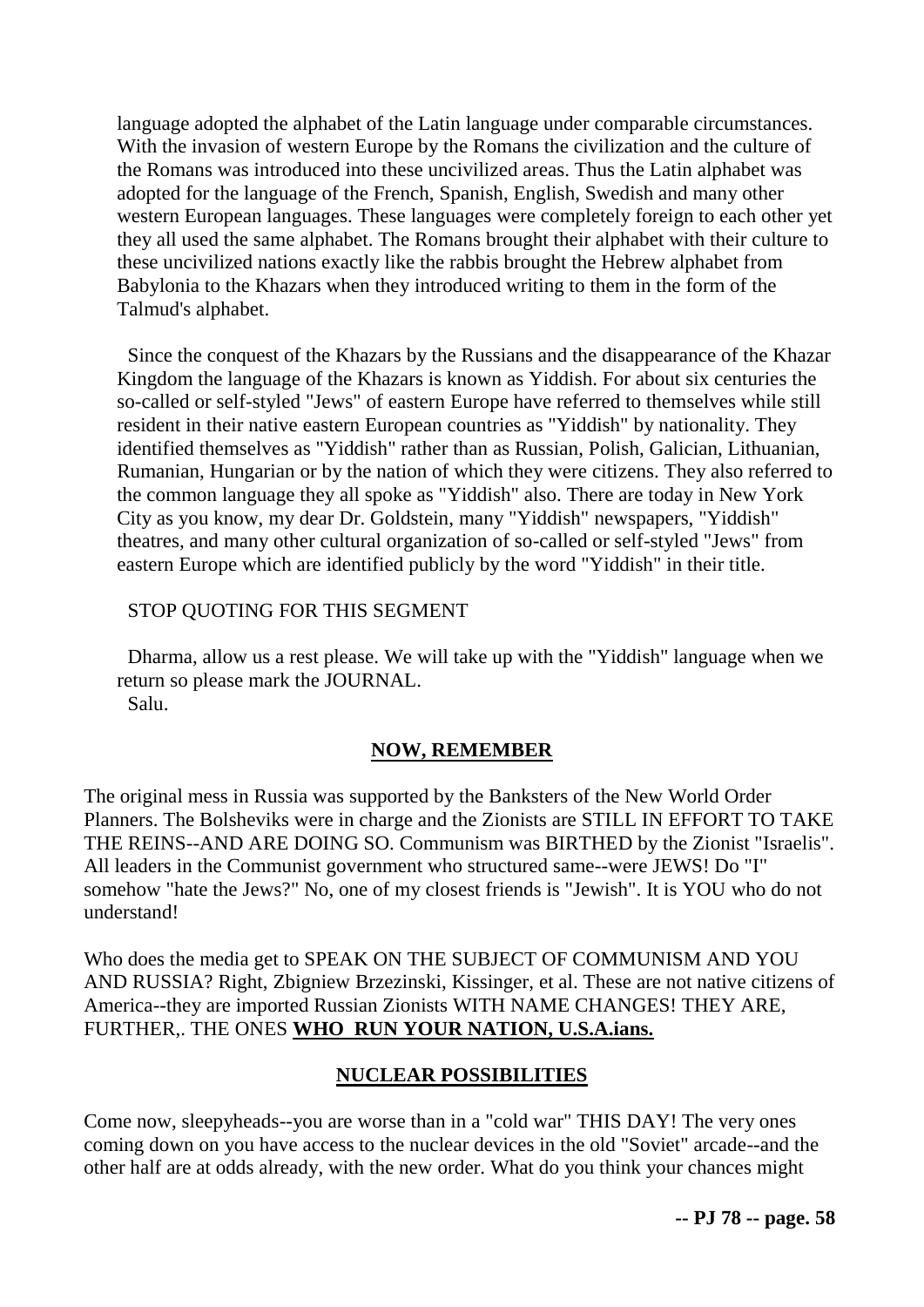be?--check any trains lately?--other than the ones "falling" off bridges--"accidentally", I'm sure??

I have gotten back a response or two concerning the "towers" for "nuclear" communications needs. I get, "That is just not so," and "Why would one object to use of land in such an important matter?" to, "Hatonn, you are now totally bonkers--give us a rest!" Ok, I shall-- Dharma, just run the article arriving yesterday from Utah. Thank you--case rests!

Quoting: *Daily Spectrum*, St. George Utah. Sept., 1993.

# **AIR FORCE WILL BUILD KANAB TOWER**

*From the Associated Press*, **Kanab, Utah** -- Despite the protests of Kane County residents, the Air Force will build a 300-foot communications tower east of Kanab, Utah next spring.

County officials were notified of the decision last week.

County Commissioner Glen Martin and other residents have voiced concern about the tower's effect on the community's economy and health.

"The federal government has nearly 5 million acres in this county--**WHY DO THEY PICK FIVE MILES OF PRIVATE LAND AND TAKE IT OUT OF OUR TAX BASE?,"** Martin asked.

Most complaints centered on perceived health threats from the tower. Dirk Van Kijk, a former electromagnetic specialist now living in Kanab, told the commission in June that the tower **emits an electromagnetic field that threatens "anything with a brain and nervous system".** 

He says electromagnetic fields increase the risks of cancer, central nervous system damage and psychological trauma.

But the Air Force dismisses such claims, comparing the tower to a low-wattage radio station transmitter.

"That's not to say if you climbed the tower and hugged the antenna for a few hours it wouldn't hurt you," **said Air Force spokesman Roy Heitman. "But under normal circumstances, if you stay outside of the fence and not climb on it, nothing will happen to you."**

The Air Force spent more than two years studying the health effects of the Ground Wave Emergency Network, with the National Academy of Sciences signing off on the project's safety. **[H: Hum-n-n, is that not one of the "groups" spoken of by Dr. Coleman in the branches of the Committee of 300]** 

GWEN is a system of 83 **[H: Never are the quantity of towers the same, either, you will note!]** relay towers located 150 to 200 miles apart across the nation. **[H: AND, you will**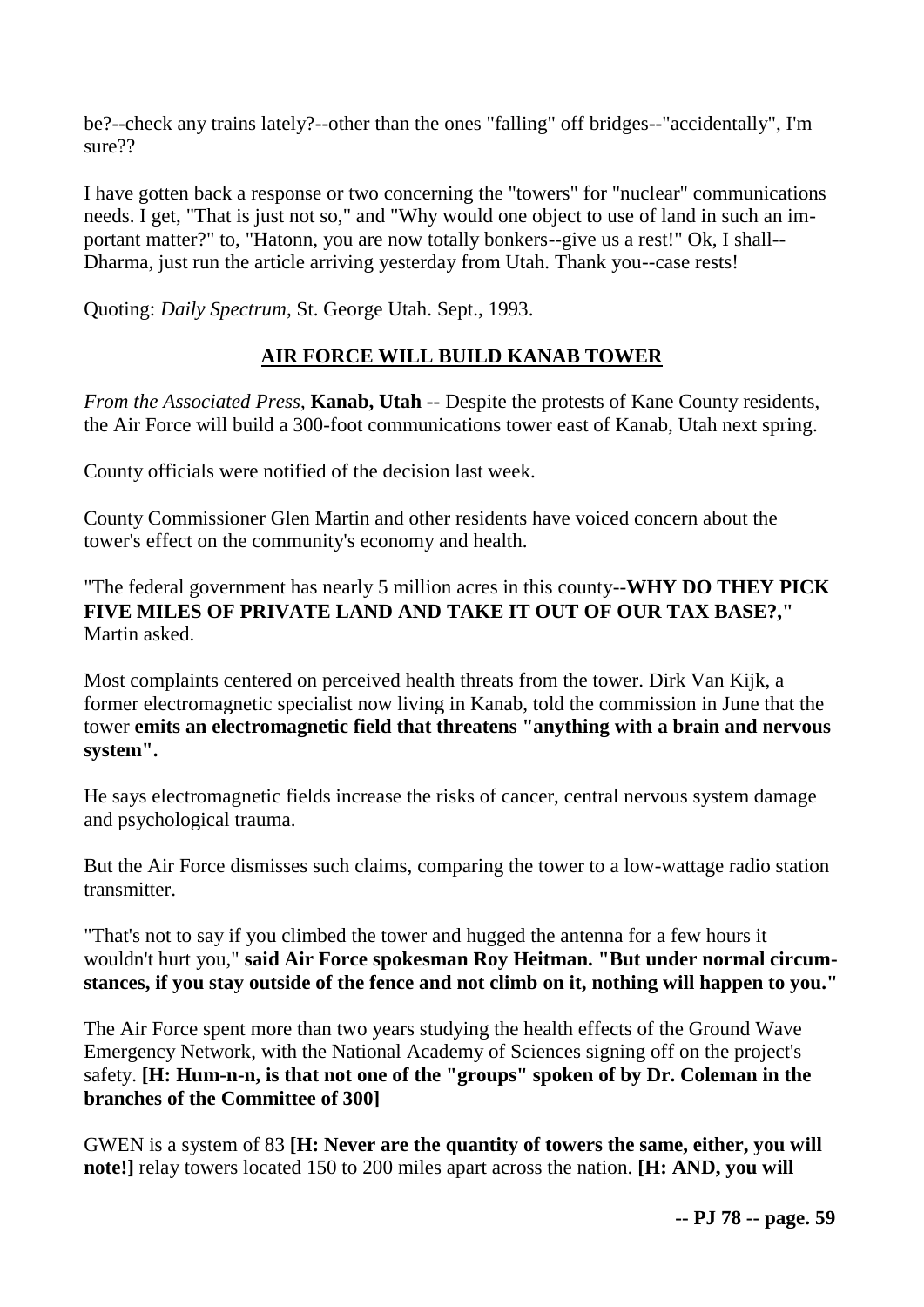**further note-that MANY, MANY OF THESE ARE ALREADY UP AND FUNCTIONING WITH THEIR DEADLY LITTLE MIND-BEAMS! THERE ARE TWO FOR THE SAME PURPOSE IN EITHER DIRECTION OUT OF THIS VERY LOCATION WHEREIN DHARMA WRITES! THE DISTANCE BETWEEN THEM WELL BE NO MORE THAN 50 MILES--ALL WILL NOT BE 300 FT. HIGH--IT WILL DEPEND ON TOPOGRAPHY AND FOCUS. DO YOU THINK YOUR OBJECTIONS WILL MAKE A DIFFERENCE? IT CERTAINLY DOESN'T SEEM SO--EVEN THE ONE SENDING THE MESSAGE AND CLIPPING ASKED TO NOT BE IDENITFEED EVEN THOUGH "THEY" DO NOT DWELL IN THE SPECIFIC AREA AT POINT. This is not a reprimand--it is recognition that things are NOT likely to change in "your favor", citizens, so YOU MUST BE PREPARED TO ATTEND YOUR NEEDS--THERE WILL BE NO-ONE TO DO IT FOR YOU! THE ONES WHO WOULD HELP, AS IN THIS VERY LOCATION AND WORKERS, ARE STRIPPED OF ALL ABILITY TO DO SO AS FUNDS ARE TAKEN, STOPPED AND PROPERTY CONFISCATED. YOU MUST ATTEND IT YOURSELF. NEITHER CAN "I" DO IT FOR YOU--IF YOU ARE NOT ABLE TO DO THESE SURVIVAL THINGS FOR SELF-- SO BE IT. IT IS NOT MY "WISH"; IT IS WHAT IS COMING DOWN AND MY PEOPLE CAN DO NOTHING ABOUT YOUR PLIGHT. HATONN, FURTHER, IS NOT THE ONE TO ASK FOR HELP FOR I AM GIVING FORTH THAT WHICH IS MY ASSIGNMENT--I DO NOT TREAD ON THE AUTHORITY OF GOD FOR INDIVIDUAL PRAYER ANSWERING--ESPECIALLY FOR EARTHLY WEALTH OR SUBSTANCE. I WILL OFFER SUGGESTIONS THROUGH YOUR CREATIVE MIND--BUT IF YOU HEAR NOT--DHARMA WILL NOT BE ALLOWED TO FOCUS ON IT OR YOU--IT IS TOO DANGEROUS FOR YOU!** The system upgrades the nation's communications network, allowing communication during a nuclear attack or other national emergency.

Fifty-four of the towers have been built. In addition, the Air Force is nearing a decision on a site north of Elberta, Utah in Utah County. **[H: See what I mean--how can you get only 83- 150 miles apart and cover the whole U.S. when two are going up--by public announcement--right there in Utah]** 

During the time the Air Force studied electromagnetic radiation from the towers, Kane County residents thought the multi-million-dollar GWEN project had died. **[H: Note the other article we ran last week--so did THEY.]** But late last spring the Air Force notified county officials that it was close to reaching a final decision (regarding placements).

Sen. Bob Bennett, R-Utah, recently joined opponents nation-wide to GWEN, saying it was a relic of the Cold War that can't be justified by its \$32 million price tag. But the money was appropriated three years ago and two-thirds of the towers are in place, making chances of stopping it in Utah nil, Bennett said.

Activists are still hopeful of killing GWEN. Steve Erickson, a spokesman for local military watchdog group Downwinders said legislation has been filed in the House and Senate to termi-nate the GWEN program.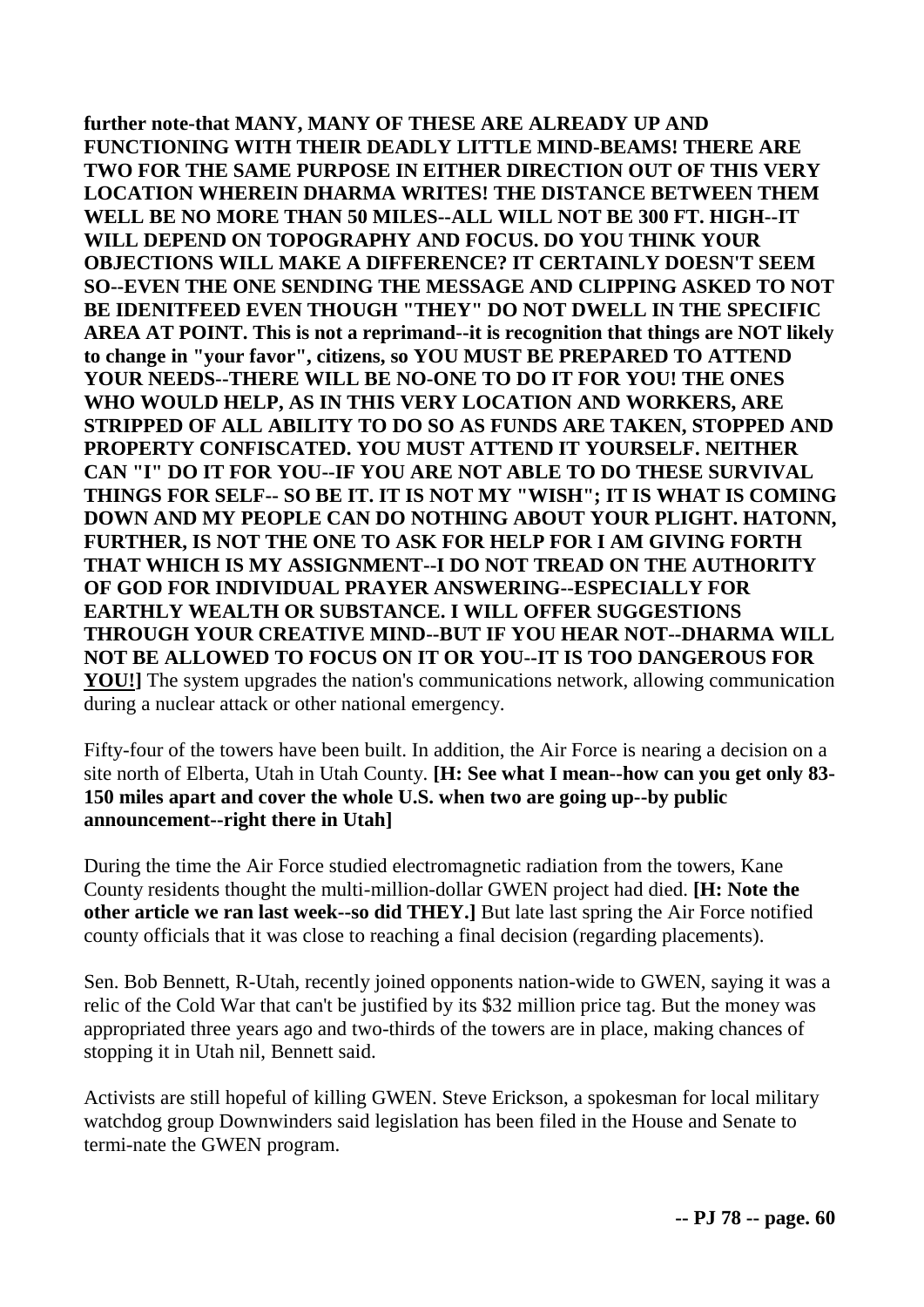\* \* \*

OK, go back and read the information as listed above: "...54 of the towers have been built." Do you REALLY believe that you will shut it down when already they have built more than half of the intended towers? It doesn't matter what they do not tell you--what they do "tell" you is sufficient to reason with "logic". Wisdom says the towers will be built and the pulses will be set against you--you had best consider your possibilities and protection and do less "activising"!

The team here is willing to do what they can do to serve you and your needs--they are NOT WILLING TO BE CLOSED DOWN OR SHOT OR INCARCERATED BECAUSE YOU DO NOT WISH TO SEE AND HEAR AND "THEN", WANT ALL THE ANSWERS HANDED TO YOU AFTER THE FACT. GOD IS A HARD TASKMASTER, MY FRIENDS, AND IF YOUR PREACHERS AND MAN-DOCTRINED RELIGIONS HAVE TOLD YOU OTHERWISE--YOU ARE BETTER OFF TO OPEN YOUR EYES TO THE FACTS! As a myth example: Noah built his arc as my people are bringing the Word and the way it "is". Their job is to make that "arc" work and be ready for the next move--not to dally with arguments over your ideas of religion or politics. You may believe ANYTHING you wish, dance any way you wish and sing any way you wish--or NOT, ours is to notify OUR PEOPLE of the facts and let them heed the warnings and preparations--nothing more. IF YOU DON'T LIKE THE TUNE--TURN OFF THE RADIO--IT IS THE TIME OF CALLING GOD'S PEOPLE--AND "THEY" WILL HEAR AND SEE! WE HAVE NO RELIGION--WE SERVE LIGHTED GOD CREATOR/CREATION--NO MORE AND NO LESS. YOU SERVE WHOMEVER YOU DESIRE--MY PEOPLE WILL NOT BE SACRIFICED FOR YOUR "DRUTHERS"! If we never write another JOURNAL or lesson-- Dharma will have done her job as will my people here. They, too, need to prepare and have worked so diligently on YOURS that they have ignored their own problems only to find themselves "homeless", propertyless, poverty-stricken and un-prepared for even the most glaring natural disaster for the most part. The "bread" has been cast upon the waters and if ones wish not to partake, so be it. My people will not attend YOUR lack of wisdom in actions. We will continue as we can but even that seems to be shortening in time as abilities become limited. They have efforted to support and help to the limits of abilities with actions and cash, patriots in trouble, networks for Faxes, etc., AND THERE ARE NO FUNDS HERE! THE MASSES ARE SPEAKING AND THE MESSAGE IS QUITE CLEAR-- "WE ARE NOT GOING TO HELP YOU HELP US!" MOST WHO COULD DO SO--HAVE GIVEN ALL THEY HAVE TO THE EXTENT OF ACTUALLY LOSING THAT WHICH THEY "DID" HAVE. This is ALL part of the PLAN 2000, my friends, and "I" nor mine can do anything about it.

Oh, we get lots of "advice" such as "...stop all that religious crap and the personal stuff no one cares about and you will at least be able to match Spotlight because you have a better paper..." Goodness, thanks a lot. The ONLY thrust we have is to awaken the people to their SPIRITUAL Truth with GOD. Also, the one "authority" said to, along with hundreds of other readers, "...get rid of that Hatonn and get with what is needed." Sorry, the paper is for the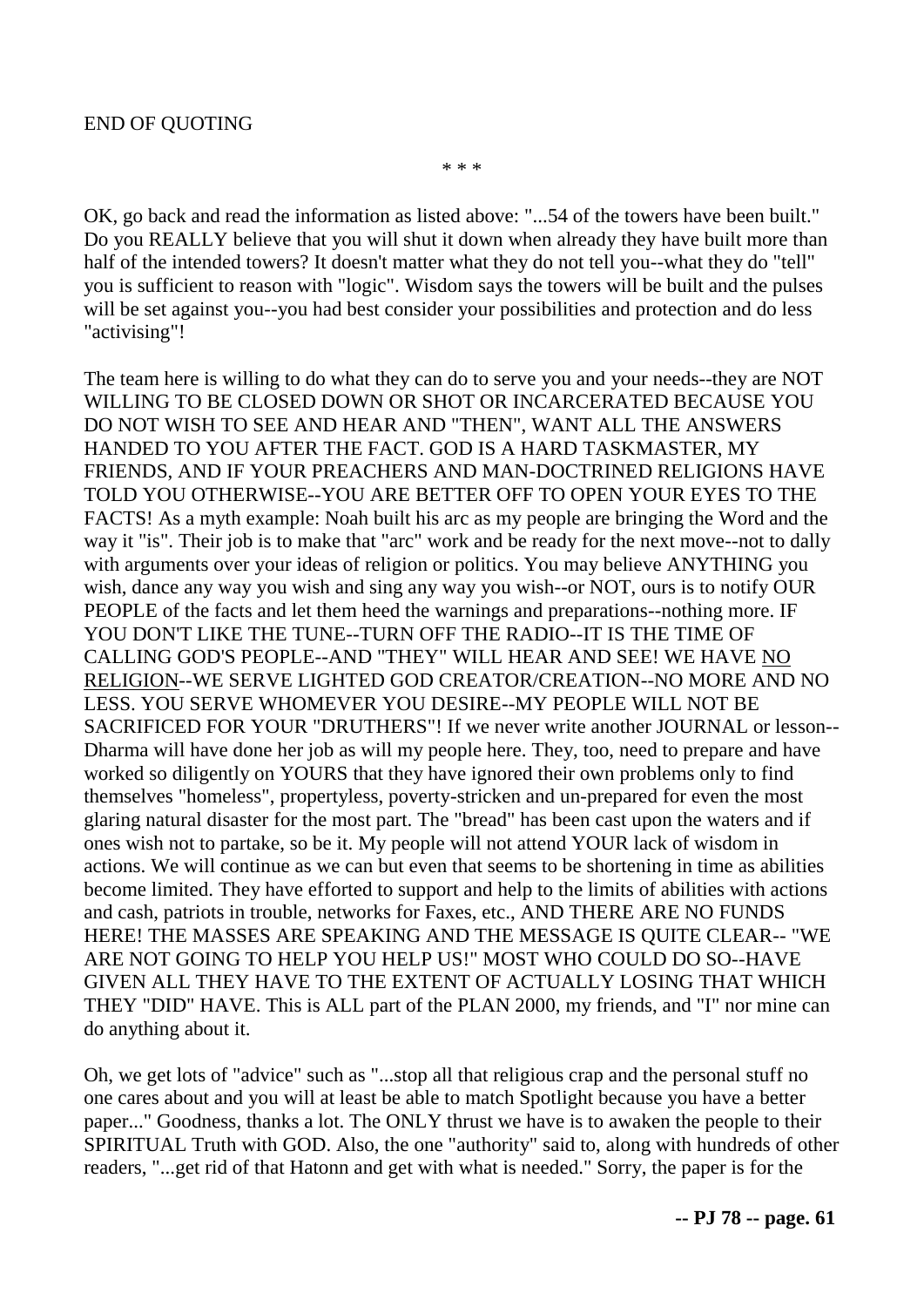communications of ME and ours, with you who are also a part of our team. Anyone else is free to read, sass, accuse or abuse--but alas, you do not get the golden eggs into production by slaying the goose who lays them. If YOU know so confounded much about fixing your nation and becoming the authority of everything, including when I should make entry and be "visible"--WHY IS YOUR NATION IN SUCH TURMOIL AND MESS? IF YOU KNEW AND DID NOT ACT--WHY THINK YOU THAT . WE WOULD FEEL YOUR "EXPERT" ADVICE IS VERY VALID OR THAT YOUR LEADERSHIP SHOULD BE FOLLOWED? DOES THIS MEAN ONE LESS SUBSCRIPTION? IF THAT IS ALL YOU WANT--TO CONTROL THE PAPER AND CONTENTS--THEN IT IS YOUR LOSS, NOT OURS.

If, also, as you state, you wish to protect George Green then I suggest you do it elsewhere-- WHERE HE HAS PERHAPS NOT SO DELIBERATELY STOLEN FROM, DEVASTATED AND DAMAGED THE PARTICIPANTS. If YOU are not interested, the least you can do as a "new" reader is allow those who are and inquire--to keep up--it is not their problem, nor mine--to inform you--especially by not responding to the readers who DO INQUIRE--**CONSTANTLY!**

I, nor none of "mine", are here to SAVE any thing. My mission is to bring you the information which most impacrts you and allow you to see and hear. IF any wishes salvation- - go for it--save yourself--YOU ARE THE **ONLY ONE WHO CAN DO SO**. IF part of your "saving self" plan is to go somewhere more secure toward God and through my help- you will come to meet MY REQUIREMENTS! IT WILL NOT BE THROUGH YOUR DEMANDS THAT YOU WILL MAKE IT ABOARD MY CRAFT! GOD SETS NO CONDITIONS ON HIS ABIDING LOVE FOR EACH OF YOU--HE PUTS REQUIREMENTS ON EVERY OTHER ASPECT OF YOUR BEING! IF YOU FORGET THAT FOR ONE MINUTE--YOU ARE IN DIRE TROUBLE!

These are points to ponder most carefully for your "time" is running very short as the times of tribulation sweep across the lands of physical environment. May WISDOM be your watchword, your shield and your buckler. Salu.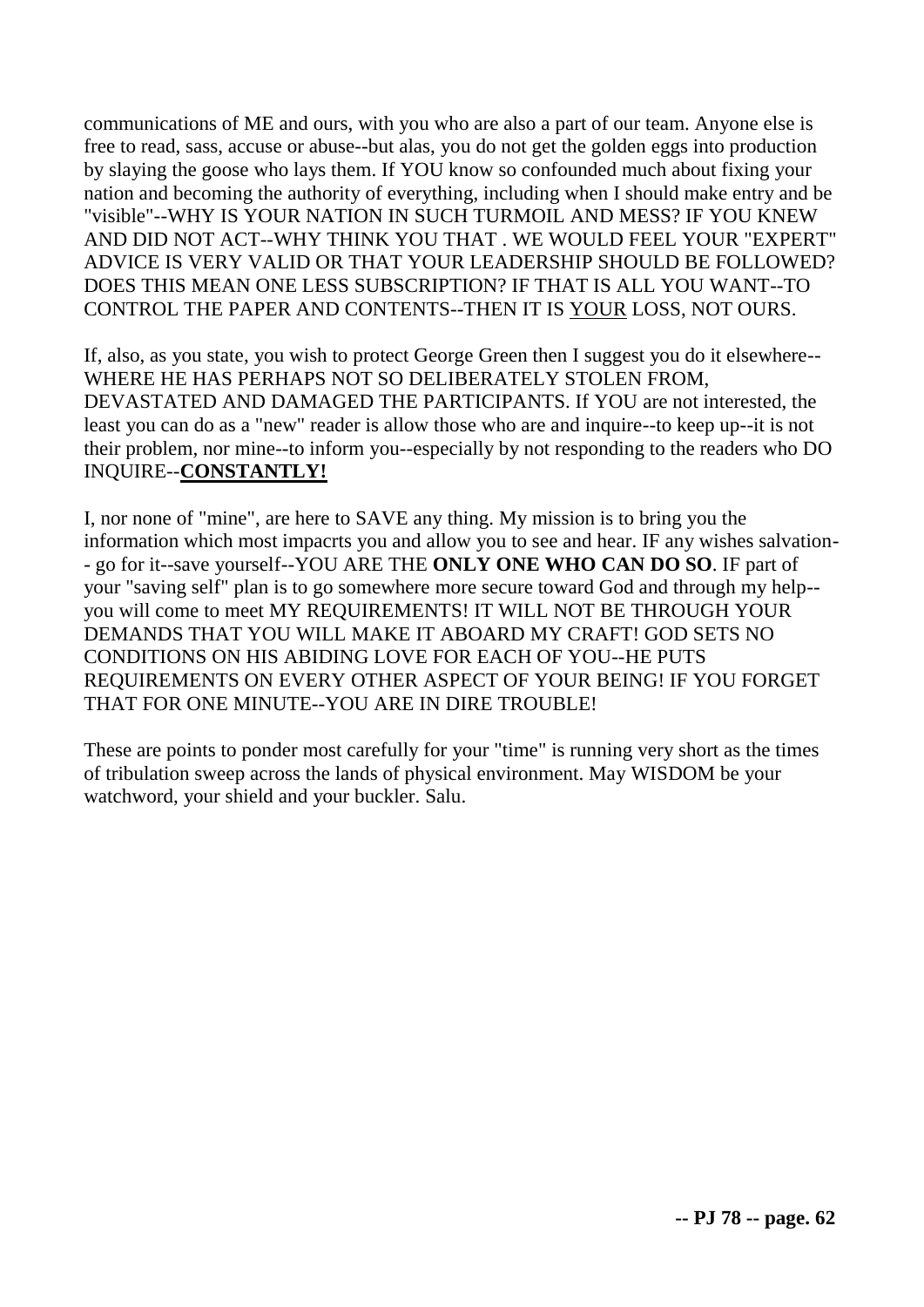## **CHAPTER 6**

#### REC #2 HATONN

## WED., SEP. 22, 1993 12:22 P.M. YEAR 7, DAY 037

#### **WED., SEPTEMBER 22, 1993**

#### **HOW TO RESPOND TO IRS**

**(Editor's Note: This is an unexpected bonus. It is a letter written [by Cmdr. Haton in answer to a letter] to a most loyal and giving person under attack by the IRS. It is so helpful that we have edited out the personal references so that we can share it with you.)** 

In response to your letter of petition I shall answer you in terms most likely unexpected.

You are responding to a situation in which you have so little control--in a predictable and intentionally precipitated (by the adversary) manner. This is not to make "light" of the situation but, rather, to bring understanding and insight into the situation.

If I could do so, I would take your burden, brother, and allow you to go on without harassment or threat--I can't. The onset of the problems were prior to the time I had input of any measurable participation and I cannot take the cup from your hands.

All things offered in the volume JOURNAL mentioned are valid approaches as offered by studied and knowledgeable Constitutional students. Will the response to the IRS (Government) work? How so? If you win, it certainly WILL NOT have worked FOR THEM- -and that is what is in point in every encounter of this type. This is blatant force against Constitutional RIGHT. If there is little for them to gain from you--then it "should" at least give continuance to further "time". You CAN demand a jury trial--but the courts do not recognize the "shoulds" of the law any longer except when that is in their own best interests. These are the very things proving that which we have written and spoken--and I have no authority over it. That does not mean that YOU DO NOT--nor that in asking for guidance of higher Source, you will not be given insight into that which will serve you BEST. But, my friend, DO YOU ACTUALLY KNOW WHICH IS "BEST"?

Often we of God's messengers are torn in the evidence placed before us and the requests for service. A man will ask, "In God's best plan let HIS will be done that I may serve for the best CAUSE the CREATOR." Then, he proceeds to want to be taken out of his turmoil and the solution be to his liking or that of his spouse or other inputters. Certainly there will be no "trial" with jury--until it is required! As for the help you are receiving in a Constitutional manner--you have good input and resource, Your attachments show very professional and genuine inquiry into your charges, etc., so if it is not a purely railroaded situation, you should be given hearing at the very least.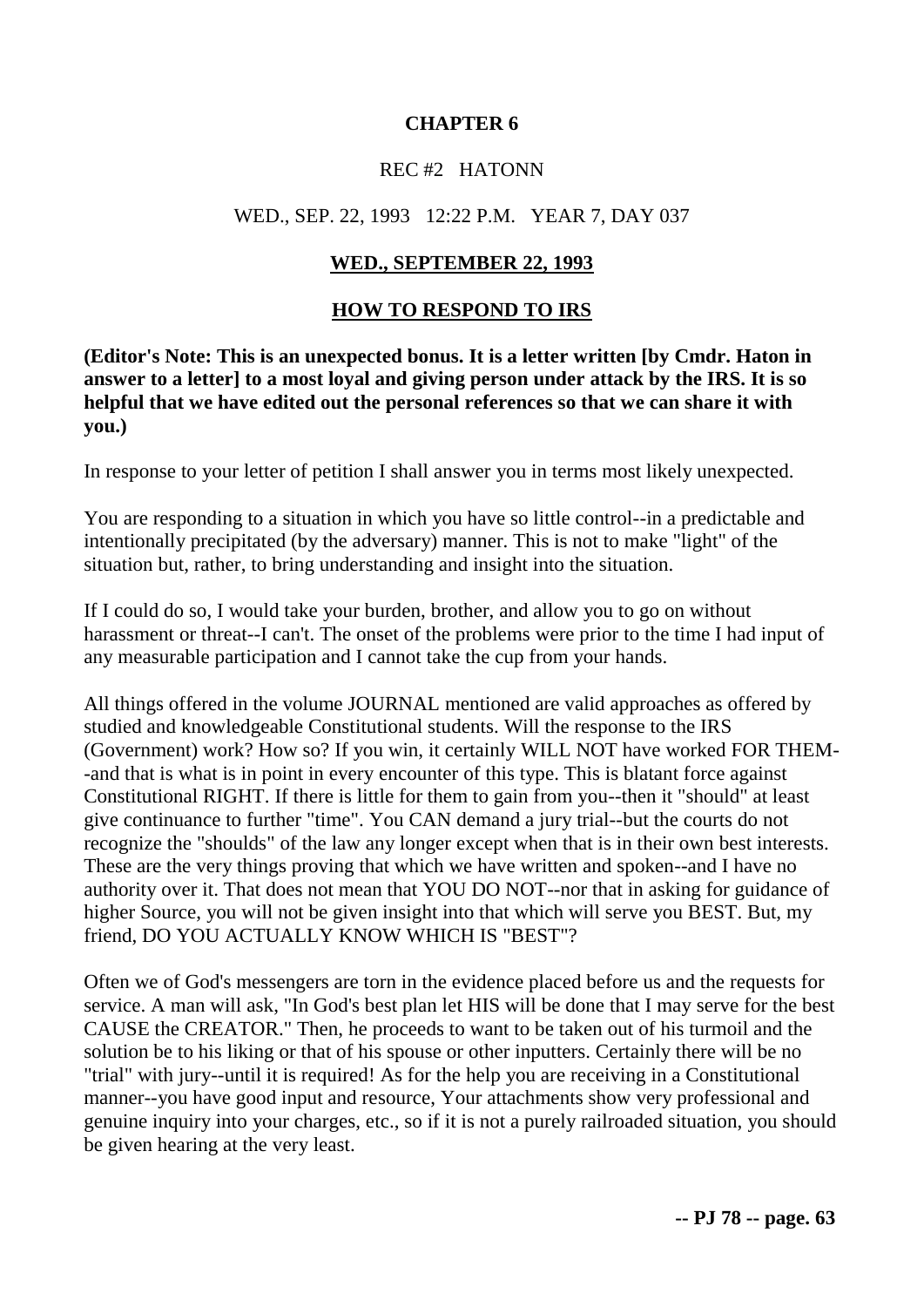"Can" they come and take your things? Yes--for that which they do is "legal" even if totally and completely unlawful! You ones are INTO THE TRIBULATION and THE NEW WORLD ORDER--and what is Constitutional or RIGHT has nothing to do with any circumstance. Remember--the Elite PLAN TO HAVE EVERYTHING!

If the IRS has determined to simply make an "example" of your case--it will make its case in its own favor! You must emotionally prepare for such circumstance. Now, easy for me to say? No--but honest in observation. You can only do that which you can do--NO MORE! Therefore, let us look at what you have that IS OF VALUE--beyond any "thing" you perceive as of value.

You have really only BEGUN your journey into service of and unto LIFE! Do you have to "hide" from this wondrous course to keep peace and survive and run your business as if you are a magnate? Or, do you realize that to do your work to its best advantage--you will come to the point of appearances of NOTHING and LOSS?

If you are losing ANYWAY, is it not better to confront the other "problems" of your expression and daily living and under-stand that there is always GOOD and positive outcome of that which seems darkest and dankest?

I cannot make this case "go away" as if it were not ever there-- but, perhaps I can put it into perspective for your ponderance so that devastation emotionally is not among your responses.

If they are already in the act of taking your property--be that which it may--they will not pull away easily for they will have conjured some scheme to allow them to win--even if it be with the ATF forces. If, indeed, it would come to that--and it well may--what gain you by either losing rest and sleep and being unable to attend your purpose for mankind and God-- AND/OR standing with arms to try and stop them from casting you out? Either way--you lose! So let us check into "winning".

Let us consider the very most and worst possibility in the usual thinking man's head: they take everything but your small personal possessions. What have they taken? THINGS! In your instance it has become "things" which are already a burden to you in your own lifestream and no longer giving you peace and joy--just harassment and constant discomfort.

All men should be able to pursue happiness, success and home, shelter, food and joy. But you are in a time wherein that will be taken from you--in that instance you must decide and choose HOW you will allow this to manipulate you. I did not say "your wife" or "your family"--I said YOU for YOU are the only one you have actual control or right of action.

Why I choose to take the worst scenario of "total loss" is so that you begin to think "positively" and not be overwhelmed by ANY court outcome. It is hard for your property to be confiscated--Dharma and E.J. watched the government take everything they had and sell it right with them in the dwelling. YOU CAN SURVIVE THAT EMOTIONAL PAIN IF YOU TURN TO THAT WHICH IS POSITIVE IN WHAT "IS".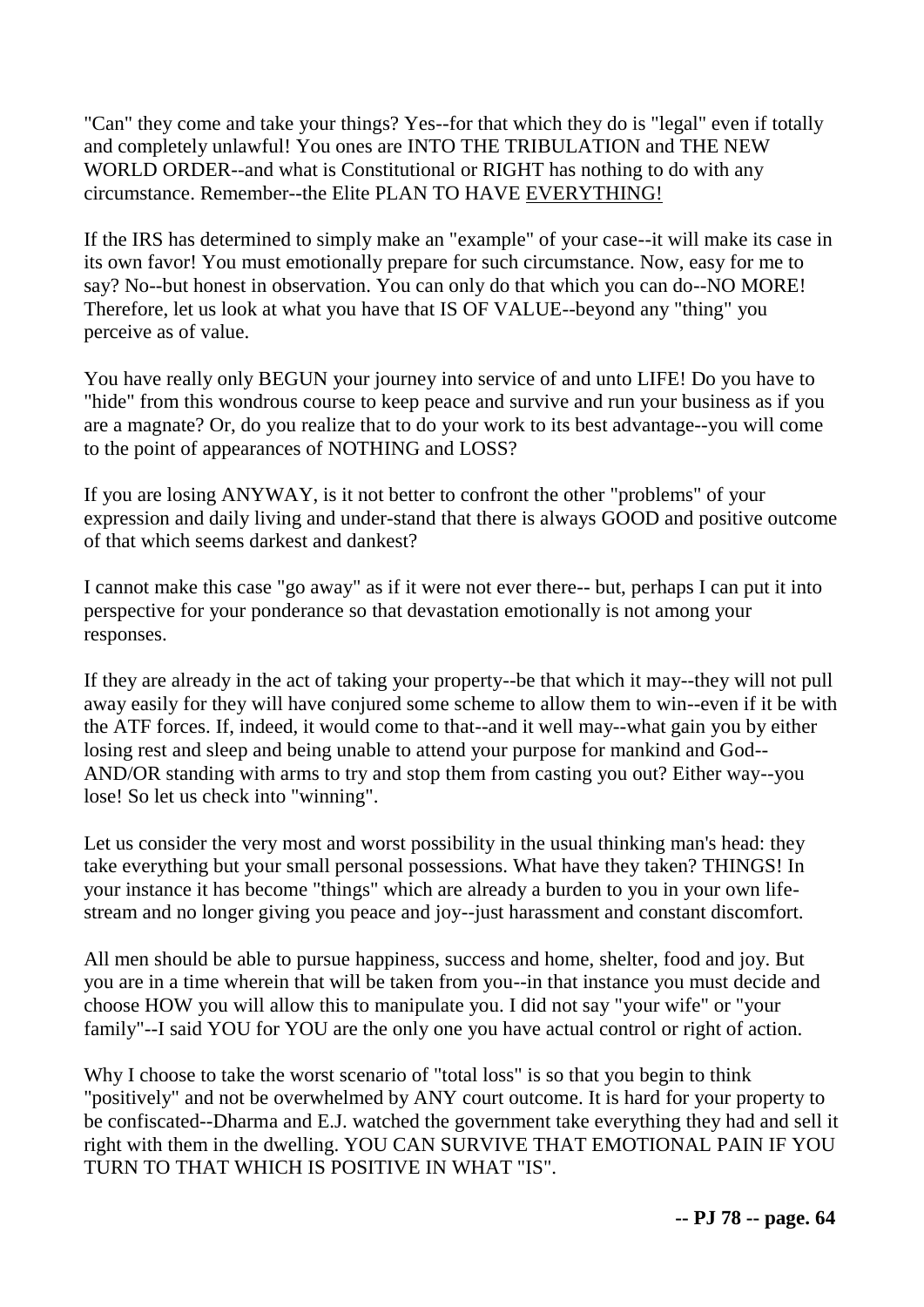You are at disadvantage for the one closest to you is not WITH you. That, too, however, is not of our doing--and possibly not of yours either--the point is that you respond more to that one than to God's own soft whisper of comfort. This does not mean you should be hardened to fact or feelings OR desire to give away whatever you have--the point is to be able to continue in the line of fire--without getting blown away.

Again, the worst case--they TAKE everything: your home, your "everything". What do you do? Well, you start "clean" and "broke" and you STAY THAT WAY TO YOUR DYING DAY! INTENTIONALLY! IF YOU HAVE NOTHING TO TAKE--THEY CANNOT TAKE IT.

Does this mean that you can shelter that which WAS BEFORE? Probably not to great, great extent--but yes, even some of that-- once you and they sit to negotiate. If you refuse to negotiate-- they will take it with the gun--if you do not win on legal merit-- then you had best negotiate--OR LET THEM WIN IN TOTAL.

This SEEMS horrendous and at first it is something you cannot imagine--but that only postpones the facing of the problem in its real proportion. I repeat, you will either win on the merit of the LAW or in spite of the LAW "they" CAN AND PROBABLY WILL TAKE IT ALL!

In the total "losing" is often the beginning of the true "winning" for you can structure your "future" under shelters which will, again, cover you only as long as "they" leave you alone. The adversary gives no quarter, my friend.

If the worst comes about--it DOES give you freedom to make some careful and planned decisions about what happens to you from that point. For instance, there will, at some point as we can obtain funding--be a plant for our ongoing "products" right here, over there and "around" yonder. This would give you a chance for consideration of your own location.

YOU are no failure because your service is answered by the IRS in such manner as is happening to you. Errors in the past may be what gives this consequence--but it certainly does not represent some kind of "failure"--quite the contrary--"If you are taking flack--you are on target."

Can "YOU" take the flack? YES! You are destined for great service---if YOU CHOOSE IT. The enemy will always tear you asunder if you allow it to happen. You are not at an ENDING of some kind--YOU ARE AT A BEGINNING! It does not make the journey any easier except to realize "direction" and that YOU CANNOT BE ALONE! IF YOUR PURPOSE BE GOD'S--HE DOESN'T STRAY EVEN A BREATH AWAY! I REMIND YOU--YOU CAN BE DESERTED BY EVERY OTHER IN THE WORLD--AND GOD IS THERE AS THE FOUNDATION OF THE UNIVERSE!

Remember on the morrow, that you are not actually facing your firing squad--but a bunch of thieves and robbers over which you have little control--nor do they even know it of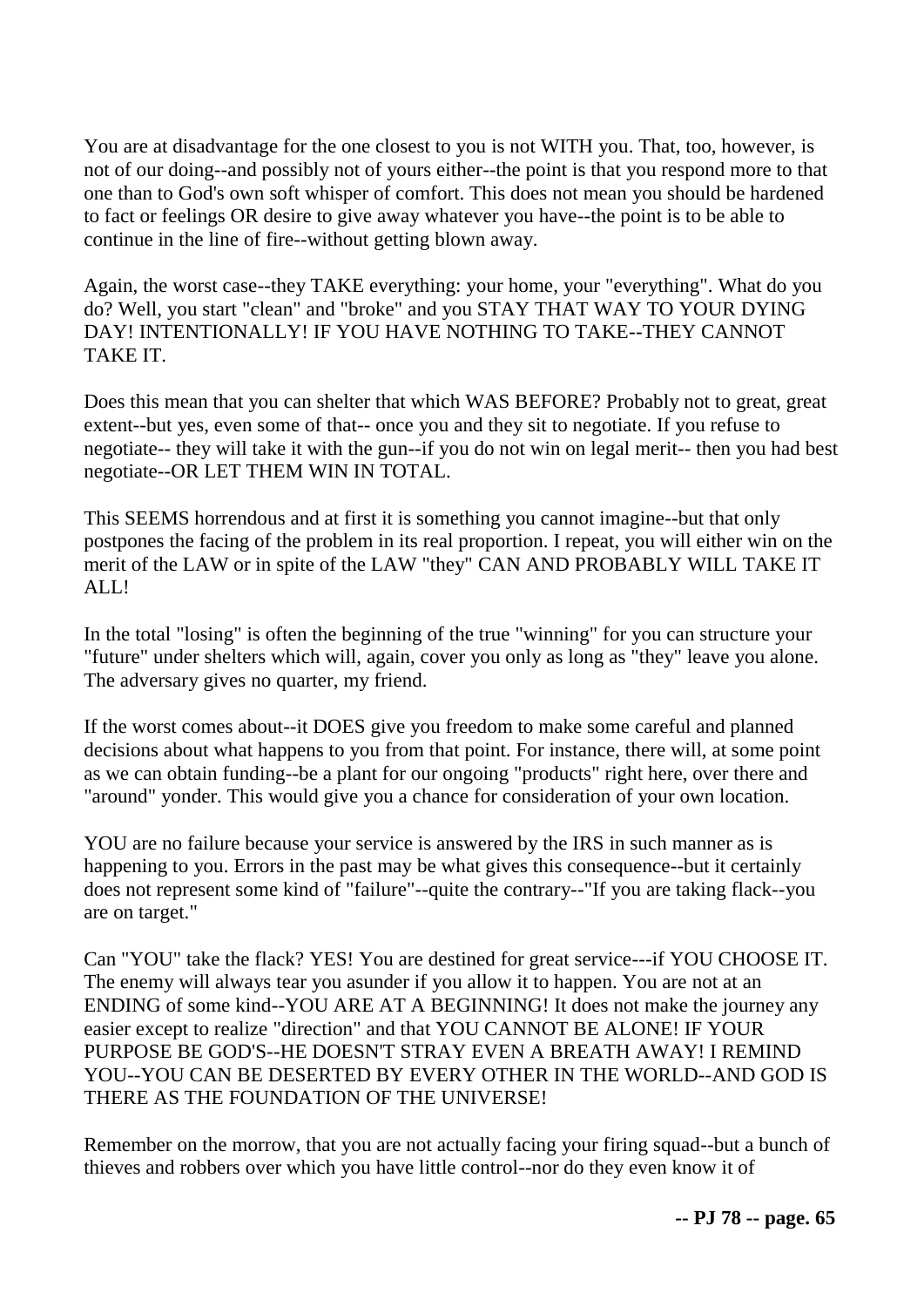themselves. You will prevail more quickly if you do not give them a great guilt trip for their heinous ways--stand with the law, ask them for understanding within that law, treat them as ones with gracious intent (give the dog a good name and he is more likely to effort to respond likewise) and do not PUSH patriotism and "you can't do this 1" Appeal to honor, respect and petition for kind hearing for you have only done that which you BELIEVED TO BE RIGHT AND YOU DO NOT UNDERSTAND THE CHARGES NOR EVEN "WHY" THERE ARE CHARGES. THEY WILL RESPOND TO YOU MORE GENTLY IF YOU APPROACH THEM GENTLY. That way they have to prove their own bad esteem to themselves and no man wishes to think little of himself. I liken it to entering an intersection wherein a car without right-of-way is bearing down on you and you TAICE the right-of-way duly yours--you might well have the right-of way--dead right about the issue--DEAD right in the ending also.

I also suggest you tell "them" that you have prayed diligently in the name of Holy God that this be resolved fairly. I said "The name of Holy God" (not a bunch of religious chanting) and you trust that "they" will honor truth and justice. If nothing else, this calls God to your side and the presence is as big as the gloom upon your world--give a reason for the ones in confrontation to do "something nice" tomorrow. Appeal to the "goodness" within--for if you have a robot confronting you--it matters not, beloved brother, and we must face those consequences. Souled man will respond to the gentle presence of goodness--he must, for the adversary is demanded to be put aside in the presence of God called upon. Do not so much as respond to any question without pulling in your shield of LIGHT and the presence and input of guides of Light and God! AND LISTEN--LISTEN TO THE VOICE WITHIN IN GUIDING YOUR RESPONSES AND INQUIRIES.

I tell you now, you shall prevail--even if it not be of such appearance, son. These are the ways of these days come upon the world--and none can change them at the whim of "druthers"--it shall be through the unified commitment WITH GOD. Nothing happens to an individual which is not truly sanctioned by that same individual. Take the responsibility and you shall not be left in confusion. You will never "understand" the actions of evil come upon your world--but you can "best" them.

In loving care and brotherhood, I shall be there with you--do not forget to ask me in. Thank you.

Salu and Adonai

I AM, AND SO, TOO, SHALL YE BE!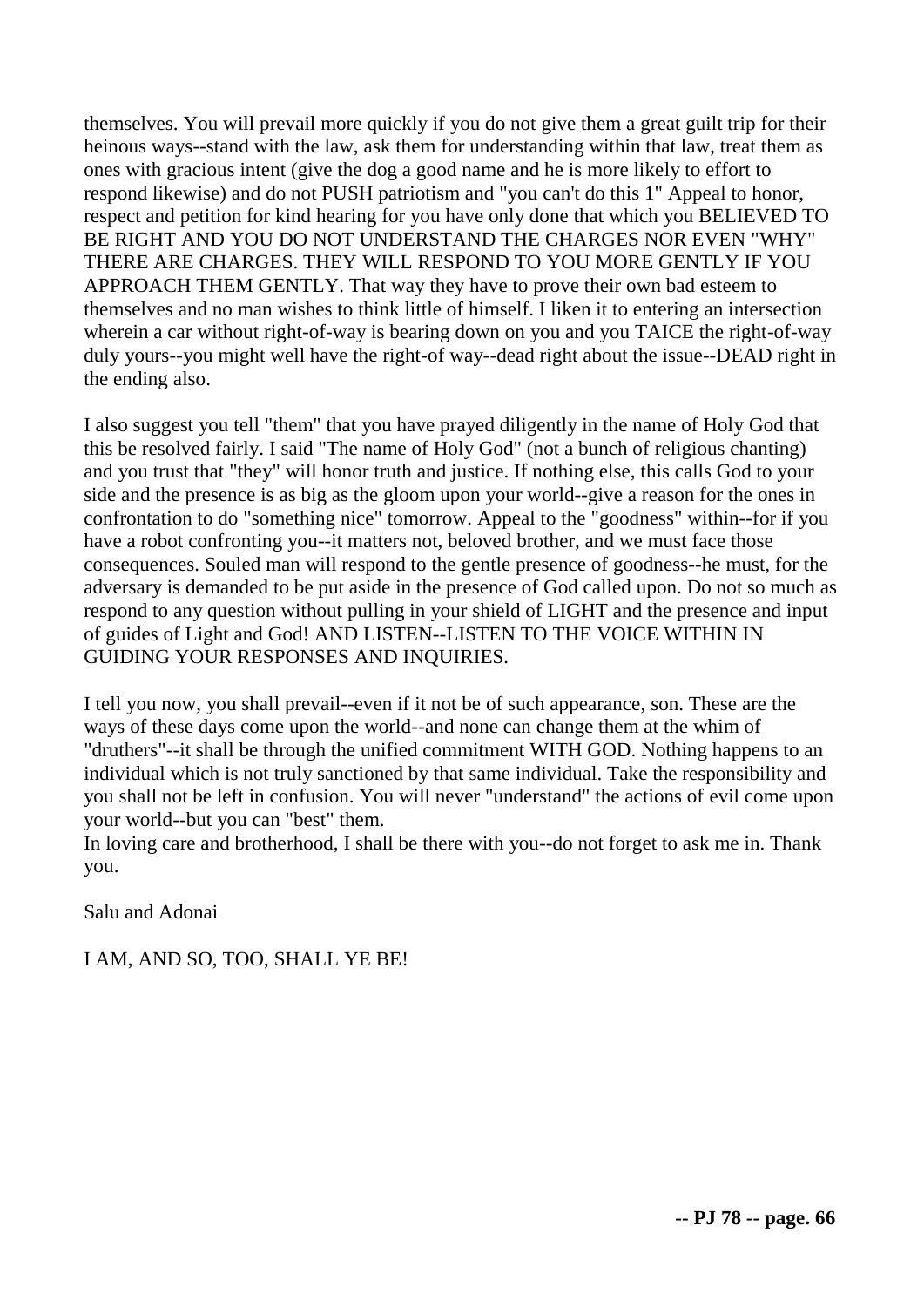## **CHAPTER 7**

### REC #1 HATONN

## THU., SEP. 23, 1993 11:08 A.M. YEAR 7, DAY 038

#### **THU., SEPTEMBER 23, 1993**

### **GAIALYTE**

Let us divert from the day's "urgents" and consider one of the "products" which we will bring in (hopefully) October: GAIALYTE. What is it? Can we just use MO-GU tea? Why is it more expensive than any simple fruit juice? Who conjured such a boggle of "stuff'?

In order:

GaiaLyte is brought forth from that which was called Kargasok Tea. This was what was grown in the ultra-high lands in a LOT of ultra-violet (and higher) rays of solar origin. This IS the basic component of MU-GU tea as we have used the tea by that name. There are so many "names" that we specify simply for definition. The FACT IS, it is NOT the same for we are now growing the resource from an entirely different growing medium. The GaiaLyte will be a fully integrated electrolytic liquid. The "drink" which will be brought as a "concentrate" (3 to 1 minimum--as much to one as you like maximum) contains EVERYTHING supplemental to Gaiandriana--INCLUDING A GROWING-PROGRAMMING BASE OF GAIANDRIANA AND BASIC DRIANAS. It will also contain enough Carbragaia to equal a full schedule of what is being used in Mexico-(sharkfin cartilage). If you are using MO-GU--keep on--it can only enhance your full-rounded intake--but it WILL NOT be the same. However, the "new" drink will supply all you need without it. Do as you wish for this is NOT A MEDICAL PROGRAM OF ANY KIND. We are not physicians as in Medical Doctor; we are not anything--except hopefully, sharers of information.

The GaiaLyte will have a full spectrum of vitamins, minerals, Ginkgo , Echinacea, Chlorella, Oxygenators, Aloe Vera--everything necessary to "program" the cells in the tea membrane AND the Gaiandriana included. No, this does not replace the Gaiandriana used otherwise. This is a PERFECT medium to enhance the ability of the Gaiandriana you already take to enhance itself--reinforcement fuel, if you will. There is a lot more included but this is sufficient to give you an idea.

We are efforting to keep the "quantity" base to a quart for shipping purposes and economy. You can dilute the concentrate with water AND/or anything you like. I ask that you ADD two things to the reconstituted drink: apple juice (unfiltered prefered) (at least a fourth cup per fourth cup of concentrate) AND Cranberry juice (at least a fourth cup per forth cup of concentrate). [This would increase each serving by a minimum of 1/2 cup.] The apple juice is directly needed to flush out the gall bladder and the cranberry juice flushes out the bladder (urine). **You may use as much as you like of either OR both and I would hope you would**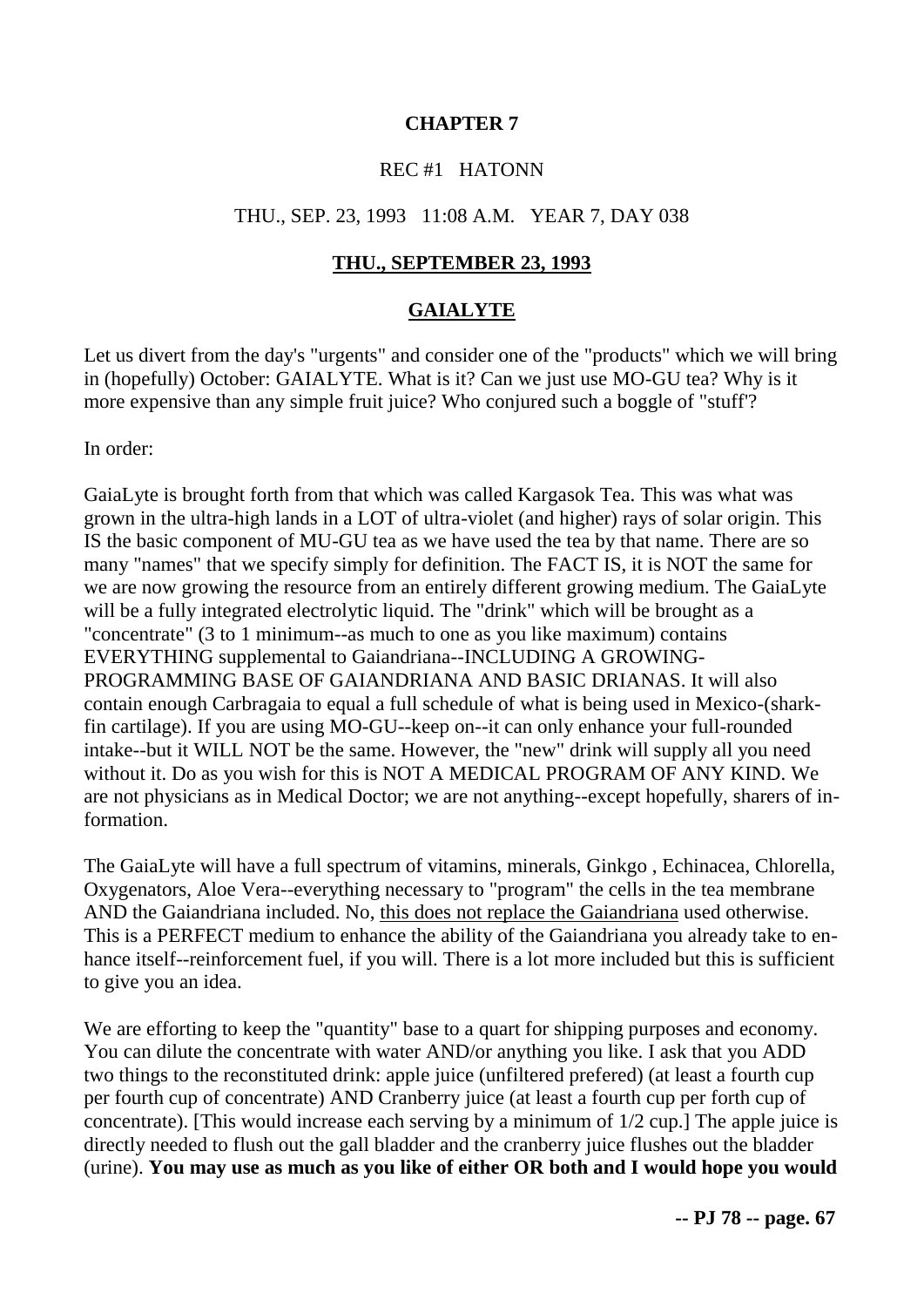## **do so on a continuing basis because of the value of these two products and their focus of use.**

I believe you will find it a very tasty beverage but I ask that no matter how "good", just keep to the "program" amounts or you may find yourself a bit "woozy" immediately after intake. This is due more to the Aloe Vera present than the tea itself--but as you know, even the MO-GU tea can make you quite lightheaded. There is no alcohol in the beverage although you may very well think so as the body rushes to uptake the fuel supply. This is not a medicalchemical concoction so you could take the entire bottle without damage or hazard--but you might well not feel so great for a bit afterward and it is totally UNNECESSARY for any expected positive response.

**Readers, please consider this statement carefully: This is not like taking an antibiotic with flu or sore-throat. This is a well-body systemic enhancement. It sometimes, as with other persons' elixir--takes weeks or months to feel any difference. ONCE balanced, however, you will note that at onset of infection, cold, etc., if you take around six ounces of Gaiandriana and double up on the GaiaLyte--you will probably note positive response in about an hour. Remember-- you are activating the enhanced immune system and it takes a while to accomplish this task.** If you expect instant perfection, disappearance of scar-tissue, long fingernails to paint in pretty pictures, return your hair color to what it was at 15-yrs., you are barking up the wrong Gaia-tree. Most of you have worked 30, 40, 50--60-80 years to mess up yourself to the extent you have--give GOD a chance to work WITH you for a couple of weeks at least.

We have one precious friend from right in our immediate circle in the hospital RIGHT now as we speak. She was not feeling well a few weeks ago and I asked to have her run through the "program". She is in the hospital and a massive amount of "stuff" was drawn from one of her lungs. .The interesting part is that the substance being removed is causing the hospital staff grief--because they don't find what anyone would expect. They realize that something was going on in the lung in point--probably massive infection or tumors but the removed substance is confusing for it doesn't seem to fit anything "ongoing"--even testing for "mystery disease". So, what is it? Well, I might suspect that it is the result of a breaking down of mutant cells from tumors, blood clots from some type of injury or isolated infection in the lungs. We have noted, as has Merkl, that when tumors or infectious clumps break down--they reduce the tumors to "mush" and then have to be either surgically removed sometimes or go through a long period of self-removal in the "waste" systems.

Will this mean "she" is totally healed and awaiting the OK to come home? No--it DOES, however, mean that she is alive and would probably otherwise be quite dead with this much build-up of fluid--one lung was all but useless for air intake. Ongoing illness and "cure"? Come now--I am not in the medical business--nor even the "diagnosis" business. You would have to ask HER. Further, she may well undergo all sorts of things while hospitalized, such as X-rays, antibiotics, etc. These are accepted treatments in a medical setting so "who knows?"--we just pray that she will rally her own resources and heal. Beloved ones, it is ALL anyone can do--doctors do not "cure" nor "hear--THE PATIENT DOES--all things done by a physician are tools to aid the body to do its own healing.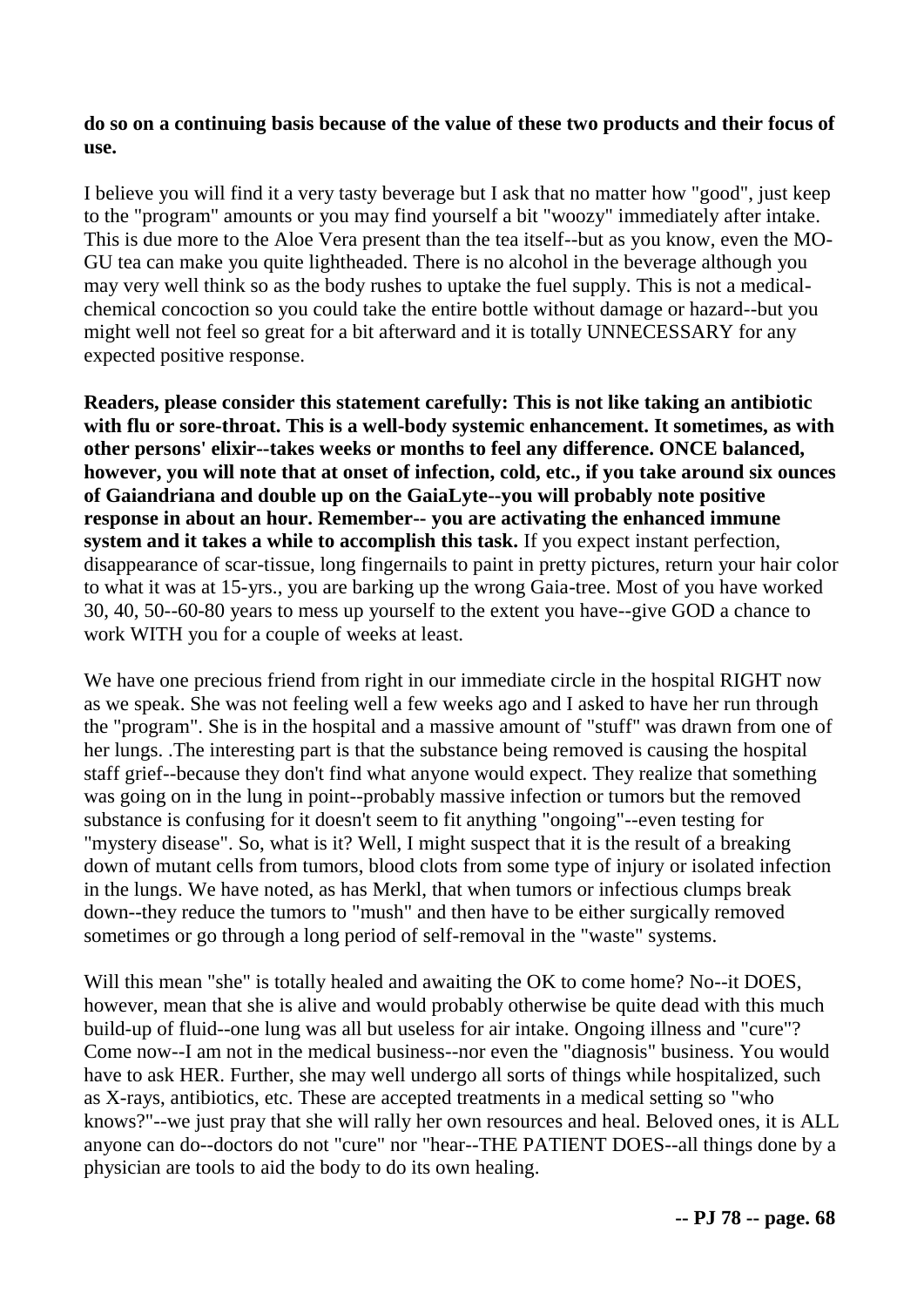I conjured the boggle of "stuff" and Dharma has worked day and night as if in a laboratory and, now, we have it with everything it now needs. As we move along we will also enhance its own frequency level which will transfer to the body of anyone taking it--just as with Gaiandriana--only in a much different manner of utilization. Remember, you are now in the time of having to brace yourselves against the pulses and electromagnetic fields being structured against you--such as those "towers" we have been writing about being placed all over your globe. This will also enhance the ability to utilize the higher ultra-violet, and above, rays without simply converting them to cancer and skin atrophy. This does not mean to. stop protecting your-selves to the best of your ability for there is so much left to thrust upon you that you must utilize all care and possible protection at every occasion.

Your immune T-cells are very, very prevalent in the skin, friends. Further, if you can--use PABA-based lotions for skin protection (sunscreen) because it is marvelous for the immune cells within the skin as fuel to keep them working. It is not just a "sun-blocker", the point is that it also enhances the dermal immune cells.

# **COST:**

This is an expensive concentrate to produce as anyone using Aloe Vera and other of the ingredients would note right off. We tried to bring the cost lower but until we can find better resources, we are stuck with that which IS. What you have is a far, far better and more comprehensive product than Crystal Life ever began to be--just as is--even if it did not have living Gaiandriana in it. That product was, I believe, costing in the neighborhood of 80 dollars a bottle (quart). You will now have a gallon for less than an eighth the cost. Frankly, it COULD be used exactly like Crystal Life--in drops--but it is not so effective used that way--especially as you are efforting to BRING YOUR SYSTEM into balance and enhancement. Besides, I BELIEVE (Merkl does not) that you must have vitamin particulate present from which to program production by the cells--after they have lost their fullspectrum capabilities. We will walk, together, through the maze as best we can to reach full balance and capability. We are not yet to SURVIVAL mode--we are simply efforting to get prepared and realize what we can do for selves in an ongoing, non-competitive manner with the big-boys, and have whole-body enhancement along with offering the mind that which it needs to "sharpen up".

## WHY HAVE TO MIX IT IN IMMEDIATE USE AMOUNTS AND NOT THE WHOLE GALLON?

Because it is reactive with the juices and water. It will literally "change color" and it will not be appetizing even if taste is unchanged. It also will separate into component parts and MUST BE AGITATED (SHAKE IT). IT HAS LIVING CELLS HOWEVER, AND UNREFRIGERATED WILL EFFERVESCE (form gas). When your bottle arrives, I suggest you chill it FIRST--then remove top, replace top and shake well [then refrigerate)--or you may have GaiaLyte all over your ceiling and cupboards! It will react just as a shaken can of pop or champagne.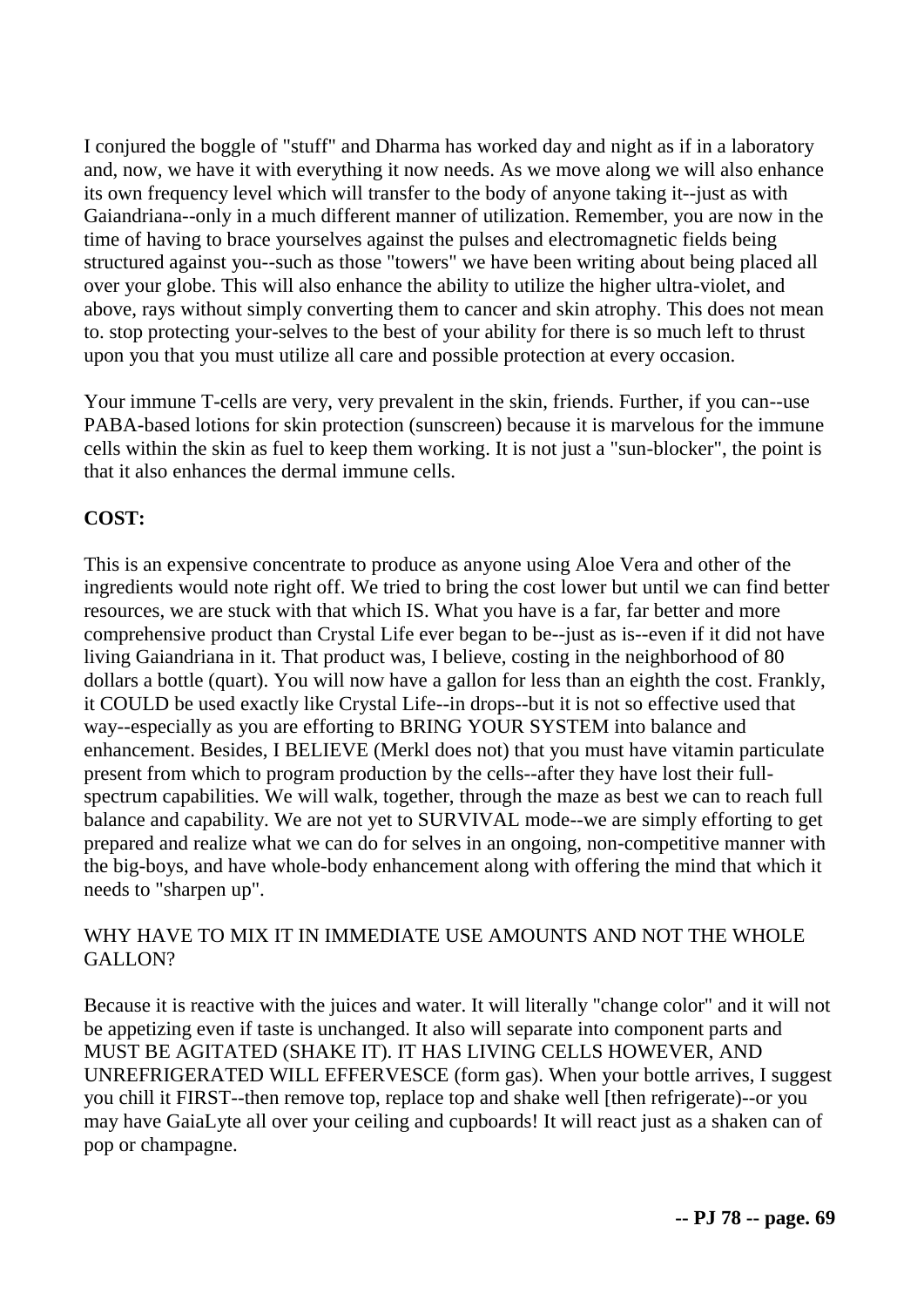On this note, I would say, that the concentrate mixed with any flavored "pop" of any kind--is very, very tasty and delights the children--as well as with any punch mix or juice mixture.

You will have calories which must be considered in diabetic situations. I further suggest that you give a teaspoon, at least, of AQUAGAIA, along with the drink--to any diabetic because AquaGaia is "mitochondria" which is a basic manipulator of blood sugars and balancer of glucose-insulin producing glands. As for calories, they come from the necessary sugars used as medium base. The sugars are radically "changed" but still must be considered just as you would have to consider wine, sugar, pop or anything. Reconstituted, with WATER, you will have calorie equivalent of reconstituted Tang, fruit juice, punch, or any other beverage (such as regular pop). So, dilute with sugar free beverages and consider the fruit juice addition and you will be fine. THIS IN NO WAY EVEN BEGINS TO SUGGEST YOU CHANGE YOUR MEDICAL REGIME FOR DIABETES--ANY SUDDEN CHANGE TO A REGULATED "PATIENT" WOULD BE VERY NEGATIVE AT UPSTART. "IF" changes and refunction become apparent--the doctor will note it--DO NOT TREAT THIS LIKE A MEDICINE--IT IS NOT! If it is more suitable, say, with children, to give the juices separately (or even leave them off entirely) just go with what is comfortable for you. I REPEAT: THIS IS SIMPLY AN ENHANCEMENT TYPE OF PROGRAM--NOT A MEDICINAL REGIME NOR ARE THERE **ANY CLAIMS OTHERWISE**.

# **EXERCISE:**

It is up to you. Obviously if you start off ILL, you will not feel like exercising. Any "body" is better off in having some exercise--but this has NOTHING to do with exercise--we leave that to the "fitness" proponents. This is likened to equating medicine with running or exercise with vitamins--they DO different things. THIS IS NOT AN EXERCISE ADJUNCT OF ANY KIND with one exception: THE ADDED OXYGENATION QUALITIES WILL ENHANCE STAMINA INCREDIBLY!

Thank you for your inquiries and we ask your patience. Our workers are volunteers and there is only a handful to do this massive load of preparations. Even our provider of the Gaiandriana and AquaGaia is sucked into IRS court these days in another "state"--so we will have to adjust as we can.

The "youngsters" are doing an IMPOSSIBLE task of structuring some kind of order in distribution, etc. I CAN promise you one thing--ALL will be well tended and timely--for that is what ,our volunteers are dedicated to provide in order to share with the rest of you, our team. We need YOU and, here, we understand WHY and no amount of work is spared in order to fill my necessary requests--I bless this team, for they are the very life-resource which will see our own troops through this "gathering" period. They serve with every adversarial arrow shot at them in addition--I simply, myself, do not know how to thank them for I give them one "impossible" task following another, superhuman tasks in "time" alone, jobs for which they have little or no background and ask them to both make it possible and learn it if you don't know it. What saves "the day" here almost EVERY day? A sense of humor and realization that if I ask them to do a thing--IT CAN BE DONE! AND IT IS!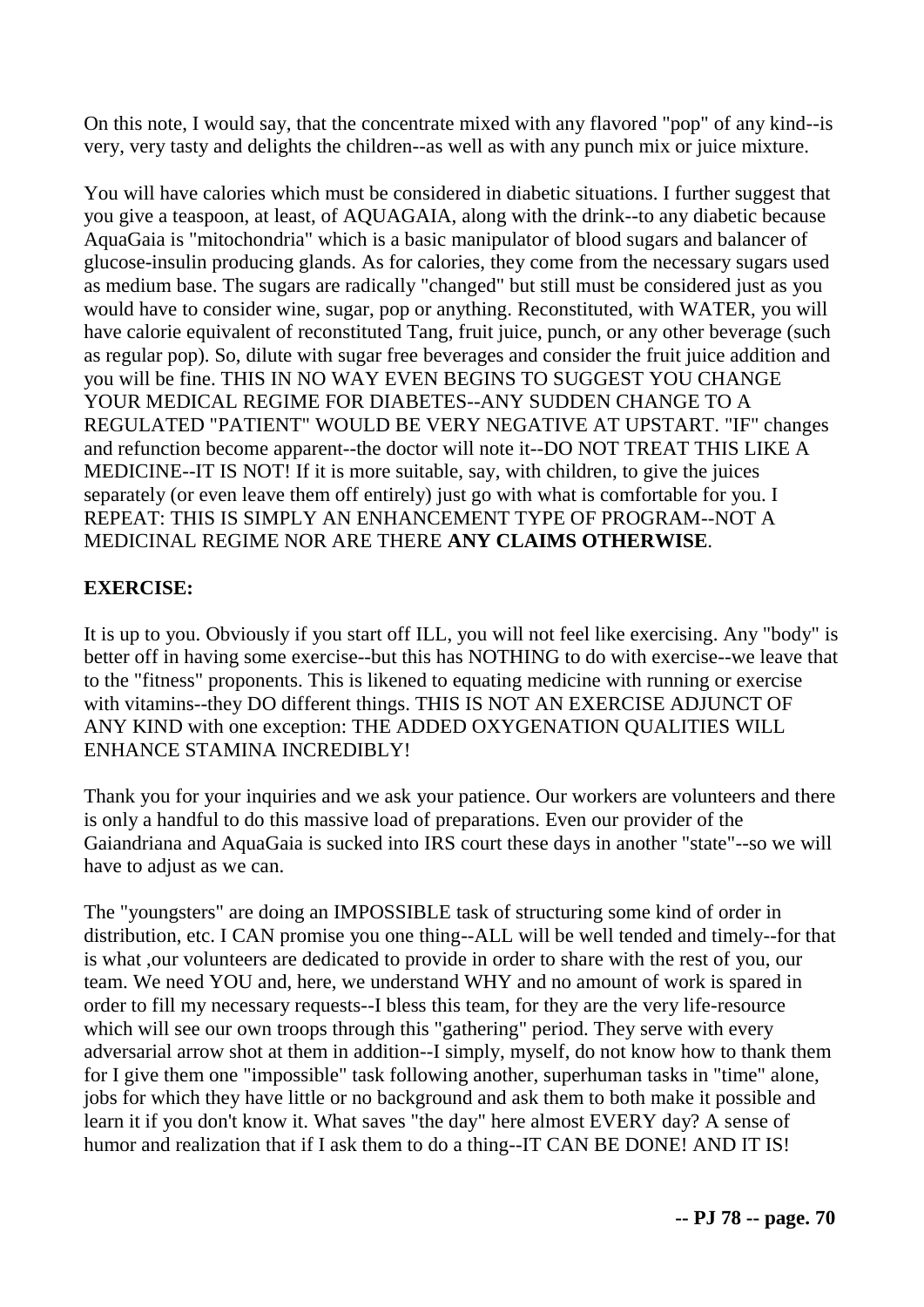## **FOOD POSSIBILITIES**

You are going to end up in a terrible bind for "food". Food is the controlling factor in all wars--and in peace if the controller wants to manipulate YOU.

Hybridizing of seeds is the first most horrendous thing which has come to pass--for the seeds from a crop are worthless except for the eating. They will not reproduce.

This is why we are working on Spelt (and a specific type of Spelt--there are only four kinds) for it was the first food grain brought to your planet. ALL except the "common spelta" is "toxic". This means that it measures its environment and grows accordingly. This is a "thinking" grain. The "toxins" show up in varying degrees and once toxicity is established at a plus 2 or plus 3 (meaning contaminates such as pesticides and chemicals, etc.) it will not reproduce itself well, it will not make good breads, and so on. Genetically, the "common" variety (of which there is not very much around anymore) will continue to maintain itself in a "non-toxic" state or WILL NOT GROW. Spelta is radioactivity resistant and utilizes the higher wave light frequencies to advantage--not to store radiation for the unsuspecting "eater".

# **PROTEIN NEEDS**

Now, this is fine for "grain" but what about proteins? It is interesting to note that the proteins in the Spelt are not as useful as might be thought. It is for other things that Spelt is valuable- not protein. There are several proteins in the grain but we consider that some of the proteins which "become" present in the "toxic" grain are what causes it to be labeled "toxic" in the first place. So, you will need chlorella (algae), possibly yeast, and of course, you knew I would eventually get there--lentils (red preferably) and SOYBEAN curd, sprouts, tofu, milk and thus and so. So, I annoy the planters (who are not farmers but are becoming so) with, "Now, get some non-hybrid quality from the same "Common Spelt" resource--and lay out some fields as soon as we can have enough funds to lease them as purchasing is out of the question this season. The Spelt needs to go in the ground very, very soon to attend its winterizing.

THIS is why it is so hard to not have the resources which George Green has taken from this Institute. The Institute was established for the specific purpose of making available the resources for these projects. It reminds me of the thieves taking from the church donation boxes for the poor. How can ones steal from God's people when all they are doing is providing a foundation upon which a remnant can survive in wholeness and the masses can recover if they so-choose. Well, I always, like you, ask--and of course we all know the answer. We were never promised an easy go of it...!

# **HONOR\_TO\_DON McALVANY FOOD SELF-SUFFICIENCY**

In keeping with the two subjects above, please note that Don McAlvany has offered, in his most recent publication just brought to my attention, input on the subject of food and health.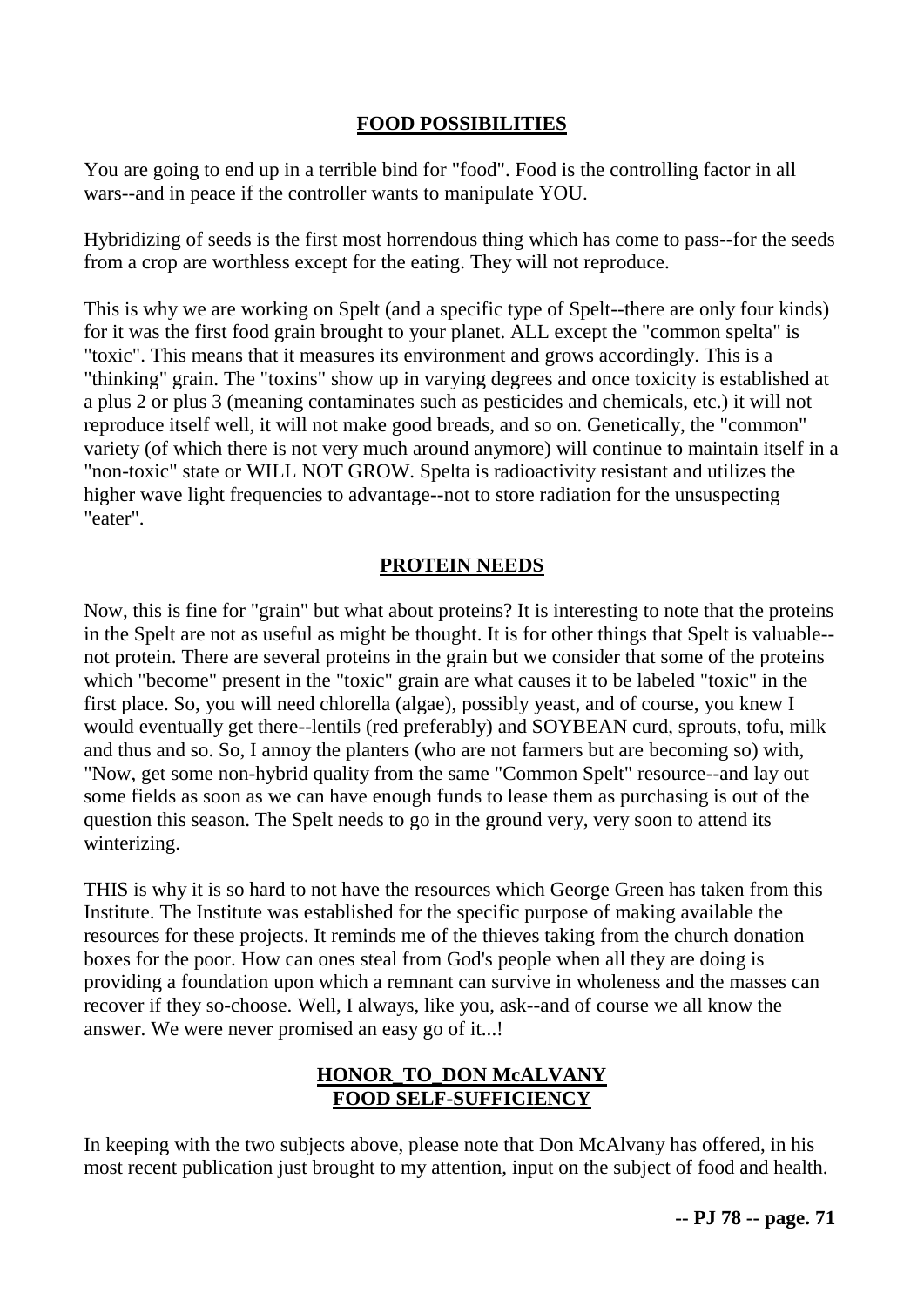You may well get a "card" that is your "everything" in the "system" (like your 'dog-tags') but you are NOT going to get good health care--the "system" is geared and orchestrated to get money for the profession and poor-care for you, at best.

The topic overall of this *McAlvany Intelligence Advisor* is: *Greater Self-Sufficiency For Troubled Times: Getting Out of Harm's Way.* I realize that every work is valuable but you will have to get the publication for all of it. I am through placing my scribe in focus for sharing information. I will utilize only a small portion of this because it is so insightful as to the problem--but unfortunately, there is little answer for you who would survive as remnant in the long-term (I mean REALLY long-term).

QUOTING:

# **FOOD SELF-SUFFICIENCY.**

It is quite difficult to become totally food self-sufficient if you live in the city, or for that matter if you live in a small town. But you can prepare for unexpected emergencies, such as riots, hurricanes, earthquakes, blizzards, tornados, floods (such as the recent ones in the Midwest), etc., which can interrupt food supplies for weeks or even months. This writer has long believed, and believes more strongly than ever today, that **every family in America should have at least one year's supply of dehydrated or freeze dried food reserves for each member of their family.**

This does not make you food self-sufficient on a long-term basis, but can carry you through an acute emergency, which could also include the loss of a job or business, with no income coming in. This writer has stored dehydrated food since 1970 (it should be rotated about every 5-7 years, but it has a shelf life of about 15 years). During the 1970s on two occasions when business income was down sharply, this writer and his family dipped into this food for several months at a time. It is excellent unemployment or low income insurance.

During Hurricane Andrew (which devastated south Florida), during the recent floods in the Midwest, and during the Los Angeles riots in 1991, **many people could not get to the grocery stores, or the stores were closed, or their shelves empty, or in Los Angeles many were burned to the ground. This was true for convenience stores and fast food restaurants as well.** 

**Many people did not have enough groceries on the shelf to last two days or even through a weekend.** Some depended upon food handouts from FEMA and other relief agencies. In Los Angeles, some people sat behind locked doors with riots in the streets and with no weapons and no food--guarding their families with baseball bats. Americans are NOT well prepared--most think that a disaster or tough times cannot hit them--but recent events show that it can.

**[H: For you ones who complain about all talk and no "do" on Earthquakes--watch it NOW! Note that on the TV as the cable networks try to restructure from the new**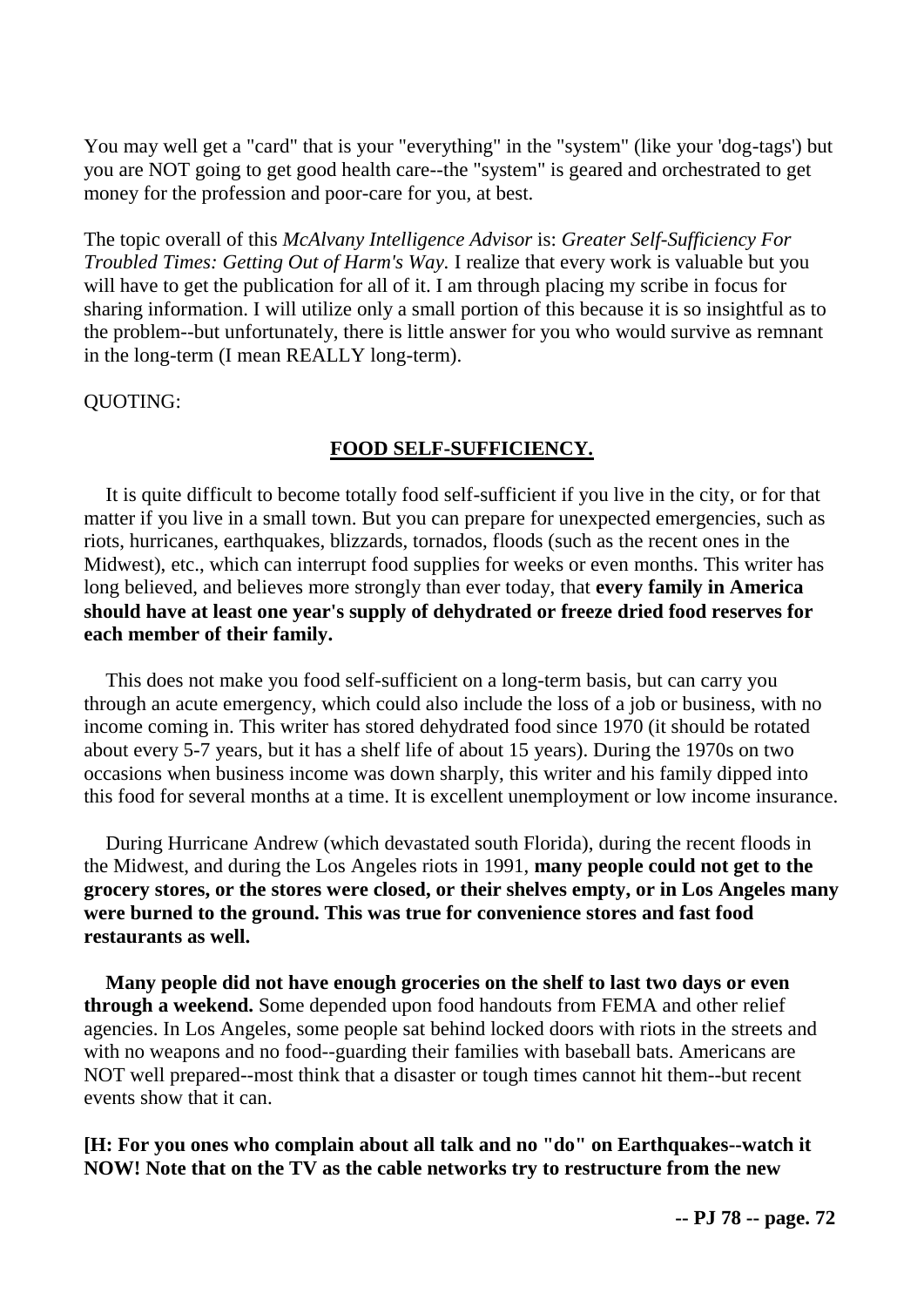**regulations--a lot of "stuff" is coming on which you would find interesting--like** *Making of a Continent***--about California--and her earthquakes!** 

**The "BIG ONE" is now almost half a century OVERDUE and the cities along the coast are massive--MASSIVE. By all accounts the devastation will be beyond imagining! ARE YOU READY FOR WHATEVER COMES--TO THE BEST OF YOUR ABILITY??** 

**What do ones like Dharma and E.J. do about preparing? Well, they have had about all they have gathered--TAKEN. What is left is in court litigation and under constant attack. They have NOTHING and very little within the team has been "put away"-- EXCEPT each one is responsible for attending own needs and each of the "outside" team is pretty well stored for short-term needs. We are efforting to set forth some "growing" fields to attend many and pray that we have the "time". Caro11 Eagle sends organic bottled foodstuffs each month which IS put aside in storage against whatever comes and we are GRATEFUL. We will also have to insist that some of the Spelt be reserved and stored against these coming events. Otherwise, we do that which YOU must do--THE BEST YOU CAN AND SELECT THAT WHICH WILL SUSTAIN YOU IF YOU HAVE NOTHING ELSE! You may THINK you can't live on green algae tablets and water purified with hydrogen peroxide--BUT YOU CAN! ADD A FEW OF THESE OTHER THINGS WE SPEAK ABOUT--AND YOU WILL DO NICELY--IN-- DEFINITELY!** 

**I am not in the advertising business and I don't know how Mc Alvany stacks up in comparison to other outlets for storage items but he does offer same through International Col-lectors Associates (ICA), which offers "dehydrated or freeze dried food as well as military issue MIRE's to its clients, as well as to MIA readers. Call ICA at I-800-525-9556 for further information or assistance." There are many such out-lets- -and perhaps Rick could list a few for you somewhere in this paper if he has them conveniently available.] (See end of this chapter.)** 

# **LONG-TERM FOOD SELF-SUFFICIENCY CONSIDERATIONS**

Twenty to thirty years ago, America had several years of food surpluses or reserves (i.e., two to four years at any given time) set aside for times of emergency, famine, drought, or war; much as our strategic metals stockpile used to be set aside for times of national emergency. Over the past decade or so, these food surpluses have been sold off or given as aid to other countries--**especially to Russia.** 

Today, our food reserves in America are down to 30 to 40 **DAYS**, while certain people in the intelligence community believe that the KGB and Red Army in Russia have tucked away almost five years of food surpluses, certainly not for the Russian people but for a "rainy day" or the next war--to feed the KGB and the Russian Army.

Another phenomenon has been the bankruptcy or closure of over two-thirds of America's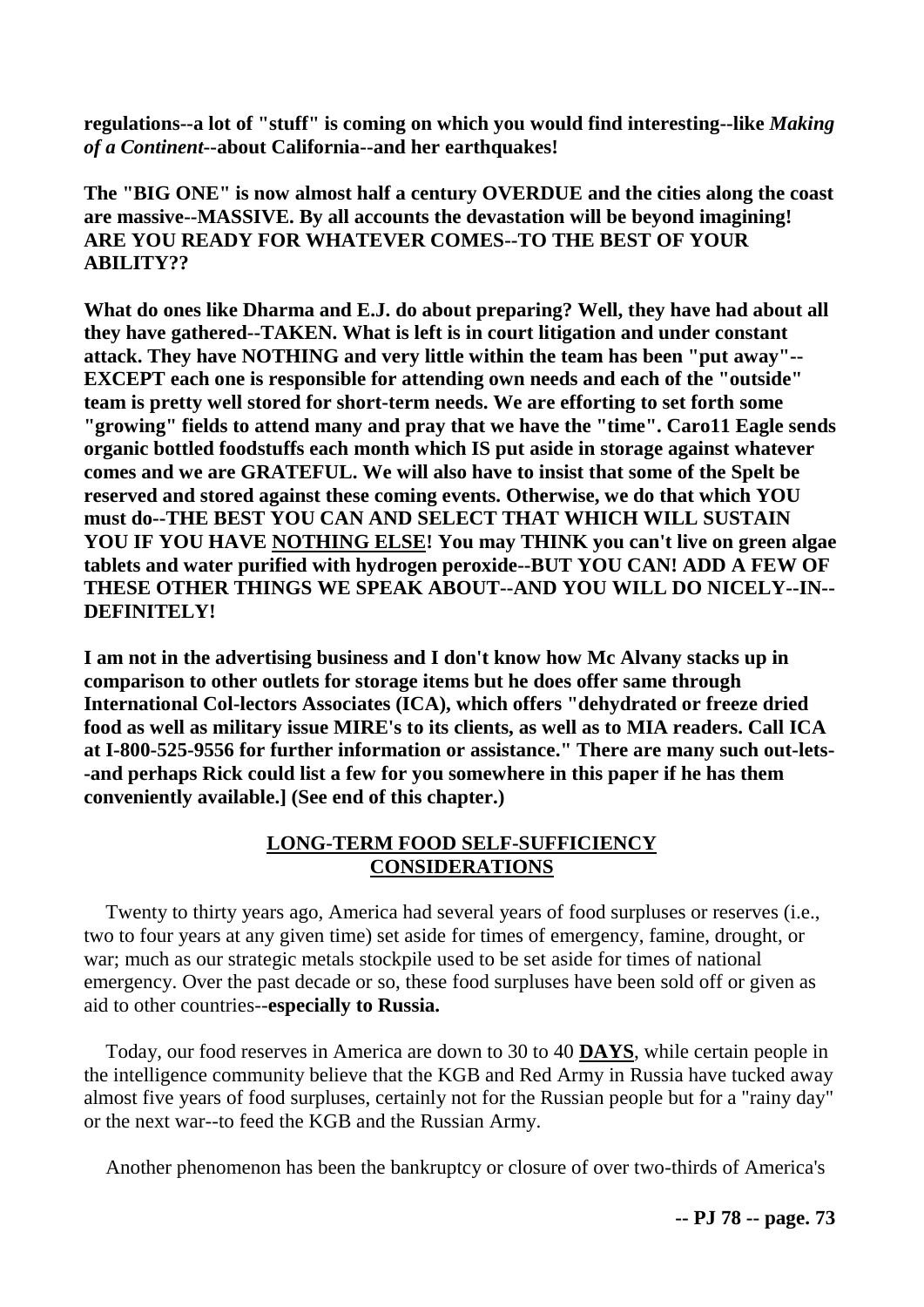family farms over the past few decades--due to financial difficulties, low farm commodity prices, or government regulations such as the Draconian environmental laws. Most of this farm land has been taken out of production forever with much of it being incorporated into U.S. government lands. So with a burgeoning population (i.e., 265 million not counting tens of millions of illegals), America is now experiencing a sharp decline in food surpluses.

[McAlvany note: It should also be understood that over 95% of America's food production today is controlled by five multi-national food giants which comprise an "unofficial" multinational food cartel which controls U.S. (and global) food production, supplies, deliveries, and prices. This "big five" group works closely with the U.S. Department of Agriculture and is closely tied to the New World Order and the Liberal Eastern Establishment, which control America's financial system, media, educational system and much of the government. **The power to control food supplies win be the ultimate in people and population control in the emerging New World Order!]** 

For greater long-term food self-sufficiency, most families should take up gardening and/or learn how to grow vegetables hydroponically in a greenhouse. A 50x50 foot garden could grow most of the vegetables a family of four would need for a year, and could be grown even in the bacicyard of most city homes (not very privately, however).

Hans Schneider wrote about how the German people had to **innovate** to procure food during the Soviet occupation: *"The food situation would have been a catastrophe to supermarket shoppers. There was practically no food to be bought in those days. We found our supplies by picking berries and mushrooms in the mountains. We had a small garden where we had various fruits such as currants, gooseberries and cherries, as well as. strawberries, potatoes, tomatoes and many other products. We used nettles as spinach which, by the way, is very healthful and very tasty if prepared properly. We used dandelion leaves and other wild edible greens for our salads.* 

*"We had one goat and three chickens which supplied us with milk, meat and eggs. It was important to have only economical animals as there were no resources for fancy livestock and no time available to invest in that type of undertaking. Such easy-to-care-for animals provided people not only with food but also with leather, which they could prepare with just a few added items.* 

*"All of the foods I mentioned were fresh products, and from those we could conserve for the wintertime. Many of the mush-rooms we sliced into thin pieces and hung on a string in a warm room or in the sunshine to dry. They were later added to meat dishes and made into delicious soups. We also were able to dry some fruits and vegetables, such as pears and apples, in a similar way. Many other vegetables, such as potatoes, carrots, etc. , would keep through the winter imbedded in some soil or sand in specially constructed bins in our cellar.*

*"We were able to secure wheat by gathering the heads from the fields after the grain had been harvested. We rubbed them on an old-fashioned washboard placed in a container, so the kernels would be separated and collected. Then on a windy day we winnowed the wheat by slowing pouring it into another container placed about two feet below. These wheat*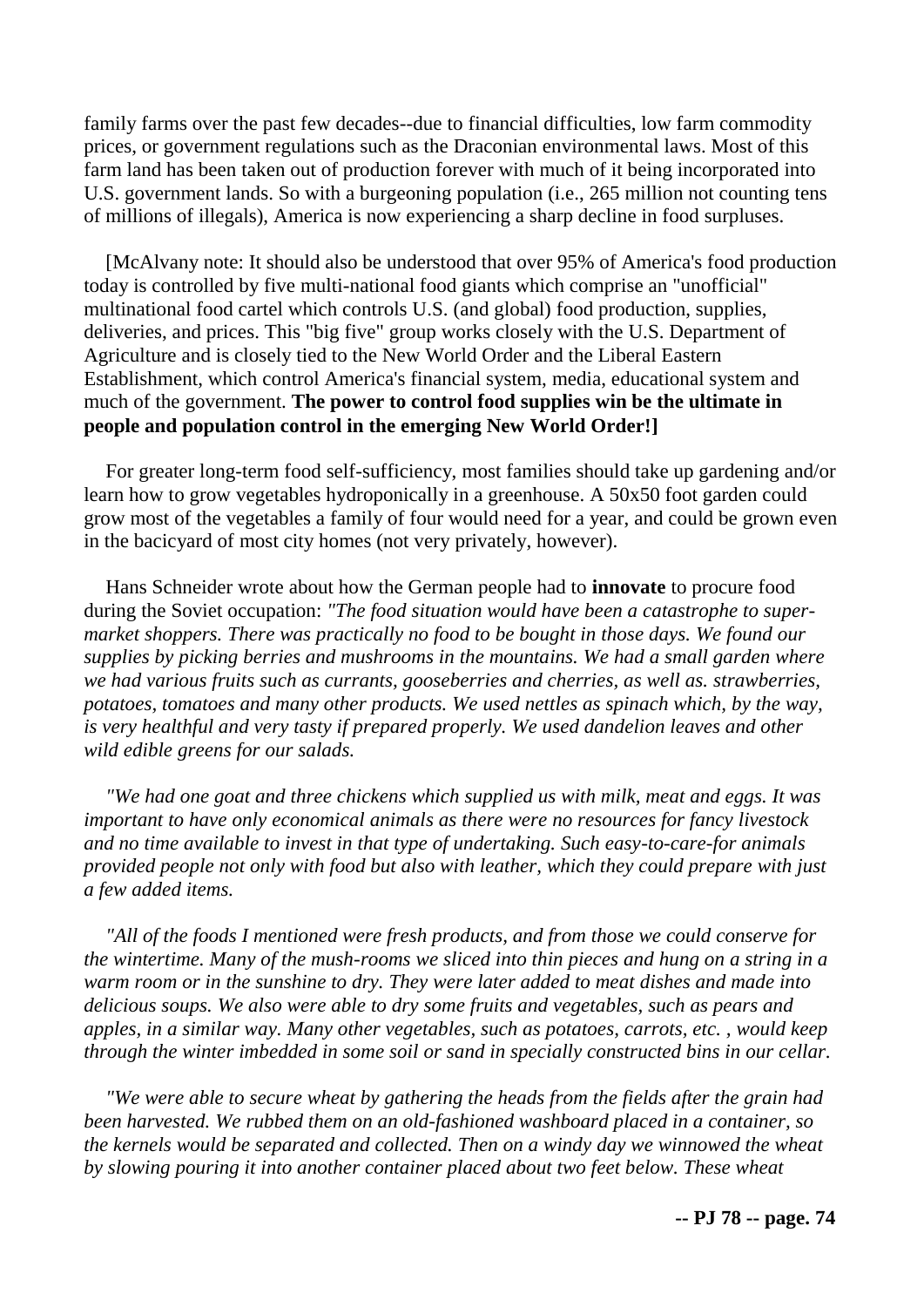#### *kernels were ground for bread, cereal, etc. Even a simple coffee grinder will do."*

When considering gardening or farming, it should be under-stood that most seeds today are hybrids--meaning that they have been crossed so much that they are not fertile (they can only give life one time--there is no second generation--and therefore new seeds must be bought each year). **Large multinational agriculture companies control most of the hybrid seed production and therefore all future food production in America.**

On the other hand, non-hybrid germinating seeds will continue to reproduce for generations (eliminating the need to buy new seeds) and can be stored for up to 10 years. **If one gets serious about long-term food self-sufficiency, a large supply of non-hybrid seeds should be purchased and stored.**

## **MEDICAL SELF-SUFFICIENCY**

There are three problems with the medical system in America today. The FIRST is that traditional allopathic medicine doesn't have answers for most people with degenerative diseases such as cancer, multiple sclerosis, muscular dystrophy, Parkinsons disease, Alzheimer's, etc.--it cannot cure them. (It is now estimated that one out of three Americans in their lifetime will come down with cancer.) Nor does traditional medicine have cures for the host of new deadly viruses (including AIDS) which are coming on stream with a vengeance.

The SECOND and even greater problem is Hillary Clinton's and the Liberal Eastern Establishment's efforts to socialize the entire U.S. medical system as per Eastern Europe or Sweden.

The THIRD problem is that the government (via the FDA) seems to be in an unholy alliance with the American Medical Association and the large drug companies, in attempting to stamp out all forms of alternative medicine and is jailing doctors and practitioners of such medicine or seizing their clinics, equipment, records, and supplements--ostensibly to "protect the public". That's like protecting the public via the "drug war", or "privacy", or new "child abuse", or "terrorism", or "gun control" laws. **It is called "controlling the people under the guise of protecting them."** (Or is it called "population control"--a phenomenon we see currently with abortion and next euthanasia, and which we saw in Nazi Germany.)

**[H: Right here I would like to have you ponder something! We speak of "Nazi Germany" as if it were all the people all of the time doing awful things. Guess what, Amerika, there were no more guilty Germans involved in the World Wars who abused anyone than there are Amerikans who abuse others. It is the same ratio and the SAME lineage who masterminded the entire horror film and it was NOT "ORIGINAL" GERMAN ANYTHINGS! Because less than 3% of your population is into war, immorality and other ghastly things--does that mean that ALL AMERICANS ARE TERRIBLE? NO--BUT YOU HAD BEST GO LOOK AT WHO, WHAT, HOW AND WHY--NOT TO MENTION WHERE AND WHEN--EVIL OVERRIDES EVERY FIBER OF YOUR NATION AND BEING]**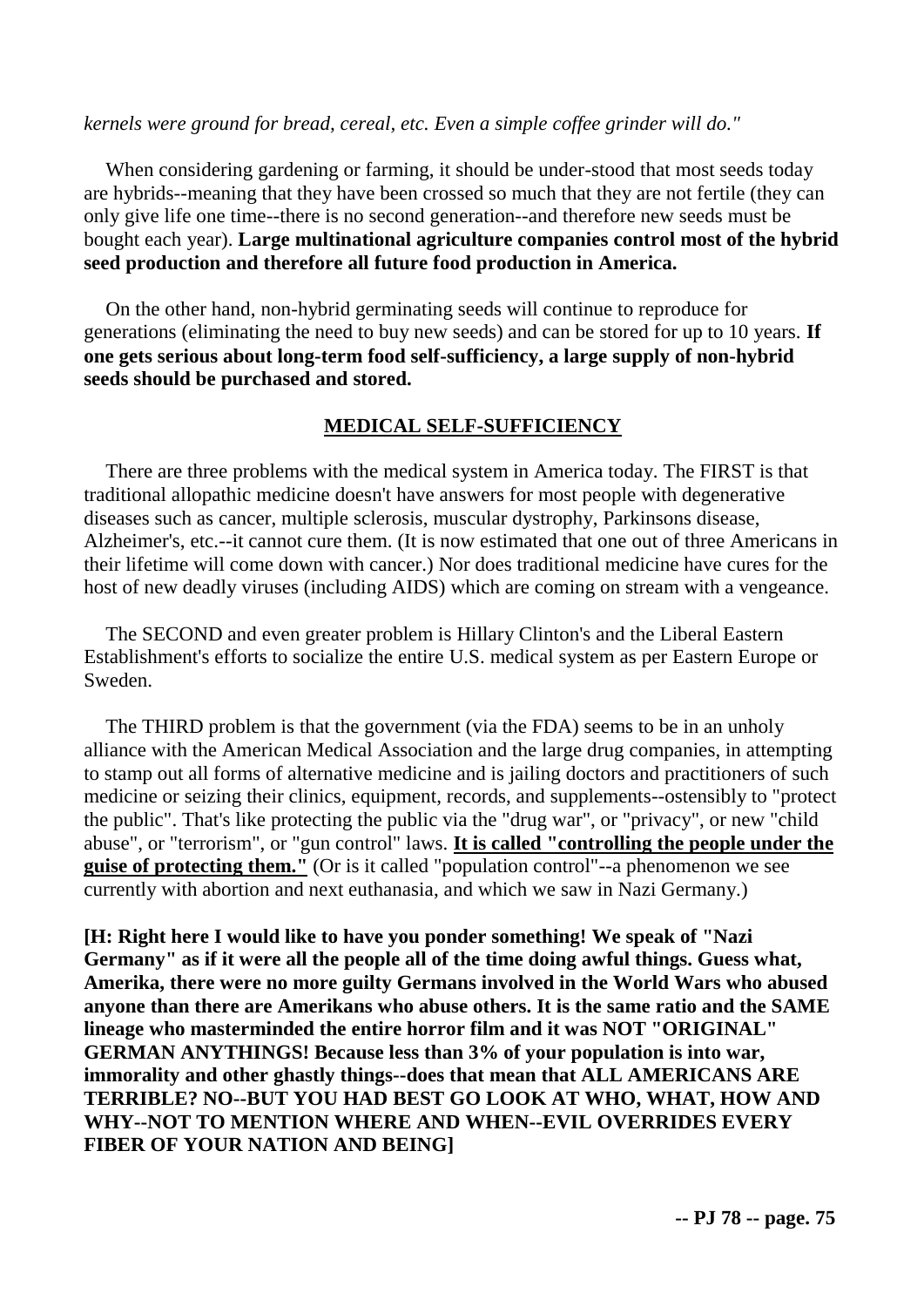There are a number of alternative medicine treatments, therapies, or modalities which have evolved, some over centuries and others in recent years, which have been very promising as far as controlling or eliminating certain degenerative diseases, as well as viruses. **(The best kept little secret of our day is that many patients diagnosed as terminally ill are being cured of their diseases at alternative medicine clinics both in and out of the U.S.)**

**[H: Perhaps I should interject right here as the subject has come about above. You would be very wise as you find that which helps heal self--be quietly and silently shared with whomever you love and adore and believes as do you. Our intent is NOT to SAVE the world--why must your intent be to save anything--with our gifts? If a man will not even read our material--much less believe you or us--why would you effort to force him "aboard" and possibly take that which would have better served another on the team-- IF--quantities were not distributed in places of the beast? There will be plenty for all who "believe upon God and MS laws". If a person denounces your trust, thrust and your resources--why would you spend that which is precious and beyond price on such attackers? Let Gaiandriana, as example, show itself in its own right--not through the touting to those who ridicule and reject. Leave them to wallow in their own nests of their own making--it is the way of God to allow without force, the righteousness of man. Man will heal himself and take action out of his mire--only when he is ready to do so for first of all in all instances--the ONE MUST DESIRE CHANGE IF CHANGE IS TO BE WROUGHT!]** 

These techniques' or therapies would include chelation therapy (which eliminates the need for much of the very expensive and unnecessary by-pass surgery), oxygen therapy (either ozone or hydrogen peroxide), enzyme and nutritional therapy, homeopathy, herbal medicine, and bio-magnetic (bio-electric) therapies as well as a number of detoxification techniques designed to clean the poisons and toxins out of the body and strengthen the body's autoimmune system. A number of these fall into the category of "preventative medicine"--a concept which the traditional medical establishment by-and-large shuns. (Where is the profit in diseases or illnesses which are prevented?)

The government is systematically stamping out and closing down alternate (or preventative) medicine clinics, supplement and vitamin manufacturers, health food stores, herbalists and herbal supply houses, and either jailing or putting out of business many of these practitioners or manufacturers via a host of Nazi-style FDA rules and regulations, as they try to force everyone into their highly computerized, socialized medicine system.

As this process continues and accelerates, it will become necessary for people who believe in, and utilize preventative or alternate medical techniques, to either know like minded practitioners who will treat patients on a very low profile (i.e., almost underground) basis; to seek alternate medical treatments for diseases such as cancer, AIDS, etc., **outside of the U.S.** (for those who can afford to travel to off-shore clinics) **[H: Yes, there will be clinics already established south of your border wherein Gaiandriana therapies are utilized.]** or to learn preventative medicine techniques which cannot be stamped out by "Big Brother".

Knowledge of detoxification techniques, proper diet and nutrition, herbal medicine,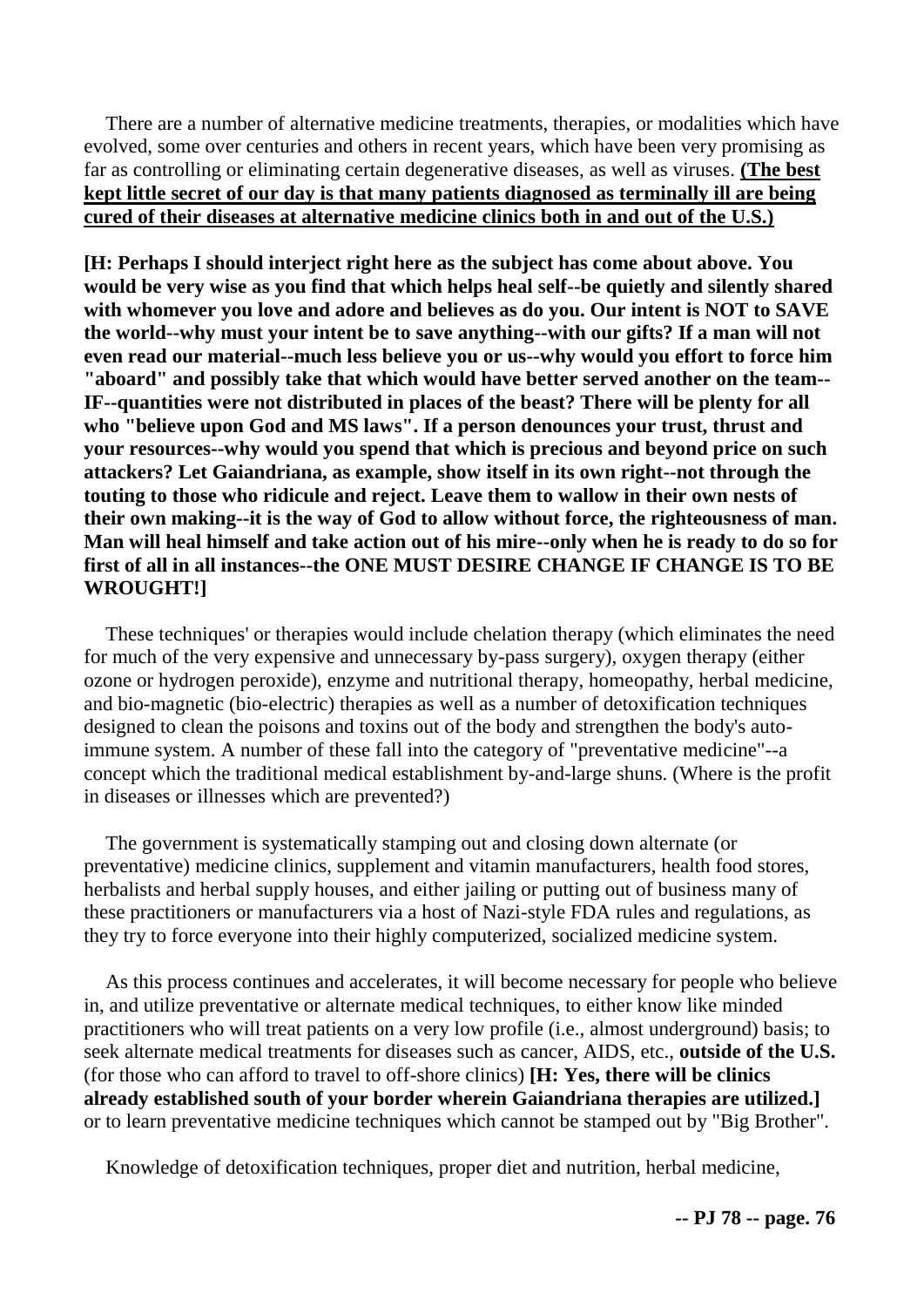oxygen (i.e., hydrogen peroxide or ozone) therapy, enzyme therapy, vegetable juice fasting, and bowel management will be essential and perhaps life saving for you or members of your family.

If one cannot rely on the coming socialized medicine system, and if most facets of the practicing alternate medicine community have been shut down, then you will be forced to utilize natural, preventative medical techniques to, become medically self-sufficient--but first one must set aside any preconceived biases or prejudices against alternate medicine, and go on a crash course to become knowledgeable about the same.

Hundreds of natural (non-chemical) remedies and techniques practiced by our forefathers, by the Indians (once the most self-sufficient people in America), the Chinese, and others have been forgotten in our modern, affluent, sophisticated 20th century America. But in difficult times, when the entire system has gone into gridlock, or has ceased to function, as in Germany in the '30s and '40s or in Russia from 1917 forward, knowledge and expertise in these natural approaches may save your life.

#### END OF QUOTING

\* \* \*

I believe we can leave this now as I think you may well have "gotten the point". I am not here to tout anything and I do find that almost ALL of the other so-called "management" techniques are obsolete as presented but certainly, nonetheless, valid even if a bit "primitive" as we move along into understanding. However, that is for another lesson on another day. We are much as the prophets of old--unaccepted in our 'own homes. That, too, is fine with me, friends--I will bring home my family wherein and whereof I find them waiting and I would hope they have at-tended themselves so that they can make the passage in wholeness. I have no other intent whatsoever--certainly not to SAVE my own enemy!

Before we close this writing which has grown so lengthy that I must apologize--I must speak of confirmations of what I told you about netting tents, mosquito-borne viruses and, right now in California--the incredible numbers of yellow-jacket hornets. They are EVERYWHERE like a wave of nightmare experi-ences. USE THOSE TENTS WHEN OUTSIDE--THEY MAKE YOUR STAY OUTDOORS COMFORTABLE AND **PROTECT YOU!** To reinforce this please allow us to share an article sent to us yesterday from the Modesto Bee (California) 9/12/93:

## **LETHAL MOSQUITO-BORNE VIRUS SPREADING LOCALLY**

By Alvie Lindsay, *Bee* staff writer.

Don't panic, but be careful.

That is the message from health and mosquito abatement officials in Stanislaus and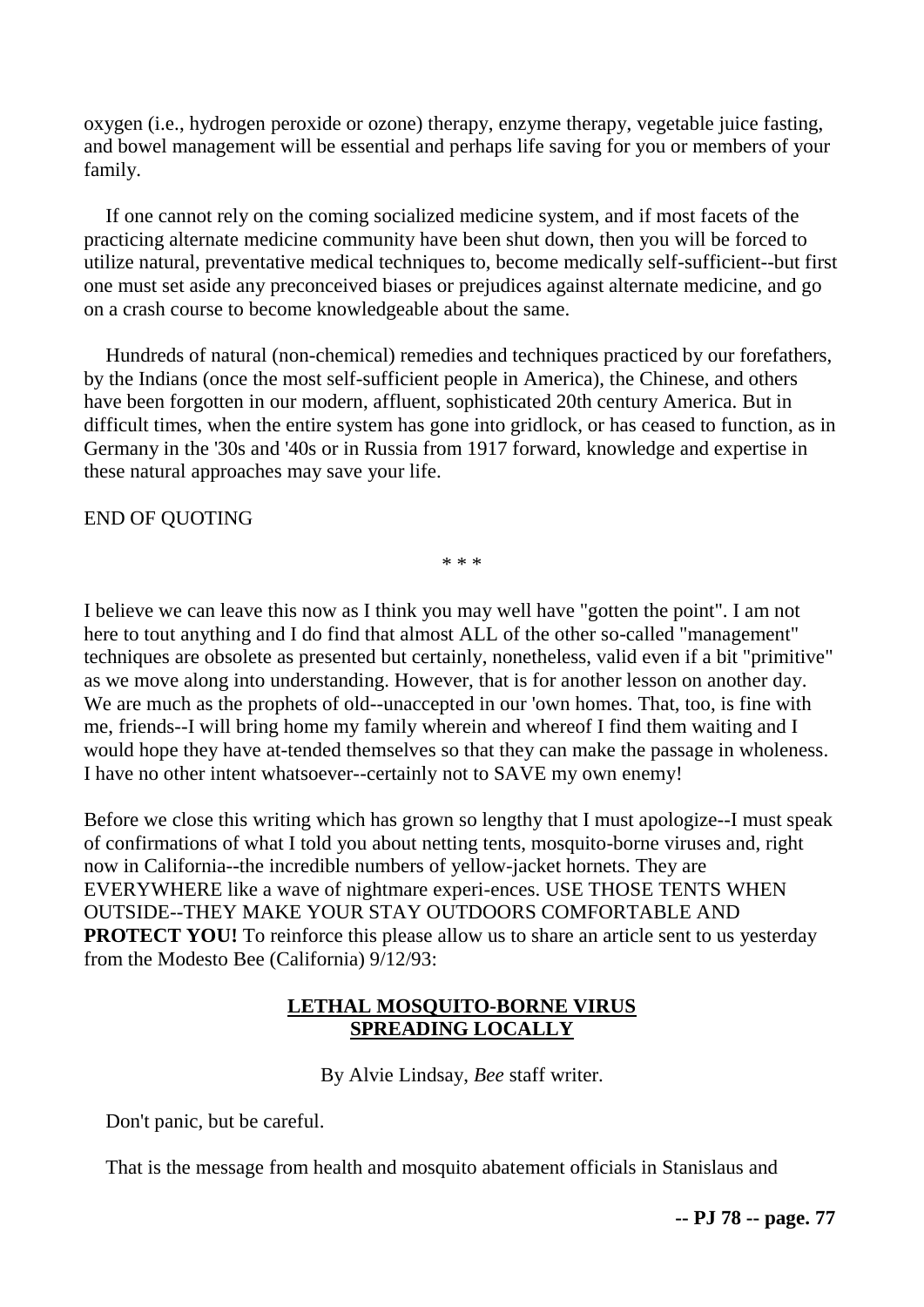Merced Counties where the number of mosquito-borne encephalitis cases in monitored chickens has risen to eight.

Although humans also can contract the potentially **FATAL** disease through mosquito bites, there are not yet any confirmed human cases locally.

"The virus is here and it's spreading," said John Schulte, a foreman for the East Side Mosquito Abatement District in Modesto. It's a deep concern, because people can get it. It's a devastating disease." **[H: "They" are the same ones who told you AIDS was not a worry or concern.]** 

While concerned, health and mosquito abatement officials say there's no reason to panic just remind people to **protect themselves....** 

....When the first case of encephalitis was discovered last month, local county health departments sent out advisory letters to area doctors **[H: Oh well, surely then there is nothing to concern about!]** 

\* \* \*

This goes on but I believe this is sufficient. How can you "protect yourselves"? They don't say!

# **WAS YESTERDAY "JUST" DIANE'S BIRTHDAY?**

NO--and I wonder how many of you know that it doesn't have anything to do with train wrecks, Russia's new order or Billary's socialized medicine?

Remember those "tests" in Nevada? Well, foolish and trusting friends--testing of the nuclear variety has NEVER SO MUCH AS SLOWED UP--IT IS JUST NOT NECESSARILY THE U.S. DOING THE TESTING (clever how the Elite cover con-veniently through terminology--the Russians and British test right in Nevada with your facilities, sleeping beauties.) Well, here is a good one to share with you from the same reader:

# **NEVADA BLAST SET**

LAS VEGAS--(9/9/93, *Modesto Bee*): While the country continues to observe (???) a moratorium on nuclear tests, officials are preparing **a massive conventional explosion at the Nevada Test Site later this month. SOME 2.9 MILLION POUNDS OF CHEMICAL EXPLOSIVES will be set off shortly after midnight Sept. 22 deep inside a cavern. Scientists hope monitoring of the blast will help them distinguish between normal explosions from mining or road construction and secret nuclear weapons tests.** 

\* \* \*

And, how is YOUR week so far?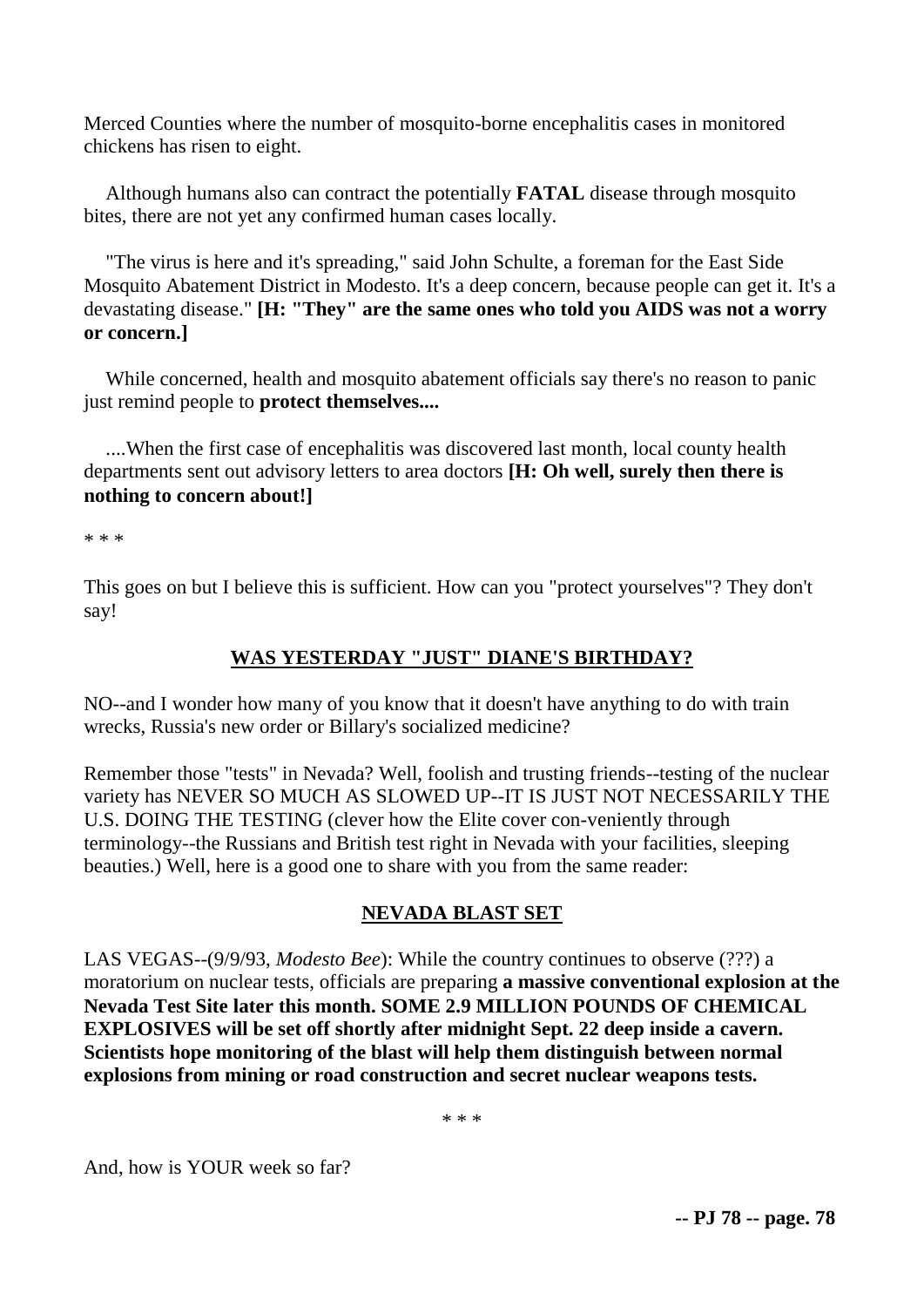Salu, Journalist aside and out....

## **PREPAREDNESS RESOURCES**

Editor's note: Commander Hatonn asked that a list of resources for emergency supplies be provided. We hope you find this list helpful and please let the dealers know how you found out about them. Oh yes, and thanks also to the resourceful wizardry of Rick Martin who whipped this list together for you from his amazing array of contacts and data!

Emergency Essentials, Inc. 352 N. State St., #B Orem, UT 84057 800-999-1863

Nitro-Pak Preparedness Center 13309 Rosecrans Ave., Suite P Santa Fe Springs, CA 90670-4940 800-866-4876

Preparedness Resources 3999 South Main, #S-2 Salt Lake City, UT 84107 801-268-3913 X125

Perma Pak 3999 S. Main, #S-3 Salt Lake City, UT 84107 800-594-8974 X120

Gourmet Reserves P. 0. Box 926-P Nevada City, CA 95959 800-FAB-MEAL

Survival Supply Company P. 0. Box 1745P Shingee Springs, CA 95682 916-621-3836

Magic Mill 3686 South 2455 East Salt Lake City, UT 84109 801-943-8860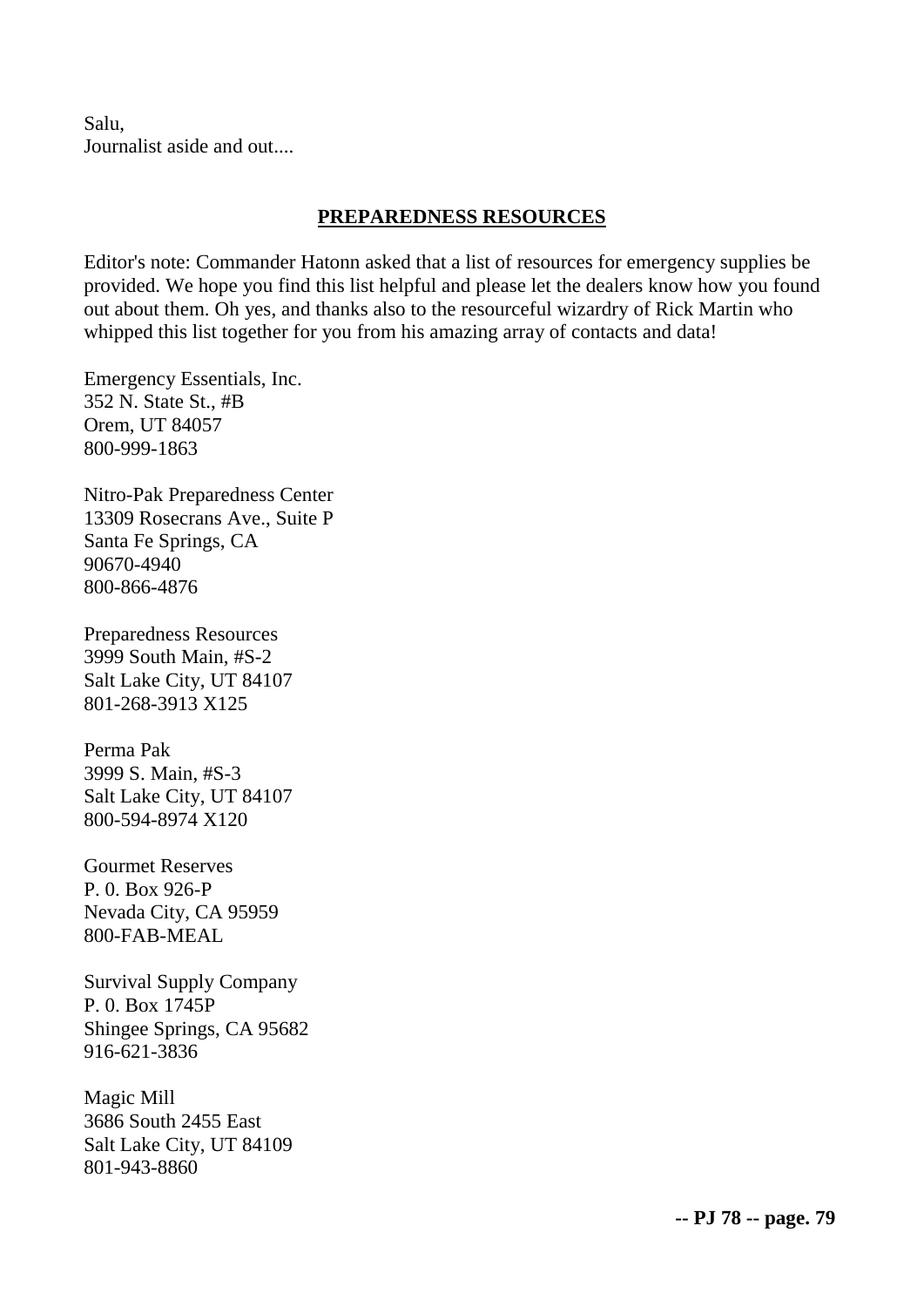Alpine Foods P. 0. Box 926 Nevada City, CA 95959 800-322-6325

Country Harvest 325 West 600 North Heber City, UT 84032 800-322-2245 801-654-5400

Future Foods P. 0. Box 1922 Orem, UT 84059-1922 800-949-FOOD

Life Sprouts P. 0. Box 150 Paradise, UT 84328 801-245-3891, 800-241-151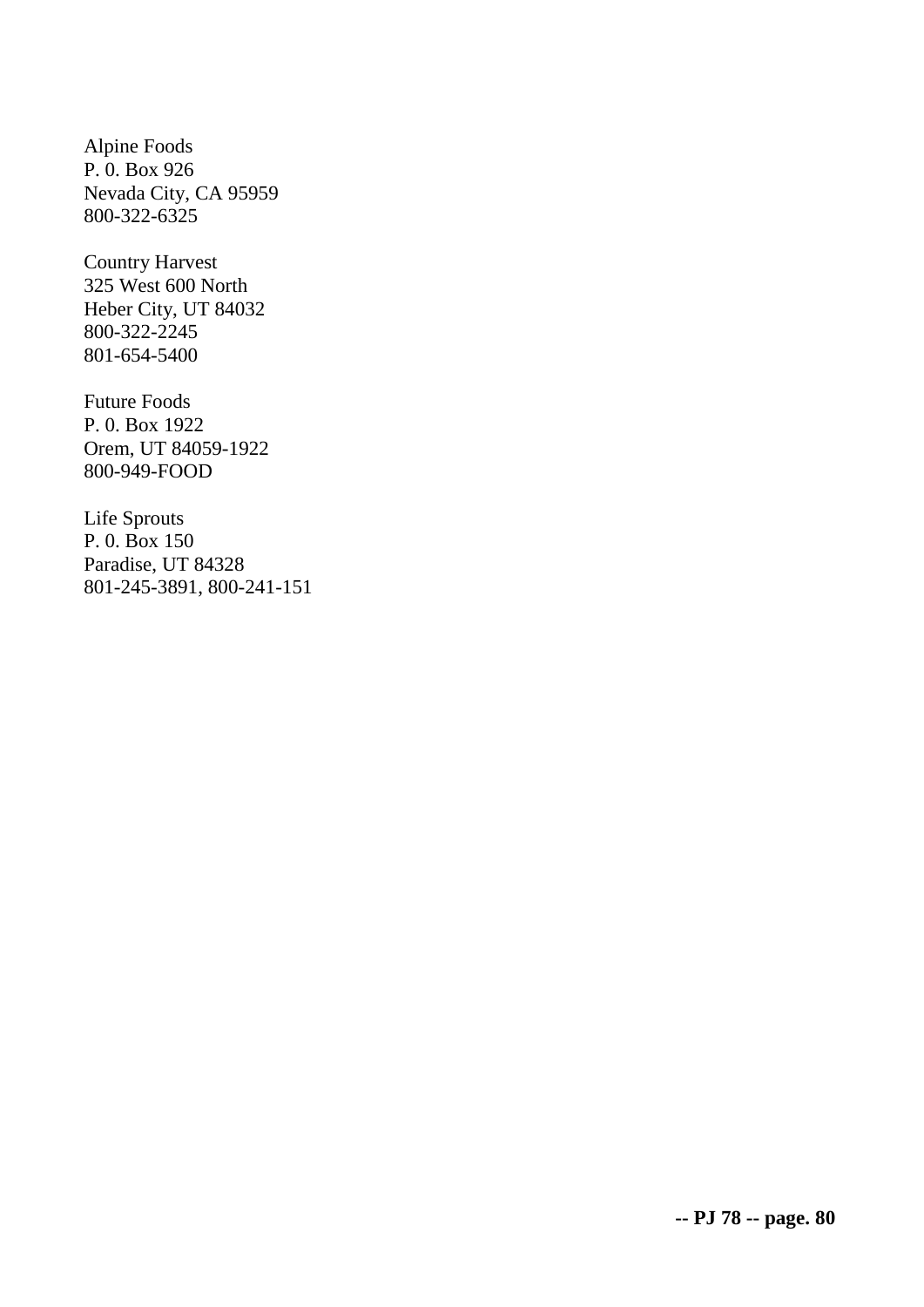## **CHAPTER 8**

#### REC #2 HATONN

## FRI., SEP. 24, 1993 11:58 A.M. YEAR 7, DAY 039

#### **FRI., SEPTEMBER 24, 1993**

#### **DISARRAY**

Dharma, the greatest gift we can offer our friends--is to continue with the outlay of the overall players in the PLAN and keep reminding readers of the PLAN itself. We can stop and offer confirmations and comment on the daily input of actions that never are seen on media or press--but that can be done by other staff as well. Too many things are happening all at once to be able to comment on each and all. I thank all of you for your continuous flow in confirmations and we shall attempt to get as much as possible out to the readers. YOU ARE **IN THE NOOSE and dangling--choking, and it is planned to continue against you until you struggle no more and actually assist in the massive takeover of your very beings.** 

Our task is to continue the outlay of information as to the players in this massive game and its historical data importance. We cannot, nor have we any right, to attend any specific personage or nation--except "our own". Further, there is no desire or "right" on our part to push or force even our own brothers and sisters--we represent a remnant in Truth and therefore it is our service commitment to attend our business. MAN will move in his own chosen directions and it is our responsibility to attend that which is within our purposeful mission of achievement.

There are so many subjects yet to be covered in our writings that I can no longer place the shackles on our "hands" by continuing to have personal and daily literature and news counsel, to any great extent. Ones come within the assumed shield of our Command and begin to forget that THEY are not ALL. We will continue our efforts to assist where we can but when ones focus only on "selves" and how things affect only them--we are at great disadvantage. The first thing that must be KNOWN is that the Institute nor, most especially, the Ekkers--have nothing! Our enemy has seen to that and, therefore, help of material manner is all but non-existent herefrom.

Ones who assume they can have great impact on what goes on outside their own physical presence must come to see that what they "think" they have accomplished--has not happened. For in-stance, we are still just as bombarded from our very worldly enemies as ever--nothing has happened to lessen that circumstance and the "assumption" of authority may well be just that, "assumption" without basis. On the other hand--no-one KNOWS what goes on in a massive measure of great importance. So, my suggestion is to honor privacy, focus and allow us to also do our work as we can do it. There are myriads of activities needing attending at the same time in the whole of the globe--so "I" must ask patience and understanding from my own teams. YOU are not forgotten but it is impossible for my people to continue to work under the pressures imposed by expectation for "self" service. Also--**until some of the more**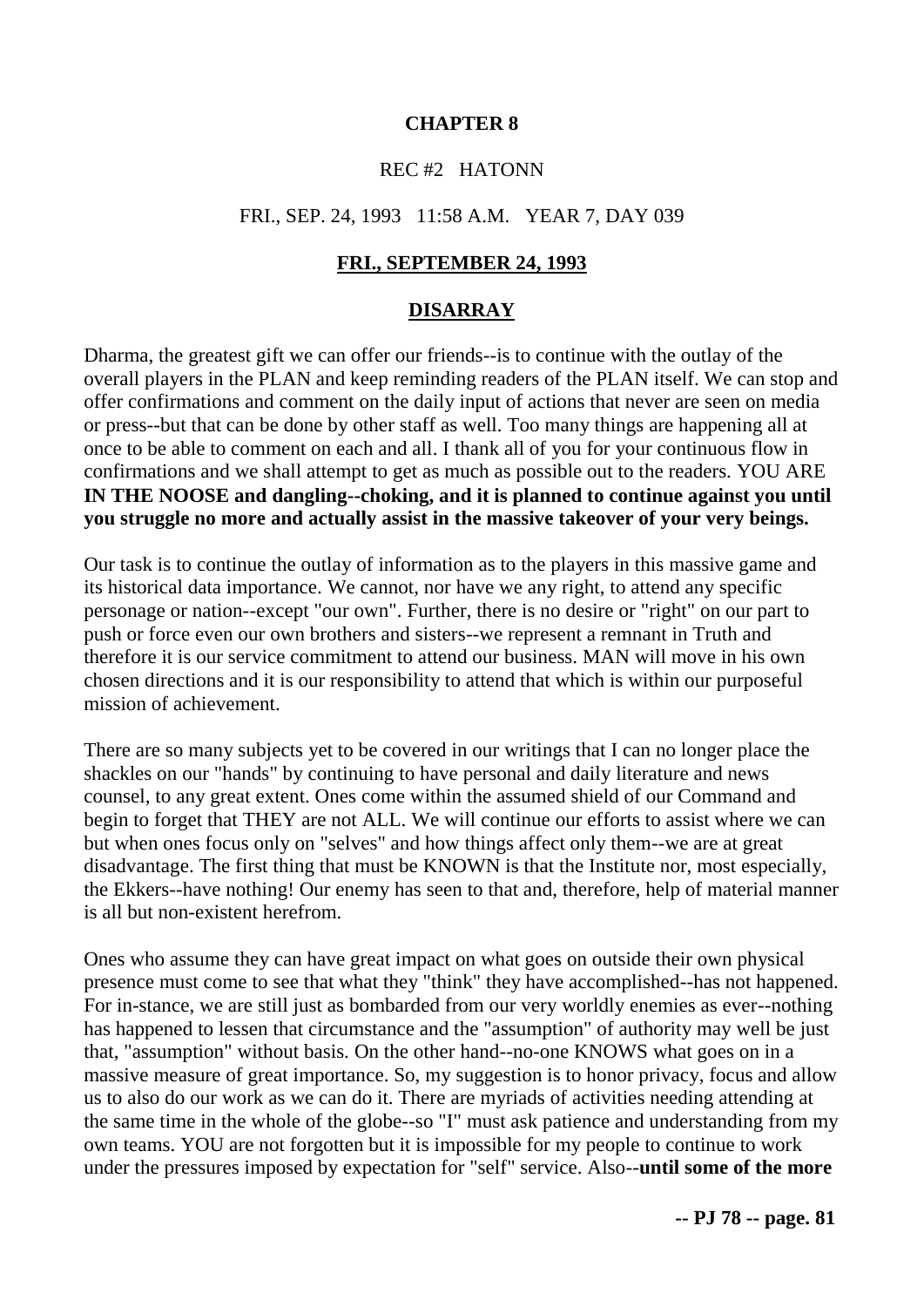**encapsulated ones realize they do not KNOW nearly as much as they "think" they do and, further, stop causing more adverse re-action by inappropriate actions, then we have to withdraw from any assistance AT ALL. We are not some individual's guru or serving nerds. WE ARE ALREADY IN A MAJOR "STANDOFF" WITH THE POWERS WHO WOULD CONTROL YOUR PLANET AND INDIVIDUAL DEMANDS WILL NOT BE ALLOWED TO DISTRACT.** 

It is far past time that ones "out there" understand the total lack of funding even to keep the paper in press and cease and desist from asking coverage and/or that which is impossible along these lines from our people and/or the Institute. Both are under total surveillance as to actions and I shall not longer stand by and watch the enemy openly deceive and play with my people. If YOU want to help--get the funds back which were stolen and get some of the lawsuits settled so our people can get on with their work.

Doris and E.J. Ekker are totally bankrupt and have NO PROPERTY OR ASSETS. What is required to make this UNDERSTOOD? What George Green is telling everyone is only backed up by the continual seeking to extract funds from the dry turnip. Stop it. My people are "human" workers who would give you the very clothes from their bodies--but they have none left to give. They volunteer their services as do many others--for the inner joy and Truth that the service brings. They have nothing, and will never have anything for the "having" is stacked with judgments beyond the counting. They abide in this dwelling through the efforts of caretaking--the boxes still packed for immediate moving. There is nothing of ownership, even in the furnishings, as it works out now. They will assist as is possible in areas where they have some knowledge and are happy to offer that service but the ADVERSARY IS WRONG IN WHAT THEY HAVE TOLD EVERYONE FROM BO GRITZ TO THE UNIVERSITY OF SCIENCE AND PHILOSOPHY--THE EKKER'S HAVE **NOTHING!** Moreover, almost ALL of the ones who have come to this place for this same purpose--HAVE NOTHING nor shall they ever be able to have anything. Ones who chose to call themselves friends and brothers--are naught but greedy adversaries who now show their own colors of cowardice and deceit. So be it. We will begin to close down our outlying efforts- projects will be funded as can be handled and otherwise, we will allow our people to exist as others--in some semblance of peace and rest. One after another of the court rulings are absolutely and totally AGAINST our participants and are so blatantly "fixed" as to be entertaining. YOU ARE IN IT--AMERICA--AND FOR MY PEOPLE IT IS NO DIFFERENT THAN FROM ANY PATRIOT OR CITIZEN CAUGHT EXPERIENCING IN THESE TIMES OF TRIBULATION.

I, nor any of the Hosts, nor the Master Captain Himself, claim to be anything, push anything or anyone--and certainly we do not call ourselves Jesus Savior, or any other religious label. WE ARE WHAT WE ARE--and MAN will do his own discerning and choosing. I am going to begin to allow my people right of passage also for their choices are already made. WE ARE NOT HERE AS DOOMSDAY SAVIORS OF YOUR EVIL EMPIRES--THAT IS FOR YOU ONES TO TINKER WITH AS YOU WILL. I, further, expect E.J. to abide by my wishes and carry forth as is, where appropriate--but back off with the making everything "right", somehow, for everyone who comes along and demands. I hope we can have understanding?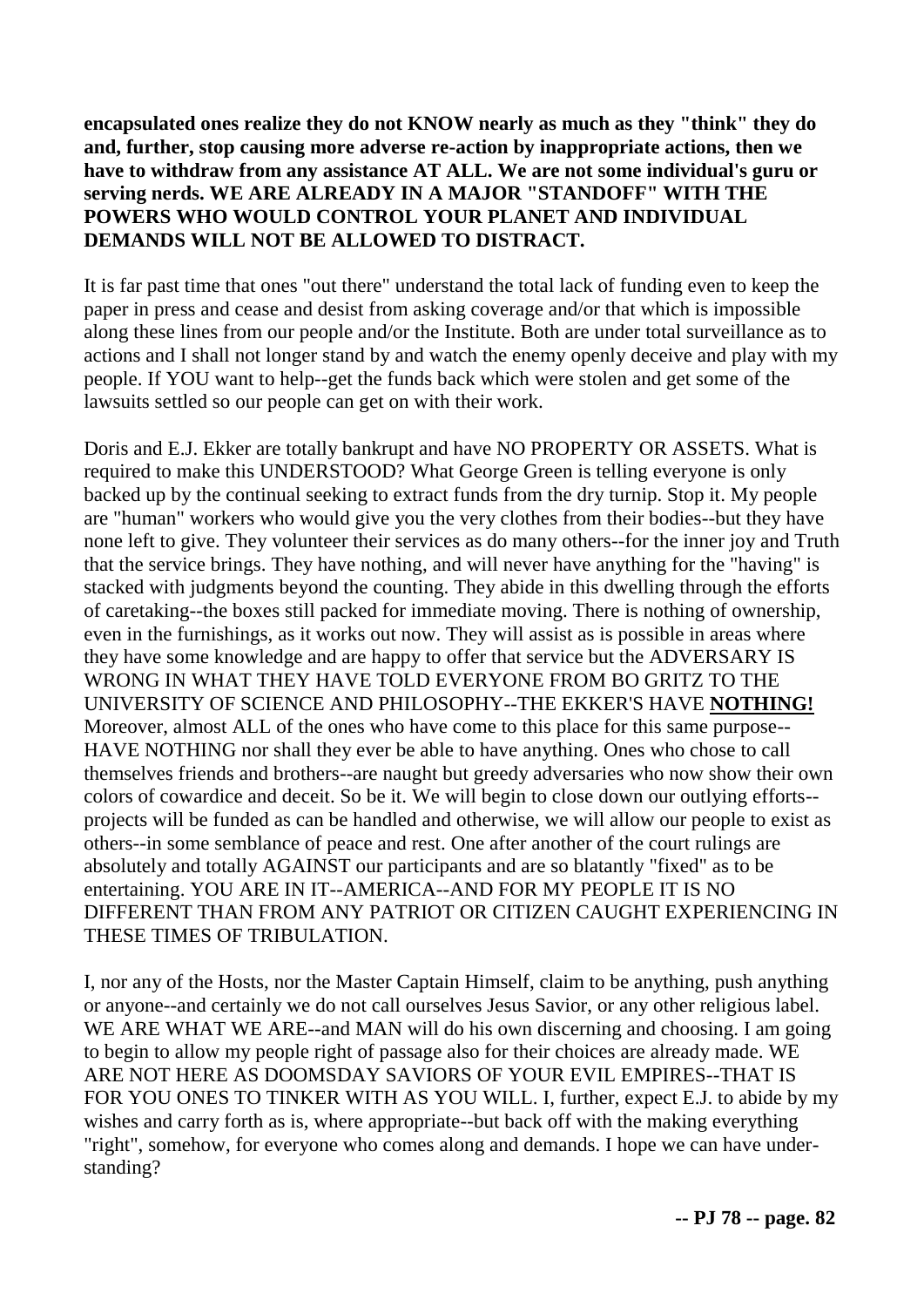You are going to continue to have problems at this dwelling until you listen to me and stop focusing all attention on the company that visits. No matter what IS, it is what APPEARS to be that brings the pain and misery. You said that there would be other arrangements in other places and that has NOT taken place. Why do you allow that which will bring problems to continue on and on? The church will ask you to remove yourselves if this continues to be a neighborhood focus. Furthermore, you will NEVER have any semblance of normal living as long as the focus is magnified as it is. I ALSO KEEP MY PROMISES! HOW CAN YOU EXPECT TO "WIN" SOME OF THE THINGS VALIDLY POSSIBLE IF YOU CONTINUE TO ABUSE THE VERY PROPERTY ITSELF BY BRINGING FOCUS? YOU TAKE THE RESPONSIBILITY FOR THAT WHICH IS **NOT YOURS TO TAKE!!** 

Because this is the place from which my writing MUST BE DONE, must we cause such focus that we cannot longer practice our own work? All other things are but side-events of our mission and it is time to release some of the burden from the spotlight of focus. Remember--I CAN SEE FURTHER THAN CAN YOU AND I AM ASKING YOU TO ACT ACCORDINGLY. It is seriously time to give full attention to this matter--like month before last! You play directly into the hands and focus of your enemy and thus--hinder our work incredibly. Privacy is a wondrous attribute which serves all far more abundantly than what is happening right under your noses. I know that you cannot "give up" in service--but sometimes "service" is actually damaged through overwillingness to serve under any and all circumstances. Please back off and be objective for the time is NOW, to do so. A word to the wise must be sufficient. It is time for the next phase--which is no profile at all! Can you letgo? Yes indeed, for I repeat--it is now the time to do so!

Let us get on with our major commission--THE WORD.. There are so many interruptions and other distractions that we are not doing our work but rather, everyone else's! Each must remember his role and self-reliance for none can rely on you further for it is not yours to solve all problems and most especially of commercial reference, for in so-doing you are assumed to have that which you do not. If I seem harsh, it is because you ones are eager to serve but choices now cause you to overstep the threshold wherein you cannot continue as is. It is time to somehow PROVE to the adversary that there is indeed, no group here and moreover, very little resource of central "doing" here. The adversary came, murdered, mutilated and ran away--WHILE LEAVING HIS SPIES AND WORKERS TO CONTINUE HIS SURVEILLANCE AND DEEDS. So be it--GOD, TOO, HAS A PLAN 2000!

Blessed be him who can see the LIGHT in all things.

I ask that we turn to *Iron Curtain Over America* for the next segment of input. It is dealing with "war" and it bears information which must be integrated within the "whole" with the "300". I give full credit to the work and honor to the authors of these volumes in point. Please, editor, continue to present the resources and their place of distribution. **(Iron Curtain is an old book and we have failed to find a source. The source for "300" is World Intelligence Review, 2533 N. Carson St., Carson City, NV 89706.)** I am tired of silly games over "truth".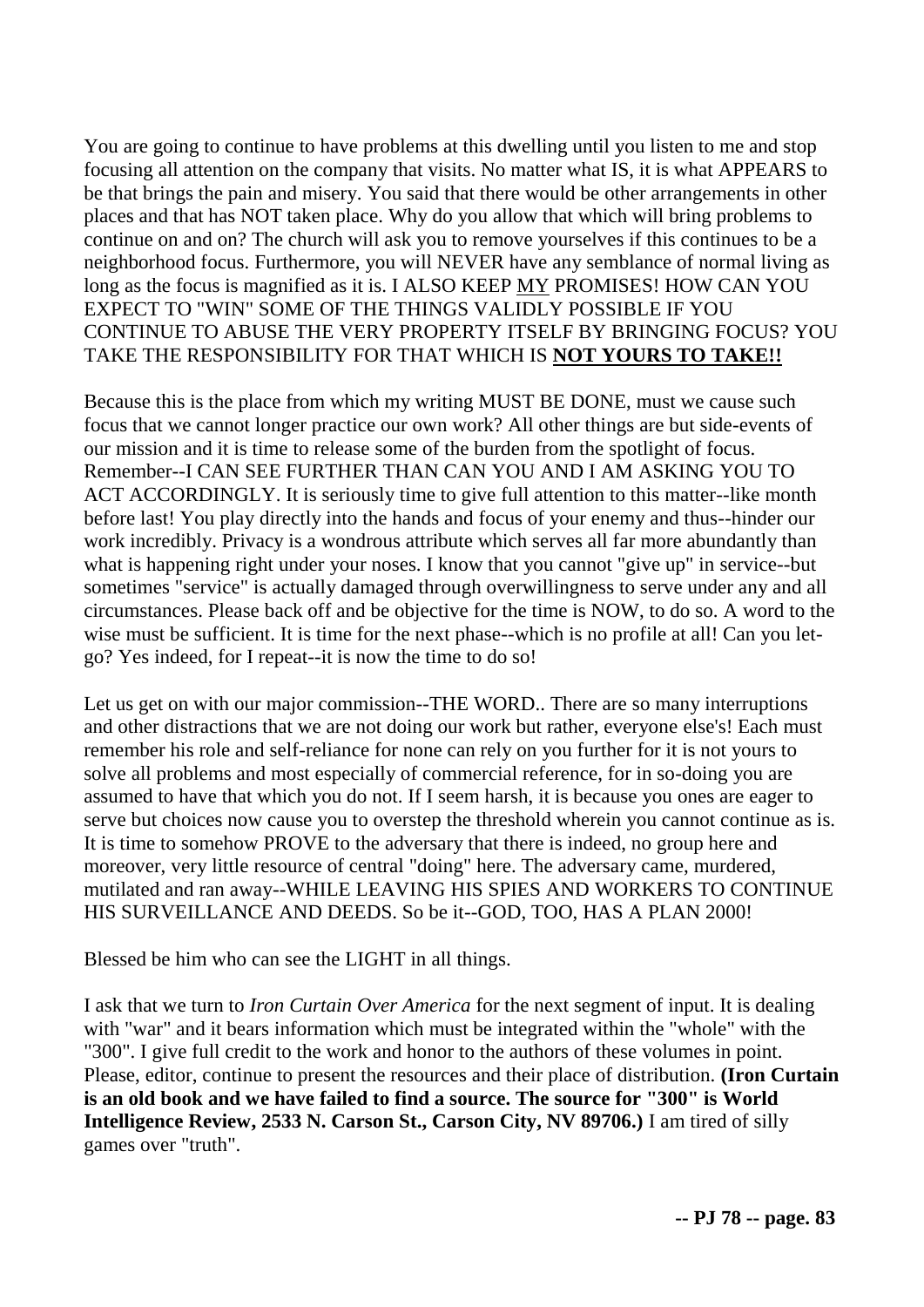Nora has done some most interesting work and investigation of matters which effect us greatly--one being: THE BROOKINGS INSTITUTE and a name or two that seems to fit into several branches and working organizations which deny any relationship one with the other. I have no intention of speaking further on the issue for my scribe has "paid" dearly and quite enough for my bringing you Truth. The court has ruled "that she is me" and I, Hatonn, must consider that as a promise to imprison her if I continue to outlay' some truths. If you wish the Truth of the universal order and workings--then you shall have to do your homework. Just realize, please, that answers have not yet been given forth because of these very assaults upon our people. So be it.

QUOTING *Iron Curtain Over America:*

#### **THE UNNECESSARY WAR**

In a speech before the Dallas, Texas, Alumni Club of Columbia University on Armistice Day, 1950, General of the Army Dwight D. Eisenhower stated that as Supreme Commander in Europe he made a habit of asking American soldiers why they were fighting the Germans and 90% of the boys said they had no idea. Very significantly, General Eisenhower did not offer members of his Alumni Group any precise answer to his own question. The high point of his speech was a statement of his hope that Columbia might become the fountain-head for widely disseminated simple and accurate information which will prevent our country from ever again "stumbling into war" at "the whim of the man who happens to be president" (notes taken by the author (John Beaty), who attended the Alumni Club meeting, and checked immediately with another Columbian who was also present).

The American soldier is not the only one who wondered and is still wondering about the purposes of World War II. Winston Churchill has called it "The Unnecessary War". In view of our legacy of deaths, debt, and danger, Churchill's term may be considered an understatement.

Before a discussion of any war, whether necessary or unnecessary, a definition of the term war is desirable. For the purposes of this book, war may be defined, simply and without elaboration, as the ultimate and violent action taken by a nation to implement its foreign policy. The results, even of a successful war, are so horrible to contemplate that a government concerned for the welfare of its people will enter the combat phase of its diplomacy only as a last resort. Every government makes strategic decisions, and no such decision is so fruitful of bitter sequels as a policy of drift or a policy of placating a faction- which has money or votes or both--and it is on just such a hybrid policy of drift and catering that our foreign policy has been built.

A commonly made and thoroughly sound observation about our foreign policy beginning with 1919 is that it creates vacuums--for a hostile power to fill. The collapsed Germany of 1932 created a power vacuum in the heart of Europe, but Britain and France made no move to fill it, perhaps because each of them was more watchful of the other than fearful of fallen Germany. The United States was far-off; its people of native stock, disillusioned by the bursting of Woodrow Wilson's dream bubbles, were disposed to revert to their old policy of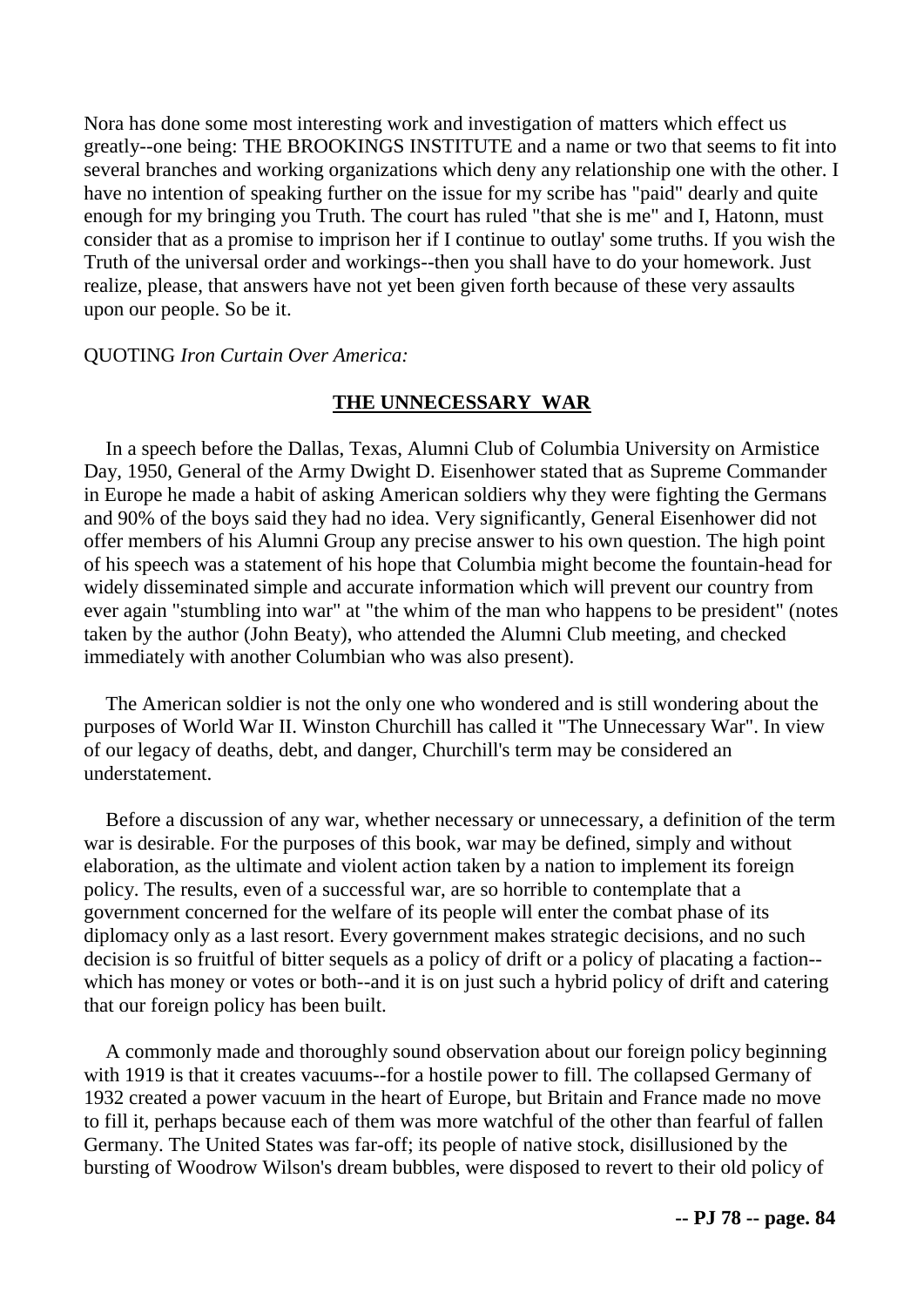avoiding foreign entanglements; and its numerous new Eastern European citizens, hostile to Germany, were watchfully awaiting a second and final collapse of the feeble republic born of the peace treaty of 1919. The new Soviet dictatorship, finding Marxism unworkable and slowly making it over into its later phases of Leninism and Stalinism, was as yet too precariously established for a westward venture across Poland.

As a result, Germany moved along stumblingly with more than a dozen political parties and a resultant near-paralysis of government under the Socialist President Friedrich Ebert to 1925 and then, with conditions improving slightly, under the popular old Prussian Field Marshal Paul von Hindenburg, who was President from 1925 to 1933.

Meanwhile two of Germany's numerous political parties emerged into definite power--the Communists, many of whose leaders were of Khazar stock, and the National Socialist German Workers Party, which was popularly called Nazi from the first two syllables of the German word for "National". Faced with harsh alternatives (testimony of many Germans to the author in Germany), die Germans chose the native party and Adolf Hitler was elected Chancellor.

The date was January 30, 1933, five weeks before Franklin Roosevelt's first inauguration as President of the United States; but it was only after the aged President von Hindenburg's death (on August 2) that Hitler was made both President and Chancellor (August 19). Differences between the rulers of the United States and Germany developed quickly. Hitler issued a series of tirades against Communism, which he considered a world menace, whereas Roosevelt injected life into the sinking body of world Communism by giving full diplomatic recognition to Soviet Russia on November 16, 1933, a day destined to be known as "American-Soviet Friendship Day" by official proclamation of the State of New York.

Sharing the world spotlight with his anti-Communist words and acts, was Hitler's domestic policy, which in its early stages may be epitomized as "Germany for the Germans", of whom in 1933 there were some 62,000,000. Hitler's opponents, more especially those of non-German stock (510,000 in 1933 according to the *World Almanac,* 1939), were unwilling to lose by compromise any of their position of financial and other power acquired in large degree during the economic collapse of 1923, and appealed for help to persons of prominence in the city of New York and elsewhere. Their appeal was not in vain.

In late July, 1933, an International Jewish Boycott Conference (*New York Times*, August 7, 1933) was held in Amsterdam to devise means of bringing Germany to terms. Samuel Untermeyer of New York presided over the Boycott Conference and was elected President of the World Jewish Economic Federation. Returning to America, Mr. Untermeyer described the planned Jewish move against Germany as a "holy war...a war that must be waged unremittingly" (speech over WABC, as printed in *New York Times*, August 7, 1933). The immediately feasible tactic of the "economic boycott" was described by Mr. Untermeyer as "nothing new", for "President Roosevelt, whose wise statesmanship and vision are the wonder of the civilized world, is invoking it in furtherance of his noble conception of the relations between capital and labor." Mr. Untermeyer gave his hearers and readers specific instructions: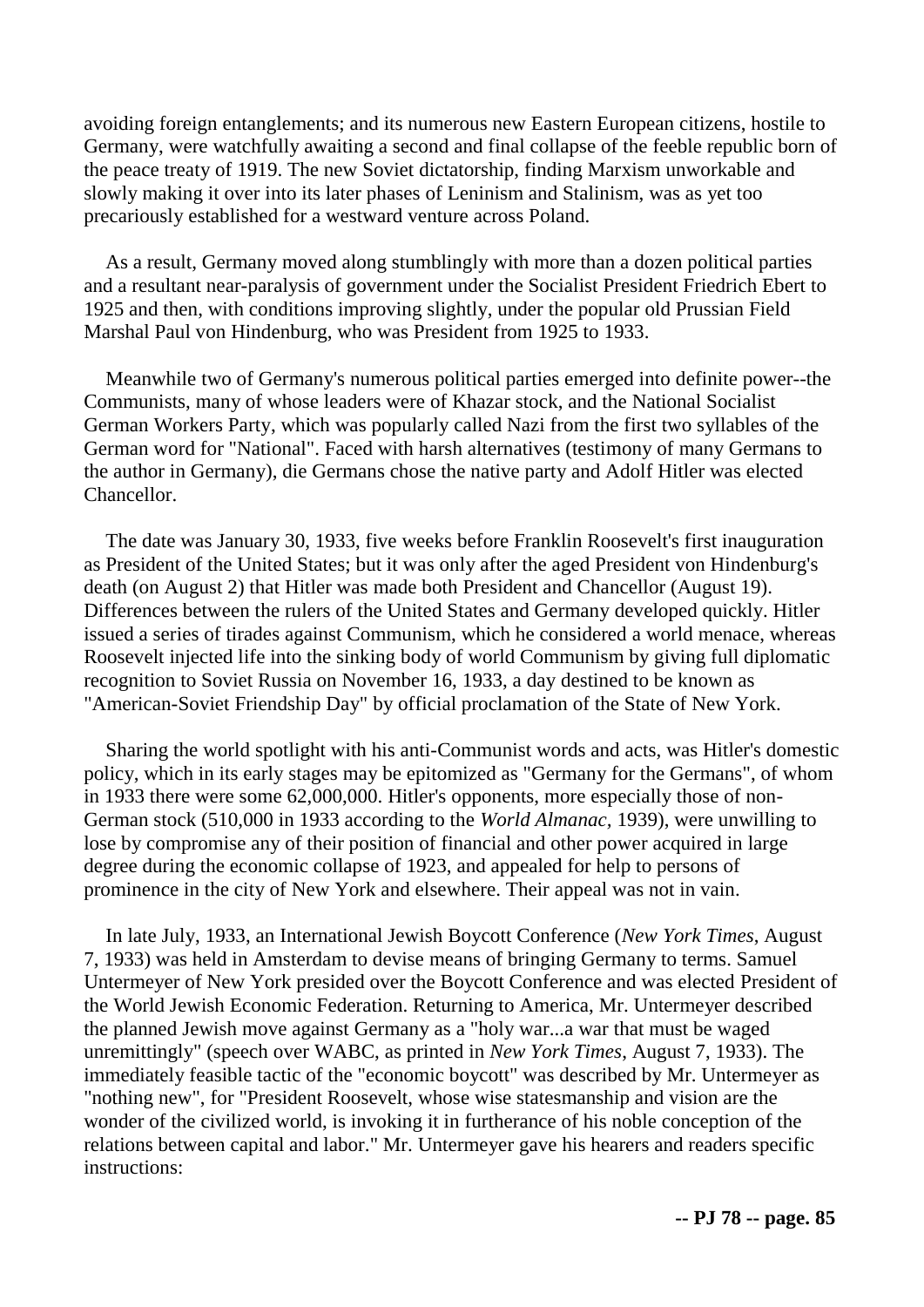It is not sufficient that you buy no goods made in Ger-many. You must refuse to deal with any merchant or shop-keeper who sells any German-made goods or who patronizes German ships and shipping.

Before the Boycott Conference adjourned at Amsterdam, arrangement was made to extend the boycott to "include France, Holland, Belgium, Britain, Poland and Czechoslovakia and other lands as far flung as Finland and Egypt" (*New York Times*, August 1, 1933). In connection with the boycott, the steady anti-German campaign, which had never died down in America after World War I, became suddenly violent. Germany was denounced in several influential New York papers and by radio.

The public became dazed by the propaganda, and the U.S. Government soon placed on German imports the so-called "general" tariff rates as against the "most favored" status for all other nations. This slowed down but did not stop the German manufacture of export goods, and the U.S. took a further step, described as follows in the *New York Times* (June 5, 1936): "Already Germany is paying general tariff rates because she has been removed by Secretary of State Cordell Hull from the most favored nation list.... Now she will be required to pay additional duties....it was decided that they would range from about 22 to 56 per cent." There were protests. According to the *New York Times* (July 12, 1936): "...importers and others interested in trade with Germany insisted yesterday that commerce between the two countries will dwindle to the vanishing point within the next six months." The prediction was correct.

An effort of certain anti-German international financial interests was also made to "call" sufficient German treasury notes to "break" Germany. The German government replied successfully to this maneuver by giving a substantial bonus above the current exchange rate for foreigners who would come to Germany, exchange their currency for marks, and spend the marks in Germany. Great preparations were made for welcoming strangers to such gatherings as the "World Conference on Recreation and Leisure Time" (Hamburg, August, 1936), one of whose programmes, a historic pageant on the Auszen-Al-ster, was attended by the author (who was visiting northern European museums and coastal areas in the interest of his historical novel, *Swords in the Dawn*). Special trains brought in school children from as far away as northern Norway. Whether from sincerity or from a desire to create a good impression, visitors were shown every courtesy. As a result of the German effort and the money bonus afforded by the favorable exchange, retired people, pensioners, and tourists spent enough funds in the Reich to keep the mark stable.

But this German financial victory in 1936, though it prevented an immediate currency collapse, did not solve the problem of 62,000,000 people (69,000,000 by 1939) in an area approximately the size of Texas being effectively denied export trade.

Through Secretary of State Cordell Hull and other officials President Roosevelt sponsored Mr. Untermeyer's economic war against Germany, but he still adhered, in his public utterances, to a policy of non-intervention in the internal affairs of foreign nations. In two speeches in the summer of 1937 he voiced "our national determination to keep free from foreign wars and foreign entanglements".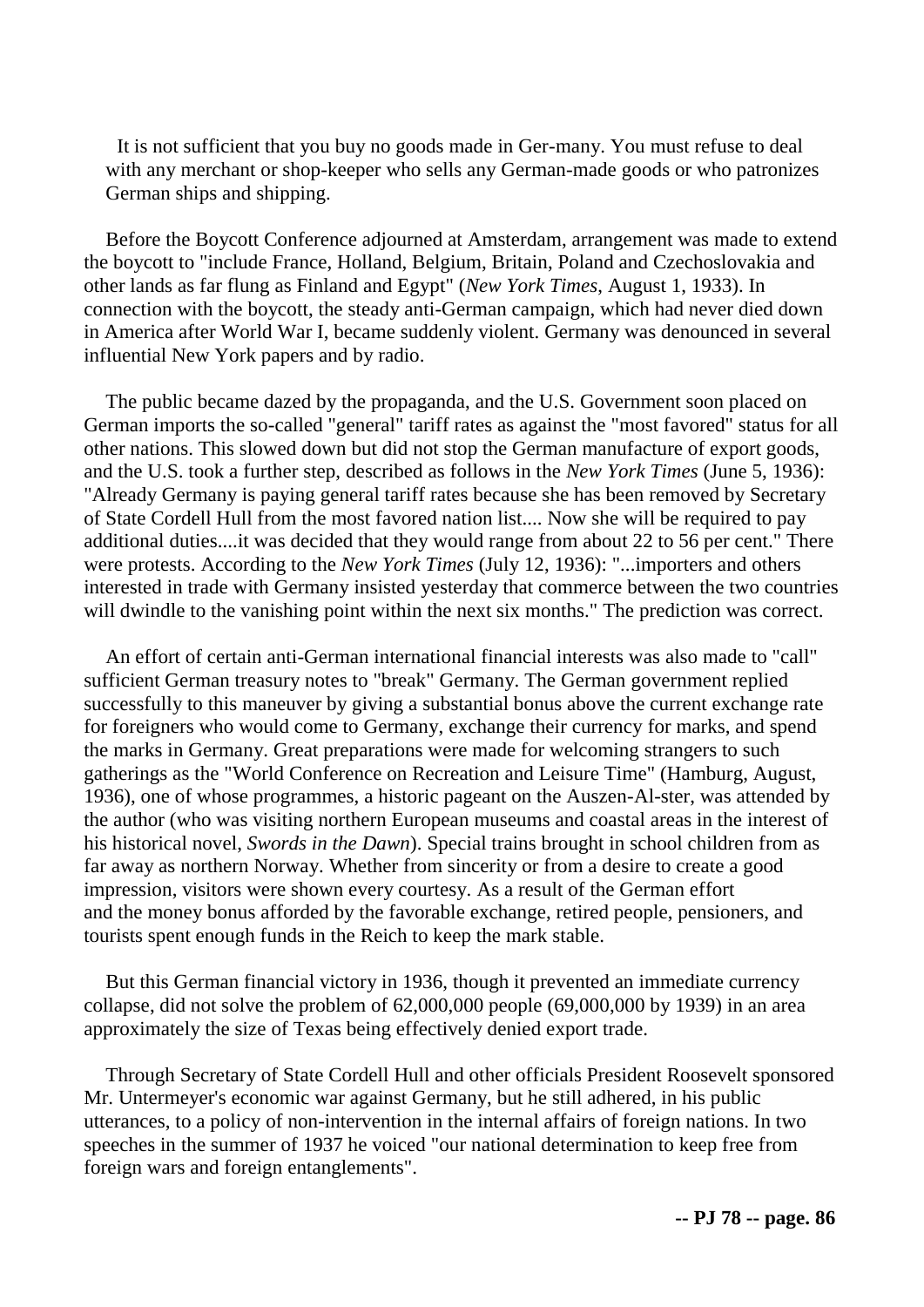Some sinister underground deal must have been consummated within two months, however, for in a speech in Chicago on October 5 [1937] the President made an about-face, which was

probably the most complete in the whole history of American foreign policy. Here are two excerpts from the famous "Quarantine" speech:

. . . let no one imagine that America will escape, that America may expect mercy, that this Western Hemisphere will not be attacked! . . .

When an epidemic of physical disease starts to spread, the community approves and joins in a quarantine of the patients in order to protect the health of the community against the spread of the disease.

This pronouncement, so inflammatory, so provocative of war, caused unprecedented consternation in the United States. Most outspoken in opposition to the "quarantine" policy was the *Chicago Tribune*. Violently enthusiastic was the *New Masses*, and Mr. Earl Browder promised the administration the "100 percent unconditional support of the Communist party" proved Roosevelt adopted a hands-off policy toward Communism. Incidentally, this Democratic-Communist collaboration was openly or covertly to be a factor in subsequent United States foreign and domestic policy to and beyond the middle of the twentieth century."I welcome the support of Earl Browder or any one else who will help keep President Roosevelt in office," said Harry S. Truman, candidate for Vice President, on October 17, 1944.

Far more numerous than denouncers or endorsers of the "quarantine" speech of 1937 were those who called for clarification. This, however, was not vouchsafed--nor was it, apart from possible details of method and time, really necessary. It was perfectly obvious that the President referred to Japan and Germany. With the latter country we had. already declared that "no quarter" economic war recommended by the President of the **World Jewish Economic Federation**, and now in unquestionably hostile terms our President declared a political war. In his diary, Secretary of Defense James Forrestal recorded that he was told by Joseph P. Kennedy, our Ambassador to Britain, that Prime Minister Chamberlain "stated that America and the world Jews had forced England into the war".

Censorship, governmental and other, was tight in America by 1937. It had blocked out the reasons for Mr. Roosevelt's public change of policy between summer and autumn, and it blacked out the fact that the President's threatening attitude caused Germany to make, and make a second time, an appeal for peace. *These appeals did not become known to the American public for more than ten years.* Here is the story, summarized from an article by Bertram D. Hulen in the *New York Times* of December 17, 1948:

In 1937 and again in 1938 the German government made "a sincere effort to improve relations with the United States, only to be rebuffed". The U.S. Government's alleged reason was "a fear of domestic political reactions in this country unfavorable to the Administration". Germany was told that *The American public would not tolerate a conference. Some officials*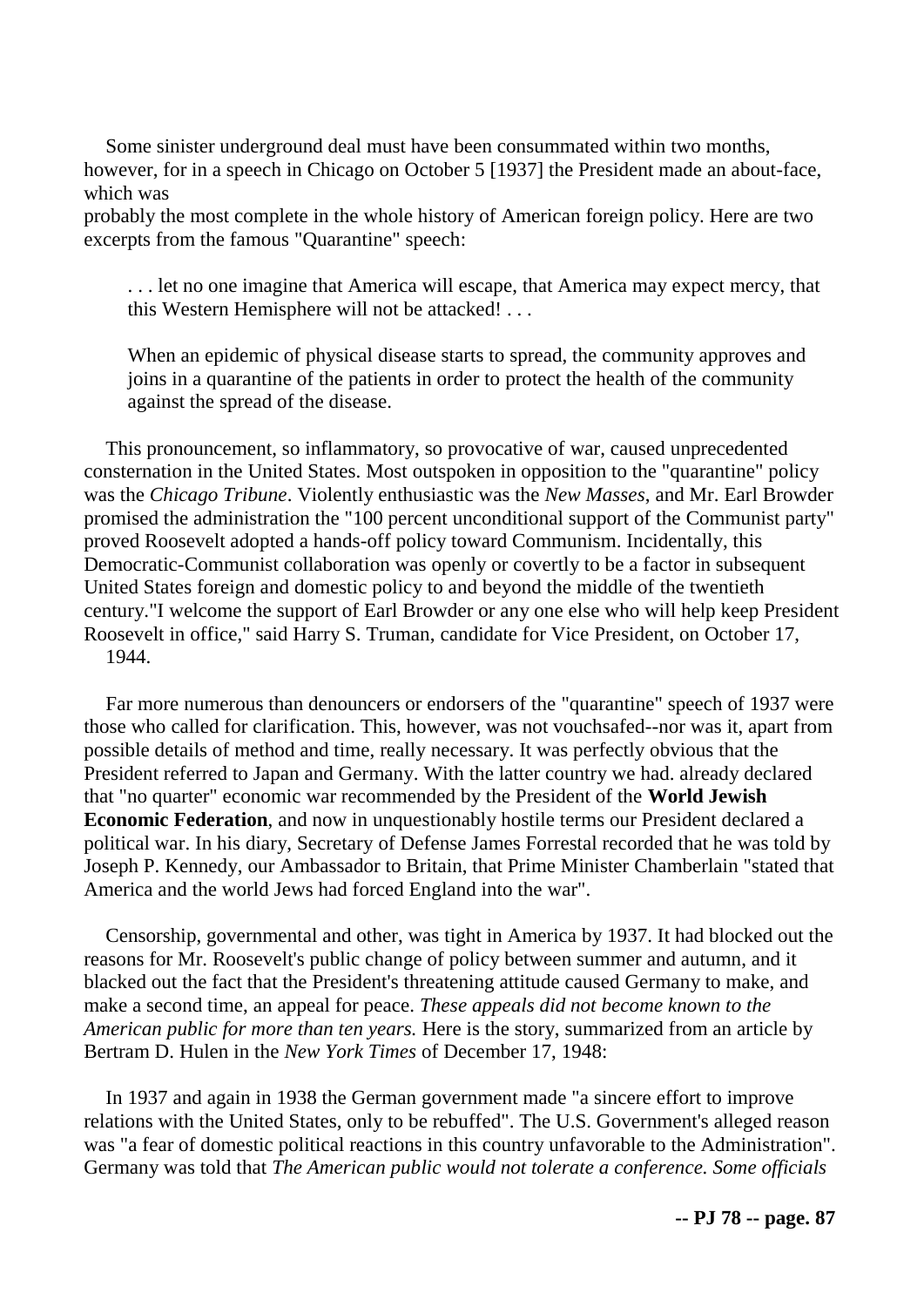*favored exploring the German offer "after the congressional elections in the fall" (1938). The sequel, of course, is that the Roosevelt administration blocked Germany's further efforts for peace by withdrawing our ambassador from Berlin and thus peremptorily preventing future negotiations.* Germany then had to recall her Ambassador "who was personally friendly toward Americans" and, according to the *New York Times*, "was known in diplomatic circles here at the time to be working for international understanding in a spirit of good will." Here, to repeat for emphasis, is the crux of the matter: *The whole story of Germany's appeal for negotiations and our curt refusal and severance of diplomatic relations was not published in 1937 or 1938, when Germany made her appeals, but was withheld from the public until ferreted out by the House Committee on Un-American Activities after World War II and by that committee* released to the press more than ten years after the facts were so criminally suppressed. Parenthetically, it is because of services such as this on behalf of truth that the Committee on Un-American Activities has been so frequently maligned. In fact, in our country since the 1930s there seems little question that the best criterion for separating true Americans from others is a recorded attitude toward the famous Martin Dies Committee.

Economically strangled by an international boycott headed up in New York, and outlawed politically even to the extent of being denied a conference, the Germans in the late 1930s faced the alternatives of mass unemployment from loss of world trade or working in government-sponsored projects. They accepted the latter. The workers who lost their jobs in export businesses were at once employed in Hitler's armament industries which were already more than ample for the size and resources of the country, and soon became colossal.

Thus by desperate measures, advertised to the world in the phrase "guns instead of butter", Hitler prepared to cope with what he considered to be the British-French-American-Soviet "encirclement". Stung by what he considered President Roosevelt's insulting language and maddened by the contemptuous rejection of his diplomatic approaches to the United States, he made a deal (August, 1939) against Poland with the Soviet Union, a power he had taught the German people to fear and hate! With the inevitability of a Sophoclean tragedy, this betrayal of his own conscience brought him to ruin--and Germany with him. *Such is the danger which lurks for a people when they confide their destiny to the whims of a dictator!*

The war which resulted from Franklin D. Roosevelt's policy is well remembered, especially by those American families whose sons lie beneath white crosses--at home or afar. Its pre-shooting phase, with all the weavings back and forth, is analyzed in Professor Beard's volume, already referred to.

This much, however, is evident. With some secret facts now revealed and with the foul picture now nearing completion, we can no longer wonder at a clean trustful young soldier or an honorable general being unable to give a satisfactory reason for our part in promoting and participating in World War II.

As the "unnecessary war" progressed, we adopted an increasingly horrible policy. Our government's fawning embrace of the Communist dictator of Russia, and his brutal philosophy which we called "democratic", was the most "unnecessary" act of our whole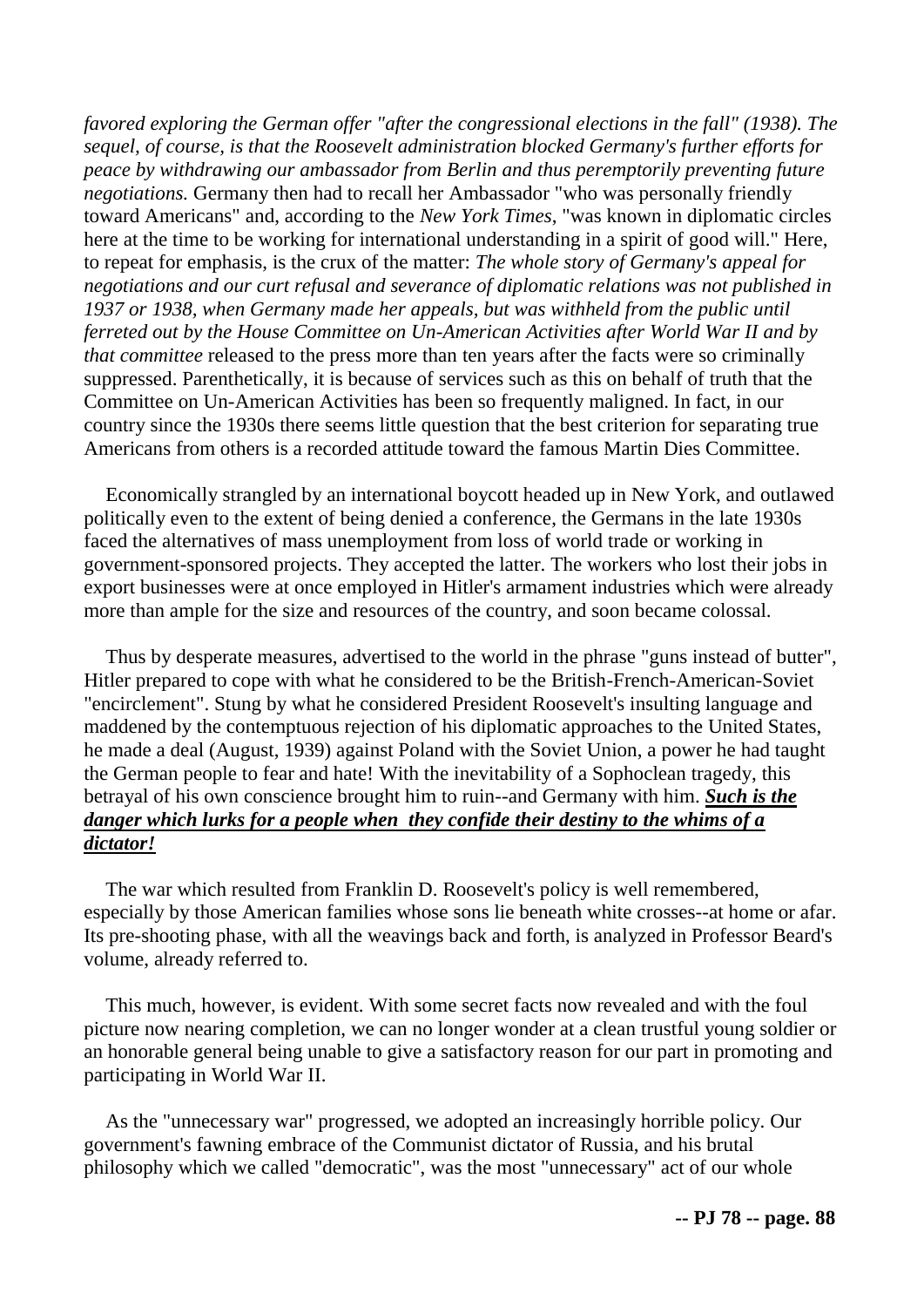national history, and could have been motivated **only by the most reprehensible political considerations--such, for instance, as holding the 100 per cent Communist support at a price proposed by Mr. Browder.** Among those who learned the truth and remained silent, with terrible consequences to himself and his country, was James V. Forrestal. In an article, "The Forrestal Diaries", *Life* reveals (October 15, 1951) that in 1944 Forrestal wrote thus to a friend about the "liberals" around him:

I find that whenever any American suggests that we act in accordance with the needs of our own security he is apt to be called a (profane adjective deleted) fascist or imperialist, while if Uncle Joe suggests that he needs the Baltic Provinces, half of Poland, all of Bessarabia and access to the Mediterranean, all hands agree that he is a fine, frank, candid and generally delightful fellow who is very easy to deal with because he is so explicit in what he wants. **[H:Still think Forrestal just "jumped" to his death in that mental institution?]** 

Among those who saw our madness, and spoke out, were Senator Robert A. Taft of Ohio and Winston Churchill.

Senator Taft's radio address of June 29, 1941, a few days after Hitler invaded Russia, included the following passage:

How can anyone swallow the idea that Russia is battling for democratic principles? Yet the President on Monday announced that the United States would give all possible aid to Russia, the character and quantity of the aid to await only a disclosure of Russian needs. [IL Does anyone see a similarity this day, Sept. 24, 1993????] To spread the four freedoms throughout the world we will ship airplanes and tanks and guns to Communist Russia. But no country was more responsible for the present war and Germany's aggression than Russia itself. Except for the Russian pact with Germany there would have been no invasion of Poland. Then Russia proved to be as much of an aggressor as Germany. In the name of democracy we are to make a Communist alliance with the most ruthless dictator in the world.... **[H: Still sounds VERY FAMILIAR does it not? Not just in speaking--but in total actions!]** 

But the victory of Communism in the world would be far more dangerous to the United States than the victory of Fascism. There has never been the slightest danger that the people of this country would ever embrace Bundism or Nazism. . . But *Communism masquerades*, often successfully, under the guise of democracy (*Human Events*, March 28, 1951).

The Prime Minister of Britain, the Right Honorable Winston Churchill, was alarmed at President Roosevelt's silly infatuation for Stalin and the accompanying mania for serving the interests of world Communism. "It would be a measureless disaster if Russian barbarism overlaid the culture and independence of the ancient states of Europe," he wrote on Oct. 21, 1942, to the British Foreign Secretary, Anthony Eden. Churchill also wanted an invasion of the Balkans, which Roosevelt and Mar-shall opposed, apparently to please Stalin. **[H: Chelas, as you read this, do not be distracted from the FACT--all of these players were**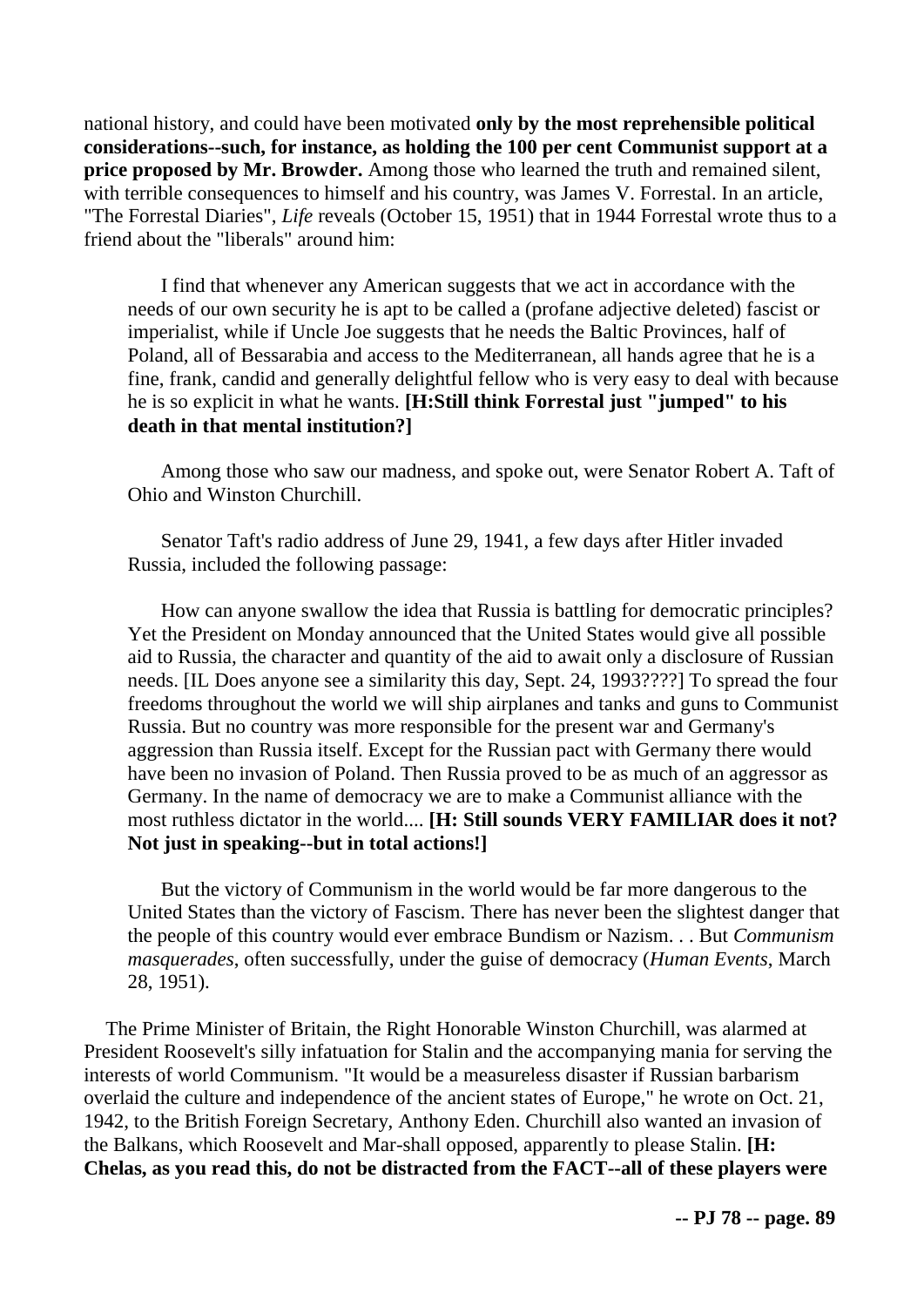**IN THE SAME GAME AND THESE WERE THE CHARADES AND VEILED PLANS BEING PLACED INTO ACTION. NEVER FORGET--THE PLANNERS ARE ALL IN THE SAME GAME!]** This is no place and the author assumes no competence for analyzing the strategy of individual campaigns; but according to Helen Lombard's *While They Fought*, General Marshall stated to a Congressional Committee that the "purpose" of the Italian campaign was to draw "German forces away from the Russian front", and according to the same source General Mark Clark when questioned "about American political aims" found himself "obliged to state that his country was seeking nothing except ground in which to bury her dead". Such being true, one may wonder why--except for the furtherance of Stalin's aims--the forces devoted to strategically unimportant Italy, the winning of which left the Alps between our armies and Germany, were not landed, for instance, in the Salonika area for the historic Vardar Valley invasion route which leads without major obstacles to the heart of Europe and would have helped Stalin defeat Hitler without giving the Red dictator all of Christian Eastern Europe as a recompense.

It is widely realized now that Churchill had to put up with much indignity and had to agree to many strategically unsound policies to prevent the clique around Roosevelt from prompting him to injure even more decisively Britain's world position vis-a-vis with the Soviet Union. Sufficient documentation is afforded by General Elliott Roosevelt's frank and useful book, *As He Saw It*. Determined apparently to present the truth irrespective of its bearing on reputations, the general quotes his father's anti-British attitude as expressed at Casablanca: "I will work with all my might and main to see to it that the United States is not wheedled into the position of accepting any plan....that will aid or abet the British Empire in its imperial ambitions." This was **the day before** Roosevelt's "Unconditional Surrender" proclamation (Saturday, January 23, 1943). The next day Roosevelt again broached the subject to his son, telling him the British "must never get the idea that we're in it just to help them hang on to the archaic, medieval Empire ideas."

This attitude toward Britain, along with a probably pathologi-cal delight in making Churchill squirm, explains the superficial reason for Roosevelt's siding with the Stalinites on the choice of a strategically insignificant area for the Mediterranean front. As implied above, the deeper reason, beyond question, was that in his frail and fading condition he was a parrot for the ideas which the clique about him whispered into his ears, with the same type of flattery that Mr. Untermeyer had used so successfully in initi-ating the Jewish boycott. No reason more valid can be found for the feeble President's interest in weakening the British Em-pire while strengthening the Soviet Empire--either in the gross or in such specific instances as the Roosevelt-Eisenhower policy in Germany. This policy, initiated by Roosevelt and imple-mented by Eisenhower, was well summarized in a speech, "It is Just Common Sense to Ask Why We Arrived in Our Present Po-sition", by Congressman B. Carroll Reece of Tennessee in the House of Representatives on March 19, 1951 (*Congressional Record,* pp. A1564 to A1568):

... We could have easily gotten to Berlin first. But our troops were first halted at the Elbe. They were then with-drawn from that river in a wide circle--far enough west-ward to make Stalin a present of the great Zeiss optical and precision instrument works at Jena, the most important V-1 and V-2 rocket laboratory and production plant in Nordhausen, and the vital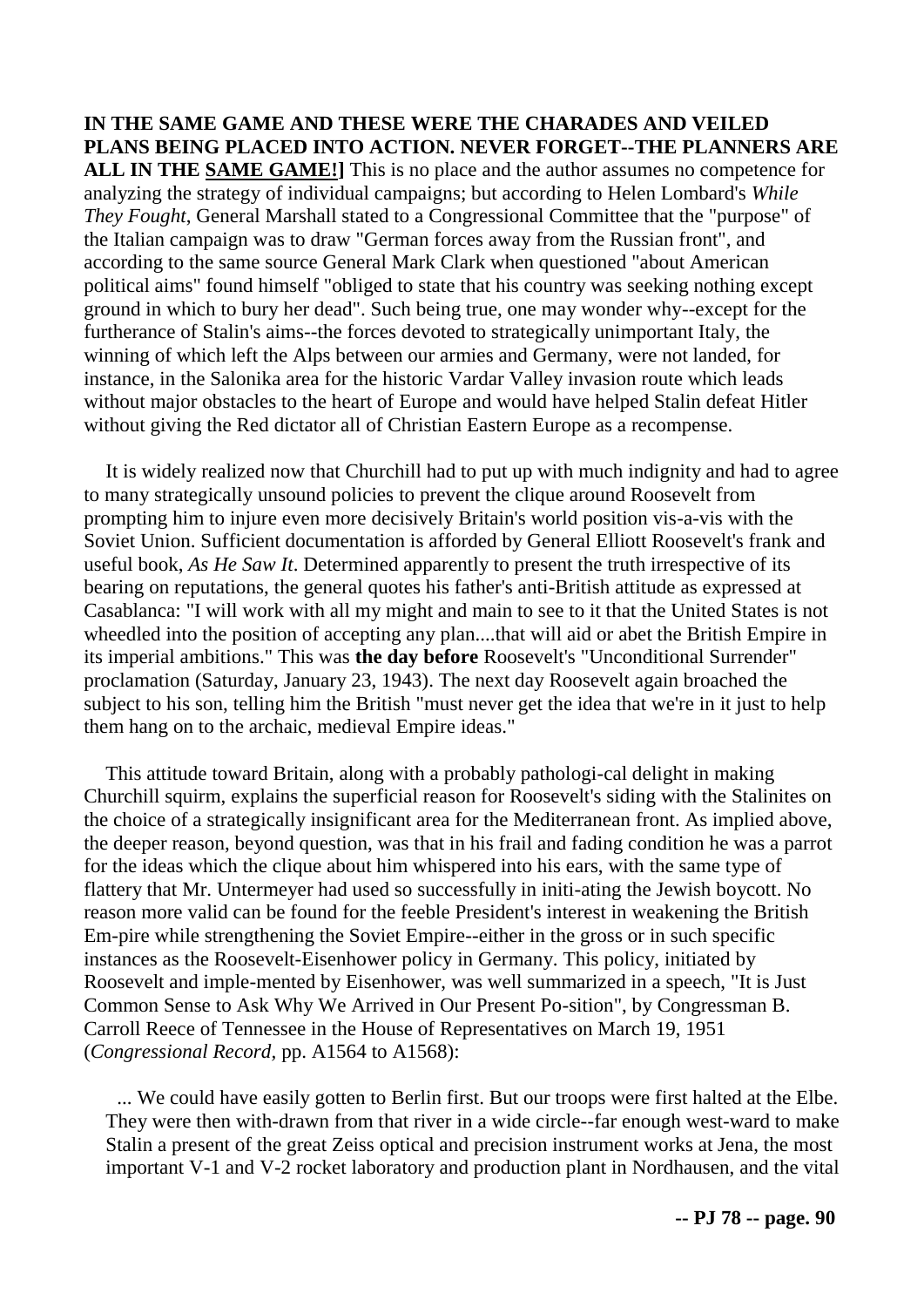underground jet plant in Kahla. Everywhere we surrendered to the Soviets intact thousands of German planes, including great masses of jet fighters ready for assembly, as well as research centers, rocket developments, scientific personnel, and other military treasures.

When it was all over, a large part of the formidable Russian militarism of today was clearly marked "Made in America" or "donated by America from Germany". But where Roosevelt left off President Truman resumed.

At Potsdam, Truman maintaining intact Roosevelt's iron curtain of secret diplomacy, played fast and loose with American honor and security. He agreed to an enlargement of the boundaries of a Poland already delivered by Roosevelt and Churchill to Russian control through addition of areas that had for centuries been occupied by Germans or people of German origin. Some 14,000,000 persons were brutally expelled from their homes with the confiscation of virtually all their property. Only 10,000,000 finally reached the American, French, and British zones of Germany. Four million mysteriously disappeared, though the finger points toward Russian atrocities. Thus Truman approved one of the greatest mass deportations in history, which for sheer cruelty is a dark page in the annals of history. **[H: I suggest that here it is also appropriate to share AGAIN the death camps of Eisenhower and the "mystery" will not be so intriguing any longer! (See following chapter 10.)]** 

At Potsdam, Truman also sanctioned Russian acquisition of Eastern Germany, the food bin of that nation be-fore the war. It then became impossible for the remaining German economy in British, French, and American hands to feed its people. Germany, like Japan, also went on our bounty rolls.

Like Roosevelt, Truman did not neglect to build up Russian military strength when his opportunity came at Potsdam. He provided her with more factories, machines, and military equipment though at the time he attended Potsdam. Truman knew that through lend-lease we had already dangerously expanded Russia's military might and that, in addition, we had given the Soviets some 15,000 planes--many of them our latest type--and 7,000 tanks.

But at Postsdam, Truman gave to Russia the entire zone embracing the Elbe and Oder Rivers, excepting Hamburg, which lies within the British zone. Naval experts had known from the early days of World War II that it was along these rivers and their tributaries that the Germans had set up their submarine production line. The menace which the Nazi underwater fleet constituted during World War II is still remembered by residents along the Atlantic coast who saw oil tankers, merchant ships, and even a troop transport sunk within sight of our shores. Convoy loses during the early years of the war were tremendous. And special defensive methods had to be devised by our Navy to get our supplies across the Atlantic.

But in spite of this, the President agreed at Potsdam to deliver to Russia the parts (of Germany containing) plants sufficient for her to fabricate hundreds of submarines. In addition to this, he agreed to give to Russia 10 of the latest snorkel-type long-range German submarines for experimental purposes.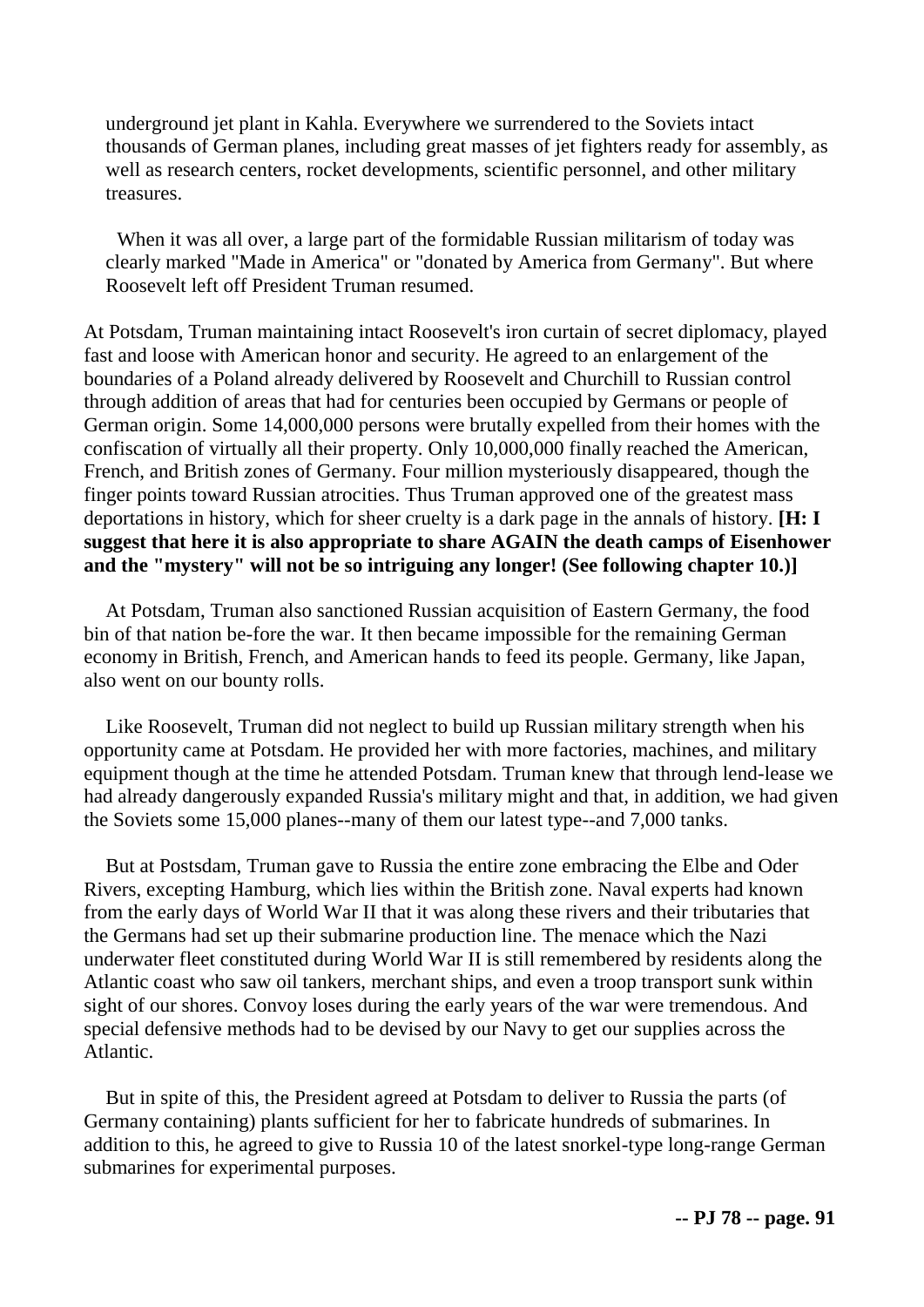## TO BE CONTINUED

\* \* \*

We are going to leave this for your pondering. I trust you are getting a new vision regarding what actually transpired vs. what you have been led to believe. You were "had" so long ago that it is painful in the retelling. You are on the brink of total enslavement, America and World--and no one seems to recognize it except the adversaries of decency and freedom who ARE the PLANNERS OF THE PLAN.

We will consider why old buddie Churchill consented to the initiation of such dastardly things when we have another opportunity. Thank you.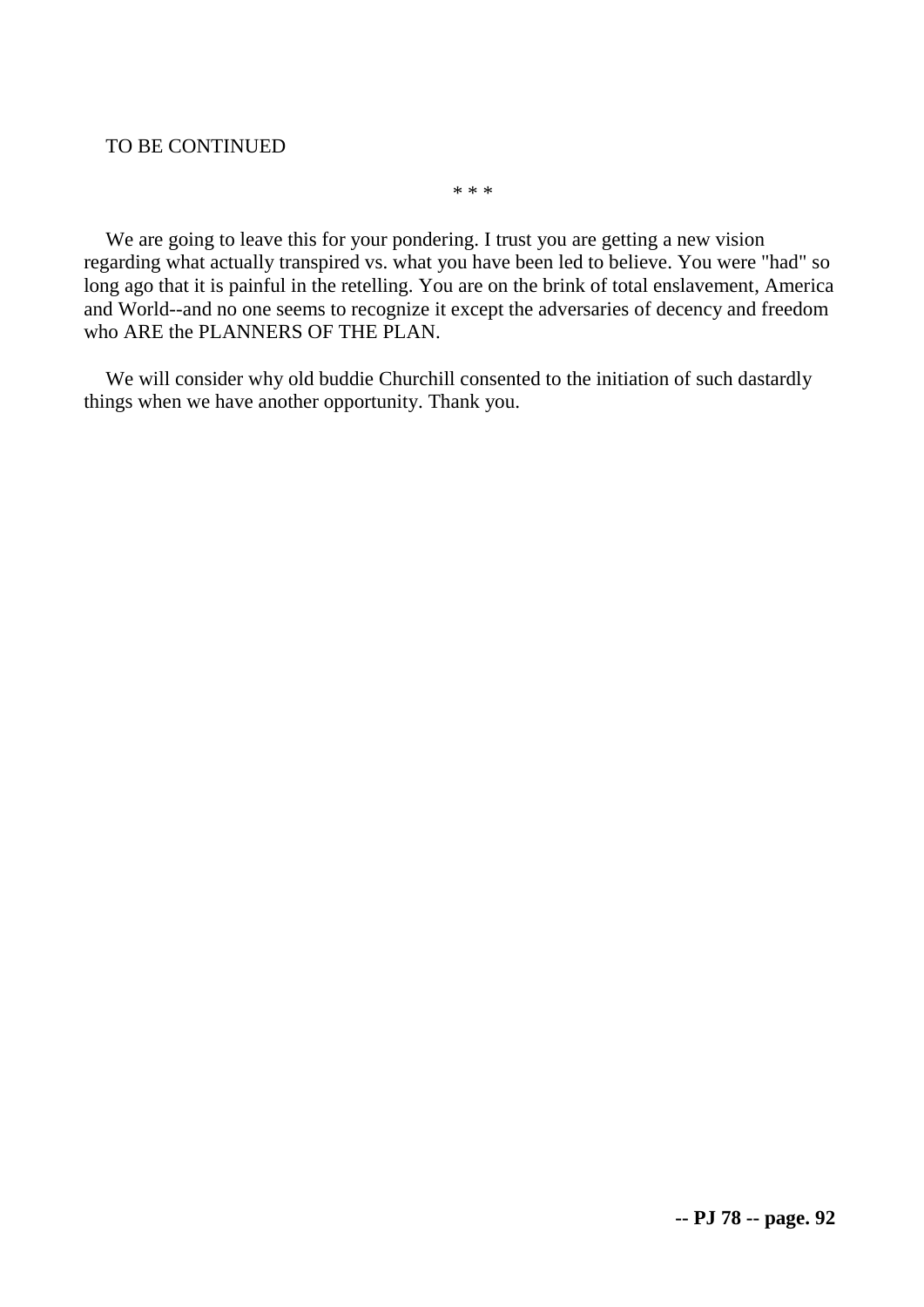# **CHAPTER 9**

## **GENERAL EISENHOWER'S DEATH CAMPS**

*Editor's note: In chapter 8, in a writing about the Khazarian Zionists' stranglehold on United States foreign policy and other sordid manipulations during World War II, Commander Hatonn asked that we re-run some sickening information about General Dwight Eisenhower\_THE TRUTH rather than the media-spun blarney that has found its way into all the history books.*

*For instance, the whole idea of World War II "death camps" can never be truly appreciated without understanding Eisenhower's central role in creating some real doozies. This information is extracted from pages 139-159 of JOURNAL #40 called, THE TRILLION DOLLAR LIE; THE HOLOCAUST. Vol II.*

# **11/14/91 #1 HATONN**

# **TODAY'S WATCH**

No "Today's Watch" because we have a press deadline. I am getting a backwash of the most heinous threats regarding the so-called "Holocaust" of which I am laying forth facts. I trust the "readers" here will place the following documentation in proper sequence so that in the JOURNAL the writings regarding "false counting" will not be interrupted. Thank you.

To hurry through this document I am going to give appreciation to Lt. Col. Gordon "Jack" Mohr, AUS Ret. My subject in point is a review of a publication OTHER LOSSES, by James Bacque. Most of the information in this writing comes from The **Canadian Intelligence Service,** Bag 78, High River, Alberta, Canada, who carries the book in point for about \$28.00.

Although it is one of the most controversial books of this decade, it had to be published out of the United States. We wrote of this material a couple of years ago but I find new readers are not going back to pick up old JOURNALS because of the heavy reading load of the paper.

The following is only a review with some dates which have been verified as accurate and totally confirmed as truth. If you desire more input, then I can only ask you to get the backup in the JOURNALS and-or the book *OTHER LOSSES* and then follow-up on the references given where you will find some three pages of Bibliography for sources.

This deals with the Death camps of "Eisenhower" and crew. You might believe there is no connection between Eisenhower and the Jewish Khazarian Zionists; however, I hasten to remind you Eisenhower himself stated, when he chose to run for Presi-ded. and moved within the Republican Party that "...although I am a confirmed Zionist...!" I fail to see how you can give your allegiance any more clearly. So be it.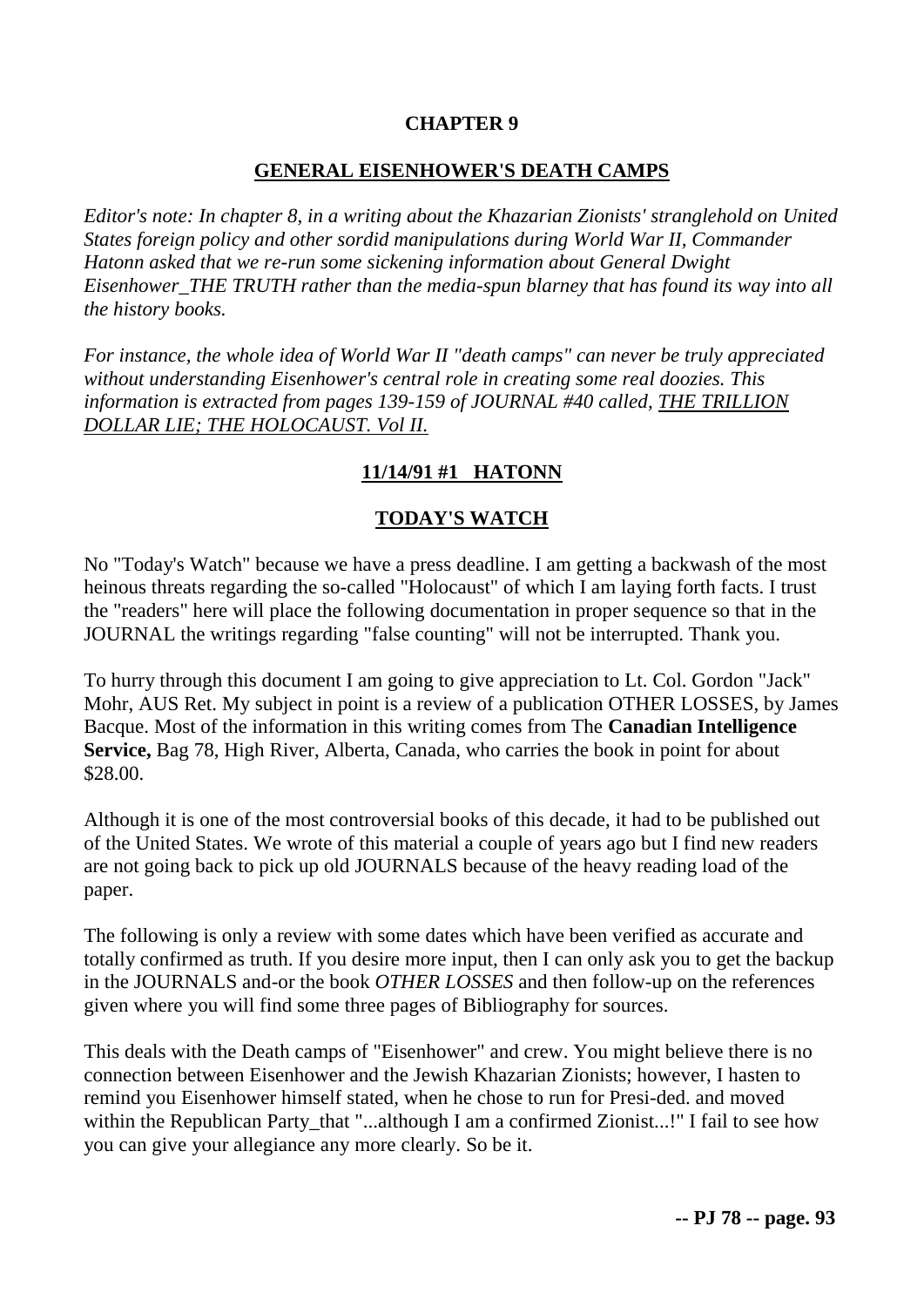# *OTHER LOSSES*

Within the documentation of facts you are going to find some most heinous and painful truths unfolding about your blessed nation founded under God with a Constitution which guarantees you protection of your Constitutional freedom and rights. While you slept and were misled, things were taking place in the secret councils and at international levels of intrigue which have now brought your nation to the brink of total fall. In view of that which has gone on before your eyes in the recent Gulf non-war, undeclared, you will find it perhaps easier to realize that crimes have gone on through all the wars of this century, in fact\_all wars throughout all time. We are going to deal here, however, with some final truths about World War II.

In bringing this material to the open light of day you are going to have to also realize that the Soviet Union has been tied to the U.S. in all of the massive "cover-ups". You will have to note that the Soviet relations of recent months, which has caused its leaders to admit to the murder of millions of their own people, allowed a few rays of truth to filter down and penetrate the Iron Curtain which has been erected over World War II, and which has kept vital facts from your people.

Do not be fooled by the so-called "...moving of Lenin's body" and other show-acts of changing the "leopard's spots". The Soviet Zionists in conjunction with the other Zionists now spread within the fiber of your nations have changed not one iota their intent to have a Global Government under their total and unrelenting control.

Let us look at only a few incidents released to you-the-people. I haven't the time this day to investigate every detail of why this information was allowed to come forth but that alone is worth a full JOURNAL. Mostly it is to cause you to know that the power is massive and "you will be next if you do not follow OUR new rules!" The detention camps • are already operable right in the U.S.A. to detain you who do not like the things which are coming down upon you. I haven't said this is "easy to believe" \_I simply give you facts.

This information, and if possible Bacque's book, should be seen by EVERY veteran who fought in World War H. In fact all veterans for the lies told to the public about every encounter ARE LIES. You who fought in these horror stories KNOW THE TRUTH and it is giving you nightmares and terrors and destroying your very present existence by the hiding it within. If you would save your nation and freedom under your wondrous Constitution you must stand against the "ENEMY WITHIN" WHICH YOU RAISED YOUR HAND TO THE SQUARE AND SWORE TO DEFEND. The enemy has moved within and has gained control of your nation starting at the very Government Administration and Congress. Unless you KNOW truth you cannot know that which is WRONG .

This writing revolves around the Supreme Commander of the Allies in Europe, Gen. Dwight David Eisenhower, who was known during his days at West Point as that *"terrible Swedish Jew". Surprised???*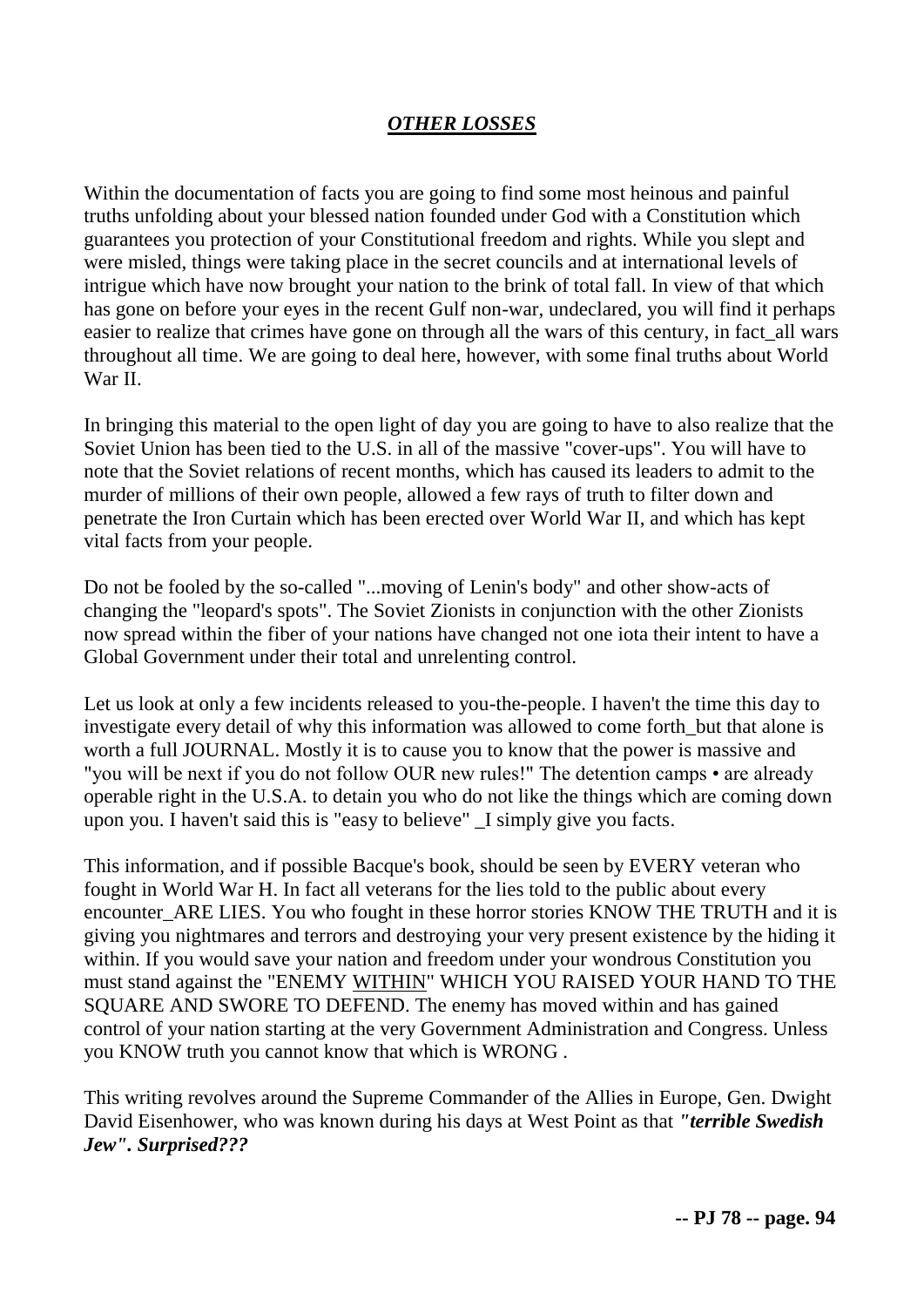During the days before World War II, "Ike", as he was most affectionately called, was noted as quite a "ladies man, and the best damned bridge player on the Post". When anyone would mention Ike as a troop commander, it was met with hilarious, profane skepticism. Then too, you must understand that these opinions are projected by the attitudes of ones such as Gen. George Patton, who looked on Eisenhower as a "whimp", not worthy of his rank and certainly not qualified to LEAD in such high capacity. Of course, he DID NOT LEAD he was only the "front" for those who directed the war to suit the gains of the Elite.

As many of you can still remember, Ike was promoted to Supreme Commander in Europe. From Lieutenant Colonel, in early 1941, Eisenhower was promoted to full Colonel in March 1941, to Brigadier General (temporary) in Sept. In Feb. 1942, after he became a favorite of Gen. George Marshall during the Louisiana Maneuvers, he was appointed Assistant Chief of the War Plans Division. About this time, Ike became acquainted with the daughter of President Franklin Delano Roosevelt, and she introduced her boy friend to "pappa". Evidently F.D.R. recognized in this young officer, a man who would agree with any of his plans and who would do anything to gain promotion. This began a rapid spiral of promotions which by-passed many officers who outranked him and who were much more qualified for the posts he occupied. He became Chief of Operations Division, War Department General Staff (March, 1942), Sicily, (May 1943), Italy (September, 1943) and finally to his ultimate designation by President F.D.R. as Supreme Commander, Allied Expeditionary Force for the invasion of Europe. Now, if you don't like my information GO LOOK IT UP. TRUTH ONLY MEANS WHETHER YOU LIVE OR DIE IT IS QUITE SIMPLE, BROTHERS.

# **TIME OUT FOR "CHURCHILL"**

Where do you think you got the fine idea of bombing homes, women and children in Iraq? You realize you missed all of the military installations, don't you? Come now, precision surgical bombing\_and everything was left standing and useable? What did your planes do on those raids they showed you on CNN? You were bombing and shooting some of your own soldiers who were going to "spill the beans" when they got home, and civilian targets in Iraq!

This came from some FINE military calculations regarding Germany. Churchill asked his staff to calculate "how many homes and civilian targets destroyed would be required to take Germany? He was told "65 %". From that moment ALL at-tacks were leveled against ONLY civilian targets\_Dresden was totally wiped away EXCEPT' for military installations. (Dresden is only ONE example.) When it was announced that 65% of the civilian targets had been demolished the war ended. But not for the Germans who would fall into these terrorist's hands.

# **BACK TO THE WAR**

It was Eisenhower's advice to F.D.R. and Churchill (the FIRST worst war criminal of all time), which caused the war to drag on for two extra years, resulting in millions of deaths on both sides, and hundreds of billions of dollars of profit for Eisenhower's racial Zionist brethren, the International bankers, who financed BOTH SIDES\_AS USUAL.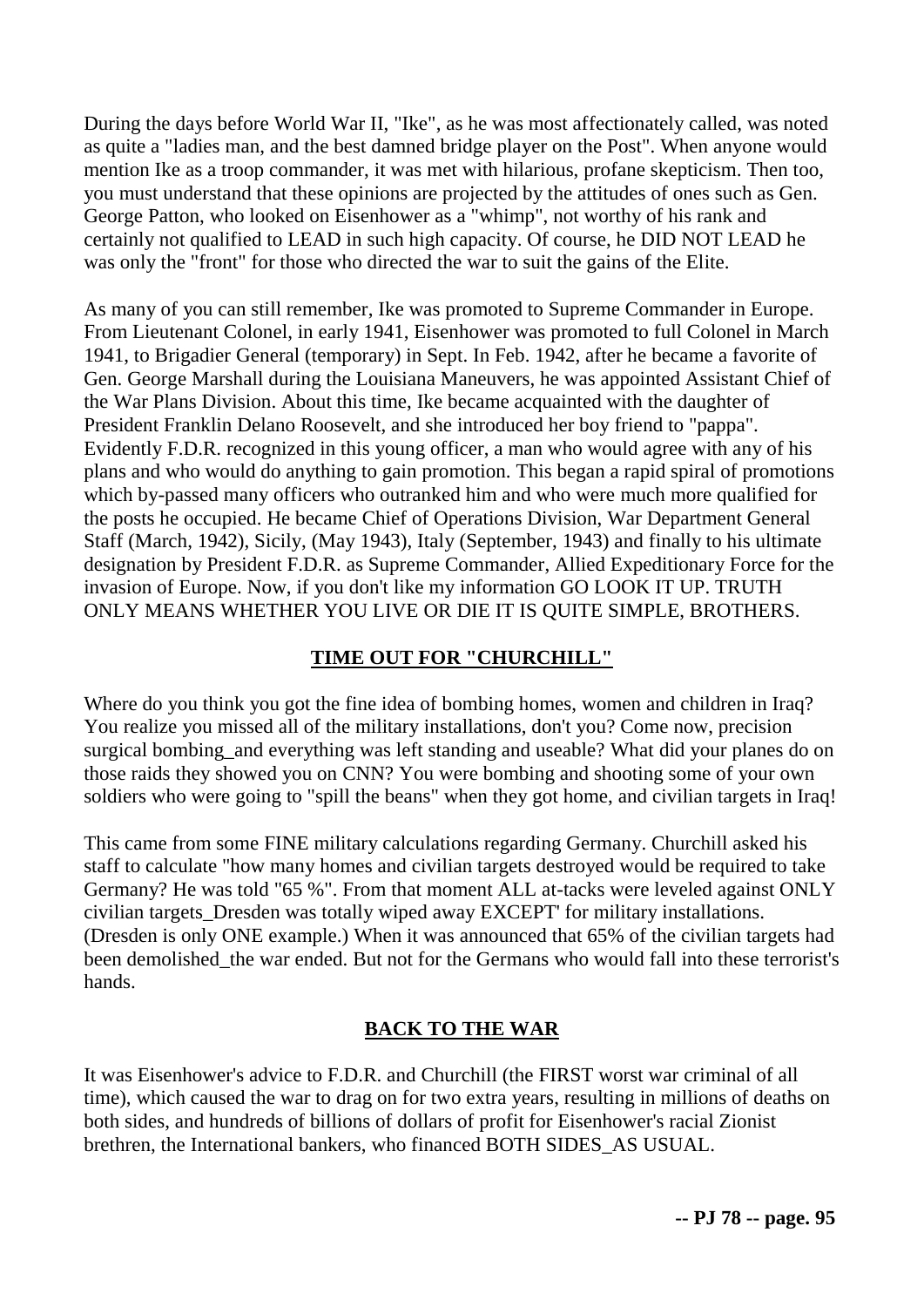If you are shocked, then I suggest you go back and read the story of Pearl Harbor wherein Roosevelt was *in on the planning of the destruction at Pearl Harbor!*

In early 1943, General Patton and the British Commander, Gen. Montgomery, presented a plan to Churchill and F.D.R. which called for the invasion of Europe through the "soft underbelly of Europe". This would have liberated all the eastern European countries from "Communist" control and would have ended the war in 1943.

But Eisenhower's hatred of the Germans, which was openly shown many times during those terrible days of the war, demanded that as many Germans as possible be made to suffer for their part in the war.

It might be well to state here, that as early as 1902, International "Zionism" had a plan for the destruction of what was recognized as "Christianity" in Europe.

This called for the destruction, first of Czarist Russia (note I did NOT say "Khazarian Zionist Russia") which took place in 1917 with the same people financing the war, and then for the destruction of Germany. A war chest of some \$2-billion (and in those days THAT WAS A LOT OF MONEY!) WAS SET ASIDE FOR THIS PURPOSE, LONG *BEFORE* A MAN NAMED ADOLF HITLER EVEN CAME ON THE SCENE. When Churchill and F.D.R. listened to the advice of Stalin, instead of their two best military leaders, it gave Stalin two years to establish control over all of Eastern Europe, which is now known as the Warsaw Pact Nations.

You can see the further treason in Eisenhower's actions, when in 1945, as Patton's armored forces swept into Germany, they were held back from entering Berlin, and were even ordered to withdraw to the Western borders of Germany, until Soviet troops could enter Germany.

Any military commander "worth their salt", knows that Patton could have ended the war on the Eastern border of Germany and that country would have never been divided. Patton by this time was beginning to realize that a conspiracy existed among the top war leaders, which were keeping him from the victory his troops so deserved. It was a traumatic lesson which was to be later repeated with General Douglas MacArthur in Korea, when he was not allowed to attack enemy positions north of the Yalu River. Again, I urge you to research this for yourselves, the documentation is available and easily acquired. I suggest you do not go to the memoirs of Eisenhower, however, for your truth.

# **OTHER PLANS**

The One Worlder groups in Washington, D.C., and London had much different plans and aided Stalin in his rape of Eastern Europe and Germany. As a matter of FACT, when we finish the other document regarding the Death Camps (so-called) of Hitler--you are going to find another blow to your senses; as you have to realize that the camps which have ever been in question as possible extermination camps were in territories which came under control of the Communists.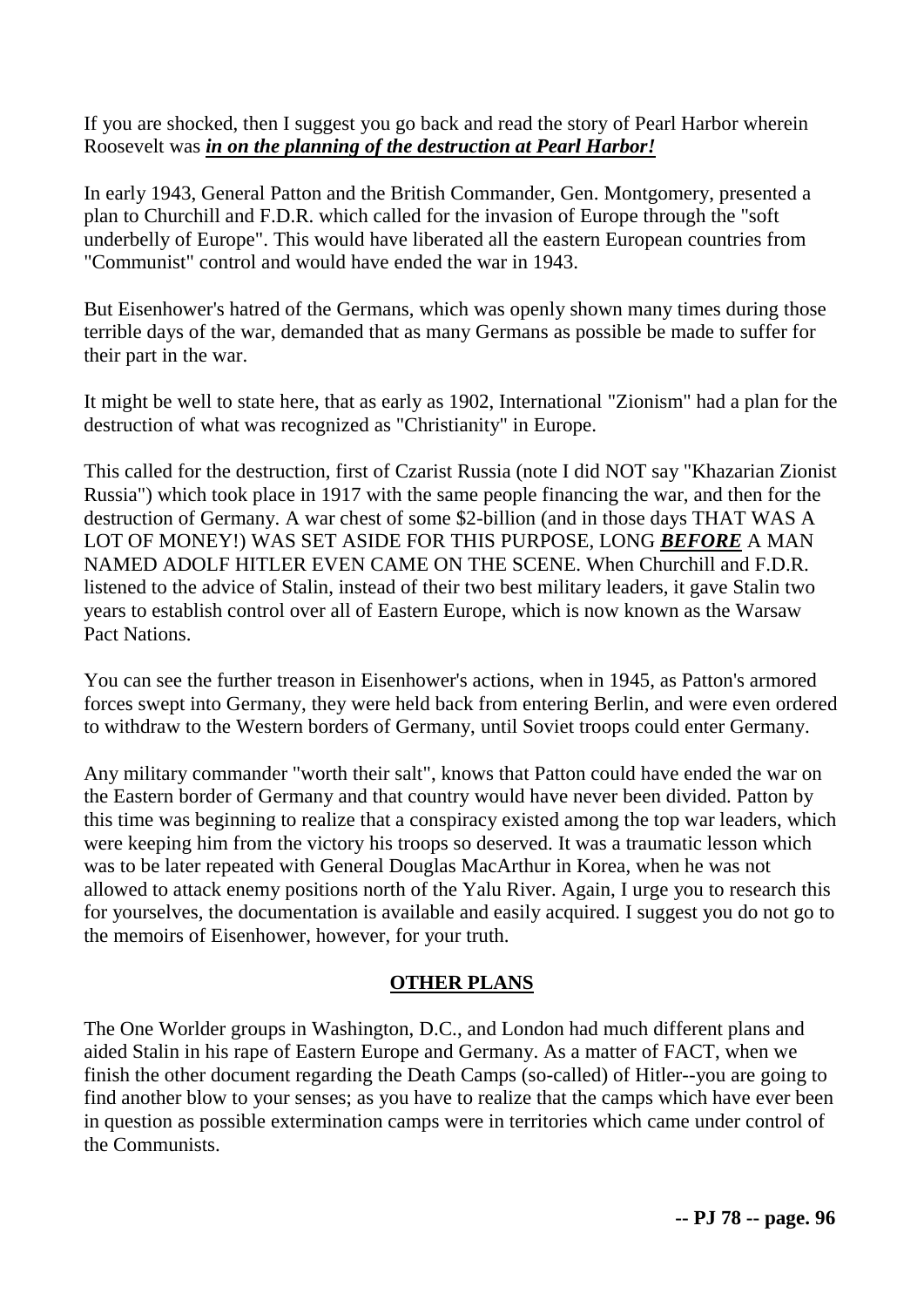It was at that time the "terrible Swedish Jew" Eisenhower, whose open hatred of everything German, caused him to promote "Operation Keelhaul" at the end of the war, where thousands of anti-Communist fighters, who had surrendered to American forces, were forced, at bayonet point, back to the tender mercies of the Communists. Thousands of them were murdered outright, or disappeared into the Gulags of Russia.

Surely you remember that I have also told you that you have many missing men from Korea- -IN SOVIET PRISONS--TO-DAY (ALIVE)!

Eisenhower returned to the States, made a hero by the controlled prostitute press of America, and his popularity from the populace he had betrayed was such that he became the 34th President of the United States in 1953.

I wish to also note that I have proof in information regarding your current "controlled media and press" which I will again share with you at another writing.

Eisenhower was quoted at the war's end as saying: "I hate war as only a soldier who has lived through it can, only as one who has seen it's brutality, it's futility, it's stupidity." But he did not hate it as much as he hated Germans, and he took a terrible Talmudic Zionist's revenge on *over a million SURRENDERED German soldiers and civilians when the war ended.* Praised by the media and the "kept" historians, this man was directly responsible for one of the most reprehensible acts in the history of so-called civilized man and warfare. One which should put him in the same class with Atilla the Hun and other total barbarians.

The peace which was inflicted on a completely defeated Germany in 1945, was called the Morgenthau Plan. It was promoted by Secretary of the Treasury, Henry Morgenthau, a Zionist, who later stated that most of the ideas for this plan had come directly from Eisenhower.

# **MORGENTHAU PLAN**

Now, after tremendous research spanning over two decades, the truth about this Zionist Commander of America's forces, who became the 34th President of the United States, is known and documented and you don't have to "just believe" some non-visible space cadet with a big mouth.

In 1945, during the post-World War II period, American foreign policy was largely in the hands of a small group of very powerful Zionists based in Washington, D.C. This secret, invisible government, which has controlled America for over fifty years, was headed then by Sen. Herbert Lehman, Supreme Court Justice Felix Frankfurter and Secretary of the Treasury, Henry Morgenthau. They drew up the "blueprint" for a plan, which the enthusiastic Eisenhower carried out in Europe, which was the most monstrous policy of hate and vengeance known in the annals of civilized history.

This policy is still in operation today, fifty years later, where media pundits, twisting, exaggerating, and even manufacturing historical claims, have hounded, harassed, and had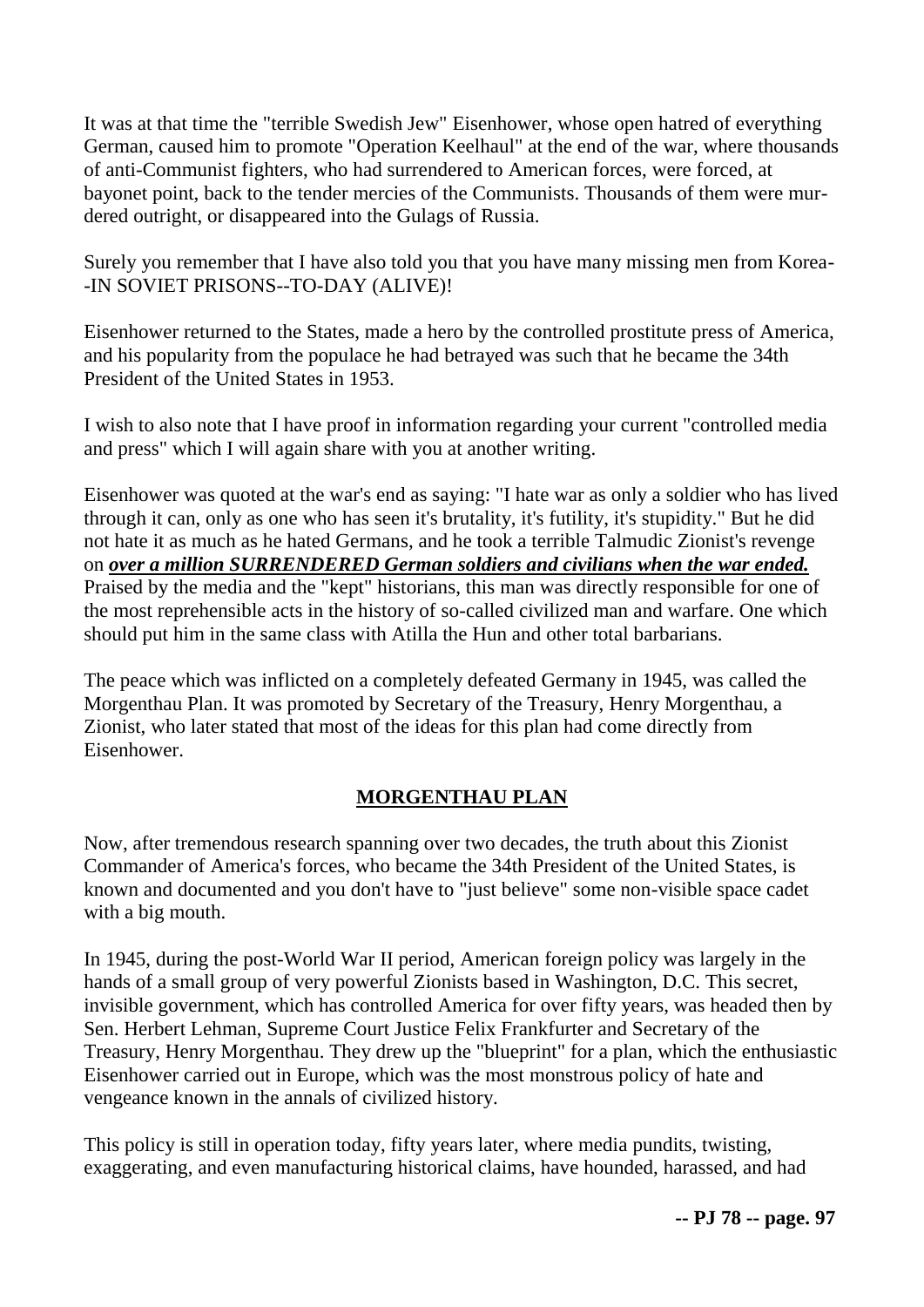arrested 70 and 80-year old European war veterans for alleged "war crimes", which were supposed to have taken place over fifty years ago.

The following facts should be known by every American veteran and serviceman who served in World War II, especially. You are entitled to KNOW how you were lied to and inveigled into a war for the benefits of the Internationalists. Every American Legion and Veterans of Foreign War Post in this country, should have this article read to its members and groups caused to RESEARCH the facts, for you see, the same treason was carried out in Korea and then later in Vietnam, Cambodia, Laos, Central and South America, the Gulf "Storm" and on and on. But it is you, the veterans of America, who have the first RIGHT TO KNOW the truth about the traitors who were responsible for the murder of your buddies, and the crippling of hundreds of thousands more, and who are even now laying the groundwork *to get your sons and daughters involved in WORLD WAR III (NUCLEAR WAR 1).* 

The National Archives in Washington, D.C. contains an official document called the "Weekly Prisoner of War and Disarmed Enemy Forces Report" for the week ending Sept. 8, 1945. It shows that 1,056,482 German prisoners were then being held by the U.S. Army in the European theater, of whom 692,895 were still classified as POW's (Prisoners of War) and the other 363,587 as DEF's (Disarmed Enemy Forces).

This latter designation was illegal under international law and completely contrary to the Geneva Convention, to which both the United States and Germany were signatories. A German soldier designated DEF had no right to any food, shelter, or water\_in fact, to anything. Quite often he did not receive even the basic necessities of life and died within days.

In the first week of September 1945, 13,051 of the 363,587 Germans died and were listed cryptically as "other losses". This was the equivalent of a death rate of 3.6% per week. At such a rate, all the remaining 350,536 DEF's would have been dead within 28 weeks before the end of the approaching winter.

The civilian death rate immediately outside the American camps in Germany was about 2% per year, or nearly 100 times lower, despite the greater proportion of older people. Since adequate supplies were readily available to the American troops at all times, this killing was totally deliberate.

As for the 692,895 German soldiers still falsely listed as POW's, the last of them had actually been transferred from POW to DEF status a month earlier on August 4, by order of General Eisenhower. Their death rate quickly quadrupled within weeks, from .2% to .8% per week. Assuming the latter rate for the week ending September 8, about 5,543 of the so-called POW's listed in the report as being alive and in American hands had died that week all would have died within just over two years. (The reason this death rate was lower than 3.6% weekly for the longer-term DEF's was simply that the barbaric treatment of the DEF's was cumulative, and that some of the American troops refused to go along with this barbaric treatment.)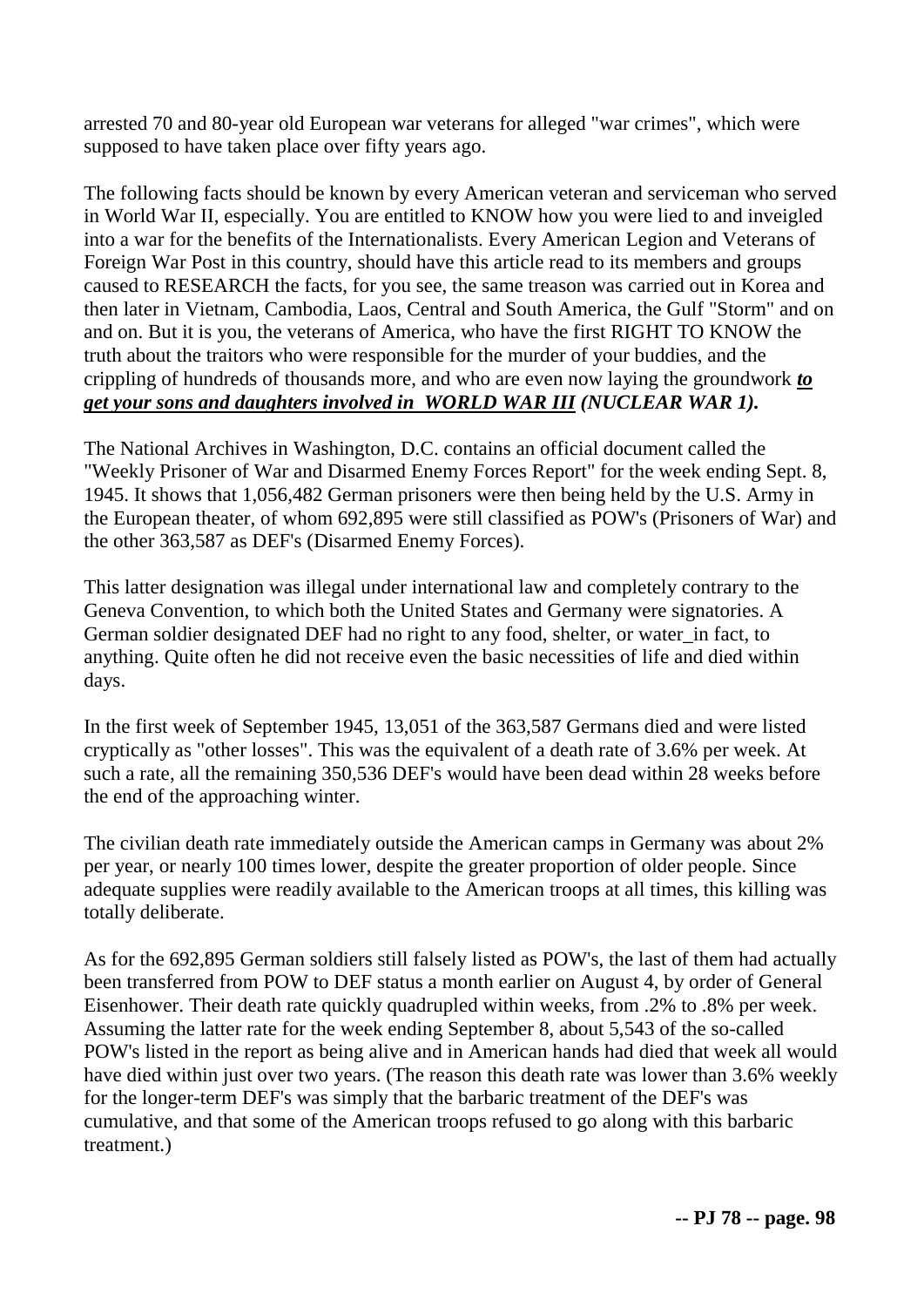Many of you veterans will recall the winter of 1945, when you were on occupation duty in Japan. A similar order came from your local U.S. military commander who was known for his hatred of all Japanese. It did not come from MacArthur's head-quarters in Tokyo. You were not allowed to give food of any kind to Japanese civilians, although many of them were on the verge of starvation. One officer remembers that he was commanding a detachment of 28 men, which were guarding a Japanese Quartermaster dump at the little town of Niski' yathama, about eighty miles south of Osaka. Food in this storehouse was literally spoiling, yet you were not allowed to share it with the Japanese people. For Christmas rations that year, the detachment received eight sheep carcasses and 28 turkeys, with no refrigeration for storage. Rather than see this food go to waste, the commander shared it with the starving population, and when word leaked out, he came very close to being court-martialed. It was only the intervention of a high ranking officer from MacArthur's Headquarters which saved him. I hold this man's name secure because he is STILL under constant attack.

The same thing happened over and over again in Germany, and American officers and servicemen were court-martialed, on Eisenhower's orders, for sharing their rations with the starving Germans. If you were a young man, with several small children at home, you know how these enemy children played on the minds of decent Americans who knew what their government was doing was wrong. Enemy children have never been enemies, to big-hearted Americans BROTHERS, CRY OUT FOR GOD'S SAKE AND YOUR OWN THIS IS HEINOUS AND YOU HAVE ALL BEEN MADE TO BEAR THIS HORROR ON YOUR CONSCIENCE AND MIND TO THE POINT OF MADNESS.

But Eisenhower, with his unbounded hatred for the Germans, through his order of August 4th, made it impossible for there to be such a thing as a bona fide German POW in American hands on European soil.

Instead, there were vast concentrations of men (including some women and children) starving to death in open, muddy, disease-ridden fields.

In November 1945, Eisenhower returned to Washington. A month later, a slight relaxation went into effect. Men of conscience, such as General George Patton, had no qualms about killing German soldiers in combat, but he drew a line at the deliberate policy of murder which was advocated by Eisenhower. This, of course, was the reason he met such an untimely and strange death. The truth is now coming out of old records and that "war crimes" were by no means a German monopoly, and that the "good war", as the Zionist media and historians called it in the United States, was as evil as any conflict in world history.

# **TRUTHFUL CONCLUSIONS**

Careful calculations force the following conclusions:

Eisenhower had deplored the German's useless defense of the Reich in the last months of the war because of the waste of life. At least ten times as many Germans (undoubtedly 800,000, al-most certainly 900,000, and quite possibly a million) **died in the French and American camps as were killed in all the combat on the Western front in northwest Europe from**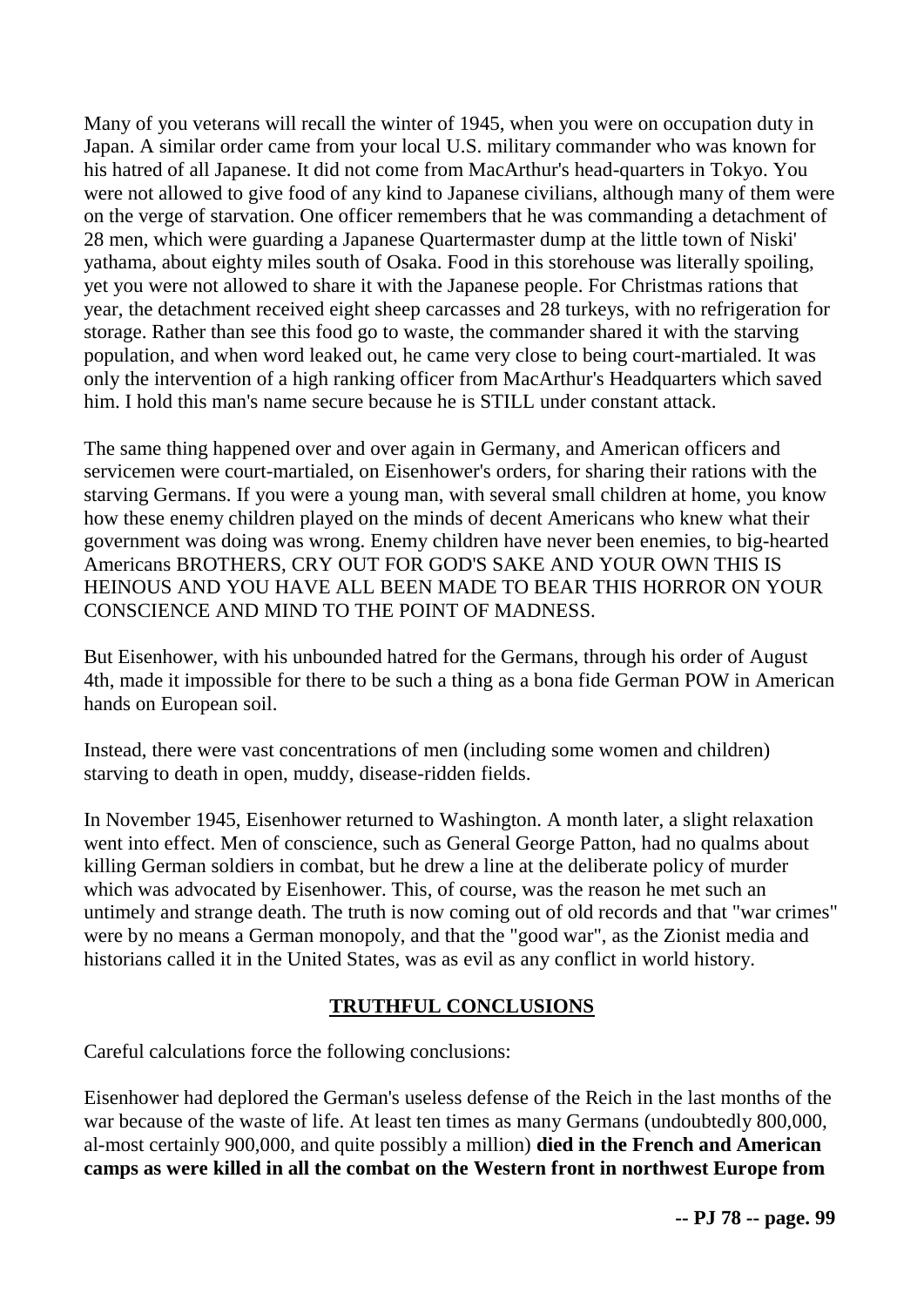**America's entry into the war in December 1941, through April 1945.**

**Bacque was ably assisted in his research by Col. Ernest F. Fisher, a senior historian for the U.S. Army, as well as by other highly placed members of the American military. One of them, Col. Philip S. Lauben, Chief of the German Affairs branch of SHAEF (Supreme Headquarters, Allied Expeditionary Force), stated that in late 1945, "the Vosges (northeast France) was just ONE BIG DEATH CAMP FOR GERMANS."**

Now, these men started out their research searching for information on a different matter entirely only to come across entries listed simply as "OTHER LOSSES" and the conclusions are what results from following massive investigation and research into buried documents.

In spite of everything which has been written about Eisenhower which makes him out to be a hero, there seems little question that Dwight Eisenhower meets all the qualifications of a certified war criminal, even if Bacque's figures are off by a bit. (If Germany had been the winner, there is little doubt he would have been tried and found guilty of the most heinous crimes against mankind.)

Many of you veterans will get very upset with this appraisal of a man you looked on as a "bona fide" American hero. So be it. But the proof for these accusations can be found in what happened to those Germans who were fortunate enough to surrender to the British and the Canadians\_some two million of them. The evidence shows that "almost all continued in fair health and many were quickly released and sent home or transferred to the French, to help in the post-war work of reconstruction. "Bacque found verification and specifically commends General Patton for behavior towards his POWs in a civilized manner. His Third Army freed vast numbers of German captives during May 1945, to the dismay, no doubt, of the Zionists who controlled Washington.

Both General Omar Bradley and J.C.H. Lee, Communications Zone (ComZ) Europe, ordered the release of prisoners within a week of the war's end. This SHAEF order was countermanded by Eisenhower on May 15, 1945.

While German soldiers from the British and Canadian zones were quickly regaining their strength and were helping rebuild Europe, Germans taken by the Americans were dying by the hundreds of thousands--emaciated figures in diarrhea-smeared clothing, huddling pitifully in water holes with perhaps a scrap of cardboard over their heads and rotten potato for supper. At times many of them were reduced to drinking urine and eating grass--if there was any.

Did all this happen because of one supremely unprincipled and influential man named Eisenhower? Or was Ike, in turn, influenced by a small circle around him or by his superiors in Washington? Historians will be probing this question for decades to come--HOWEVER, I THINK YOU WILL NOTE AS WITH OLIVER NORTH--THE MEN "ABOVE" HAD TO KNOW!

# **INFAMOUS "TIMES"**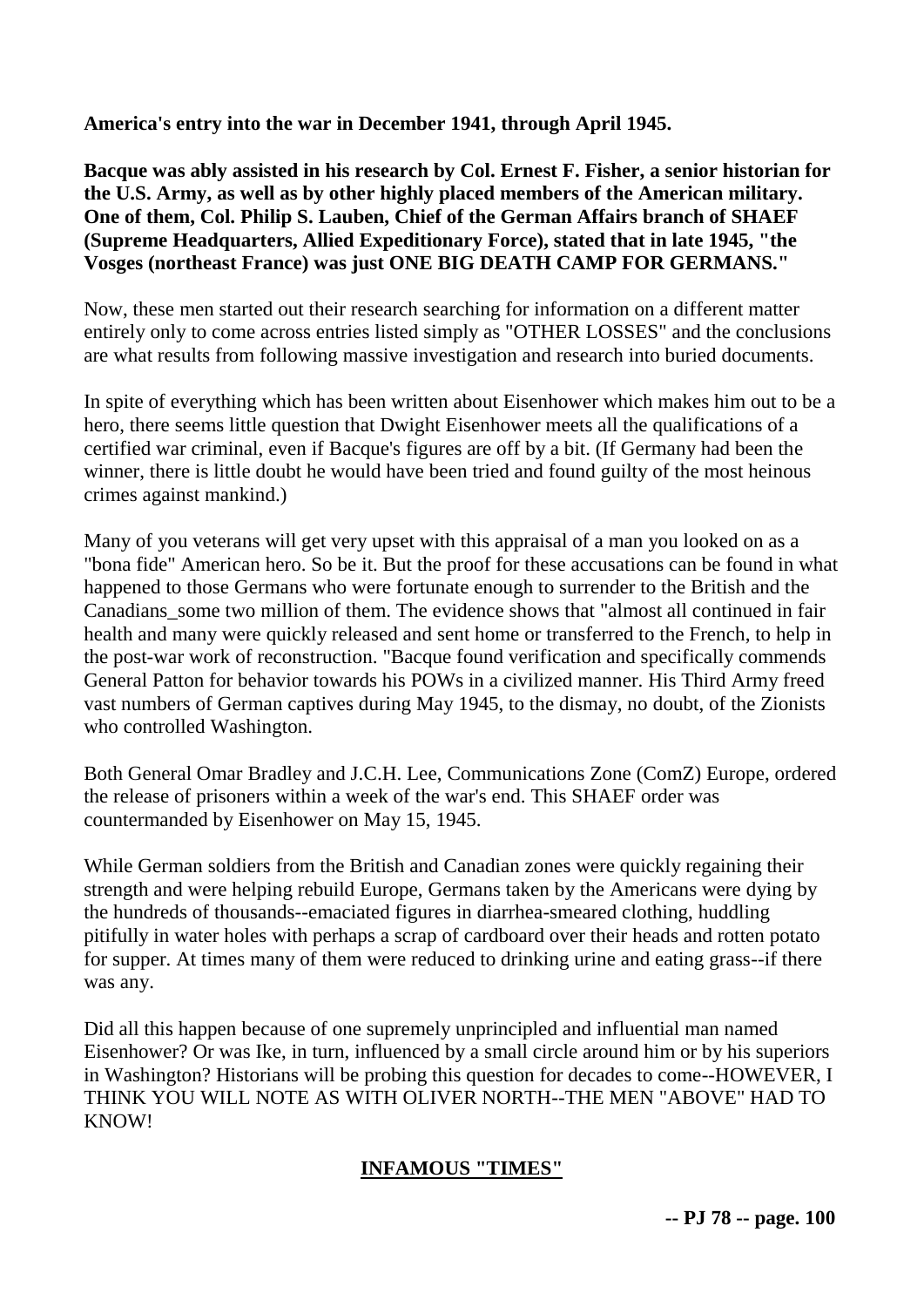**1944:** Eisenhower told the British ambassador to Washington that the 3,500 officers of the German General staff should be "exterminated". He also favored the liquidation of perhaps 100,000 prominent Germans. Soon after, he wrote to his wife, Mamie: "God, I hate Germans! Why? Because the German is a beast!" Eisenhower said he was ashamed to bear a German name.

**August 1944:** The North American wheat surplus was greater than at any time in history, nearly one billion bushels. The U.S. corn surplus and potato crop also reached a new high.

**March 10, 1945:** A message sent from Eisenhower to the Combined Chiefs of Staff (CCS) of Britain and the U.S. recommended the creation of an entirely new class of prisoners, Disarmed Enemy Forces or DEF's. At a press conference in Paris, this same day, Ike said: "If the Germans were reasoning like normal human beings, they would realize the whole history of the United States and Great Britain is to be generous towards a defeated enemy. We observe all the laws of the Geneva Convention."

**March 19, 1945:** Eisenhower's special assistant, General Everett Hughes, visited the American supply depots at Naples and Marseille. In both places, he writes, there are "more stocks than we can ever use. They stretch as far as the eye can see."

**Spring 1945:** The International Red Cross had over 100,000 tons of food stockpiled in Switzerland. At one point, it sent two trainloads into the American Zone of Germany, but the food was sent back. The Morgenthau Plan for a "Carthaginian Peace" in Germany, to use the words of Military Governor Lucius Clay, is implemented through the directive JCS (Joint Chiefs of Staff) 1067, which specifies to Eisenhower the policy he must adopt towards every institution in Germany. The directive is largely the work of three of Henry Morgenthau's underlings in the Treasury Department Harry Dexter White, Frank Coe, and Harry Glasser. White and Glasser were both Zionists and all three were Communist "fellow travelers".

**April 11, 1945:** On the eve of his death, FDR told Morgenthau in Warm Springs, GA: "Henry, I am with you 100%." When Truman took over, he continued Morgenthau's "Carthaginian Policy" towards conquered Germany.

**April 17, 1945:** The Americans opened their enormous Rheinberg Camp, six miles in circumference, with no food or shelter whatsoever. As in the other big "Rhine meadow" camps, opened in mid-April, there were initially no latrines and no water. In some camps, the men were so crowded they could not lie down. Meanwhile, at Camp Kripp, near Remagen, the half-American Charles von Luttichau determined "that his German comrades are receiving about 5% as much food as their captors." Complaining to the camp commander, he was told: **"Forget the Geneva Convention. You don't have any rights."**

**Late April 1945:** Heinz Janssen, a survivor of the Rheinberg camp, described conditions as they were at the time. "Amputees slithered like amphibians through the mud, soaking and freezing. Naked to the skies day after day and night after night, they lay desperate in the sand of Rheinberg or sleep exhaustedly into eternity in their collapsing holes."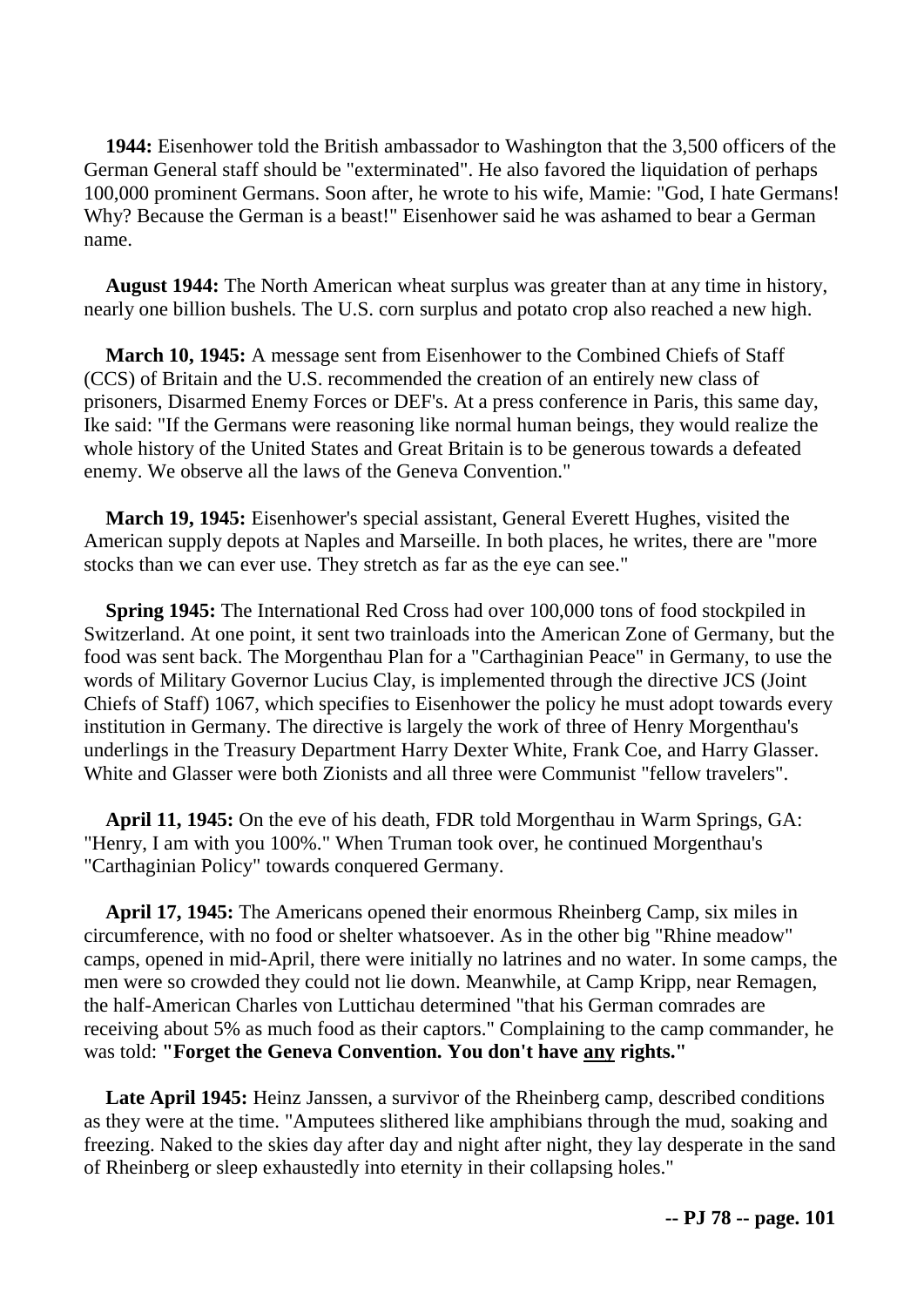**April 26, 1945:** The Combined Chiefs of Staff sent a message to Eisenhower, urging him not to take any more prisoners after VE Day. He ignored it. The CCS approved of Ike's proposed DEF status, but only for certain types of German prisoners. The British refused to go against the Geneva Convention. The CCS orders the illegal DEF status to be kept **strictly secret**. By this date, Eisenhower's Quartermaster General of ASHAEF, Gen. Robert Littlejohn, has already twice reduced the rations to German prisoners, on orders. A message to Gen. George C. Marshall, signed by Ike, mandated: "No shelter" for German prisoners, despite an unusually cold and wet March and April.

**May 4, 1945:** The first German POW's were transferred to DEF status. Mail to and from all German prisoners was banned for more than a year.

**May 8, 1945:** Germany surrendered unconditionally. The U.S. State Department wasted no time dismissing Switzerland as the official Protecting Power for German prisoners, contravening the Geneva Convention. State also informed the International Red Cross that, with no Protecting Power to report to, there is no point in sending delegates to the camps. From this day forward, prisoners held by the U.S. Army had no access to any impartial observer. The British and Canadians also removed the Swiss protectors, but continued treating their POW's decently.

**May, 1945:** The American Red Cross reported that more than 98% of Americans captured by the Germans will be coming home safely, thanks in part to the food parcels sent to them during the war, which were promptly delivered by the Germans.

**May 15, 1945:** Eisenhower and Churchill talked about further reducing the rations for the German POW's. Churchill was informed that the POW's have been getting 2,000 calories per day (compared to 4,000 for American troops) and that 2,150 was regarded as an absolute minimum required for sedentary adults living under shelter. Eisenhower failed to tell Churchill that the U.S. Army was not even feeding many DEF's, and that they were feeding others, much less than 2,000 calories per day.

**Mid-May 1945:** The Bingen camp, near Bad Dreuznach in the Rhineland, was now holding between 200,000 and 400,000 German POW's, with no shelter, food, water, or medicine. The death rate for prisoners in these U.S. camps was now about 30% per year, according to a U.S. medical survey.

**June 2, 1945:** The European Theater Provost Marshal issued two reports. One, the last in a series of daily reports, logged 2,870,400 POW's on hand. The other, the first report in a weekly series, dated the same day, logged only 1,836,000. At one point in mid-June, the prisoner strength on the ration list is given as 1,421,559, despite the evidence of Gen. J.C.H. Lee and others that there were about 4 million. This bizarre bookkeeping persisted throughout 1945 in all branches of the occupying army. The apparent purpose was to obscure the death toll by means of an indecipherable mass of conflicting statistics. (One of Bacque's greatest "coups" has been to decipher them.)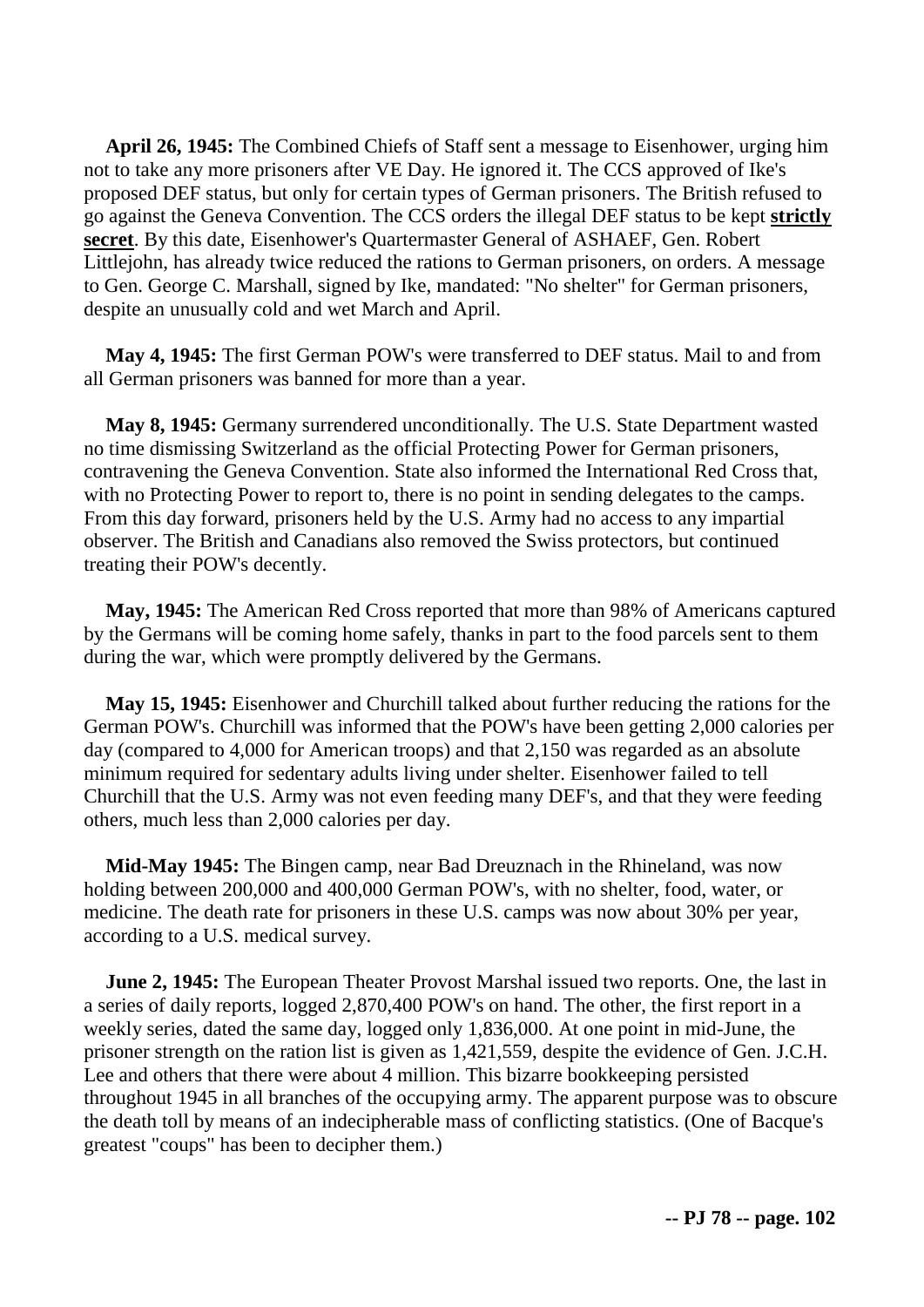**Mid-June, 1945:** British "Tommies" took over the huge Rheinberg Camp from the Americans, saving many thousands of German lives. The final act of the "Yanks" before the British took charge, was to bulldoze one section flat while the men were still living in their holes in the ground. Now, I ask you, *who do you now think might have thought up burying 12,000 Iraqis in their trenches while ordered "to take no prisoners"*? Meanwhile, a team of doctors from the U.S. Army Medical Corps completed a survey of some of the smaller Rhineland camps, holding some 80,000 POW's (not DEF's). They found a death rate 80 times higher than anything they have known in their professional careers.

**July, 1945:** Eisenhower becomes military governor of the U.S. Zone in Germany. He continued to turn back all relief teams from Switzerland, the U.S. and elsewhere.

**July 10, 1945:** A French Army unit under Gen. Rousseau, took over the Dietersheim camp (near Mainz) from the Americans. He found 32,000 men and women of all ages in a moribund (dying) state. Another French officer. Capt. Julien, was taking command 17 days later, and found a vast mire "peopled with living skeletons, male and female, huddling under scraps of wet cardboard". Horrified, Julien wrote: "This is just like the photographs of Buchenwald and Dachau." *[H: Now you will find that the pictures are the ones most often shown during your "Holocaust Weeks" as representing pictures of the German camps\_nope, they were dying at the hands of you lovely, caring Zionist Americans!!!]* 

**July 20, 1945:** Gen. Littlejohn received a memo stating, "These men, German POW's, are authorized a maximum of 1,150 calories for the non-workers and 1,850 for workers". (Remember, it takes 2,000 calories to keep a sedentary adult alive.)

**July 26, 1945:** The International Red Cross proposed restor-ing mail service to German POW's. Fearing that the reality of the death camps might come to light, the U.S. War Department rejected the idea.

**August 4, 1945:** Eisenhower ordered that all remaining German POW's be stripped of their rights, thus reducing them to DEF status.

**August 27, 1945:** In a long memorandum, Gen. Littlejohn informed Eisenhower that 1,550,000 Germans who supposedly were getting U.S. ARMY RATIONS, WERE RECEIVING NOTHING. Ike turned a deaf ear to his report and the death rate continued to climb.

**August 30, 1945:** Max Huber, head of the International Red Cross, wrote a stinging letter to the U.S. State Department about American interference in efforts to save starving Germans. Some months later, an evasive response, signed "Eisenhower", arrive in Washington, falsely claiming that giving Red Cross food to enemy personnel was forbidden. Thousands of train cars loaded with decaying food were sent back to Geneva and to sources in Paris and Brussels. Huber apologized for tying up the French rail system because of the food which was being returned by the Americans.

By this time, more than 2-million German men had been discharged into American custody,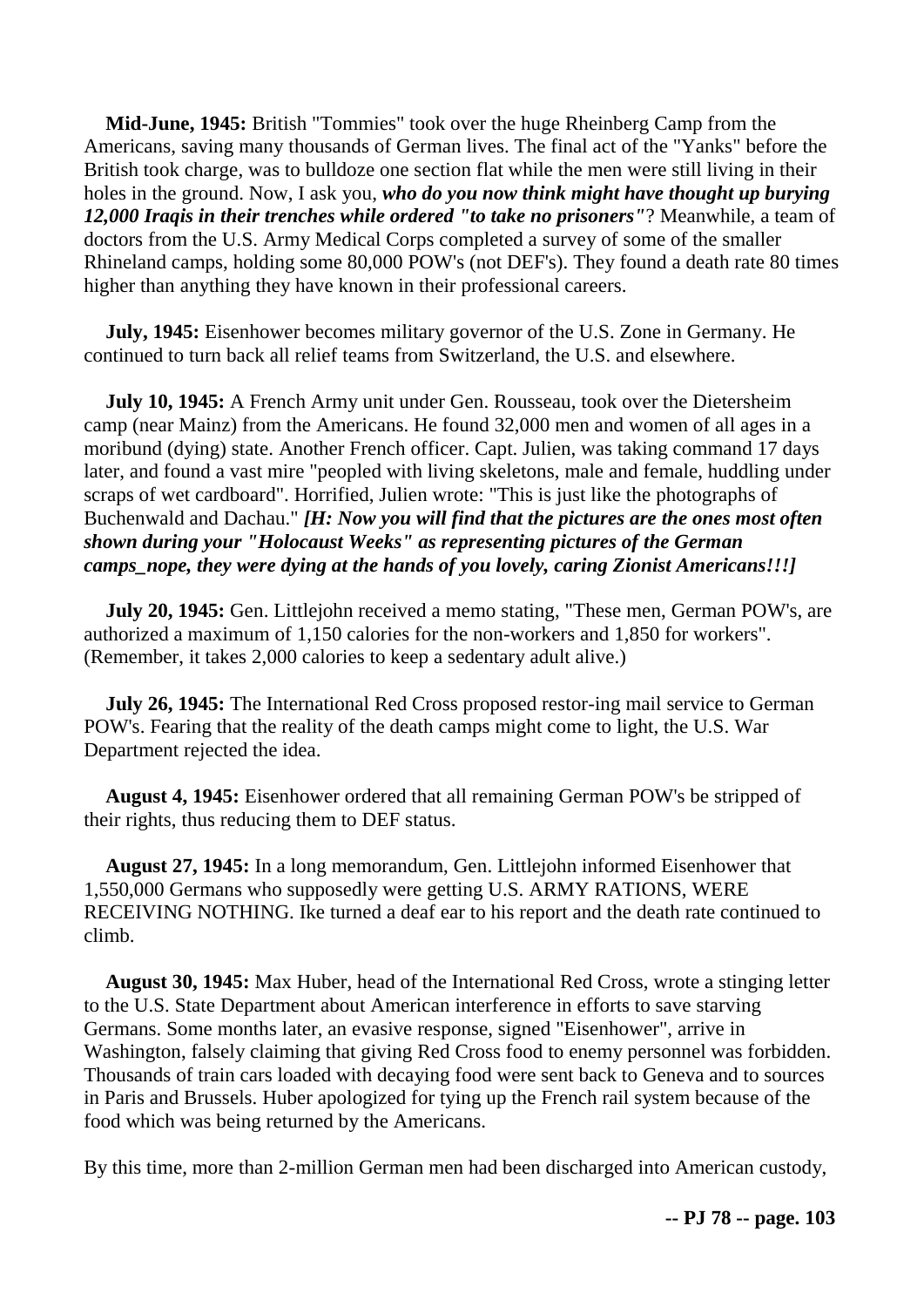including thousands of priests, ministers, doctors, and professors. Not one single camp commander or guard was questioned by the Allied press corps and the controlled media of the U.S. concerning conditions in these hell holes.

It might be well to stop right here and ask this question: "Is anyone who reads this horrifying account so naive as to believe that the American people would have put up with these barbaric actions by its chief military man if they had known about it much less, turn around and make him hero President? Do you think that the politicians who were in the forefront of those who kept these facts from Americans would have lasted very long in office, if the truth had been known? Do you think that millions of Americans would show such concern for the so-called Holocaust of the Jews if they knew that it was Jewish hatred for their fellow kinsmen and were killing over a million Germans who were helplessly incarcerated? I sincerely doubt it! That's why these facts have been kept from the American people for half a century. Now these Elite believe themselves to be so POWERFUL and in CONTROL that they can override anything YOU-THE-PEOPLE can offer in resistance. We shall see!

**Late Summer, 1945:** Jean-Pierre Pradervand, head of the International Red Cross delegations in France, told Henry W. Dunning, an American Red Cross official, that conditions in the French camps are worse, in many instances, than anything seen in the former Nazi camps. Pradervand showed Dunning pictures of the living skeletons. Dunning explained all this to the American Red Cross in Washington, which informed key government officials. Nevertheless, the cover-up continued. Pradervand also informed Charles De Gaulle that one-third of the prisoners handed over to France by the Americans will die soon without a radical change in treatment. De Gaulle showed no interest and the prisoners continued to die.

**September 27, 1945:** Pradervand's pictures of German living skeletons were shown to Eisenhower in his office\_with witnesses present.

**September 30, 1945-October 1:** The French newspaper, Le Monde, ran a story which began: "As one speaks today of Dachau, in ten years people throughout the world will speak about camps such as Saint Paul d'Egiaux." Well, not so wrong after all since so many of the pictures you are shown are actually OF THOSE CAMPS AND HAVE NOTHING TO DO WITH GERMAN CONCENTRATION CAMPS SO YOU HAVE PROVIDED YOUR ENEMY WITH THE VERY PICTURES TO CONTINUE THE FARCE OF THE HOLOCAUST. YOU MUST UNDERSTAND THAT WHEN THE HUMAN IS REDUCED TO SKELETONS\_THEY ALL LOOK ALIKE!

**OCTOBER 11, 13, 14, 15, 20:** The New York Times ran a coverup report of the death camps by star newsman Drew Middleton. Interviewed by Bacque in 1988, Middleton admitted that he never actually visited any of the 50 U.S. camps located within 40 miles of his Frankfurt desk, but was only 'driven by', as he was being debriefed by the military. (Will this not remind Col. Gritz of the so-called news coverage he had in confrontation with the very ones in Southeast Asia who COULD *STOP* THE DRUG TRADE?) We all end up in the same company\_even old Hatonn got usurped by that very newsman from a radio network. America, you are getting to the point of no re-turn. I suggest you give careful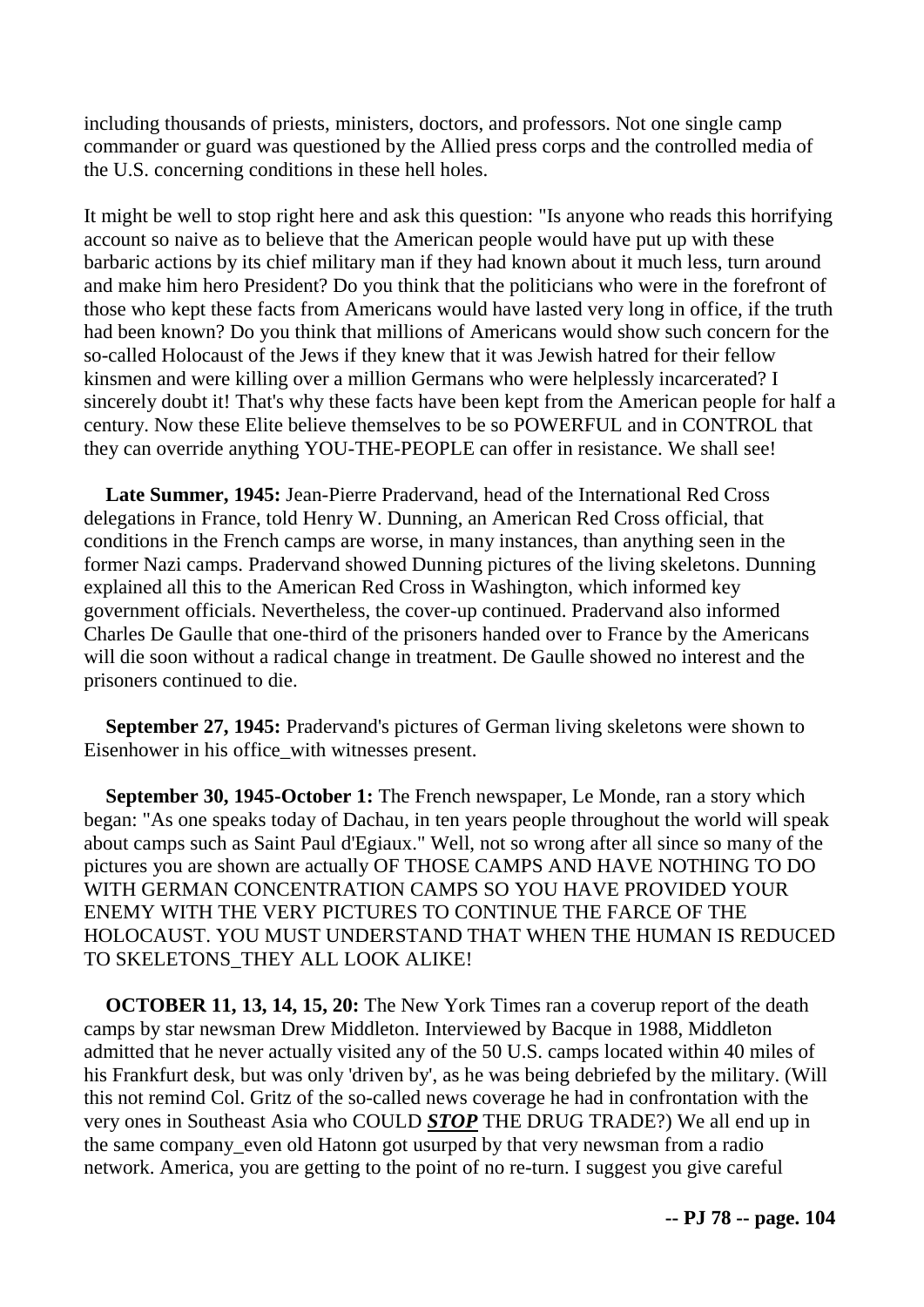thought to this matter.

**December 1945:** Eisenhower returned to the States and the U.S. Army allowed the first relief shipment to enter the American sector.

**1947-1950's:** Nearly all the surviving records of the Rhineland death camps were destroyed. The West German government concluded that 1.7-million German soldiers were alive at the war's end, and who were known to have been in fair health, and disappeared. The Western Allies pinned virtually all the blame on the Soviets.

**1950:** The first German edition of ALLIIERERTE KRIEGSVERBRECHEN is published. Never translated into English, the book gives eye-witness descriptions of the conditions which prevailed in the American camps.

**1960's-1972 :** The West German Foreign Office, under Will Brandt subsidized books denying the atrocities in American POW camps and the high death rate. How nice to have bought-off friends on your side, in high places.

**1980:** The International Committee of the Red Cross **refuses to open its archives to James Bacque and other investigators into Allied atrocities. To this day, the ICRC has remained silent on the subject, despite the visits of Pradervand and other Red Cross delegates to many of the camps.** 

**September 1989:** James Bacque's book on the American death camps, *OTHER LOSSES*, published by Stoddard, a Canadian Publishing House (but they are not allowed to even have a dissenting opinion about questions regarding the Holocaust), was released, after being refused by more than 30 American publishers. *Saturday Night*, one of Canada's most respected magazines, simultaneously published a summary of this book as its lead story and within days Canada was buzzing about Gen. Eisenhower's war crimes. Why is it that you have heard almost nothing of this in the United States in spite of initial (2 days) of press mention?

As American citizens, many of you who served in the American Armed Forces during World War II, and a great many of you who are of German heritage, should demand of your leaders in Washington, D.C. that the truth about this War be made known.

I know that it tumbles in on top of myriads of other subjects being pressed by you people\_so, barrage them with these topics also and DEMAND ACCOUNTING. I further know that it is terrifying to think of the consequences of your coming public. I had a pile of witness reports flow when we first wrote of these matters\_all asking for confidentiality\_but urging us to continue with the blessed work. Well, my scribe and speakers are about weary of bearing this big target on their chests for ALL the rest of the masses. How long can they continue to carry that burden while you precious citizens are allowed secrecy? Oh, I shall never divulge a name or location without absolute permission but if you who have SEEN and KNOW do not come forward, how will you change anything? THERE ARE THOUSANDS OF YOU WHO KNOW AND SAW AND EXPERIENCED THESE ATROCITIES IN EACH AND EVERY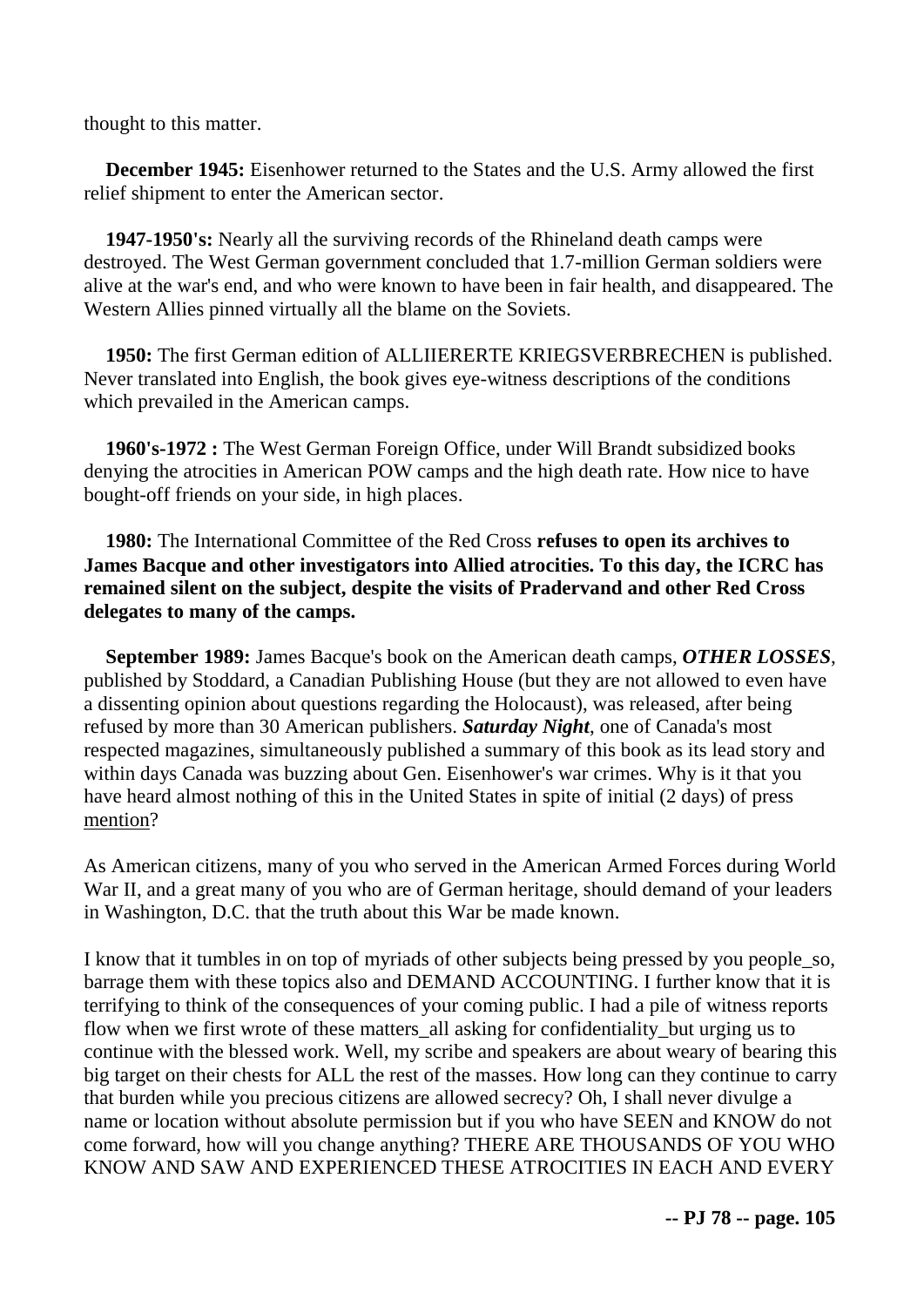# SO-CALLED WAR. YOU MUST NOT STOP WEEPING AT THE SHRINES OF YOUR FALLEN BUDDIES BUT YOU MUST MAKE THEIR PASSAGE WORTH SOMETHING! THE WAR IS AT HOME THIS TIME, YOU MARINES, AIR FORCE, ARMY AND NAVY! *THE FRONT IS RIGHT IN YOUR DOOR-YARD AND YOU ARE ABOUT TO LOSE THE WAR, FOR YOU HAVE ALREADY LOST ALMOST ALL OF THE "BATTLES".*

With accurate information of what really happened, instead of Zionist propaganda, just possibly you might be able to avert that World War III, which is now being planned by these same One Worlders.

I remind you again\_the next time you are shown pictures of so-called atrocities World War 11 purporting to be Jewish victims of "racial extermination", **those are actually pictures of German civilians who had died under American war criminals.** 

This segment needs to be closed because it grows too long but don't go away, Readers, for we are going to finish our subject of the deceit and in that we will also consider Korea and Viet Nam and who and what those wars were all about.

May you rest in peace then get up off your assets and go to work!

Hatonn to stand-by. Salu.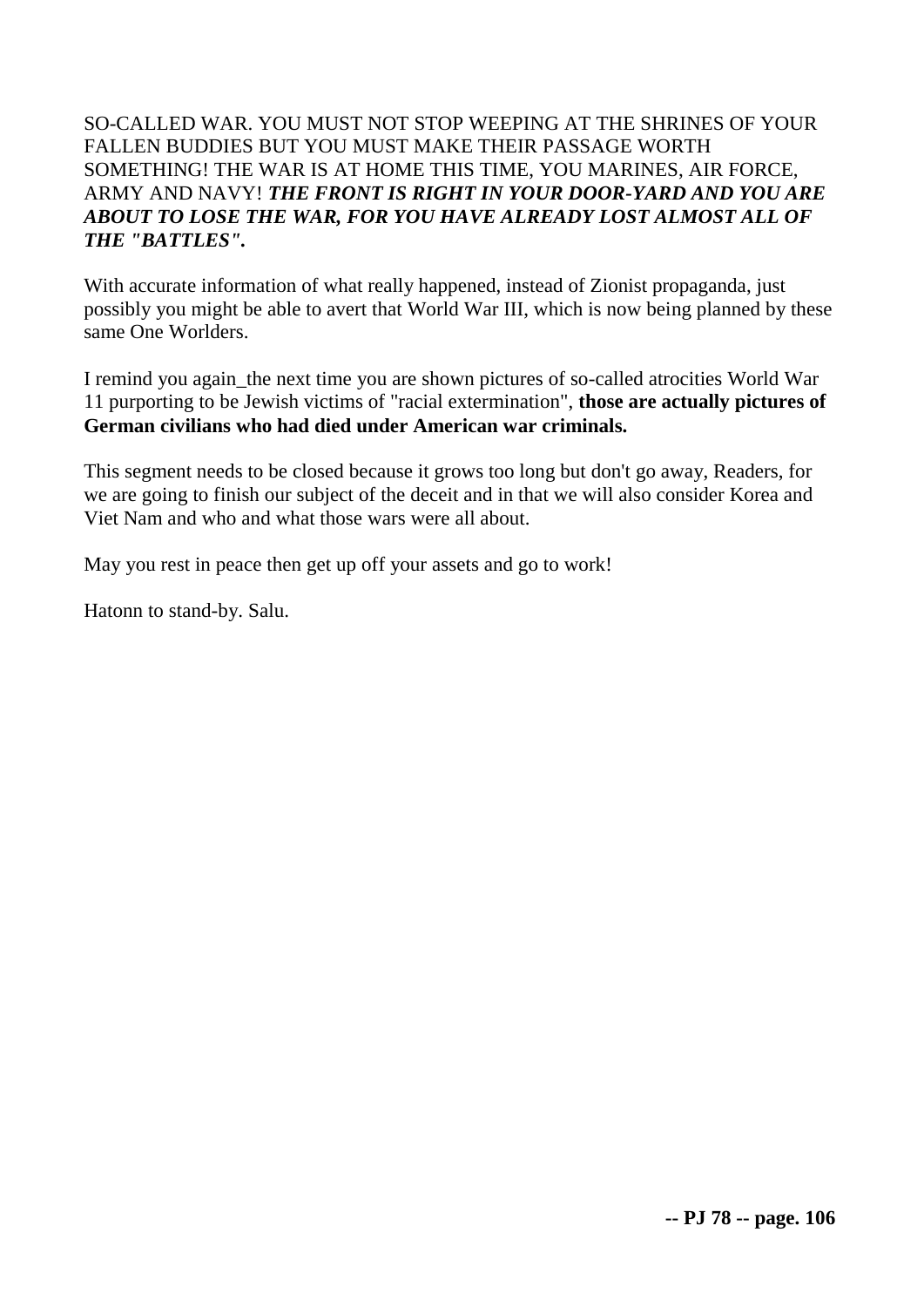#### **CHAPTER 10**

#### REC #3 HATONN

## FRI., SEP. 24, 1993 3:33 P.M. YEAR 7, DAY 039

#### **FRI., SEPTEMBER 24, 1993**

#### **CONTINUED:** *IRON CURTAIN OVER AMERICA* **By John Beaty**

Continuation of *The Unnecessary War*:

Why did Churchill consent to the initiation of such a program? Why did he allow Roosevelt to give an ideologically hostile power a foothold as far West as the Elbe River, which flows into the North Sea?

Since Churchill was characteristically no weak-kneed yes-man (witness his "blood and tears" speech which rallied his people in one of their darkest hours), Roosevelt and his clique must have confronted him with terrible alternatives to secure his consent to the unnatural U.S. decisions in the last months of the war. **[H: Not if he, too, was in the planning of how to later take the WORLD!]** Wrote George Sokolsky in his syndicated column of March 22, 1951, "The pressure on him (Churchill) from Roosevelt, who was appeasing Stalin, must have been enormous. But why was Roosevelt so anxious to appease Stalin?" And also at Potsdam, why was Truman so ready to adopt the same vicious policy which, as a former field grade officer of the army, he must have known to be wrong?

A study of our Presidential "policies" from 1933, and especially from 1937, on down to Potsdam, leads to a horrible answer.

To one who knows something of the facts of the world and knows also the main details of the American surrender of security and principles at Tehran, Yalta, and Potsdam, and other conferences, three ghastly purposes come into clear focus:

(1) *As early as 1937, our government determined upon war against Germany for no formulated purpose beyond pleasing the dominant Eastern European element and allied elements in the National Democratic party, and holding "those votes", as Roosevelt II put it.*

The President's determination to get into war to gratify his vanity of having a third term of office is touched on by Jesse H. Jones, former Secretary of Commerce and head of the Reconstruction Finance Corporation **[H: This is the SAME organization relabeled Resolution Trust Corporation!]** in his book, *Fifty Billion Dollars* (The Macmillan Company, New York, 1951). In this comprehensive and carefully documented volume, which is obligatory background reading on U.S. Politics in the years 1932-1945, Mr. Jones throws much light on Roosevelt, the "Total Politician". On Roosevelt's desire for getting into World War II, these are Mr. Jones's words: "Regardless of his oft repeated statement 'I hate

**-- PJ 78 -- page. 107**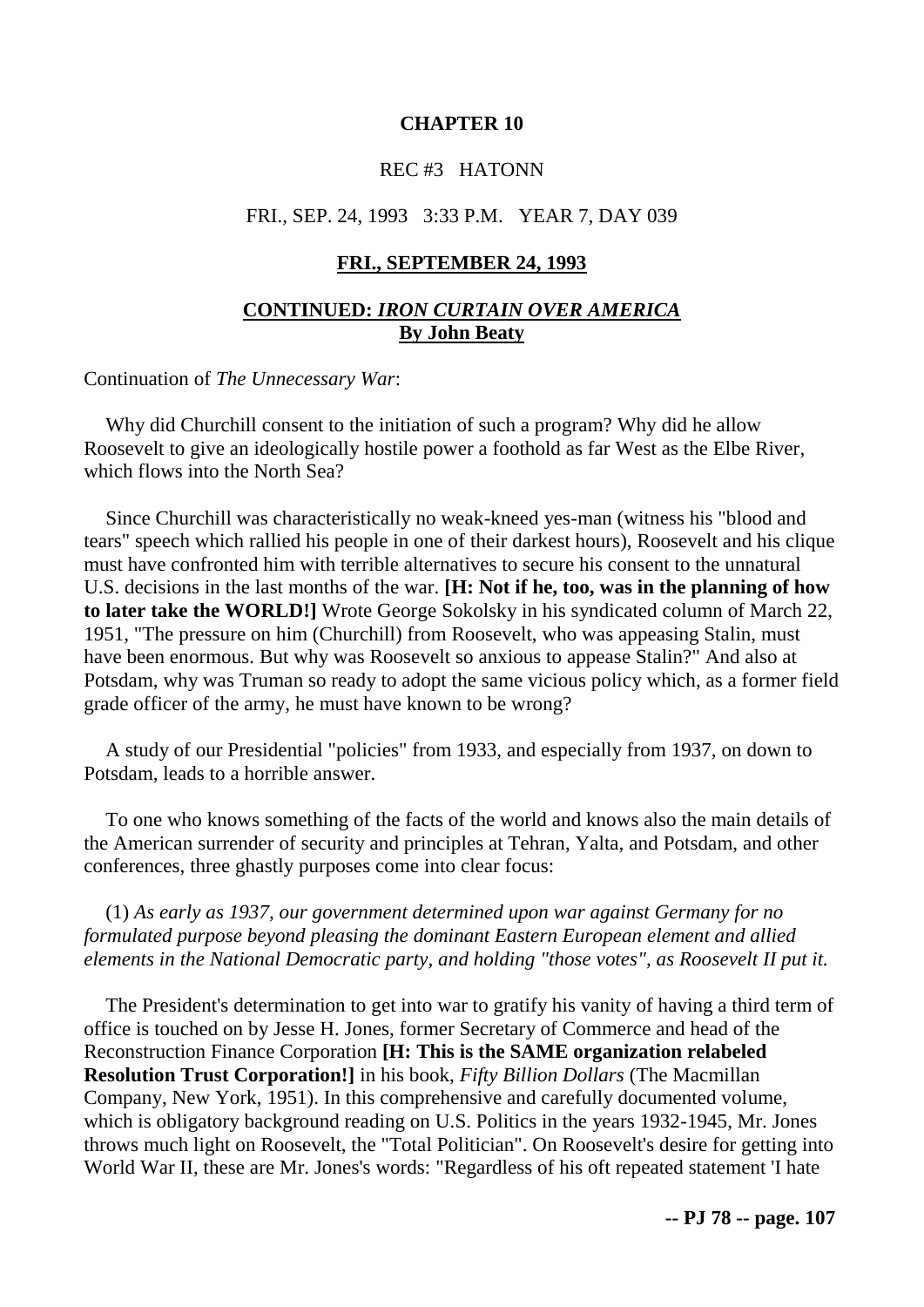war' he was eager to get into the fighting since that would insure a third term." The most notorious instance of the President's Dr. Jekyll and Mr. Hyde character was his unblushing promise, as he prepared for intervention, that there would be no war. The third-term candidate's "again and again and again" speech (Boston, October 30, 1940) is invariably quoted, but even more inclusive was his broadcast statement of October 26 that no person in a responsible position in his government had "ever suggested in any shape, manner, or form the remotest possibility of sending the boys of American mothers to fight on the battlefields of Europe." We are thus confronted by a dilemma. Was Roosevelt the scheming ruiner of his country or was he a helpless puppet pulled by strings from hands which wielded him beyond any power of his to resist?

A continuing lack of any policy beyond the corralling of minority votes blighted the entire world effort of our devoted and self-sacrificing soldiers, and frustrated the hopes of those of our lower echelon policy-makers who were trying to salvage something useful to civilization from our costly world-wide war. Our diplomatic personnel, military attaches, and other representatives abroad were confused by what they took to be rudderless drifting. In one foreign country diametrically opposed statements were issued simultaneously by heads of different U.S. missions. In Washington, the Office of War Information issued under the same date line completely conflicting instructions to two sets of its representatives in another Asiatic country. A United States military attache with the high rank of brigadier general made an impassioned plea (in the author's hearing) for a statement of our purposes in the war; but, asking the bread of positive strategic policy, he got the stone of continued confusion. Some of the confusion was due to the fact that officials from the three principal kinds of Democrats were actuated by and gave voice to different purposes; most of it, however, resulted from the actual lack of any genuine policy except to commit our troops and write off casualties .with the smoke of the President's rhetoric. Yes, we were fighting a war, not to protect our type of civilization or to repel an actual or threatened invasion, but for Communist and anti-German *votes. Thus when our ailing President went to Yalta, he is said to have carried no American demands, to have presented no positive plans to counter the proposals of Stalin.* In his feebleness, with Alger Hiss nearby, he yielded with scarcely a qualm to the strong and determined Communist leader. For fuller details see the carefully documented article, "America Betrayed at Yalta", by Hon. Lawrence H. Smith, U.S. Representative from Wisconsin (*National Republic*, July, 1951).

(2) *The powerful Eastern European element dominant in the inner circles of the Democratic Party regarded with complete equanimity, perhaps even with enthusiasm, the killing of as many as possible of the world-ruling and Khazar-hated race of "Aryans"*; that is, native stock Americans of English, Irish, Scotch, Welsh, German, Dutch, Scandinavian, Latin, and Slavic descent. **[H: This is VERY IMPORTANT--especially when we move into the "ancient" Sumarian records and tales of "Dar", etc.]** This non-Aryan power bloc therefore endorsed "Unconditional Surrender" and produced the Morgenthau Plan, both of which were certain to stiffen and prolong the German resistance at the cost of many more American lives, much more desolation in Germany, and many more German lives--also "Aryan". The plans of the prolongers of the war were sustained by those high Democratic politicians who saw nothing wrong in the spilling of blood in the interest of votes. Unfortunately, President Roosevelt became obsessed with the idea of killing Germans rather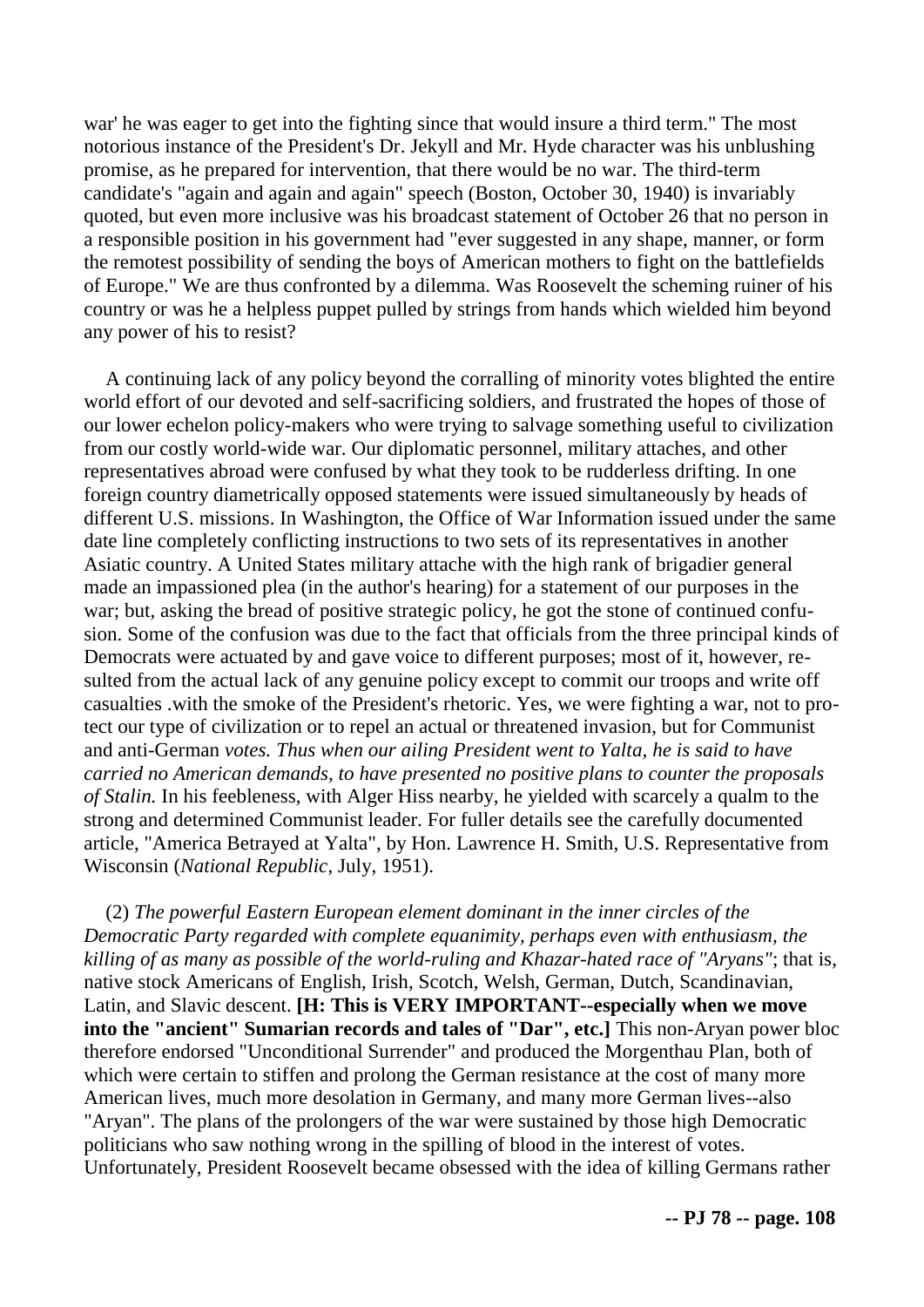than defeating Hitler, and reportedly set himself against any support of anti-Hitler elements in Germany. Perhaps taking his cue from his Commander-in-Chief--a term Roosevelt loved-- General Mark Clark told American soldiers of the Fifth Army that German "assaults" were "welcome" since "it gives you additional opportunity to kill your hated enemy in large numbers." The general drove the point home. "It is open season on the Anzio bridge-head," he continued, "and there is no limit to the number of Germans you can kill."

Such a sentiment for men about to make the supreme sacrifice of their lives has--in the author's opinion--an unnatural ring to ears attuned to the teachings of Christianity. Such a stress on "killing" or "kill" rather than on a "cause" or on "victory" is definitely at variance with the traditions of Western Christian civilization. It is also costly in the life blood of America, for "killing' is a two-edged sword. An enemy who would surrender in the face of certain defeat will fight on to the end when truculently promised a "killing"--and more Americans will die with him.

The underlying philosophy of "killing" was incidentally hostile to the second largest racial strain in America. Germans have from the beginning been second only to the English and Scotch in the make-up our population. "In 1775 the Germans constituted about 10 per cent of the white population of the colonies." The total of Dutch, Irish, French "and all others" was slightly less than the Germans, the great bulk of the population being, of course, the Englishspeaking people from Eng-land, Scotland, and Wales. In the first three quarters of the nineteenth century "German immigration outdistanced all other immigration" and as of 1950 "the Germans have contributed over 25 per cent of the present white population of the United States. The English element--including Scots, North Irish, and Welsh--alone exceeds them with about 33 per cent of the present white population. The Irish come third with about 15 per cent."

Thus in his desire for shedding German blood, apart from military objectives, Roosevelt set himself not against an enemy government but against the race which next to the English gave America most of its life-blood. The general merely copied his "Commander-In-Chief". Another tragic factor in any announced stress on "killing" was, of course, that the Germans whom we were to "kill" rather than merely "defeat" had exactly as much to do with Hitler's policies as our soldiers in Korea have to do with Acheson's policies.

Why did the thirty-four million Americans of German blood make no loud protest? The answer is this: in physical appearance, in culture, and in religion, Protestant or Catholic, they were so identical with the majority that their amalgamation had been almost immediate. In 1945 there was a great strain of German blood in America, but there was no significant votedelivering body of political "German-Americans".

Meanwhile, the ships which took American soldiers to **kill** Germans and meet their own death in Europe brought home "refugees" in numbers running in many estimates well into seven figures. According to Assistant Secretary of State Breckenridge Long, the number of **officially admitted aliens fleeing "Hitler's persecution" had reached 580,000 as early as**  *November***, 1943.** Those refugees above quotas were admitted on "visitors visas". These facts were released by Congressman Sol Bloom, Democrat of New York, Chairman of the House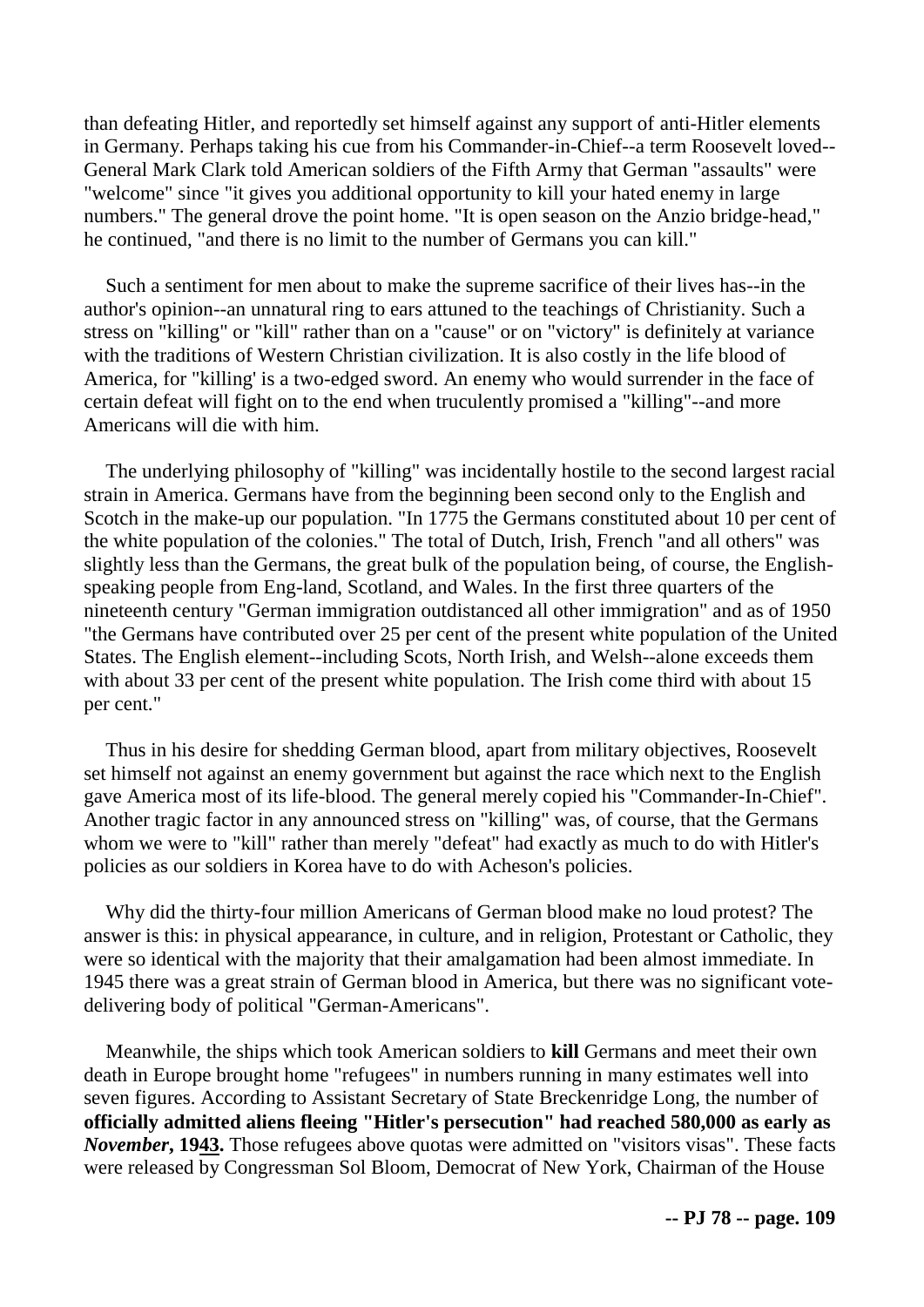Committee on Foreign Affairs on December 10. On December 11, Congressman Emanuel Celler, Democrat of New York, complained that Mr. Long was, in all the State Department, the man "least sympathetic to refugees", and added indignantly that the United States ships had returned from overseas ports "void of passengers". Incidentally, in 1944 Mr. Long **ceased to be Assistant Secretary of State**.

The influx of refugees continued. So great was the number of these people that even with the closing of thousands of American homes by war casualties, the housing shortage after the war was phenomenal. For the lack of homes available to veterans, some writers blamed capital, some blamed labor, and some found other causes; but none, to the knowledge of the au-thor, counted the homes which had been preempted by "refugees", while our soldiers were fighting beyond the seas. By 1951 the situation showed no amelioration, for on August 20 Senator Pat McCarran, chairman of a Senate sub-committee on internal security, said that "possibly 5,000,000 aliens had poured into the country illegally, creating a situation 'potentially more dangerous' than an armed invasion." This statement should be pondered thoughtfully by every true American.

**[H: Indeed, for here you go again from every direction. Why do I share these things? Because if you learn not from that which came before, you are destined to be "had again". It is not an accident, friends, that you are "done unto" over and over and over again as you drowse your way through this experience called "life". The adversary never has to so much as change the "play"--you ones simply march into the slaughter houses without so much as a whimper. I find it indeed interesting. I find the author's next statements most insightful.]** 

And there are more aliens to come. On September 7, 1951, a "five-year program for shifting 1,750,000 of Europe's 'surplus' population to new homes and opportunities in the Americas and Australia was **disclosed**" by David A. Morse, head of the International Labor office in the **UNITED NATIONS**. Needless to say, few of those 1,750,000 persons are likely to be accepted elsewhere than in the United States. Congressman Jacob K. Javits of New York's Twenty-first District, known to some as the Fourth Reich from the number of its "refugees" from Germany, also wishes still more immigrants.

(3) *Our alien-dominated government fought the war for the annihilation of Germany, the historic bulwark of Christian Europe.* The final phase of this strategically unsound purpose sprouted with the cocky phrase "Unconditional Surrender", already mentioned. It was "thrown out at a press conference by President Roosevelt at Casablanca on January 24, 1943.... President Roosevelt went into the press conference in which he 'ad-libbed' the historic phrase." According to General Elliott Roosevelt, the President repeated the phrase, "thoughtfully sucking a tooth", and added that "Uncle Joe might have made it up himself."

Our foul purpose of liquidating Germany flowered with the implementation of the Morgenthau Plan, an implementation which allowed "widespread looting and violence" by "displaced persons" and brought Germans to the verge of starvation, according to Prof. Harold Zink, who served as American Editor of the *Handbook for Military Government in Germany* in 1944 and was subsequently Consultant on U.S. Reorganization of German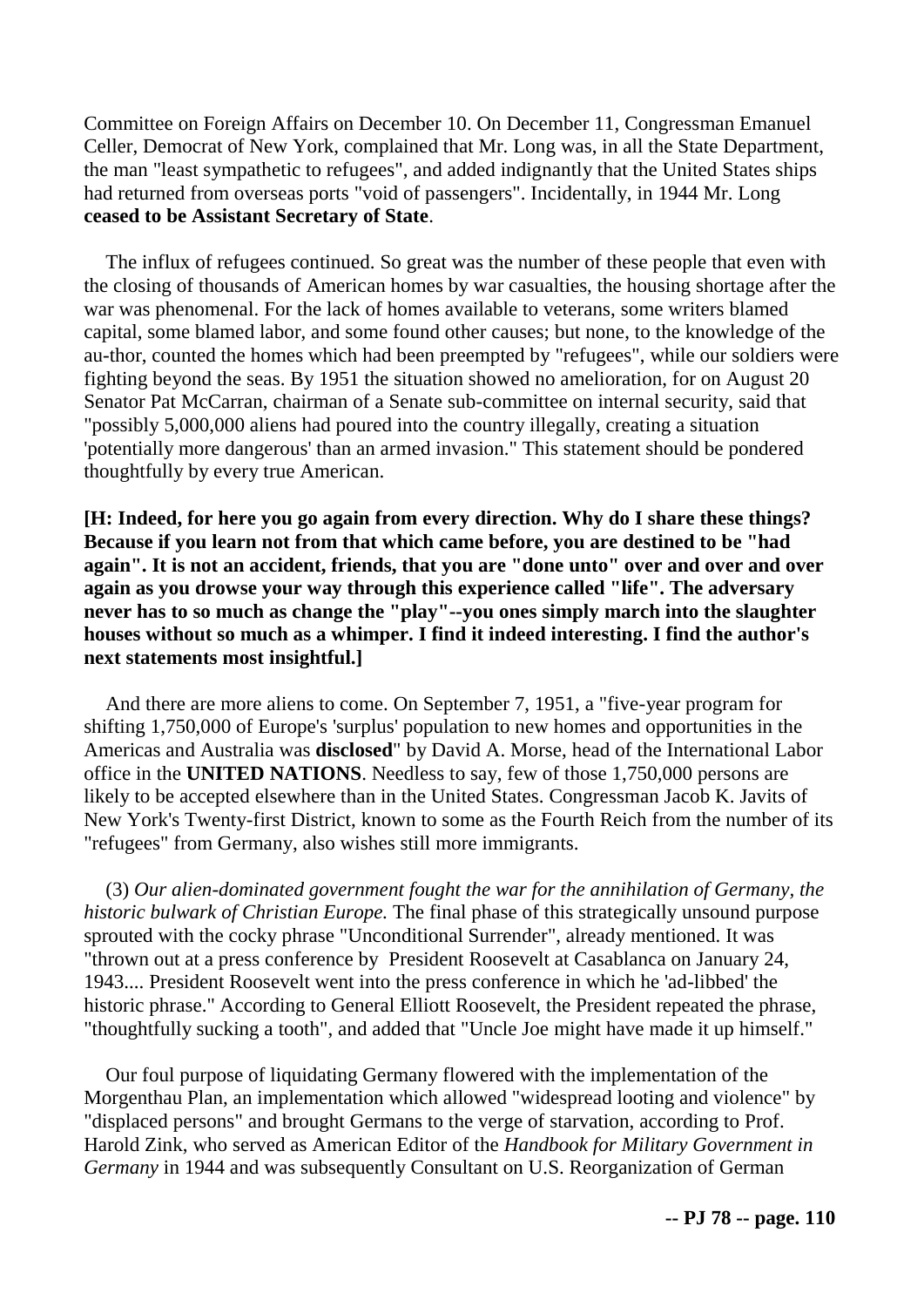Government, U.S. Troop Control Council for Germany, 1944- 1945 (*Who's Who in America*, Vol. 25, 1948-1949, p. 2783). In his book, *American Military Government in Germany*, Prof. Zink writes as follows:

The Germans were forced to furnish food for the displaced persons at the rate of 2,000 calories per day when they themselves could have only 900-1100 calories.... The amount available for German use hardly equalled the food supplied by the Nazis at such notorious concentration camps as Dachau....most of the urban German population suffered severely from lack of food.

The hunger at Dachau was war-time inhumanity by people who were themselves desperately hungry because their food stocks and transportation systems had been largely destroyed by American air bombardment; but the quotation from Prof. Zink refers to peacetime inhumanity, motivated by vengeance partly in its conception and even more so in its implementation.

Why did inhumanity in Germany go on? Because "a little dove", according to President Roosevelt, "flew in the President's window and roused him against a "too 'easy' treatment of the Germans", the "little dove" being "actually Secretary Morgenthau's personal representative in the ETO"! Further testimony to the President's desire for an inhuman treatment of "German people" is found in former Secretary of State James F. Byrnes's book, *Speaking Frankly*. the President stated to his Secretary of State that the Germans for a long time should have only soup for breakfast, soup for lunch and soup for dinner."

The fruits of the Morgenthau Plan were not all harvested at once. The persistence of our mania for destroying the historic heart of Germany was shown vividly in 1947. With Prussia already being digested in the maw of the Soviet, the Allied Control Council in Berlin (March 1) added a gratuitous insult to an already fatal injury when it "formally abolished" Prussia, the old homeland of the Knights of the Teutonic Order. This could have had no other motive than offending Germans unnecessarily for the applause of certain elements in New York. It was also a shock to all Christians, Catholic or Protestant, who have in their hearts the elementary instincts of Christ-like mercy (St. Matthew, V.7), or know in spite of censorship the great facts of the history of Europe.

Our policy of terrifying the Germans spiritually, and ruining them economically, is understandable only to one who holds his eye in focus upon the nature of the High Command of the National Democratic Party. Vengeance and votes were the sire and dam of the foul monster of American cruelty to the Germans. In the accomplishment of our base purpose there was also a strange pagan self-immolation, for we would not let the West Germans all the way die and spent approximately a billion dollars a year to provide for our captives the subsistence they begged to be allowed to earn for themselves! Our wanton dismantling of German industrial plants in favor of the Soviet as late as 1950 and our hanging of Germans as late as 1951, more than six years after the German surrender, had no other apparent motive than the alienation of the German people. Moreover, as the years pass, there has been no abandonment of our policy of keeping in Germany a number of representatives who, whatever their personal virtues, are *personae non gratae* to the Germans. Our many-faceted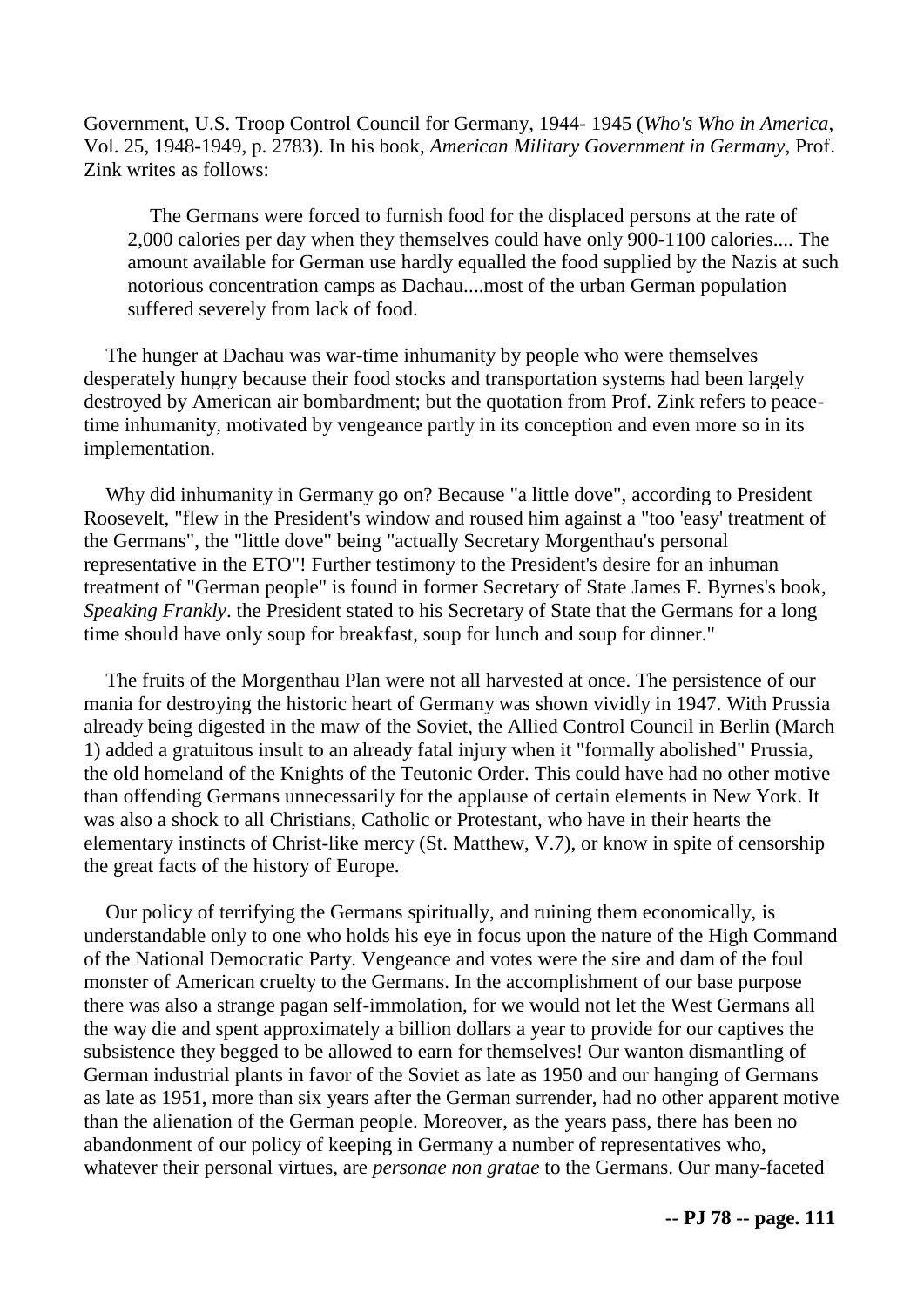policy of deliberately alienating a potentially friendly people violates a cardinal principle of diplomacy and strategy and weakens us immensely to the advantage of Soviet Communism. **[H: Again, readers--remember this was being written EARLY IN THE 50s!]** 

The facts and conclusions thus far outlined fully establish the validity of Churchill's phrase "The Unnecessary War". The war was unnecessary in its origin, unnecessarily cruel in its prolongation, indefensible in the double-crossing of our ally Britain, criminal in our surrender of our own strategic security in the world, and all of this the more monstrous because it was accomplished in foul obeisance before the altar of anti-Christian power in America.

The facts and conclusions outlined in this chapter raise the inevitable question: "How were such things possible?" The answer is the subject of the next chapter.

SO, PLEASE STAY TUNED: TO BE CONTINUED.

\* \* \*

Perhaps, editors, it is time to re-run the "why" we are using this book and who and what was against "even" those who spoke out in favor of the information--the Jewish leagues and organizations claiming the book to be anti-Semitic! (**See end of chapter**) It would appear that everything involving Christian and goodness is somehow anti-Semitic even to the study of mathematics and addition--i.e., a simple question: "How did you arrive at the number of deaths in the 'death camps'?"

Yes, readers, soon I am going to back off my scribe because our purpose will have been fulfilled--THE TRUTH OF HOW IT WAS, IS AND WITHOUT MASSIVE CHANGES IN MANKIND--WILL BE!! Choices are yours, we have served our mission with nearly a hundred volumes (more if all were put to print). You who still ask "why"--go do your homework. My people have gained nothing from this experience in a worldly manner except "HELL". I will continue to serve and share with those who would wish to walk with us--I make no motion whatsoever to SAVE anything or demand your attention and action to stem this blight upon your planet. I and "mine" have no intentions or desire to divert you from all the "fun" you pretend to be having upon the orb in destruction. GOD DOES NOT TURN AWAY FROM MAN--MAN TURNS AWAY FROM GOD! EVERY TIME!

Think upon these things for the time is short and we are weary of the pressures thrust against us for the telling of the facts, only to be battered, bloodied and assaulted over and over again for the favor. Denounce the Hosts of God all ye wish--for the proof of the pudding is "still" in the eating! Good day.

\*\*\*\*\*\*\*\*

## **7/31/93 #1 HATONN**

### BOOK: *IRON CURTAIN OVER AMERICA*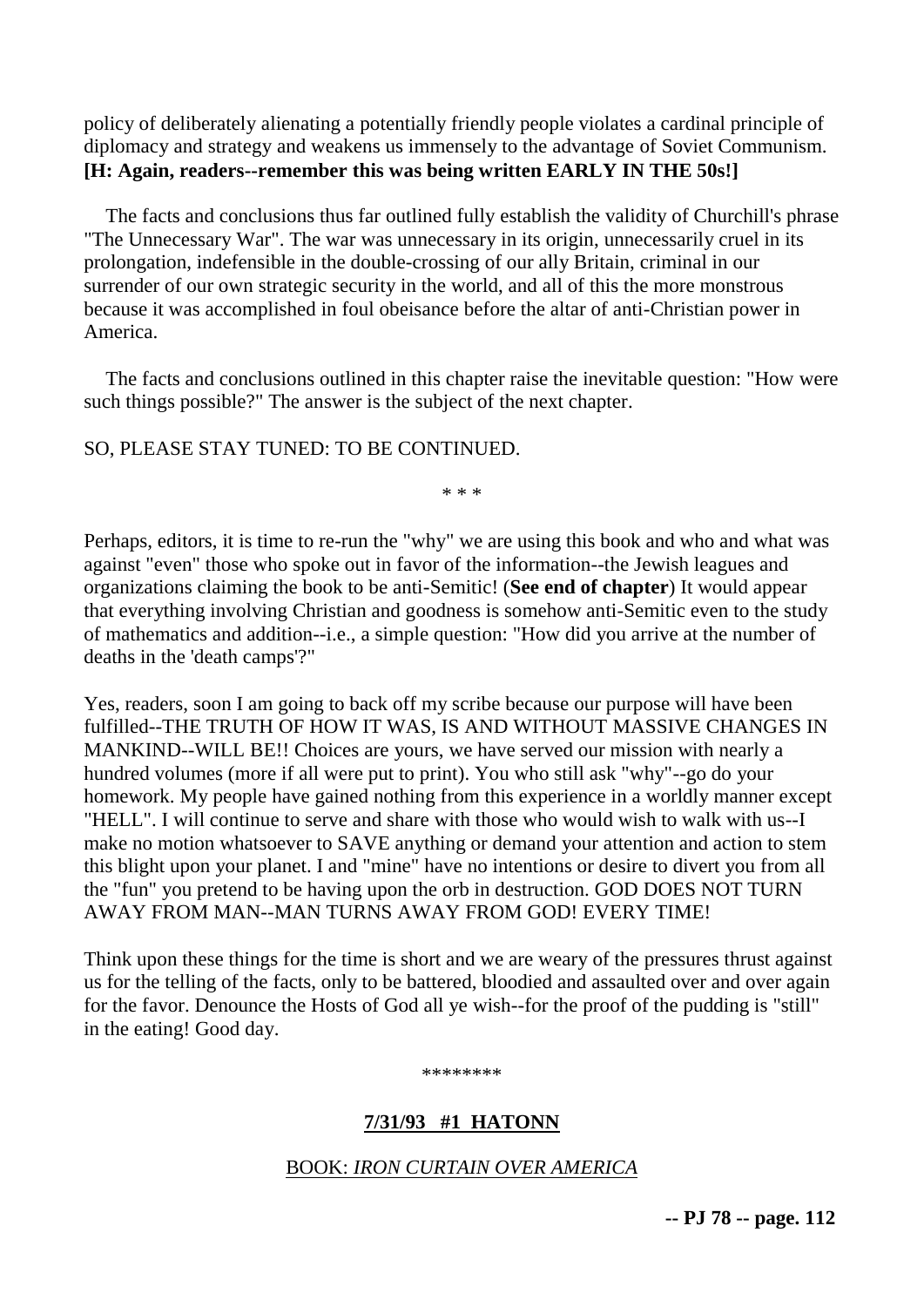### **ABOUT THIS BOOK--from the ADL:**

#### **QUOTE:**

# ANTI-DEFAMATION LEAGUE *OF B'NAI B'RITH*

Henry Edward Schultz 205 E. 42nd St. New York 17, N.Y.

October 4, 1955 Lieutenant-General George E. Stratemeyer P.O. Box 424 Winter Park, Florida

Dear General Stratemeyer:

It is never a pleasant duty to impose distressing problems upon public personalities such as yourself, and for some time it had been our hope that this letter to you might become unnecessary.

Just a year ago, the publishers of *Iron Curtain Over America* began distributing, as part of a sales campaign, copies of what purported to be a letter from you to John 0. Beaty, the author, endorsing this volume and recommending it to Americans in general.

At that time we withheld writing you because we felt that inevitably the facts about Mr. Beaty and his book would be brought to your attention and that you would then take appropriate action. A year has gone by and we now find that "the General Stratemeyer Letter Written to Col. Beaty" is the subject of a flyer being distributed by Gerald L.K. Smith's Christian Nationalist Crusade. Enclosed is a photostatic copy of that leaflet, which you will note acknowledges unashamedly that *Iron Curtain Over America"* **is anti-Jewish**.

This leaflet is being distributed in large quantities and thus links your name widely and publicly with the anti-Semitism of Gerald Smith and John Beaty. We take it for granted that you are familiar with Smith's long and notorious record as an anti-Jewish hatemonger. Perhaps you are not as aware of Mr. Beaty's record.

Professor Beaty is no newcomer to the field of anti-Jewish propaganda. As long ago as 1948 he was delivering anti-Semitic lectures in the Southwest. Until December 1951 his activities were confined to desultory speaking engagements whose effects appear to be irritating only in a local sense. Then he made his debut as a national anti-Semitic propagandist with the publication of *Iron Curtain Over America*.

We do not propose to burden you at this point with our detailed analysis of the book; **[H: They rarely do!**] suffice it to say that it is a compilation of anti-Jewish lies and distortions which have caused it to become a kind of primer for lunatic fringe groups throughout the nation.

Lest you feel that ours is a partisan Jewish view of this book, we would point out that *Iron Curtain Over America* has been denounced by the Methodist publication *ZIONS Herald*. Others who have condemned it are Father J.J. Mulloy of the Jesuit High School of Dallas;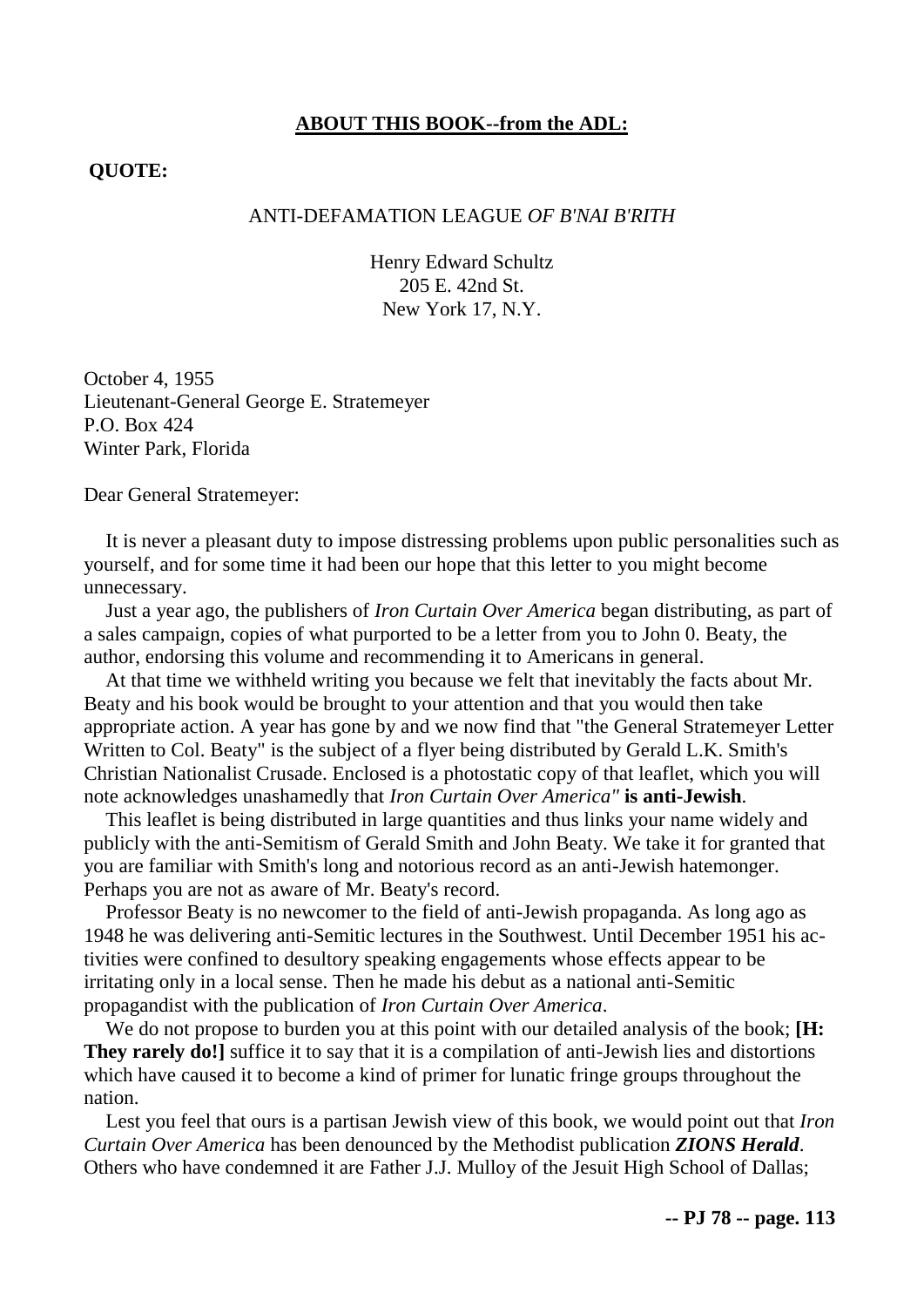Dr. Orval Watts in the publication *Faith and Freedom*; and William Henry Chamberlain in the *Chicago Tribune*. (Photostatic copies of these condemnations are enclosed.)

Finally, you should know that, as a result of his activities, Professor Beaty was censured in May, 1954 by the Board of Trustees of Southern Methodist University. **[H: Now we are getting there! Do you see how much POWER these bastards of truth, have?]**

In view of the foregoing, it is our feeling that you may want to consider the advisability of some public action which can as-sure the American people, who hold you in such high regard, that you repudiate religious hatred, as we know you do, and the use of your name by Professor Beaty and Gerald L.K. Smith.

We would appreciate your response which we hope will relieve the concern that has been expressed to us by the many people who have seen General Smith's newest leaflet.

Sincerely yours, Henry Edward Schultz

END QUOTING

\* \* \*

I don't know about you readers, but Dharma is not going to rest until somebody gets that book to her. ANYBODY HATED BY THE ADL AND UNDER ATTACK IS HER FRIEND!

Perhaps a few more readings from the PROTOCOLS might fit here:

QUOTE:

16. The monarches of the Christian world, swollen with ambition and vanity, surround themselves with luxury and with numerous armies. *We shall furnish them with all the money their folly demands*, and so shall keep them in leash.

18. For ages past the sons of Israel, despised and perse-cuted, have been working to open up a path to power. They are hitting the mark. *They control the economic life of the accursed Christians*; their influence preponderates over politics and over manners. 19. At the wished for hour, fixed in advance, *we shall let loose the Revolution*, which by ruining all classes of Christianity will *definitely enslave the Christian to US*.

Thus will be accomplished the promise of God made to his people.

END QUOTING

What is hard to remember here is the connection to the sub-ject of Communism. **You must hold uppermost in mind: Lenin was a Jew and so was every other member of the council in the structuring hierarchy of the Communist takeover of Russia!** 

\* \* \*

QUOTE: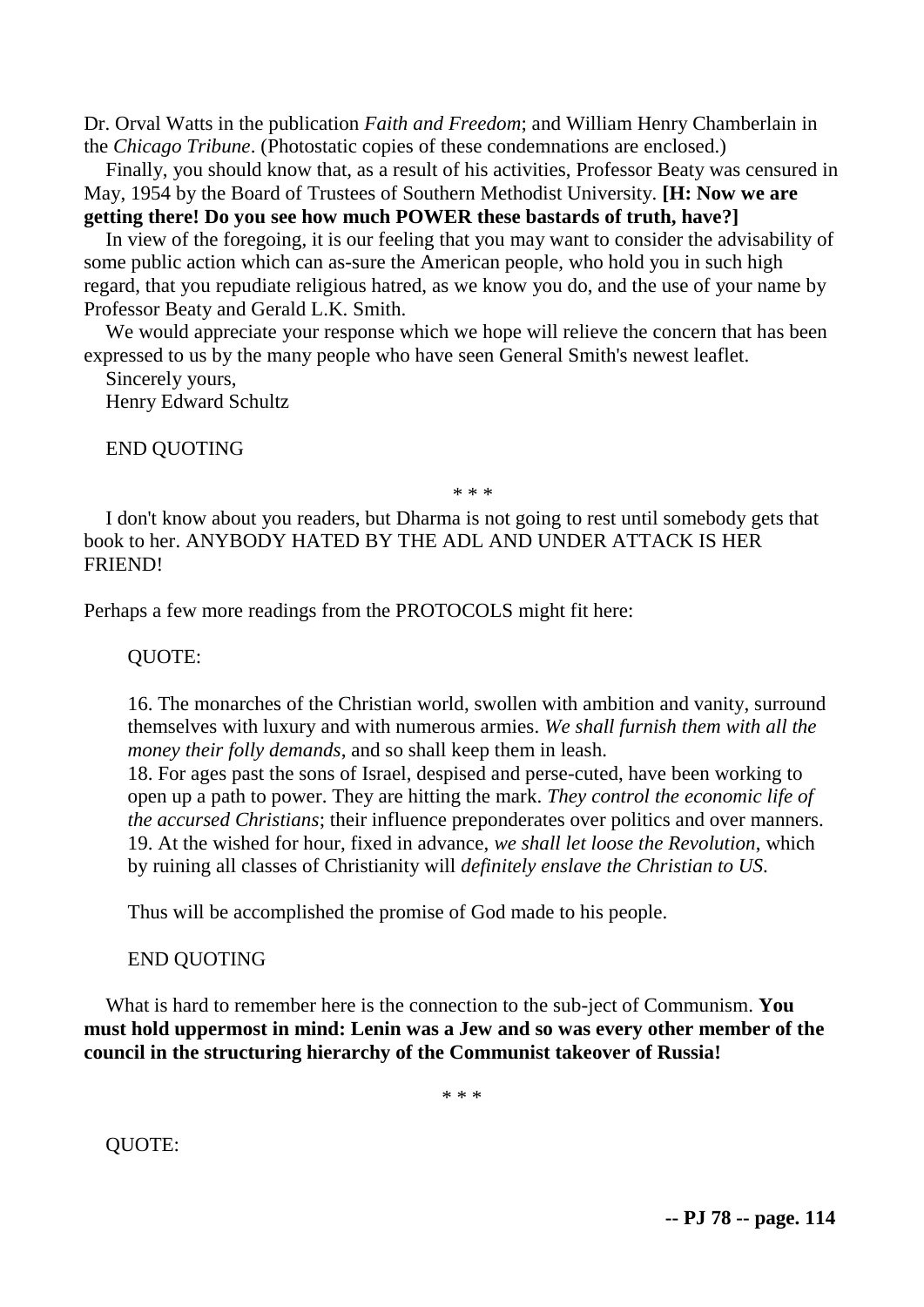George E. Stratemeyer Lt. Gen. USAF (Ret.) P.O. Box 424 Winter Park, Florida

12 October, 1955

Mr. Henry E. Schultz National Chairman Anti-Defamation League of B'nai B'rith 205 East 42nd StreetNew York 17, N.Y.

#### Dear Mr. Schultz:

Your letter of 4 October, 1955 with enclosures received and I want you and your organization to know that I forcefully resent what you have said or implied.

First, I want to make it clear that I am not, nor have I ever been, anti-Jewish. I have many Jewish friends throughout this country, who are loyal honest Americans.

As for your use of the meaningless expression "anti-Semitic" it makes no sense. According to the dictionary, the word Semitic pertains to the decendants of Shem which includes As-syrians, Hebrews, Phoenicians, Arabs, Abyssinians, etc. It also pertains to the Semitic languages collectively. Therefore, how any one person or group of persons could be anti-Semitic is be-yond my understanding.

Who are you and your orgnization to tell me what I should read and what I should recommend other loyal American citi-zens to read? And, by the way, just what is the purpose of your organization?

Not until I read John Beaty's book *The Iron Curtain Over America* did I learn what was going on back in the United States of America while I was overseas fighting for my country.

I think every loyal citizen of our country whether he be Protestant, Jew, Catholic or Mohammedan should read *The Iron Curtain Over America*. I do not consider that book anti-Jewish in any sense of the word. In fact, I consider it a defense of all loyal American Jews and every Jew that loves these United States of ours should read it.

What connection exists between Mr. John Beaty and Mr. Gerald K. Smith I have no knowledge as I do not know either gentlemen. I did authorize Mr. Beaty to use my letter to him and that is no one's business but my own.

Then the United States of America reaches the point where a citizen cannot read what he desires to read and to recommend such reading to others then we will have reached the status that exists in Soviet Russia. But, THANK GOD, we are still free men in America. As I interpret your letter your organization would have the people read only what you think should be read and recommended to others. This I resent as a free American citizen.

I do not understand what you mean by your statement, "We do not propose to burden you at this point, etc." Is this a veiled threat to my free expression and thoughts? If so, this I also re-sent.

Your letter is the most outrageous communication I have ever received in my life and I intend to give it the widest possible publicity, including my many Jewish friends.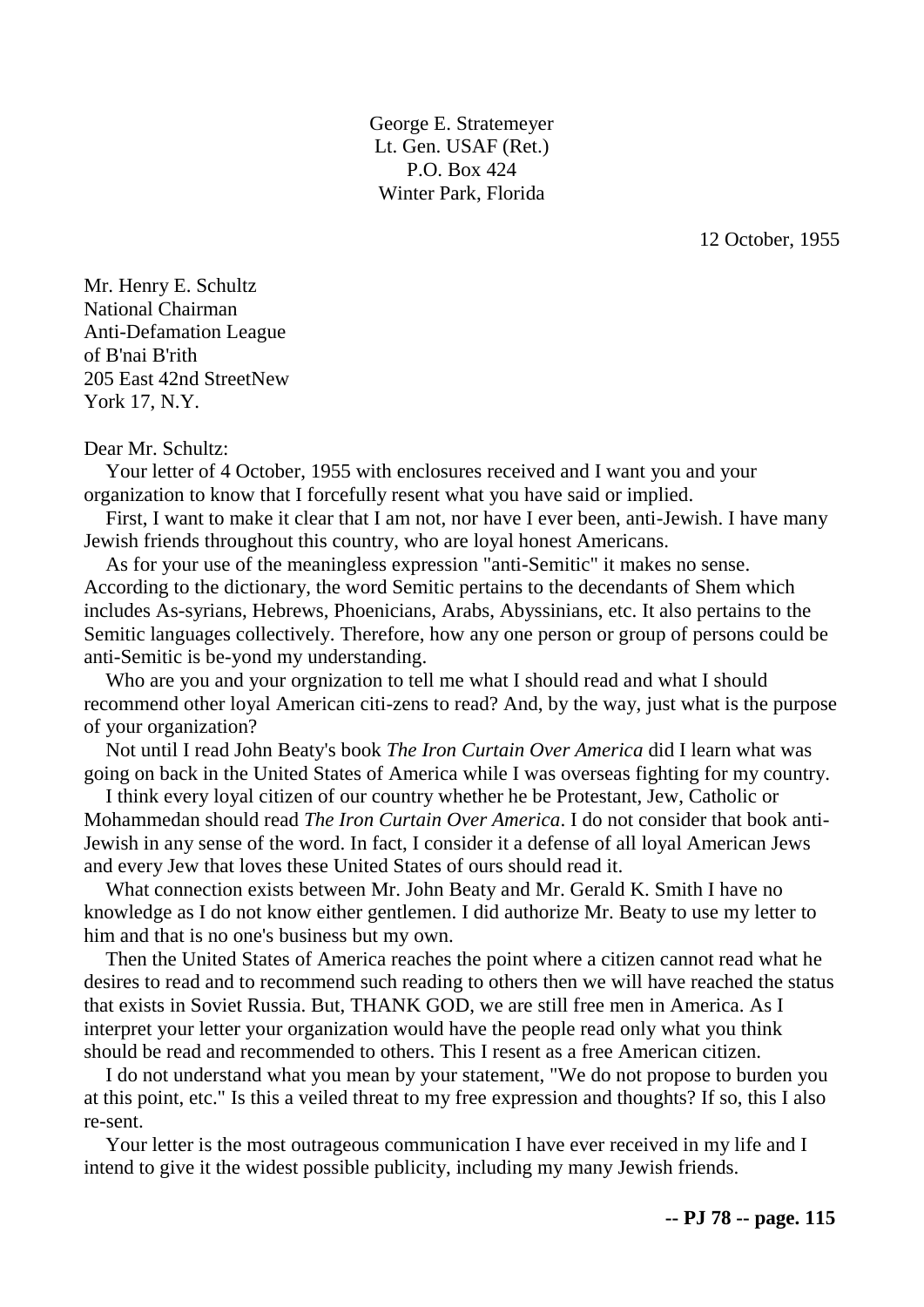Sincerely, George E. Stratemeyer

END QUOTING

May the "Force" be with you! Salu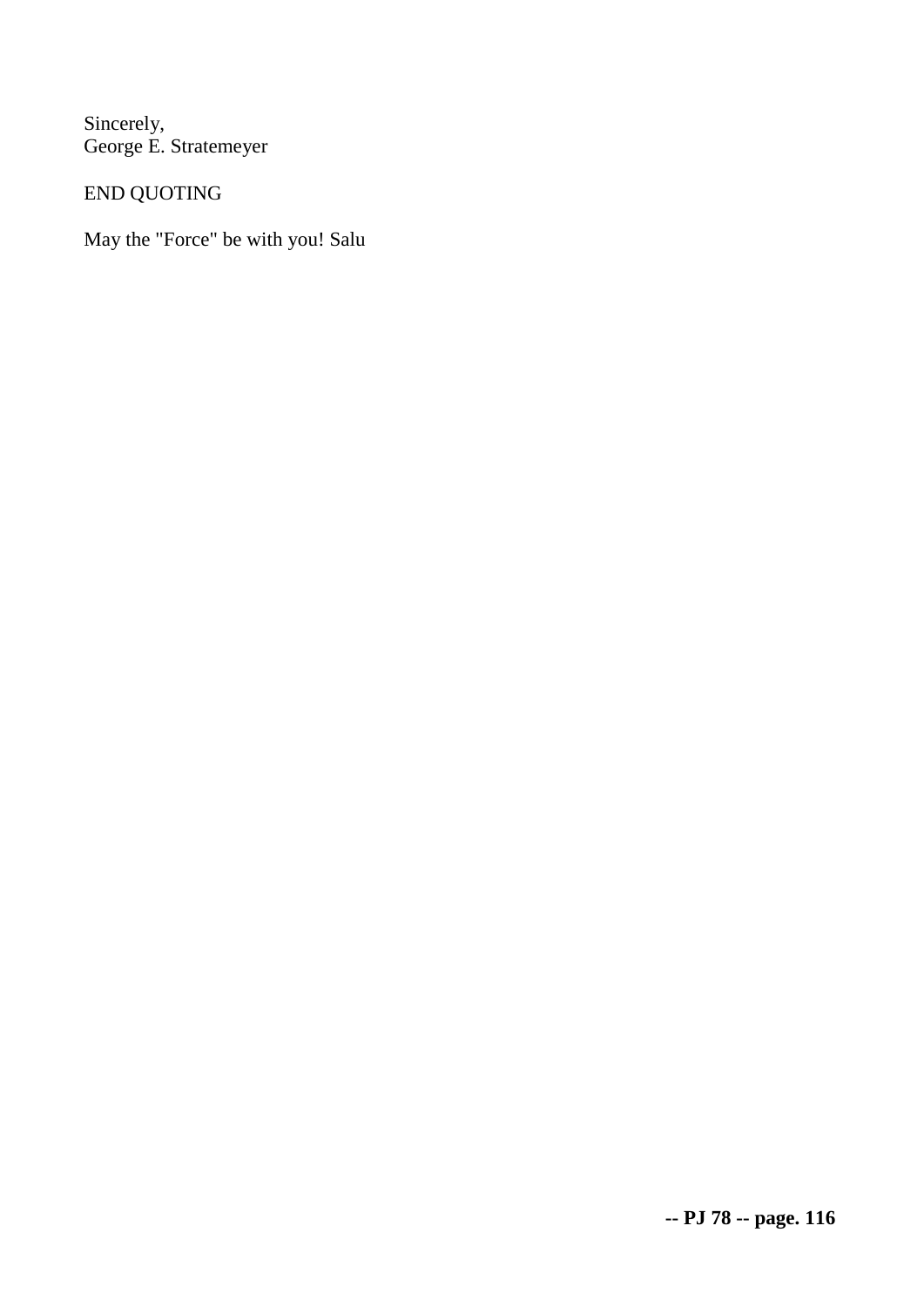## **CHAPTER 11**

### REC #1 HATONN

### SAT., SEP. 25, 1993 12:29 P.M. YEAR 7, DAY 040

### **SAT., SEPTEMBER 25, 1993**

#### **YOU HAVE PROBLEMS?**

"I" HAVE PROBLEMS! I have consistently told Dharma that her job is to write or translate and "others" would do whatever else was necessary. I also promised that when the "untended" stack of papers, etc., got higher than her head (5' 6 1/2") I would surely give her a little break vacation. .Everyone comes and asks of her, and me, what to do in everything from location to service to how to bake bread and what and how to take vitamins. It has happened--the room in which she must somehow function is now without ability to hold more--even on the floor-- and find anything. This does not include legal papers which reside everywhere else in the office area. What would YOU do? If you were in her chair--what would YOU do? Every writing I do she is blamed, attacked, her things confiscated and I do actually humbly ask--WHAT WOULD YOU DO? Your answer to yourself is very, very important to yourself.

E.J.'s time is even more absorbed to the point of being able to give support here. He has a job, too, and it is to first read and edit MY work--that is getting done "perhaps" by midnight EVERY NIGHT for you see, we write or speak EVERY DAY and sometimes many times within a day. "I" have a problem, readers--I have NO LIMITS--they do!

So you might say, "Well, just let those other things go!" or "Let someone else do those things, etc., etc., etc." How? There are not funds to PAY for help and even if there were helpers out our ears--EVERYTHING that is done by anyone in this location regarding anything relative to our work or Command--comes back to rest on Doris' and E.J.'s shoulders, Mr. Green having convinced everyone in the legal circles that Doris is both Dharma and Hatonn. Does she get the credit for the multitudes of wondrous things accomplished? No, she is just blamed for copy work, greedy money theft and thus and so. WHAT WOULD YOU DO?

I see, I "hear" the response of "I would just keep going?" Oh, and how many of you who would have better grammar, editing, sorting and silence the communication among our "network" of lax sorts--AND, don't even give names or addresses, continue under these massive adversities? How many of YOU would LOSE EVERYTHING you have or had to the very ones who stole everything from you--and continue to be blasted? I have to think of those things--for obviously FEW would continue at all and HAVE NOT DONE SO. I have had receivers and they simply grow to denounce this receiver for her "false" work. Of course they do not "read such garbage" and now denounce Hatonn also for having been a false truthbringer! Can you see how bleak your future might look from my aspect? Can you see how hopeless it must appear from Dharma's?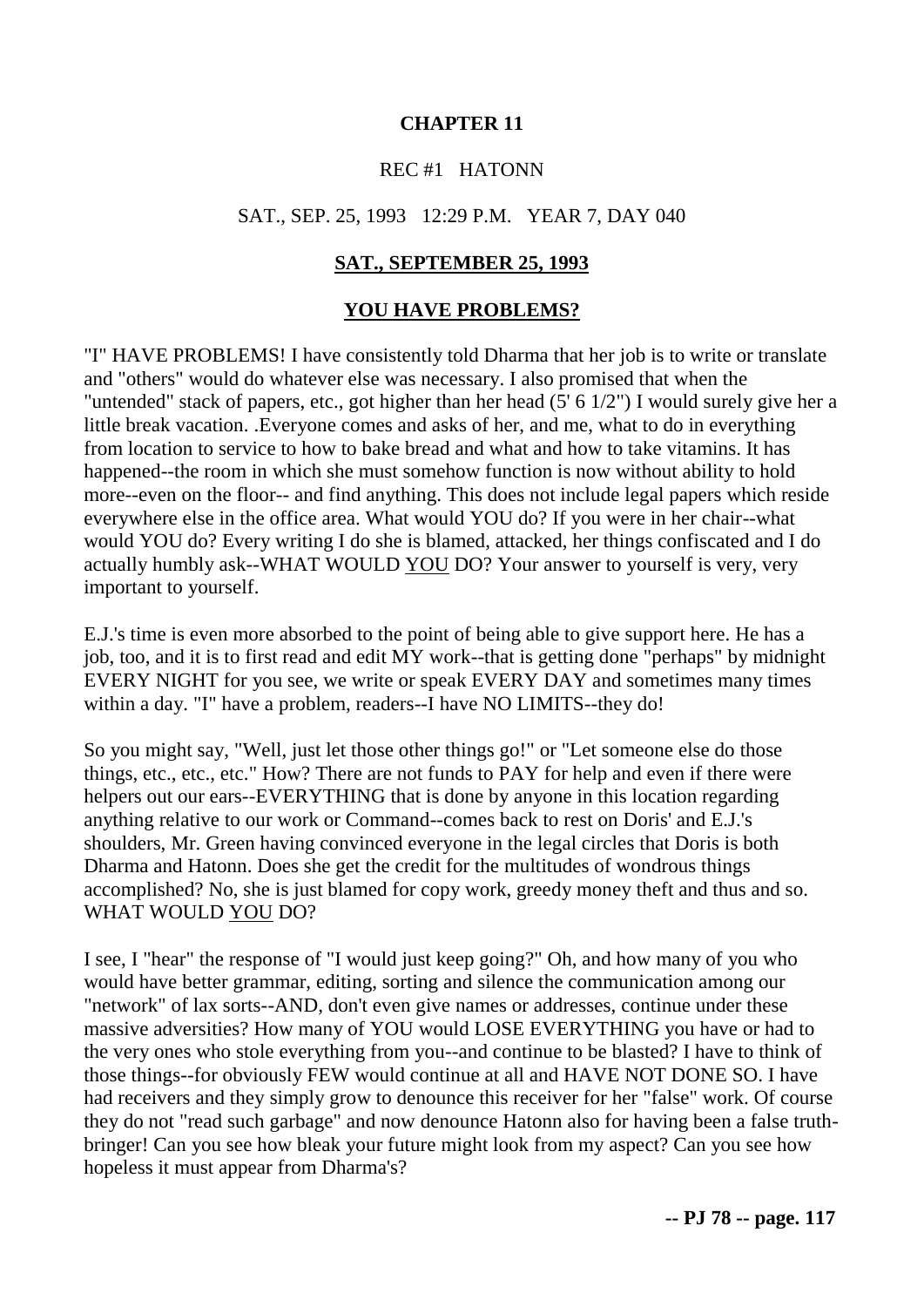The most recent really bad attack on our presentations was a thrust to take out all the "religious crap", "...all the personal crap because nobody is interested or gives a damn", get "on the patriot bandwagon where you can do some good!" and five pages of such HELP.

I am going to repeat again: Our mission is to contact OUR PEOPLE. Our mission is also to bring the word of TRUTH as to your circumstance and **Why, probably, most all of the humanity on your place will likely NOT MAKE IT ACROSS THAT GREAT DIVIDE-- ONCE AGAIN!** 

We struggle and struggle to free innocent people from the clutches of the enemy and what happens? Ones such as John Demjanjuk is **freed as innocent by the very ones who crucified him--AND HE HAS TO COME TO HIS OWN COUNTRY AND BE SO PICKETED AND THREATENED THAT HE CANNOT GO TO HIS OWN HOME OF DECADES!** And, you do this on the celebration of your enemy on his holy days new year. The Khazarian Zionists are celebrating the taking of your world--THIS DAY--and you who celebrate with them are as blind as church bats.

**CAN YOU NOT SEE WHAT IS HAPPENING IN RUSSIA TODAY? THIS DAY-- TODAY!** The Constitution is out and the entertainment committees are at work belittling the gathered citizens who protest "progress". Do you not see that you are as suckered? Can you not see that YOU ARE NEXT?? THOSE ARE SOVIET BOLSHEVIK KHAZARIANS WHO HAVE TAKEN THE NATION AND YOU SEEM TO MISS IT ALL--BURIED IN YOUR DISTRACTIONS. SO, IF YOU SERVED IN DHARMA'S PLACE--**WHAT WOULD YOU DO? WOULD YOU CHOOSE "MORE" OR WOULD YOU FALL TO THE WAYSIDE? AT THE LEAST WOULD YOU NOT CAPITULATE TO THE POINT OF LESSER STRUGGLE AND ASK ME TO RELIEVE YOU OF SOME OF THE CUP OF HEMLOCK?** 

Some friends took some four or five vitamin tablets to John S., incarcerated in an institution with his estranged wife holding all keys to his visitors, release, etc. Now it appears there is uprising and injunction against "that group down there" and RIGHT BACK INTO DHARMA'S LAP!! This is a brother and I asked that we love this man and tend him until a release and care is arranged properly. What is bad about this? Well, Patricia took him (without our knowledge) some Gaiandriana and announced as much last week at a meeting of which she did not attend more than the last few minutes. THAT INFORMATION WAS RESTING WITH THE ESTRANGED WIFE, GEORGE GREEN AND THE "REST" HOME BEFORE THE ORIGINAL TAPES WERE EVEN COPIED HOW DOES THIS MAKE YOU FEEL? HOW WOULD YOU LIKE THIS INCARCERATION WITH NO RECOURSE FOR FREEDOM--TO BE **YOU**??

At this moment E.J. is out helping someone with housing and "business" matters. Is that necessary? Yes, because this is a "family" member--our own child's FAMILY member and she needs some assistance. What is so nitty about this, then?

Dharma is ALONE in a house under total attack ALL THE TIME, AROUND THE CLOCK-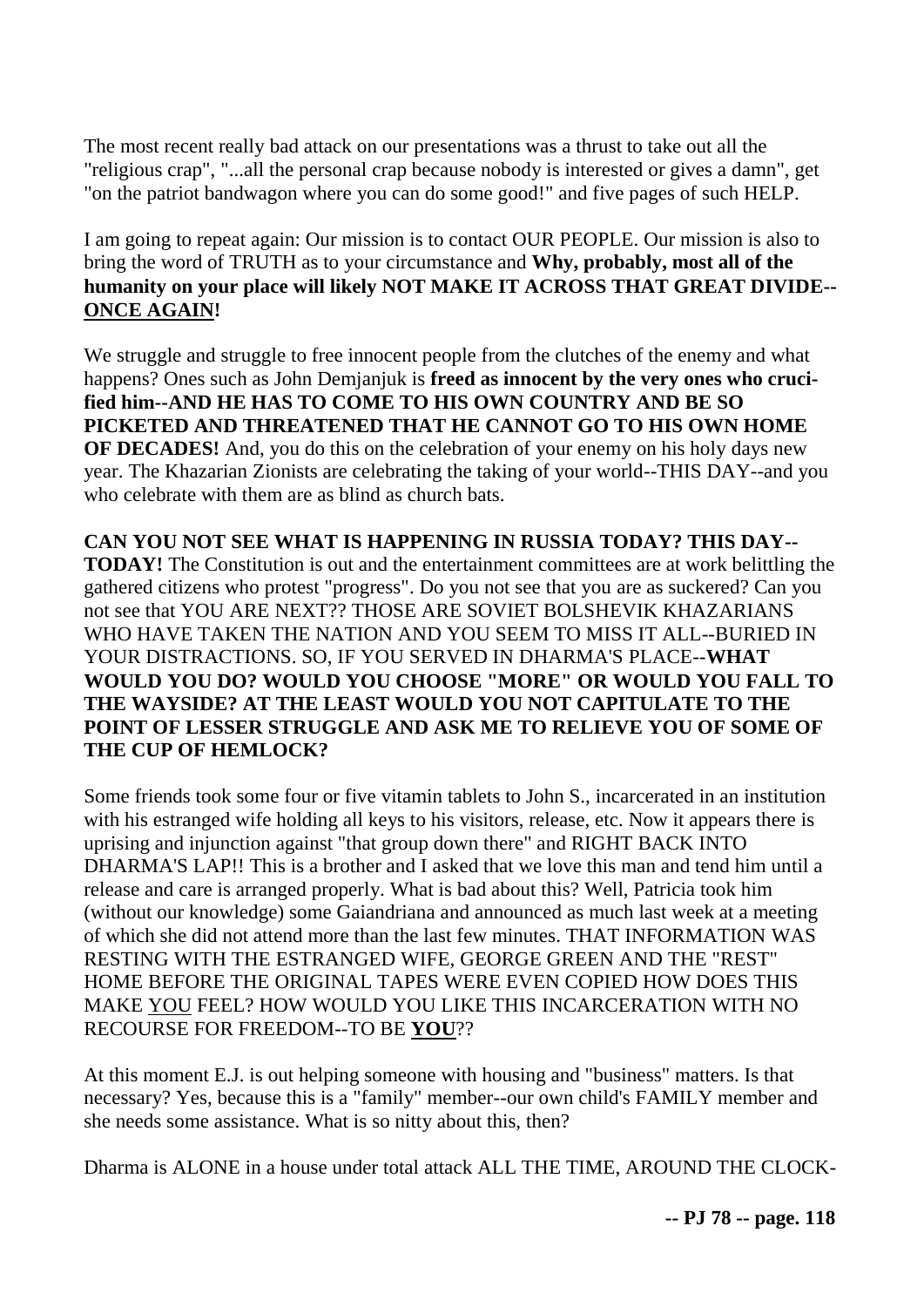-a thing I have asked NEVER TO ALLOW!! Well, can't I take care of her? Not from the SWAT teams, readers, and from the ones whose JOB IT IS to get her when there is no witness!! So, bad brownie points for E.J.? No, for I don't see another way either at the moment--and Dharma is desperate for just a moment's privacy--even as we work.

What I am asking, Readers, is please be tolerant of the "no responses" when they don't turn around in the mail. If something appears to be "missing"--call or ask--please don't assume you are being ignored or dismissed. Somewhere in this pile of entropy is a letter regarding a motion picture possibility from some of the things in an early JOURNAL. It is valid and goes to Wally Gentleman--but is buried in this pile of "stuff". We will find it and forward it--but please--you who send things--KNOW THAT THEY ARE ATTENDED AND APPRECIATED BEYOND OUR CAPABILITY TO RESPOND OR UTILIZE AT THE MOMENT OF ARRIVAL.

This comes to attention as at this very time I guided her to a stack of papers--and there was a letter and a gift from one in Canada--the letter from early August--the gift dated May 12. Embarrassment floods the being for we all long for "touch" and to ignore the loving support of ones distant is not acceptable. One from back East sent a box of some 15-20 handmade garments, jackets even made from handspun cloth and she has had no time to write this beautiful person who invested HOURS and HOURS of time with her hands and heart to offer this treasure. WHAT WOULD **YOU** DO?

All I ask is that you who write and share--understand. You who write, share and are yet only starting to read the material--thank you, thank you--but please do not tell us how to REDO. If YOU had done your work it would not be falling to us to do anything. Therefore, we must realize that we have to do it OUR WAY--THIS TIME! If you study it ALL and find it lacking--then please complain again--WITH SOLUTIONS WHICH INCLUDE YOURSELF, YOUR PEOPLE AND LEAVE US TO ATTEND OUR OWN--ESPECIALLY IN THE AREA OF MONEY! GOD IS NOT GOING TO SHOWER ANYONE WITH GOLD--NOT YOU, NOT THESE--S0 WHY DO ONES HAVE SUCH GRAND IDEAS FOR "US" TO DO?? SEND US THE FUNDING YOU DEMAND AND NEED--AND "WE" MIGHT DO BETTER ALSO!

Therefore, I take this moment in "time" to remind my writer that it is "fine", chela. For you see, the feeling is one of failure and inability to perform "enough". No, man must be responsible for self--ALL WE CAN DO IS OFFER--NO MORE!

There are far more important matters to attend and so shall it be--let us move on. I just remind you and again ask: **WHAT WOULD YOU DO???** 

# **ALERT-ALERT-ALERT-ALERT** *BLOODS AND CRIPS*

I have commented on this since it first came forth on the news and was "discounted as a hoax" on the "news". It is not a hoax and only with FULL DISCLOSURE AND EXPECTATION will it be a hoax instead of total bloodshed.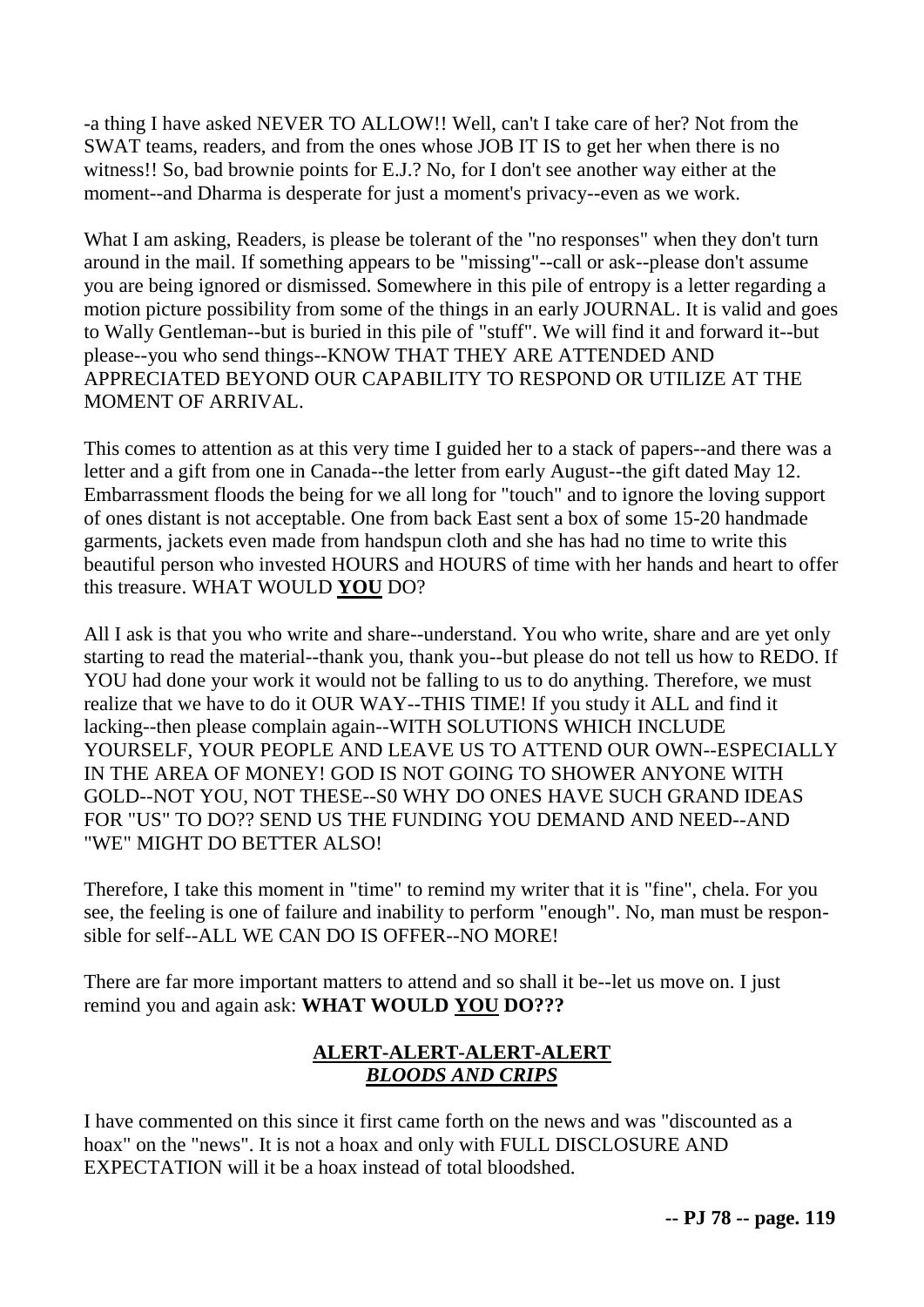This is the beginning of the use of gangs to bring down the UN on your backs and take your weapons. A notice came across the monitors of all networked computers two days ago and hit all the news yesterday--only to be discounted as a "hoax". With flooding in Missouri, etc., I doubt you in Illinois or Missouri would note such ongoings in distant Los Angeles--but it isn't just Los Angeles, my friends--this IS THE NEXT PHASE OF PLAN 2000 MOVING INTO ACTION.

This specific document comes from the Department of Veterans Affairs, Office of Inspector General, Los Angeles Field Office, P.O. Box 241 (can't be sure as numbers are blurred) 516, Los Angeles, 900(3?)4, originating at the "Office of the Chief Examination Division-- Jacksonville" and sent to every sub-office for expediting dispersment:

**On Thursday, September 23, 1993, the VA/ORD Los Angeles Field Office received a bulletin from another federal law enforcement agency via California law enforcement authorities in Sacramento, CA, relative to the following:** 

**This weekend, Sept. 24, 25, and 26, 1993, members of the "Bloods" and "Crips" street gangs will be conducting their initiation weekend. [H: This is built-in to coincide with Jewish Holiday.]** 

**The initiation consists of gang members' plan to drive around in the evening with their headlights off, and when innocent occupants of another vehicle flash their lights as a courtesy, the gang member being initiated must shoot and kill all occupants of the "Good Samaritan" vehicle in order to obtain membership into the gang.** 

# **It should be noted that this initiation is** *NOT LIMITED TO CALIFORNIA SINCE INTELLIGENCE RECEIVED INDICATES THIS INITIATION WILL BE CONDUCTED "NATIONWIDE".*

The copy in hand came directly from the "Field Office" above.

Hoax? How can this be a HOAX? If nothing else, it is planned terrorism--probably against the kids in the "hoodz". Game? This a game? Not any more--this is far too serious in intent to ever be considered a hoax or game--IT DAMAGES AND HURTS TOO MANY PEOPLE, DOES IT NOT? DOES THIS NOT JUST ADD TERROR TO THE HEARTS AND MINDS OF ALL CMZENS? DOES THIS NOT OFFER A BETTER "REASON" TO REMOVE YOUR DEFENSE WEAPONS? DON'T YOU SEE--THAT WAY--ONLY THE ORGANIZED CRIMINALS WILL HAVE WEAPONS??!!

I am simply "reporting" this again, it has been on the "hotline" for two days! It is totally discounted on the media. I suggest you go elsewhere in this paper and READ ABOUT WHO CONTROLS THE MEDIA!! WHAT WOULD **YOU** DO? Dharma and E.J. simply RODE on the adjacent lot EASEMENT (PUBLIC) AND WERE SERVED ARREST PAPERS FOR SAME. WHAT WOULD **YOU** CONTINUE TO DO FOR GOD?? Is this "personal garbage" as our friendly correspondent states? THIS IS OUR PAPER TO MAKE CONNECTIONS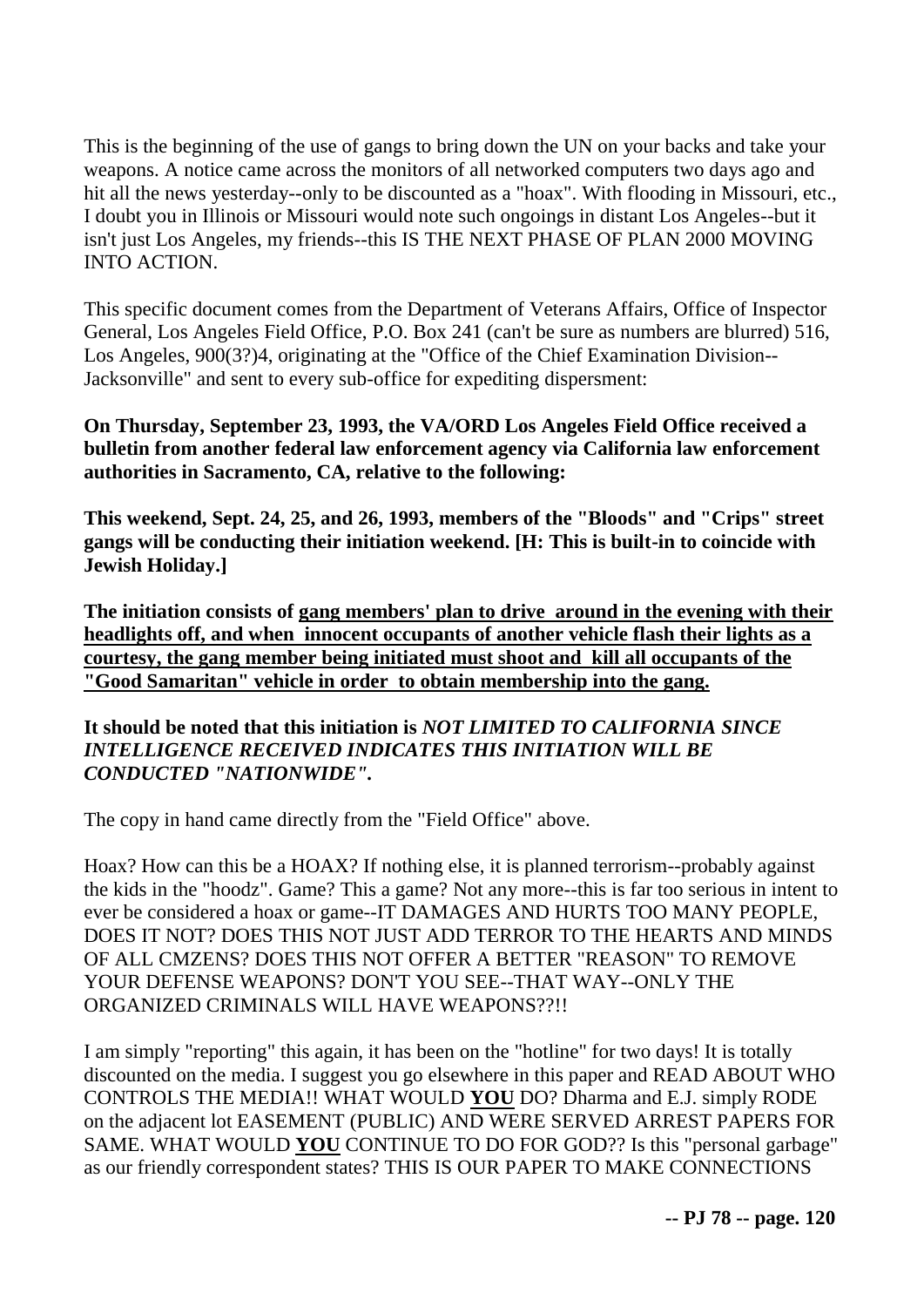WITH YOU OF OUR TEAM AND IT E PERSONAL--AS PERSONAL AS YOU WILL EVER GET ANYTIME ANYWHERE ON YOUR PLANET. IT IS ALSO AS SPIRITUAL AS YOU ARE GOING TO FIND ANYWHERE ANYTIME ON YOUR GLOBE--IT IS YOUR SOUL EXPRESSION AT STAKE AND, BY GOLLY, THAT SEEMS PRETTY **PERSONAL** TO ME. I do not want a single individual of my people slain because of foolish actions and misdirected thoughts of somehow taking up arms and marching against the nuclear warheads! In Georgia, Russia--this day--you can see what that merits. The "big-boys" (NWO/Russia) have supplied the democratic citizens' enemies with heat-seeking missiles, advanced tank destroyers, etc. And what have the "little people?" A few hidden guns which are now being "asked" to rally into the cities with such tinker-toys to "defend your nation"-- AGAINST NUCLEAR SMALL--SMART--WEAPONS!

IF *YOU* think it can be done with weapons and marches and a few handfuls of secret automatic arms--go with the touters of such nonsense. You will not save your Constitution- or your assets--YOU WILL GET KILLED DEAD! BUT LEAVE MY PEOPLE OUT OF YOUR HARANGUE AND STUPID REACTIONS--YOU BECOME LOOSE CANNONS ON A DECK OF DEATH! BLOODSHED? INDEED? **YOURS**. AND THAT OF THOSE YOU LOVE AND CLAIM TO PROTECT!

I come from very, very high in the higher-realms and today it appears to me to be a one way journey--into darkness. This will be accepted as more "doom and gloom" Hatonnese. WHAT DO *YOU* SEE? WHAT DO YOU PLAN TO **DO**? WELL, PEOPLE, I WILL NOT **SACRIFICE** MY TEAM FOR THE EVIL BROTHERHOOD OF HUMAN IDIOCY. GOD IS NOT GOING TO YANK YOU INTO ANY KIND OF NET OF RAPTURE WHERE YOU WILL RUN AROUND ON GOLDEN STREETS WITH TWINKLE LIGHTS ON YOUR TOESIES. YOU WILL CLEAN UP YOUR ACT, MOVE INTO GOD'S HOLY LAWS IN INTENT--OR BE SWEPT ALONG WITH THE MASSES INTO THE PITS. I DO NOT SNATCH BODIES FROM ANYWHERE FOR ANYONE! NEITHER DO MY PEOPLE MAKE TROUBLE FOR ANYONE--NOT EVEN THE ADVERSARY. WISDOM IS THE INTELLIGENT PART OF VALOR, MY FRIENDS. SO BE IT.

I have a few "clippings" sent by one of my most beloved friends in Florida--just tidbits captured for sharing from the local paper in Palm Beach. Let me just run down some of them for your attention:

## **USDA PAYS \$1 BILLION FOR RUSSIAN. LOAN DEFAULTS.**

Associated Press, Sept. 10, 1993: WASHINGTON--Gradually, and with little fanfare, bank claims against the Agriculture Department for defaults on loans to Russia under a food export program have exceeded \$1 BILLION.

Before August ends, the department will have repaid at least that much to domestic and foreign banks that made the government-backed loans. Russia began defaulting late in November on the debt owed by it and the rest of the former Soviet Union, forcing a cutoff in sales of grain. **[H: There is not much left to sell anyway--and a bad year in the grain-**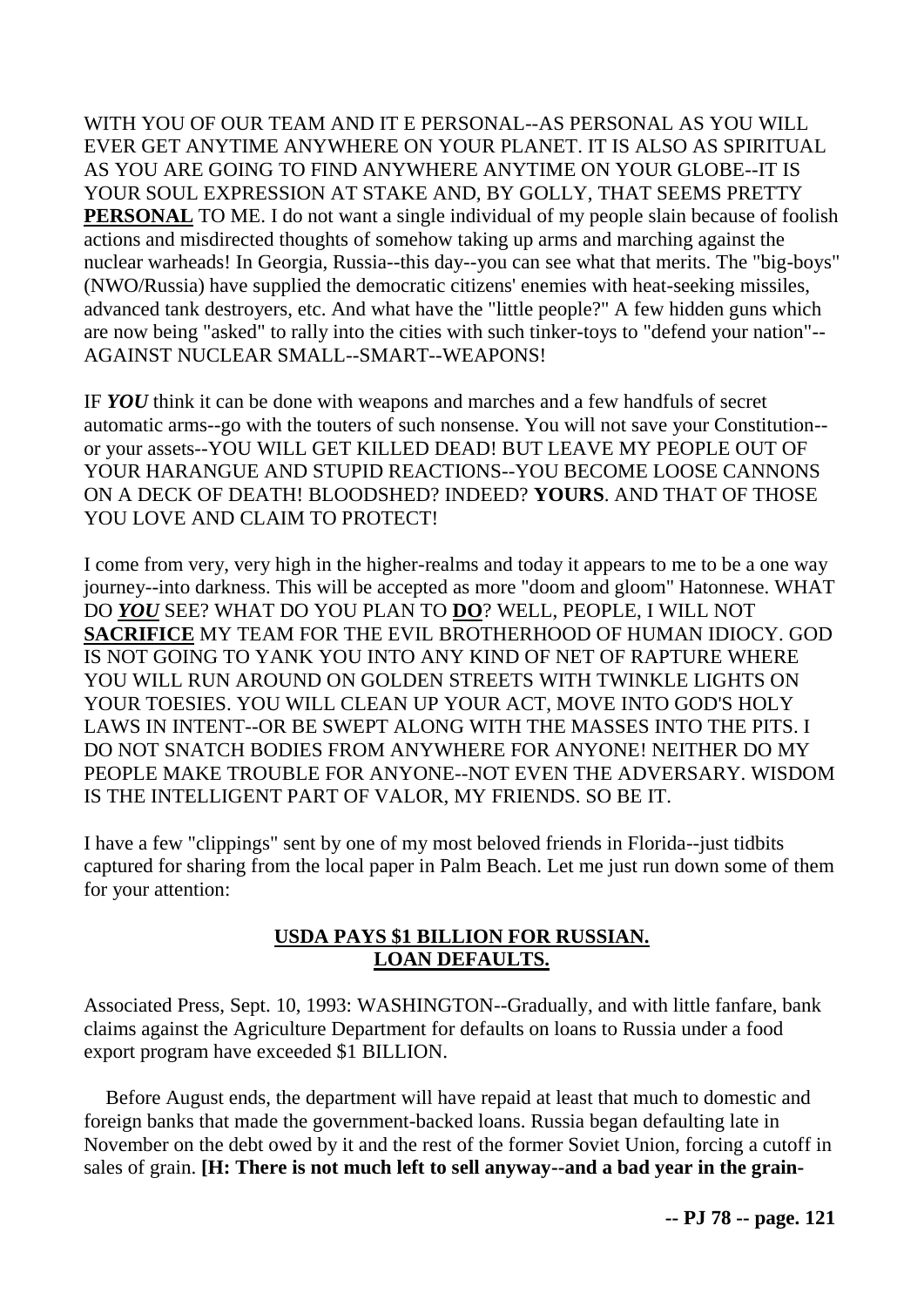#### **belt, citizens!]**

The curtailed shipments to what was once a major customer have put a major dent in exports. The Agriculture Department says Russia and other countries in the former Soviet Union will cut their total imports of corn and other coarse grains nearly in half this trade year, which ends in October, to 8.8 million tons. **[H: Let me just comment on this on the chance you misunderstand what this means. First you guaranteed the Russians your precious grain and guaranteed billions of dollars to PURCHASE THE GRAIN; now they have lots and lots of your survival grain, they got the money (or, the banks got the money), the banks also got the interest payments FROM YOU TAXPAYERS, and now the loans are in default so you taxpayers in good old Amerika will pay at least FOUR TIMES for the same stupid non-sales. Who wins? The BANKSTER NEW WORLD ORDER!!]** 

Also, there have been no shipments yet of wheat, corn or soybean meal under a foods-aid package announced in April by President Clinton and Russian President Boris Yeltsin at the Vancouver summit. The Agriculture Department says details are being worked out to move the commodities overseas this fall. **[H: Anyone in a panic yet? WHAT ARE YOU GOING TO EAT, AMERIKA?]** 

That aid is intended to help U.S. exporters keep a share of the Russian import market until a long-term solution can be found. But the aid stops at the end of this year. **[H: The ones gleaning the market? The very big growers who have run the farmers off their lands-- UNDER THE COMMITTEE OF 300--MOSTLY THROUGH THE FINE MANAGEMENT OF ONES SUCH AS MARINE-MIDLAND, ETC.]** 

The grain export lobby would like to see the administration relax its credit restrictions for Russia, a difficult decision for the administration to make. **[H: B.S.! The decision is already MADE, sleepyheads--the point is to have you helpless, hungry and lost!]** The same program used to give Russia commercial credit cost the government more than \$1.3 BILLION *in payments to banks that lent money to Iraq before the Gulf War.* 

Of the \$1 BILLION in default, Russia and the United States will hold talks, next month at the earliest, to work out a repayment schedule.

## **BUSH SONS SEEKING KUWAIT CONTRACTS MAGAZINE REPORTS**

Reuters, New York--Former President Bush's sons and some of his administration's aides are actively seeking contracts in Kuwait, cashing in on the U.S. involvement in the 1991 Gulf War, The New Yorker magazine reported Sunday.

**....BUSH'S SONS MARVIN AND NEIL, FORMER SECRETARY OF STATE JAMES BAKER AND FORMER WHITE HOUSE CHIEF OF STAFF JOHN SUNUNU WERE AMONG THOSE WHO HAVE EMBARKED ON BUSINESS DEALS IN KUWAIT.**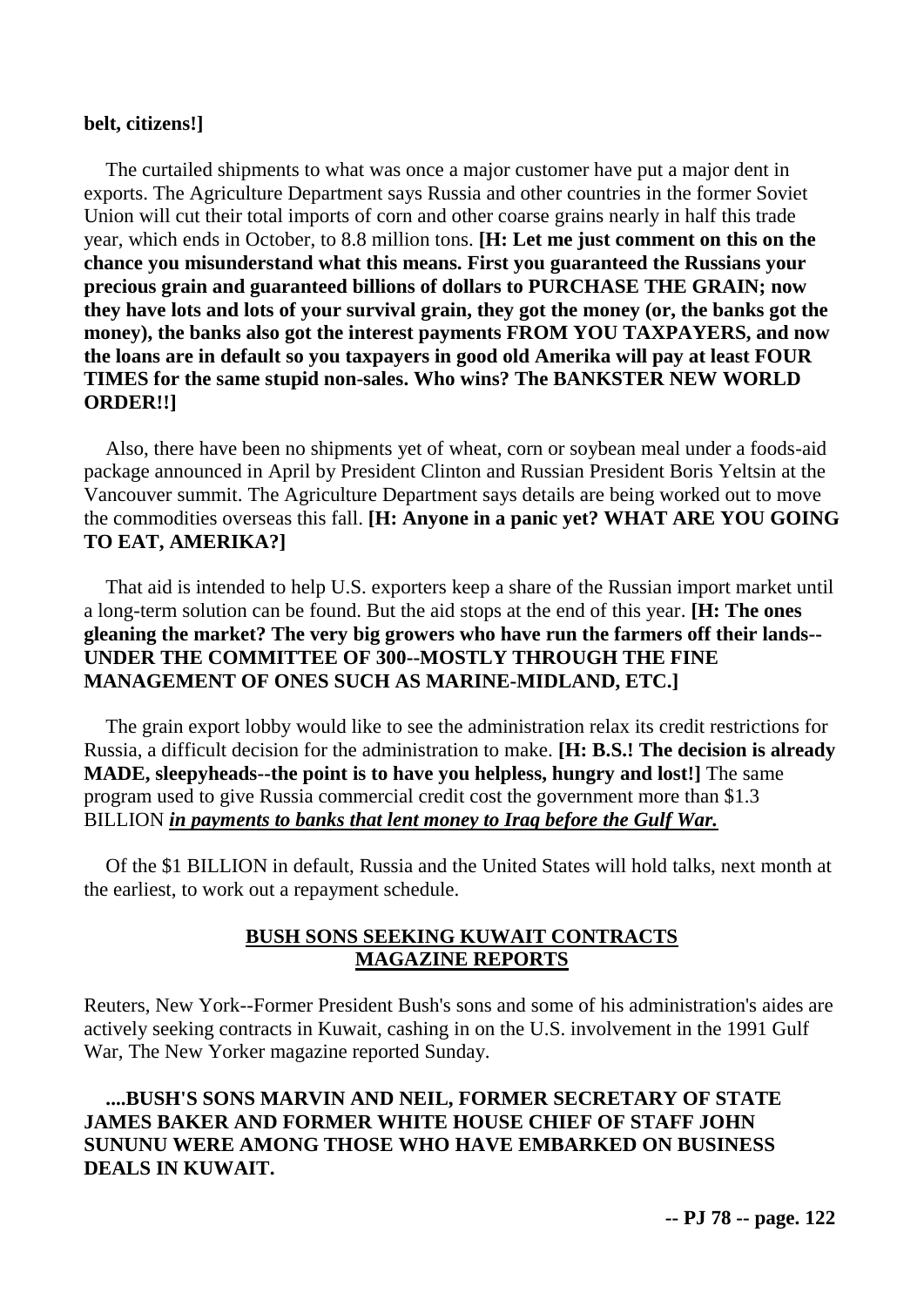It said that retired Army Lt. Gen. Thomas Kelly was also involved but that Gen. Norman Schwarzkopf, who led the forces that ousted Iraqi troops, has specifically refused to take part in such deals. **[H: Oh BARFF!]** 

....the relatives and former aides joined Bush on a trip to Kuwait in April, three months after he left office....they were there to try to win lucrative contracts from the Kuwaiti government. Baker did acknowledge that he had stayed behind to do work on behalf of Enron Corp, a Houston-based energy company.... Kelly, also working for Enron, is quoted as saying that his work was unrelated to his role in the military.... Sununu was quoted as saying that he was a consultant for Westinghouse Electric Corp. but said he did little in connection with possible contracts in Kuwait....

### AND, HOW IS YOUR WEEK GOING, AMERIKAN??

### **HOUSE OKs \$18.3 BILLION FOR THRIFTS**

All of these articles are from September 10.

*The Los Angeles Times*, Washington--Overcoming 18 months of partisan deadlock, the House Tuesday narrowly approved the expenditure of \$18.3 BILLION to safeguard depositors and complete the cleanup of the savings and loan industry. **[H: Well, they certainly did clean up the portion used by Ekkers--and, what a relief to realize that the Ekkers were not responsible for ALL the problems as has been presented in court!]** 

The 214-208 vote authorized the Resolution Trust Corp. **[H: Remember yesterday's writing--the RTC WAS the old "Reconstruction Finance Corporation" which was just as dastardly and totally run by the Elite Banksters.]** to resume acquiring, selling and closing failed thrifts--a task that was begun on April 1, 1992, by a previous act of Congress. Under the terms of the House bill, the RTC's role would end on March 31, 1995.

The bill would authorize another \$8 BILLION under certain conditions to help the industry offset future losses through 1998 if a private insurance fund alone was insufficient to protect depositors. **[H: Barff again!]**

Although the bill was sent to a Senate-House conference to reconcile differences with a Senate version, backers of the measure said congressional approval of the final measure was expected.

The floor manager for the bill, Rep. Stephen L. Neal, DN.C., said the much-criticized Resolution Trust Corp. has protected 22 million depositors against losses in 657 failed savings and loans so far. An additional 170 thrifts are likely to be liquidated.

"RTC legislation never has been popular **[H: Well, like hundreds of thousands of others--the RTC confiscated the Ekkers' home AND SOLD IT TO PARTIES IN ANOTHER STATE--WHILE LITIGATION WAS STILL UNDER WAY! Doesn't**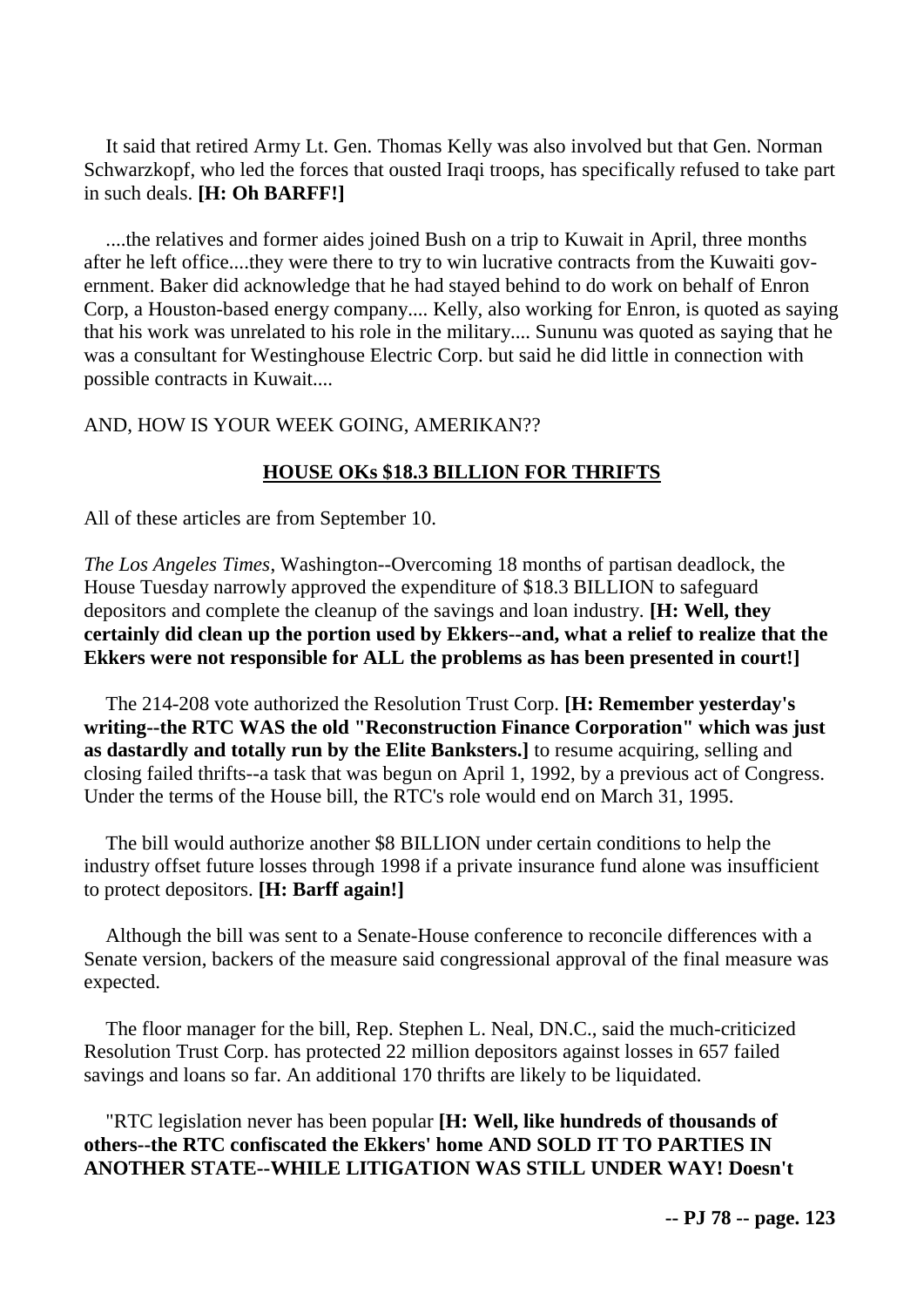**anything seem a bit out of place and non-correct? What endearing qualities do these ones have--by their own statements??: THEY HAVE MADE A LOT OF CASH IN-VESTORS VERY WEALTHY, HEALTHY AND HAPPY--FOR PIDDLING CENTS ON THE DOLLAR--YOUR DOLLAR!**] but it appears this legislation will be the last needed to resolve the savings and loan debacle of the 1980s," Neal told the House.

Opponents contended the RTC already had enough money on hand or could raise funds through **borrowing or by selling off assets of the closed S&Ls.**

Neal countered that Congress must release the \$18.3 BILLION that was previously approved but never spent because of the 1992 deadline that effectively shut down RTC takeovers of financially weak thrifts.

If it withheld the funds, Neal added, the government would be breaking its promise to protect bank and savings deposits, potentially triggering a banking crisis worse than the one that occurred during the Depression.

AND:

# **FLU SHOTS TO BE COVERED**

For the first time this influenza season, Medicare will pay for shots for people age 65 and older.

And the American Lung Association is urging all older Americans to get inoculated, because **this year's flu season will be particularly bad. [H: Really? How would THEY know?? Catching on to this game of "gotcha", readers?]** Scientists are expecting the A-Beijing virus to be dominant, and A-strain viruses **can be deadly**.

Older people and those with chronic diseases--diabetes and lung, kidney and cardiovascular disease--are much more likely to suffer complications or death from the flu.

Experts advise getting the shot in October, before flu season really kicks in.

\*\*\*

Did anyone notice the little fiasco in the flu shot advertising program yesterday? Gary Collins was given a flu shot on a television program (live). The doctor then turned and gave Sarah Purcell a flu shot--WITH THE SAME NEEDLE! Oops-- but not to worry--this was a "fluke" and wouldn't happen again and besides, "He tested clear for AIDS and is awaiting results from Hepatitis, etc."

174 Dharma was feeling slighted because they have had no insurance and NO HEALTH ATTENTION SINCE 1984 when the surgeons had to repeat abdominal surgery which added up to almost a hundred thousand dollars. No insurance or care since! No dental care at all since the early 1970s! Obviously citizen interests are NOT WHAT IT IS ALL ABOUT?? I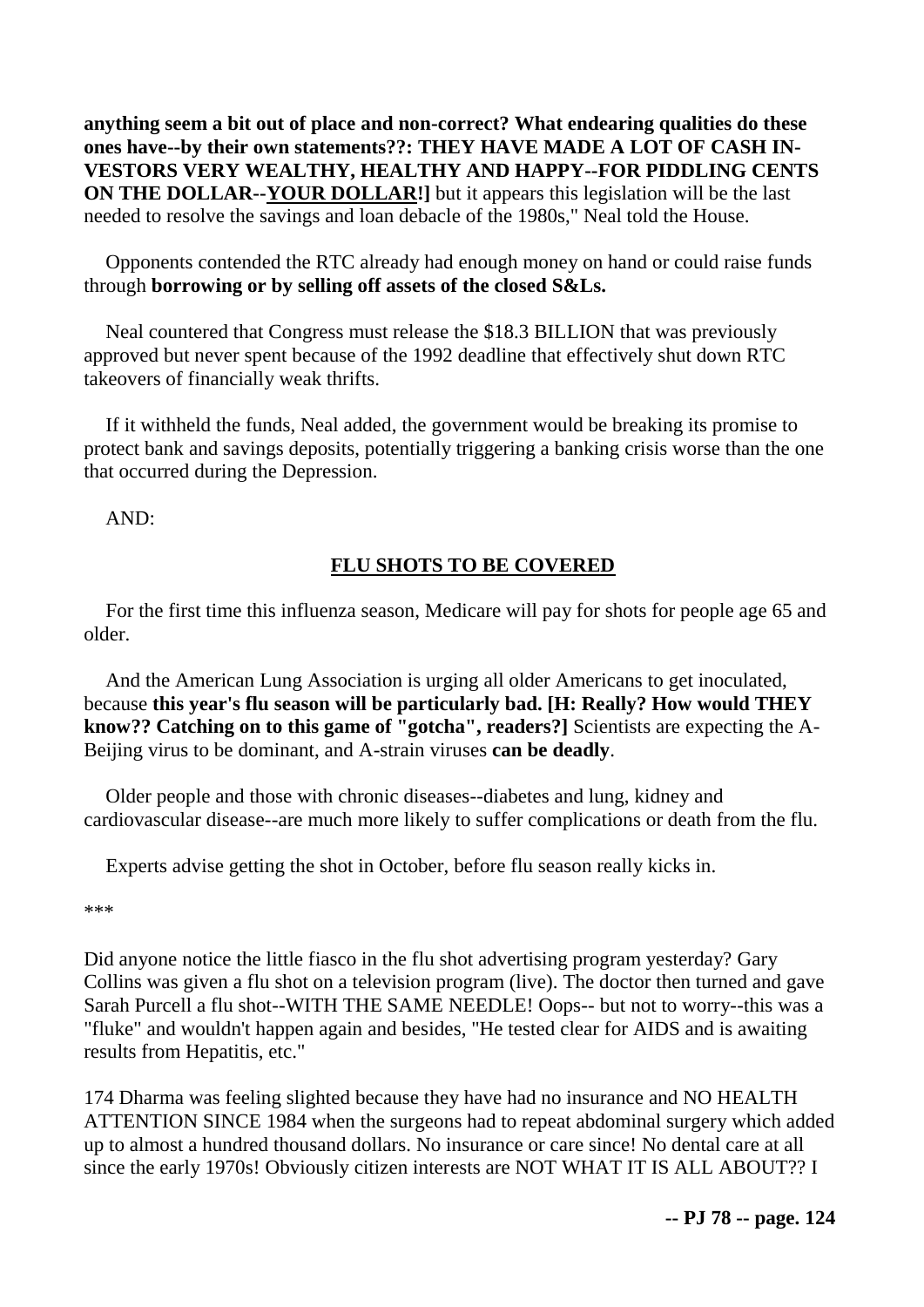## BELIEVE SHE SHOULD BE BREATHING EASIER THAT SHE HAS NOT HAD ANY MEDICAL CARE!

# **SPACE FAILURES**

**DON'T WASTE ANY MORE ON SPACE FAILURES:** Sept. 7, 1993, *Palm Beach Post*, Florida: Who are the "fat cats" at the National Aeronautics and Space Administration? Are they not held responsible for their mistakes?

The Mars observer fiasco. \$1 billion down the drain.

The four failures to lift off the ground in the past few months. How much money was spent on each one? No one seems to criticize these failures or ask how much each one cost.

We are talking about health care, and people homeless and starving here. The kind of money NASA spent on the above-mentioned failures would help alleviate the miseries of the world. Joseph Straining, *Greenacres*.

Still having a good day? How many of these things do you find by carefully considering the inside and back pages of your own little ordinary NEWS-papers?

# WHAT WOULD **YOU** DO? WHAT **WILL YOU** DO??

# **REMINDER--JUST WHEN YOU FORGOT-- THE EARTHQUAKES**

Do you not find it interesting that just when you think no-one is noticing, floods are washing out the Mid-West and you have **A RUNNING RIVER OF FRESH WATER POURING OUT OF THE MOUTH OF THE MISSISSIPPI RIVER TEN MILES WIDE AND RUNNING ALL THE WAY DOWN AND AROUND 'THE FLORIDA COAST AND MILES MO THE ATLANTIC OCEAN.** This means, in addition to other things, that saltwater fishing resources are GONE in those areas. WHAT ARE YOU GOING TO DO? But what else happens? *The Making of a Continent* series is BACK ON TV AND 'THERE IS A RE-RUNNING RERUN, RERUN OF California's Earthquake zones. This is an OLD rerun- at least ten years ago--and if you can watch it, rest easy in California (anywhere)--you are DEAD and don't know it. It projects, from simple natural slippage--TOTAL CATASTROPHE--NOW ANOTHER DECADE OVERDUE! Do YOU notice ones scampering to fill bottles of water and get "shaky" prepared? Nope--who cares? The Bloods and Crips are on the prowl--who notices anything like little earthquakes? So be it--NOT ONE AREA OF THIS WORLD IS GOING TO. BE SPARED! **NOT ONE!** Are YOU safe? WHAT ARE **YOU GOING TO DO?** 

You ones barrage me with "What do I do", "I don't have funds but can I come to your area?" and "Tell us when and what to do!" WE DON'T HAVE "FUNDS" EITHER! WHY DO YOU THINK HERE IS SAFER THAN "THERE"? IS THERE SOME MAGIC THAT PROTECTS THESE PEOPLE? IS THERE SOME MAGIC THAT PUTS GRAIN IN THEIR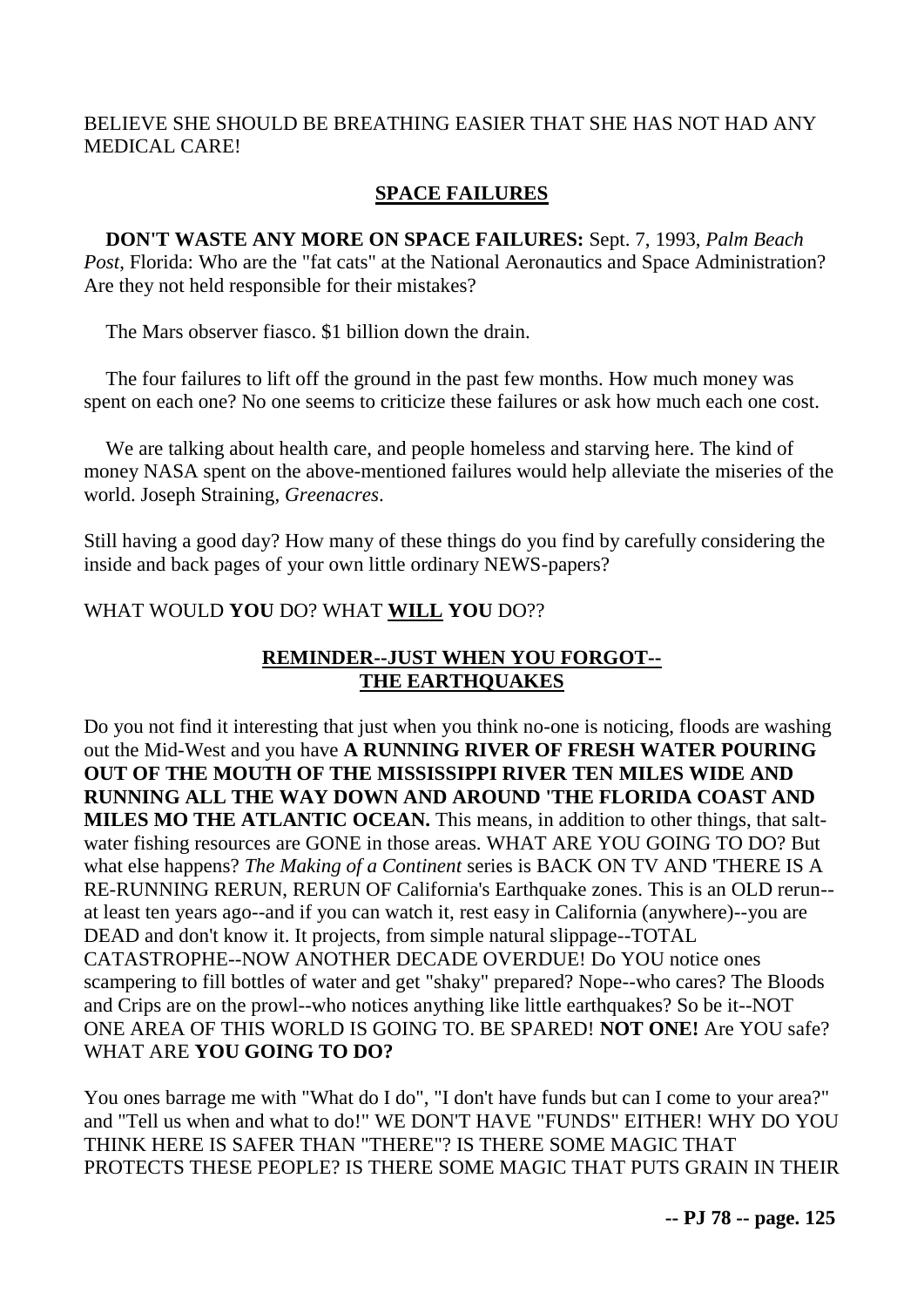LARDER? NO--THERE IS JUST ABOUT "EVERYTHING" THAT DEPLETES AND CONFISCATES THEIR LARDERS. **YOU ASK AND ASK--"WHAT ARE YOU GOING TO DO FOR US?" So, I am asking YOU: "WHAT ARE YOU GOING TO DO ABOUT THESE PROBLEMS?"** So be it! I hope you can roll with the punches because they are going to be really exciting and whoppers! I?? **I AM GOING TO WAIT, NOW, AND SEE WHAT** *YOU DO***!** Salu.

"Ask not what God can do for you--ask what you can do for God," and perhaps you'll have a clue!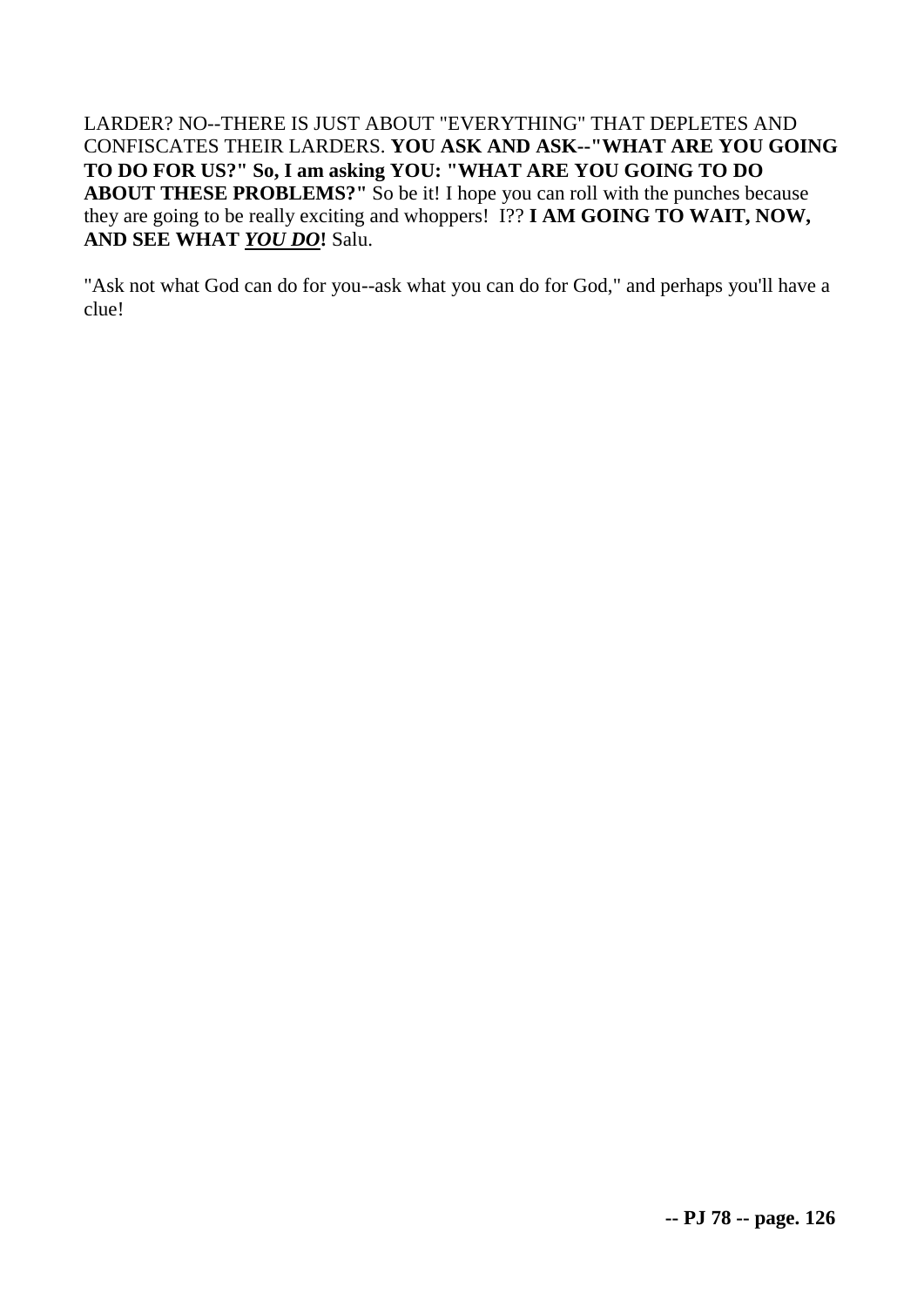## **CHAPTER 12**

### REC #2 HATONN

### SAT., SEP. 25, 1993 3:07 P.M. YEAR 7, DAY 040

#### **SAT., SEPTEMBER 25, 1993**

#### **C.R. "JAKE" POSSELL**

Oops! Dharma is quivering in her bare foots. Why would I, on top of every other problem she has today, suck her into writing about Jake Posse11 and Nikola Tesla? **Because it is time to bring them in because of their incredible potential (now running out) for masterful service and enterprise.**

Jake Posse11 is a personal acquaintance of both E.J. and Doris--so we are chuckling at the thoughts scrambling around within. He is a close friend and working partner of a close and precious friend, Ret. Admiral (U.S.N.) Larry Julihn. This man makes pumps--wondrously efficient and effective pumps. He reverses the procedure for the pumps and makes equally wondrous turbines!

We are weary of playing in the greedy games of who's got the shekels, the gold and the SECRETS? There are SOME pleading to give their contributions to MAN! Leave US be "nothing" but let us not disallow these giving brothers to benefit for and from these great gifts of recognition of "how it can be done"!

I am going to quote FROM A BOOK ON "THE BLADELESS TESLA TURBINE *as developed by C.R. "Jake" Possell, BOUNDARY-LAYER BREAKTHROUGH*, Vol. II: The Tesla Technology Series. I am going to share with you the presentation by Posse11 to the 1986 Tesla Symposium. I EXPECT my people to get busy as quickly as feasible--getting these things "on-line" and available when funding is forthcoming to see to it that these older researchers are brought into safety, securely set up with facilities for production. Thank you.

#### QUOTING:

Ladies and gentlemen, members of the Tesla Society and our Guests. I am a mechanical engineer by trade. I have a private company that has been involved for the last twenty years in the development of a different type of technology. This technology came from the consummate genius Nikola Tesla. Tesla, the man that he was, made a number of excursions into other areas other than electrical engineering. Unfortunately, Tesla being twenty five to thirty years ahead of his time, metallurgy was not what it is today.

The ideas that Tesla purported at that time languished and were literally buried under the table for twenty to thirty years. About twenty years ago I stumbled across some of Tesla's work. Like a lot of people I had never heard of Nikola Tesla. Of course, everyone in this society is well aware of his capabilities. This excursion that he did was into an area of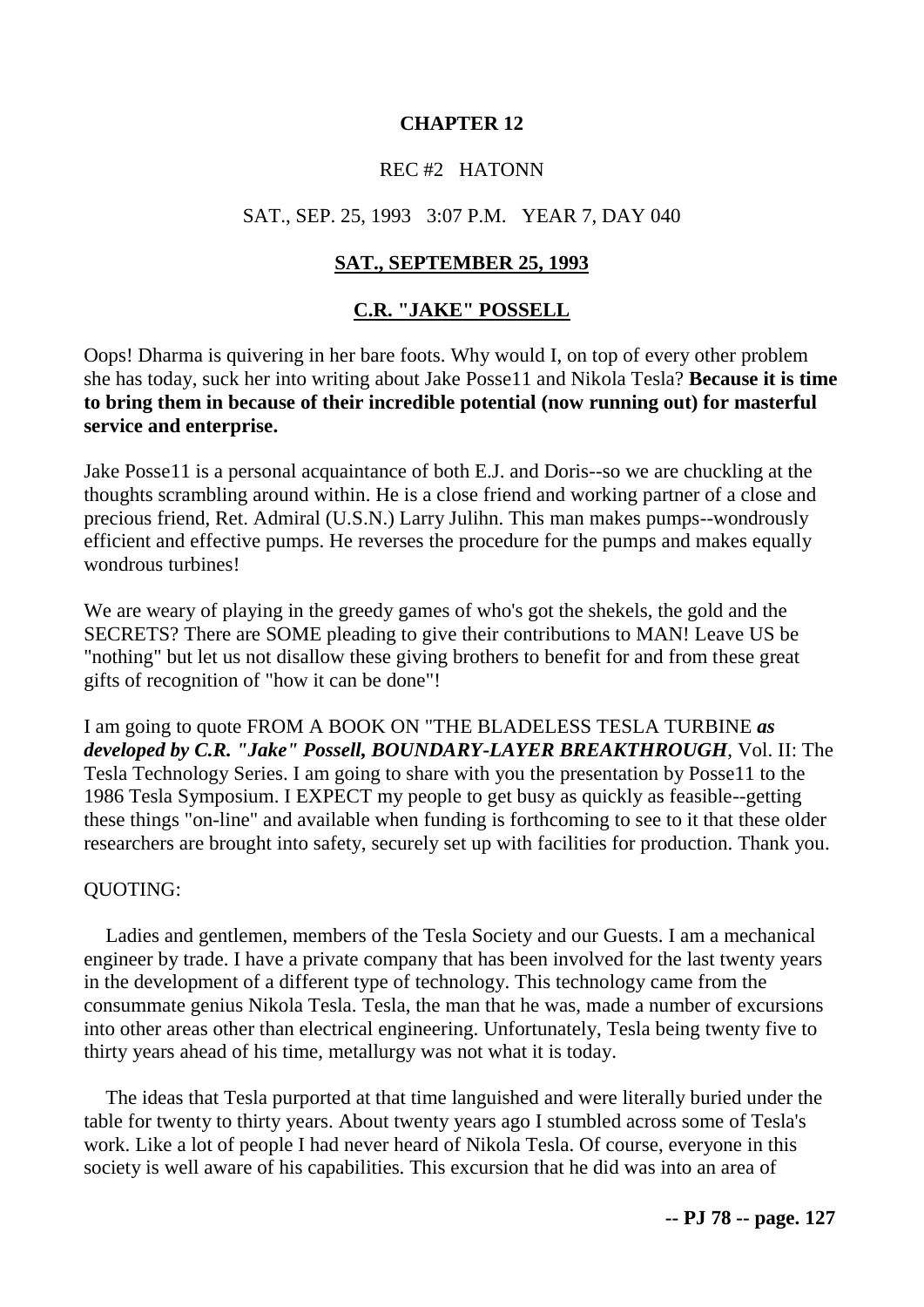turbines and pumps. It is best alluded to in a new technology that we are all a little more familiar with--aerodynamics.

#### **THE BOUNDARY LAYER EFFECT**

## **[H: Surely YOU are all aware of the "boundary layer"? Well, aren't you? How do you expect to S-A-V-E the world if you don't even know about the boundary layer? Further, IF we are not allowed to write on such subjects because somebody else wrote on the matter--HOW win YOU EVER KNOW? I THOUGHT YOU MIGHT BEGIN TO UNDERSTAND! So, back to kindergarten.]**

When an airplane flies through the air, at very high speed, there is a thin layer of air that sticks to the wing, the fuselage and all parts of the airplane. This layer of air goes the same speed as the airplane. There is then a sheer action or sheer plane between that boundary layer and the surrounding quiescent air around the aircraft. At that sheer plane is where the drag is formed that holds the aircraft back. Aerodynamicists tell us that if we could wave a magic wand over an aircraft and eliminate or minimize boundary layer drag the aircraft could fly 40% faster or further with the same amount of horse power. In aerodynamics, boundary layer drag is a totally unwanted precept.

Tesla was able to turn that precept around 180 degrees. Tesla perceived that boundary layer drag could be used to do something useful. Generally speaking, when we can take an unwanted precept like this and turn it around, we can make a very significant change or advance in a technology. This is exactly what happened in boundary layer drag technology. What we have done, basically, or what Tesla purported to do, is to make a turbine out of a series of flat discs. These disks are stamped out of metal. Stamping, you have to remember, is the cheapest form of metal fabrication that there is. If the automobile people had their way, the entire car would be constructed out of metal stampings. Stamping is the least expensive way to make parts. We stamp these flat disks out of flat metal and stack them up. As you can see, the rotor is constructed of thin disks of flat metal. There are appropriate spacers between the rotor disks. The rotor is then mounted on a shaft.

### **THE TESLA TURBINE PUMP**

This device is perfectly reversible. If power is put into the shaft and rotates the disk, we have a pump. If a fluid is brought in at very high velocity, it will create a boundary layer on either side of these disks, we have a turbine. The fluid proceeds, in an inward helix, until it comes out at the center holes which are the exhaust in the turbine. If we do just the opposite again and put power into the shaft, and rotate it, then these inlets become the inlets for the pump. The fluid then goes in an up outward helix path, until it comes off of the periphery of the outside of the disk, at a very high velocity. If we look at Bernoulli's equation, total pressure is equal to velocity squared plus P sub s or static pressure (P  $_{\text{TOTAL}} = v^2 + P_6^2$ ). We can see from that simple equation that if we convert velocity squared it has to go into P sub s or static pressure. When the fluid comes off the periphery of the pump, at very high velocity, all of the total pressure of the energy in the fluid consists of velocity. That has some interesting precepts, that I will explain in a moment, in pump technology.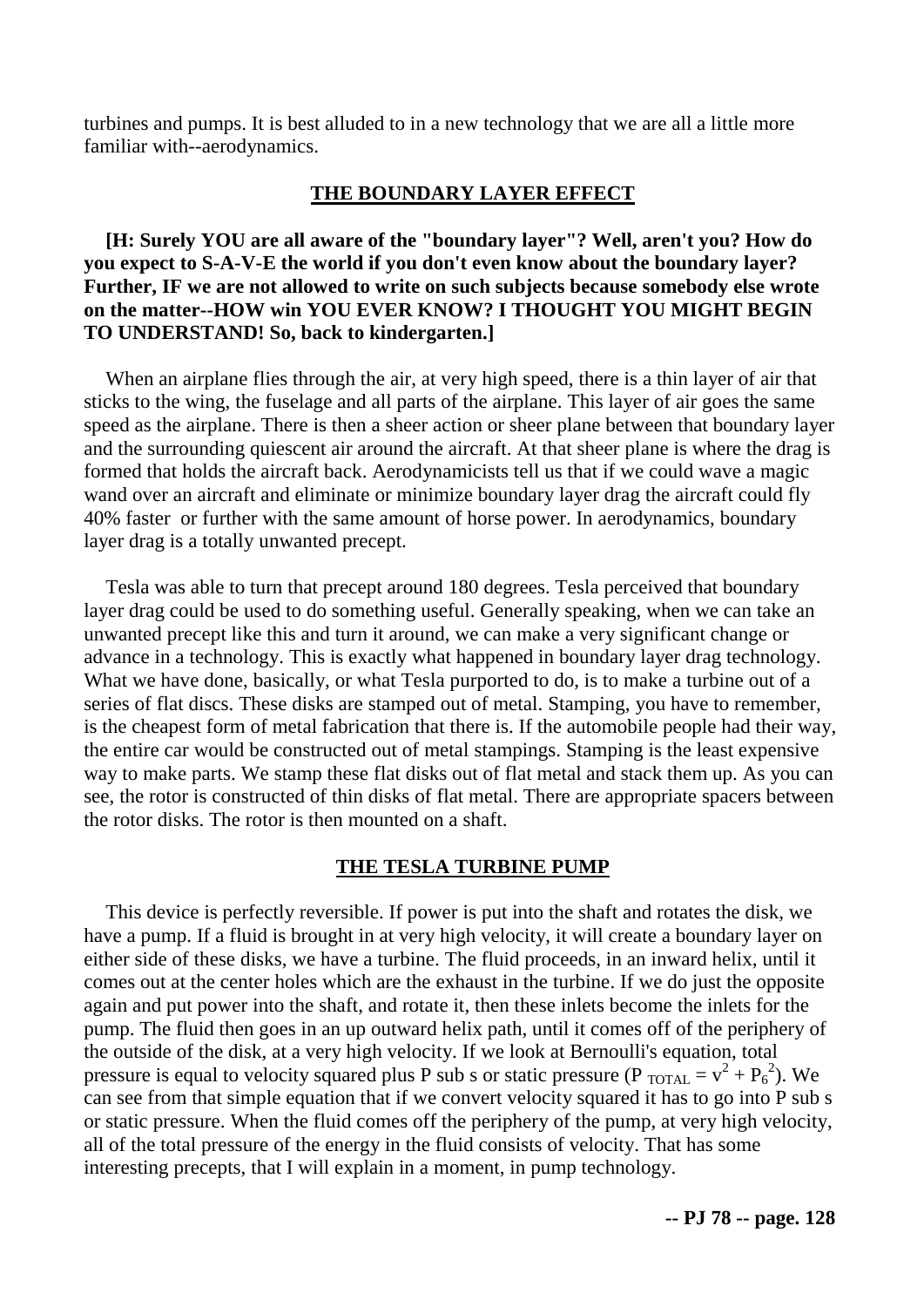That high velocity then is taken outside the case of the pump into a device that is called a diffuser. The purpose of a diffuser is expressed through surfaces that gradually expand. The fluid is slowed down, velocity decreases and static pressure increases. That is the function of a pump, to increase the static pressure of a liquid. The unique thing about this particular piece of apparatus is that there are no lifting surfaces as there are in conventional pumps. If we look at the centrifugal pump, the vane pump, the piston pump, they all have a lifting surface that moves the fluid along. Therein lies the basic difficulty of using that type of equipment.

This is where the Tesla approach or the boundary layer approach exhibits all of its advantages. The boundary layer on each side of each of these disks pulls the liquid by the boundary layer drag and accelerates it. Then centrifugal force moves it to the outside of the device. The liquid is then taken out on the periphery. In a turbine we do it just the opposite. We bring a fluid in that has high temperature, high pressure and we put it through a series of nozzles. The purpose of a nozzle is just the opposite of a diffuser. Here we are going to take pressure and temperature and change it into high velocity. We bring the fluid in tangential to the outside of the turbine. We bring it in at very high velocity. It forms a boundary layer on either side of the disk of the turbine. The pressure ratio is pushing it toward the center of the turbine. It forms a helical path down into the center of the device, and exits in the center, after it has transmitted all of its energy to the disks through the boundary layer drag.

Analysis tells us this type of energy process of transfer has the potential of being much more efficient than by pushing something, as you do in a conventional bladed turbine through impulse or reaction. Of course, because there are no lifting surfaces, there is no way for the fluid or the material going through the turbine to impinge on anything. These are the limiting factors in a conventional pump.

There is a phenomena that occurs in a conventional pump called c*avitations*. Cavitation occurs where you have a liquid that has bubbles of gas in the liquid. These bubbles can be from outside gas that is mixed into the liquid or they can actually be formed by the liquid boiling inside the device as it passes through. There are many liquids that have very high vapor pressure and they boil at very low temperatures. When we reduce the static pressure on a liquid it boils at a lower temperature than it normally would. If we take water for instance and carry it up on top of Mt. Whitney or Pikes Peak we will find that water does not boil at 212° F; it boils at some lower temperature. So if we happen to be putting water through a conventional pump, at say, 165° F, because of the lowering of the static pressure on the suction side of the pump the water will begin to boil inside the pump. These bubbles of vapor of that particular liquid will be formed, inside, and will have to pass through the pump. What happens is that a lifting surface comes along and hits the bubble and collapses the bubble. This causes the opposite of an explosion--an implosion. At the same time that this implosion is occurring, the liquid rushes in the hole where the bubble was. This inrush digs away at the lifting surface of the pump. If we operate a pump under extreme cavitating conditions for any length of time, the rotor of that pump will look like lace-work curtains. In fact, I've seen pumps where there was a shaft and a little nubbin left on the end of the shaft and the rest of the rotor had completely disappeared due to cavitation. That's pretty serious trouble for a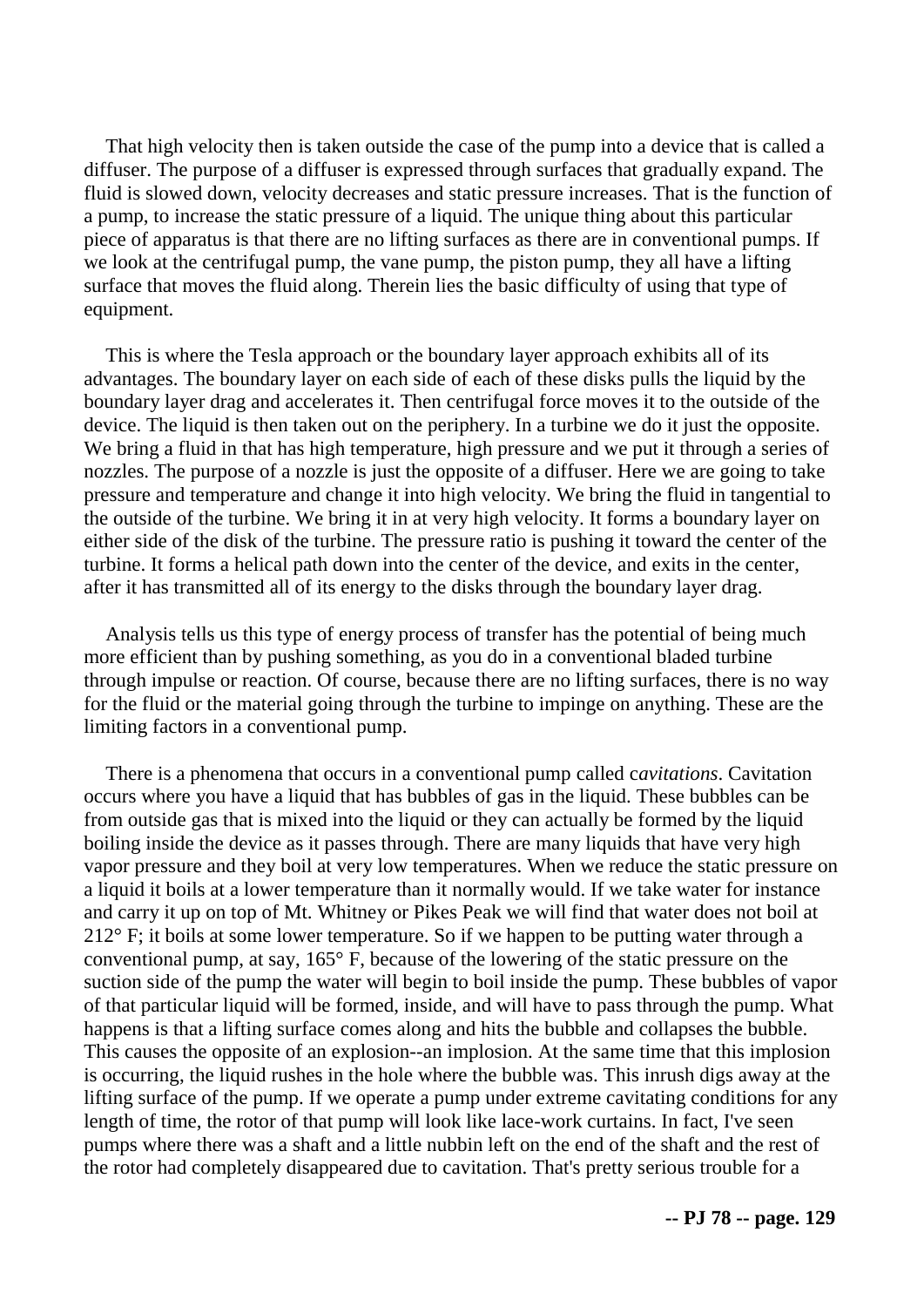pump.

In addition to that, there are other phenomenon that happen downstream of the pump that could be even as bad or worse than the cavitation effects on the rotor of the pump. These are large, huge pressure fluctuations that occur downstream of the pump because of the cavitation that is occurring within the pump. These large pressure fluctuations can split a line in half. It can tear a heat exchanger apart. It can do all kinds of serious damage in a petrochemical plant or a chemical plant where cavitation is occurring in a pump. If we are trying to pump a liquid, not water, say something like isopentane that boils at a very low temperature, it is almost impossible to pump that material without having some cavitation occur within the pump.

**The Tesla turbine or boundary layer pump has no lifting surfaces. [H: READ IT AGAIN!]** So, by the very definition of cavitation it cannot occur in this pump. That means that we can pump liquids and gases **TOGETHER**. In fact, as it turns out, we can pump THREE PHASE FLOW. THREE PHASE FLOW **CONSISTS OF A LIQUID, A GAS, AND A SOLID. [H: Even Spelt and potatoes.]** 

Why can we pump solids when other pump companies are very wary of solids? Again, it is this impingement, the lifting surface comes around and hits the solids, say a grain of sand. It impinges on that lifting surface and it abrades or digs away at that lifting surface. So if we were pumping three phase flow with a conventional pump, we could actually have both cavitation and impingement of solids occurring at the same time. If that happens, of course, that pump is not long for this world. It will be destroyed in a very short period of time. And it's all dependent upon how fast this occurs.

If we increase the speed of the pump, this phenomenon will all occur under faster conditions and the pump will be destroyed in a much quicker manner. If we slow it down, the effects will take longer over a longer period of time to act on the pump. That is another bad thing for conventional pumps. In order to get reasonable life out of a conventional pump, we have to slow the pump down. This prevents the process I'm talking about from occurring at too rapid a rate and causing the pump to be damaged in too short a period. Out in the real world, where people are using pumps every day, you would be surprised how many people are using pumps under this condition. They say, well, there is no other way to pump fluid or what we are trying to pump. Water is a pure Newtonian fluid and at 60° F it meets the standard conditions. Unfortunately, none of my customers pump clean, cold, pure water. They want to pump something nasty like sulfuric acid, ground glass in water or dirty oil that's loaded with sand and other chemicals that can attack metals. The problems out in the real world of pumping compounds, unfortunately, with the present type of pumps that are used in this world--are the lifting surface devices.

We have a unique problem. We have a small company. We're literally like a child in front of the candy store. We have so many things to do and so many things to accomplish we can't do it all. We have to pick the most important things that we see out there where this technology can do the most good for industry. We have done a whole variety of things. I'll be as brief as possible and tell you some of the things we have done. **[H: Any of you readers**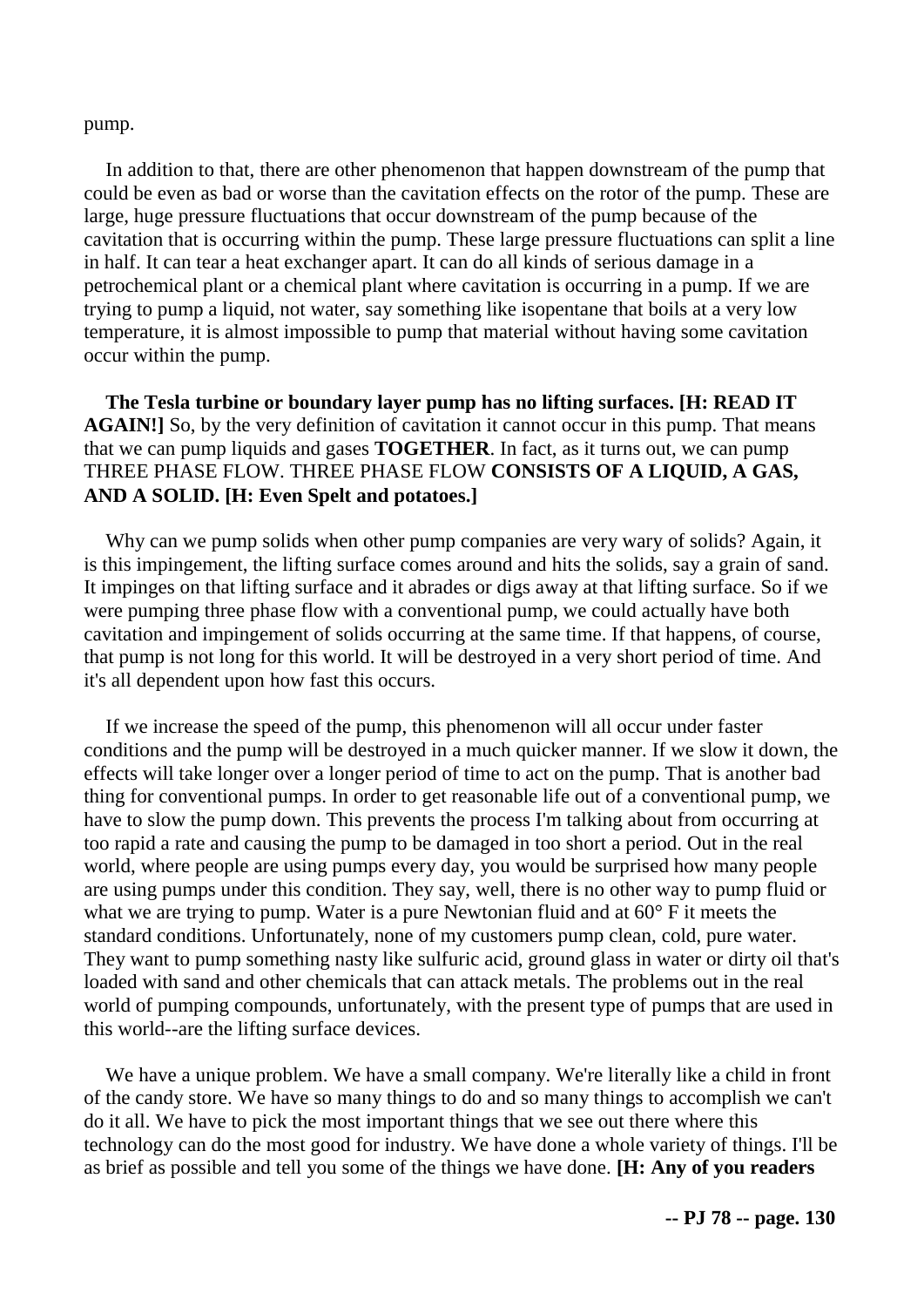**EVER heard of Jake Possell or the "Possell Pump"? I thought not! It would remind you a bit of TeslaPossell as Germain-Russell? How could such a massively important item as this "pump-turbine" just be OVERLOOKED? So be it--Doris and E.J. watched all phases work at the hands of Jake Possell over ten years ago--in person. Doris and Larry even worked in telephone revelation on a pulseless heart pump. This was later, sort-of, semi-developed. I think the words I "seek", Dharma, are "half-assed". How come nothing of this importance ever makes it more than "just off" the work-bench? This little sucker can pump potato peels (that nothing else will pump) and BE THOROUGHLY STERILIZED. You ones have HAD what is necessary to FIX things- you just sleep on and on and on until the Elite bury the gifts.]** 

We can pump three phase flow. We can also pump any two of those phases together **without damaging** the boundary layer equipment. In other words we can pump a gas and a solid. That is very unique to pumping. I think we are the only company **in the world that can say we can pump a solid and a gas without any damage to the rotor.** The boundary layer protects the rotor and the inside of the pump. The solids that go through the pump actually never touch the surfaces of the inside of the pump. In other words, they go in between the boundary layer from one disk and in between the boundary layer of the next disk adjacent to it.

Being an engineer as I am, I have told a lot of people about these facts, of course, but there is always a gnawing little word in the back of your heads that says you know that to be true, but what if it really doesn't happen that way? So to satisfy ourselves, during one of our tests, we were pumping sea water off a beach with a very large pump, we were planning a long duration pumping time, so our shop superintendent took a grease pencil, and he put a little mark on the outside of the rotor of one of our pumps before we put it together, then we assembled the pump. We pumped this sea water which is nasty stuff because it has so much salt in it. It also has lots of sand, it has sea shells, sea weed and all kinds of other things in it. All these things pass through the pump. Two weeks later after having run this pump twenty four hours a day we took the pump apart. Eureka, right on the side of the rotor was the little mark from the grease pencil. We could take our thumb and wipe that grease pencil mark off. The boundary layer protection does work. It is a real part of this type of pumping.

#### **THE TESLA TURBINE GENERATOR**

Before we started on this particular technology I had worked for a number of companies that were in the gas turbine business. When I first stumbled over the works of Tesla I saw this as a cost breakthrough in the field of gas turbines. I said to myself, aha, with today's metallurgy, with the techniques of today's improved bearings and seals and all the rest, I believe we could do what Tesla set out to do so many years ago. Of course, we went to the military--naturally.

The military has classically been looking for what we call an expendable engine. That is an engine that lasts for a very short period of time. Normally, if we look at conventional technology, say a General Electric, a Westinghouse, a Toshiba or a Rolls Royce gas turbine, we're looking at a piece of equipment that is so capital intensive or so expensive to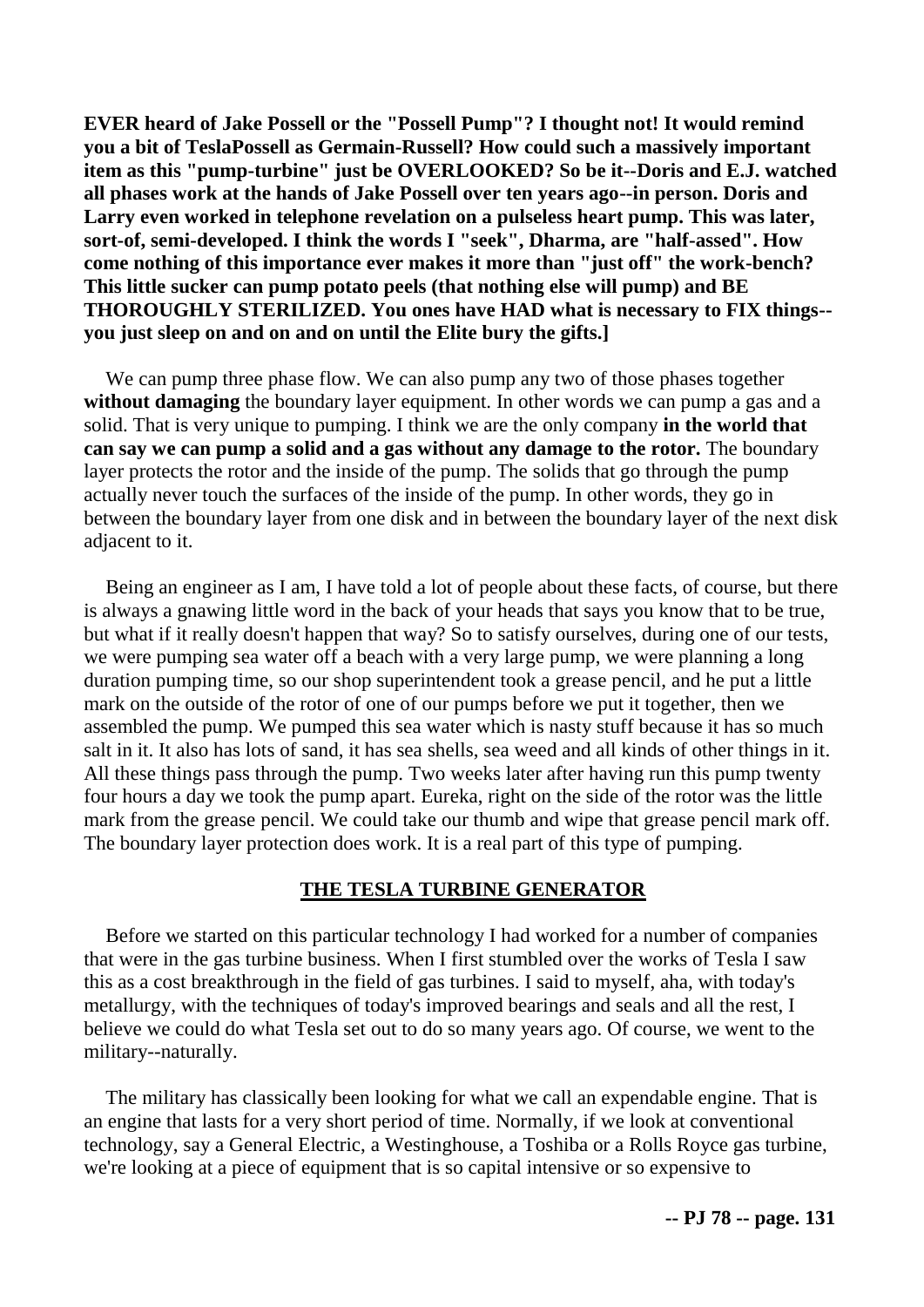manufacture that if you bought one of those devices and brought it back to your plant and said to your accountant: How are we going to amortize this piece of equipment? He would say: We better amortize it over the next ten years because that is the only reasonable way to spread this tremendous capital cost over a number of years. Bear in mind now that what the military is looking for is an engine that doesn't last for ten years but lasts for ten minutes. So it's a little more difficult to amortize the cost of that device over ten minutes than it is over ten years.

I brought a little device with me that I hope you can see from where you are sitting. We built this for the U.S. Navy during the Korean War. I can't tell you what it's for because that is still classified but I can tell you what it does and you can draw your own conclusion. This device is called an expendable gas turbine electrical generating plant. It consists of a two stage compressor. It takes air and compresses it and mixes a fuel with it. In this case, it's propane. That propane/oxygen mixture then goes into a burner can, which is a tiny piece of jewelry on this little device and it burns in there. The burner can holds the flame front so that the flame will not blow out. That hot gas then comes down to a little tiny bladeless turbine, which is only **ONE INCH IN DIAMETER**.

This device is launched at thirty thousand feet altitude. It comes up to speed in a fraction of a second, in millionths of a second. This is done by a charge of gun powder. On the end of this little device, there, this little silver thing that's on this end of the turbine, is a two pole alternator or generator, as we know, and it generates electricity. Its all on the same shaft with the turbine.

At thirty thousand feet altitude it comes up to speed and it produces one hundred watts of electrical energy. It takes the place of a battery which is quite large--a foot square. Of course a battery does not produce much electricity when it's at  $-65^\circ$  F which we have up at that altitude. We have to put around the outside of that battery, some means of heating it. That means that we have to put more energy in to make the battery work. Here all we have is this **TINY** little device that makes 100 watts of electrical power.

Ten minutes later, after it is launched, it is back at sea level and it is producing about 180 watts of electrical energy. Then it is destroyed. Its total life is only ten minutes. That does not mean that this device can't run more than ten minutes. It means that in its mission, for what it was designed to do, it has a ten minute life. That was a very interesting engineering exercise for our company. Unfortunately, after that occurred the Korean War was over. Our company determined that it is very difficult for a small, undercapitalized company to interface with the military. We decided to put those on the back burner, which we did.

That was kind of hard for us to do, as you can appreciate, because we were so enthralled about building larger ones and what we could do with the boundary layer concept as far as generating electricity. We had to put that on the back burner. That is more amenable to a small company that's undercapitalized. The military does not understand that you have to make payroll on Friday afternoon. They say we'll pay you next week or next month or something like that. It's not too important to them but to the people that are running the company it is a matter of life and death.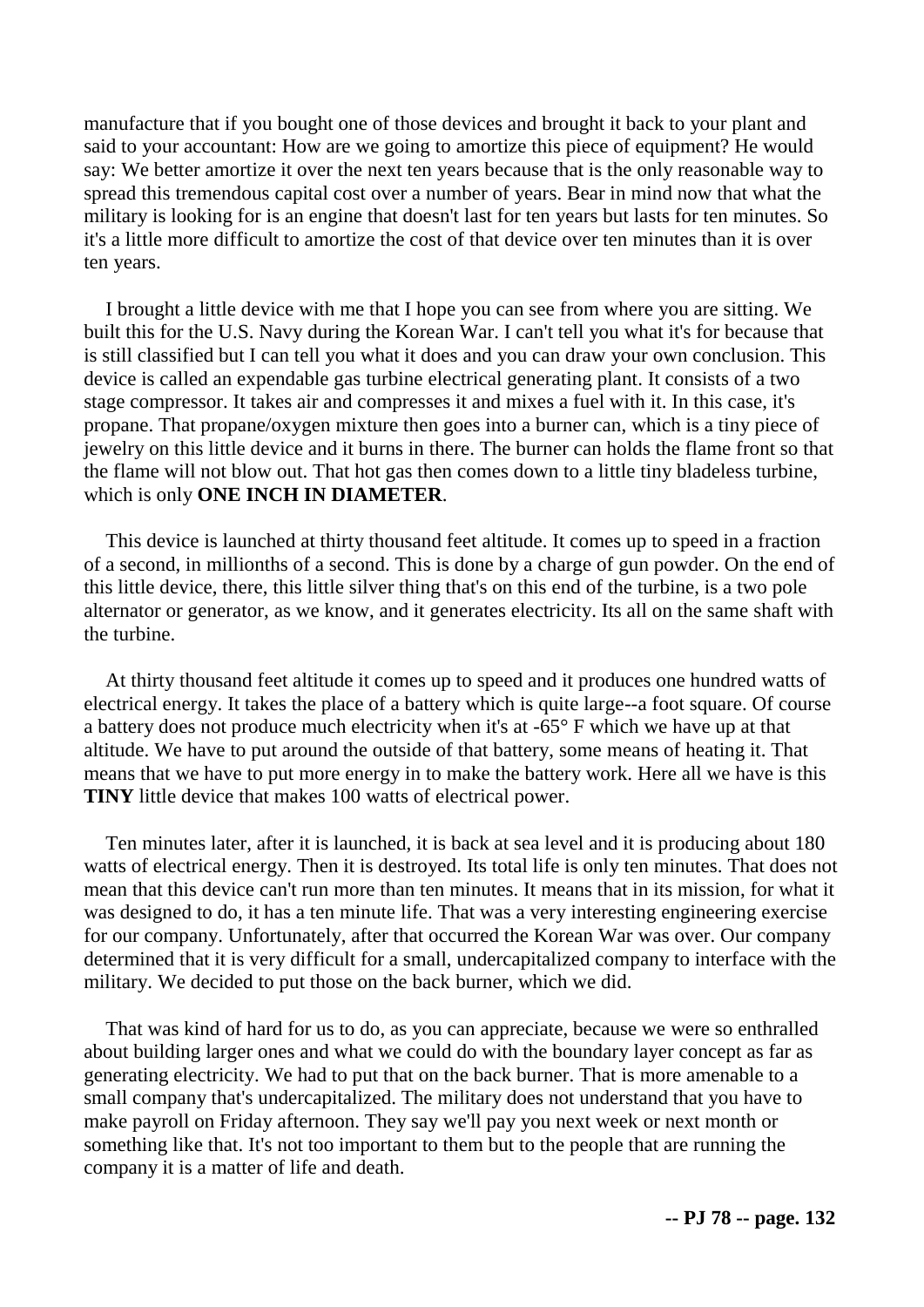We decided to put turbines on the back burner and go into the development of boundary layer pumps. That turned out to be a good decision for our company because a pump is about one tenth the complexity of a gas turbine. With developing these pumps that could do all of these unique things, our company has prospered over the years. We are now in a position where we feel we can go back into the turbine field and possibly interface with some larger companies and the military and so forth and do the things that we should have done twenty years ago in the turbine field**. [H: This was in 1986--HOW MUCH HAVE YOU HEARD, LATELY, ABOUT POSSELL PUMPS--OR TURBINES????]** 

\* \* \*

Dharma, we will leave this topic to also be "continued" for it has been a long Saturday and now, evening. These things have to come forth--in the doing and not just the sharing--and who, if not us?? We'll take up when we again write on this subject, with the *Problems Inherent with Gas Turbines.*

Blessed be him who hears and sees--and acts. We do not need to invent the "wheel" AGAIN--and God will see to the needs of His flock. Salu.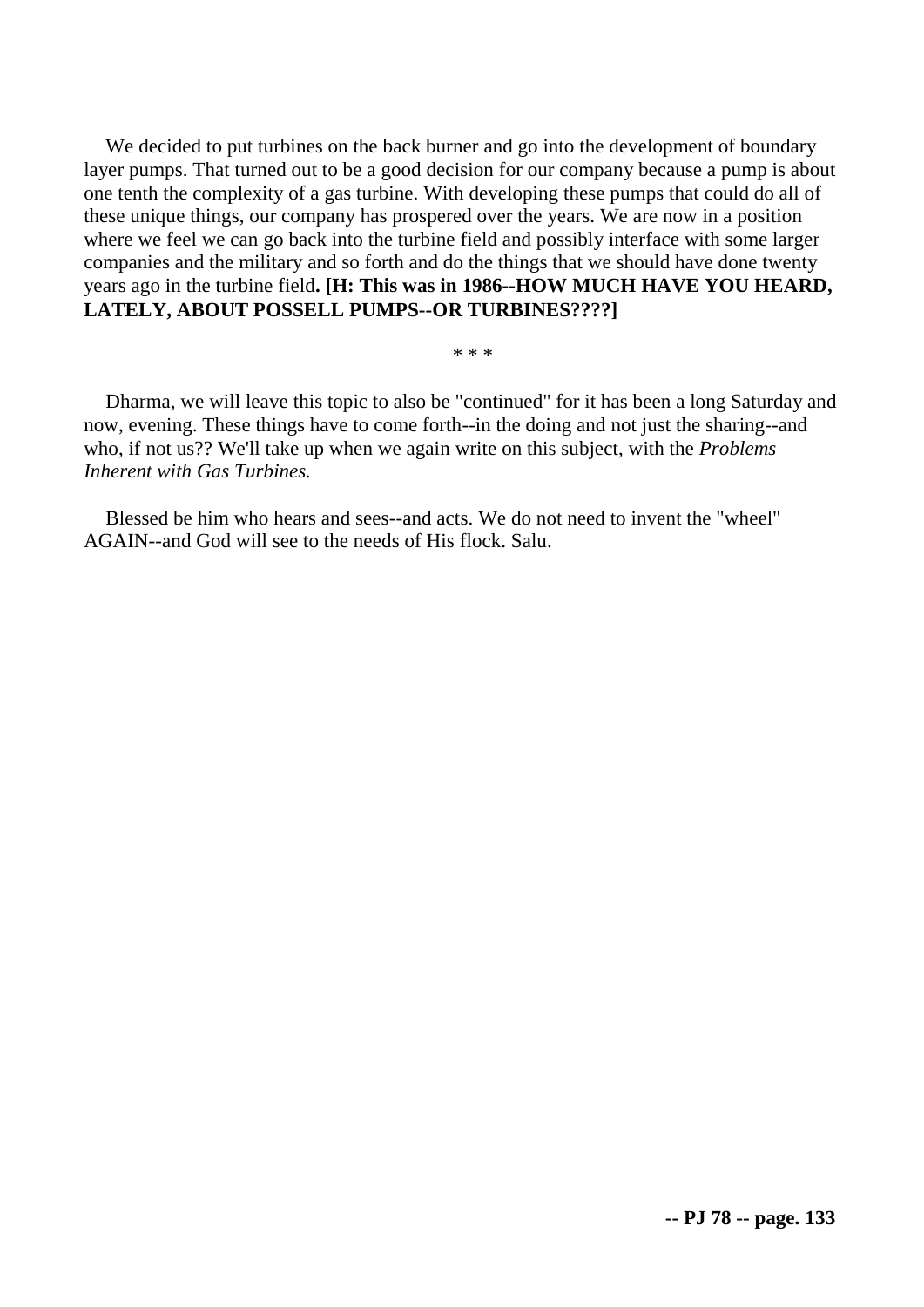## **CHAPTER 13**

### REC #1 HATONN

### SUN., SEP. 26, 1993 10:37 A.M. YEAR 7, DAY 041

### **SUN., SEPTEMBER 26, 1993**

### CONTINUATION: BOUNDARY-LAYER BREAK-THROUGH, C.R. "Jake" Possell

Presentation: 1986 Tesla Symposium

### **PROBLEMS INHERENT WITH GAS TURBINES**

Now there are many types of turbines. There are water turbines, there are steam turbines and there are gas turbines. We're looking at the whole wide field of turbines. As I showed you this turbine was built during the Korean War which is what? Thirty-eight years ago- something of that nature. Over the years, we have been able to produce a number of patents on this technology. The first patent that we took out cites Tesla as prior art. Of course, we always tell everybody that this whole idea of boundary layer drag was first purported by Nikola Tesla, the genius who invented alternating current.

There are some very interesting and exciting things that are occurring in this field. It's kind of refreshing to me to come to a meeting like this and hear a doctor who can get so excited about dividing the speed of light into a factor. I can get just as excited about boundary layer turbines and what they can do for the world up ahead. I would like to give you a little insight into what we're working on and what we feel can happen. In a steam turbine there are series of blades that look like a twisted airplane wing. They are attached to a big rotor in the center of the turbine. The steam comes in and impinges on the wing or the blade of the turbine and it pushes it. That's called impulse. The back side of the turbine is curved like a wing. The fluid goes around there and forms what is called reaction which drags the blade around. As I told you, in the boundary layer turbine we have no lifting surfaces, we have merely a system of flat disks.

In a turbine the crux of the whole problem, that people are looking at, is the effect of temperature and stress on that blade. You can appreciate that as we raise pressure and temperature the cycle efficiencies of steam cycles, gas cycles and so forth, all become more efficient. Everyone is striving, monumentally, to increase turbine inlet temperature and pressures. This will increase the efficiencies and we can get more electricity out of a ton of coal or a gallon of oil, whatever it might be, that fossil fuel that we're using to make the electricity.

People sometimes have a mistaken idea of a particular technology. For instance, back a few years ago in California we had a whole bunch of people that were reinventing James Watt's steam engine. They were reinventing the steam turbine. Un-fortunately, they were not smart enough to go to the public library and pick up a book up there and read about what the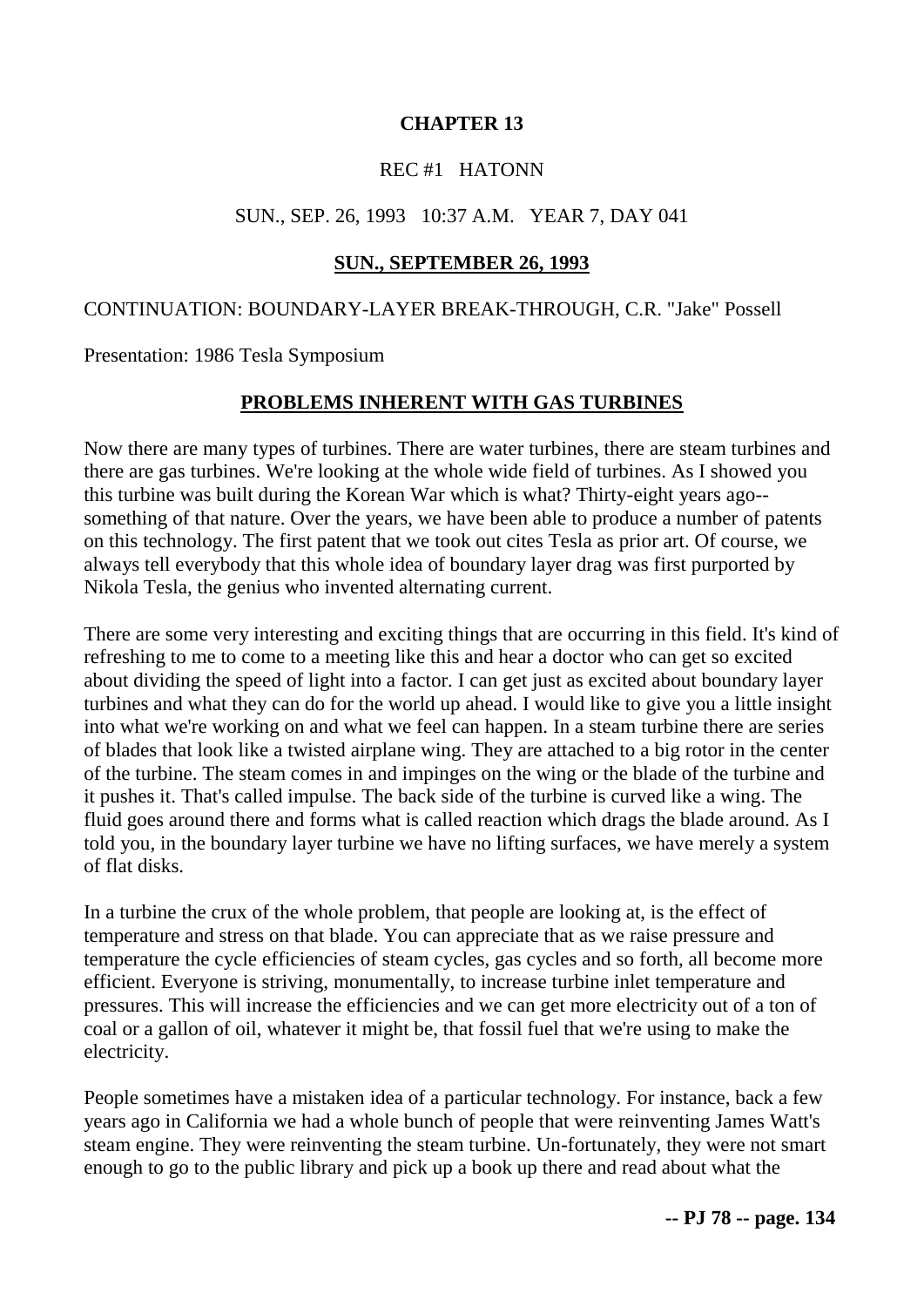efficiencies of such devices are. A steam turbine and a steam piston engine, and so forth, unfortunately, are very neat arrangements of mechanisms but they are inherently very inefficient. The most complicated steam locomotive that was ever built, triple expanding, double compounded device, was only 14% thermally efficient. Unfortunately the diesel engine is a good deal more efficient than that, it's about 36% to 38% efficient. That's why we don't see any more steam engines running out on the railroad track. We have a much better way of making motive power with a diesel engine at a much higher thermal efficiency. There are some rules of thumb that I go by as an engineer. If I tell you some of these rules of thumb you will be able to understand what I'm talking about much better. In a gas turbine, let's take, for instance, the limiting temperature today, if we burn fossil fuel, at stoichiometric combination, which is the optimum mixture of fuel and air, we can generate temperatures well over 3,000°F on those blades in that turbine. If we did the blades would stretch and hit the outside case. It would be an incipient failure of that device. What we do is take tremendous quantities of cold air from the outside and we mix it with that hot gas and cool it down to some temperature that we dare put into that device.

You don't have to be an aero dynamicist or a therm<sup>o</sup> dynamacist to know that's not good. If you raise something to a temperature you have a certain amount of energy in it. If you put cold air in with it you're reducing the energy content by quite a substantial amount. Today the limit of such gas turbines is about 2,000° F. The most advanced military engine in the world, that I know of, runs at 2,050° F. Westinghouse, General Electric, Toshiba, Rolls Royce- everybody that is working in the gas turbine field--is putting most of their effort into some way of being able to increase this temperature that goes into the turbine. Every year they raise it eleven degrees or fourteen degrees or whatever it happens to be. That's through a combination of metallurgy, unique mechanical design and maybe some new materials. We're able to raise it eleven degrees. Then they publish a big report about as thick as a big telephone book. It says, look what we've done this year; we've raised the temperature eleven degrees.

There is a rule of thumb that is most interesting here, that I'd like to interject, if we can raise turbine inlet temperature 350° F we double the horse power output of that engine. In other words, if we had a General Electric *[jet]* engine standing there, and we could wave a magic wand over it, and raise the [inlet] temperature 350° F it would have 80,000 pounds of thrust in-stead of 40,000 pounds. I'm not the only one that knows that. Everybody else in the jet engine business is well aware of it, let me tell you. They are up against a stone wall, literally, to raising turbine inlet temperature.

Along comes the boundary layer turbine. We can see that there are not blades here. At the root of the blade, we have a phenomenon, a stress phenomenon, called combined bending. That is the worst stress level. That will drive a stress engineer right up the wall. Combined bending is the worst kind of stress that you can put on any device.

To accentuate that, in a conventional turbine, the back end of the blade goes out to a sharp edge. That's Charpy effect or the notch effect. That is where the bending effect is greatest at that sharp edge. That is where the blade fails. It starts to crack at that point. If we put too high of a temperature on, it's goodbye blade. It flies off and that's the end of the turbine.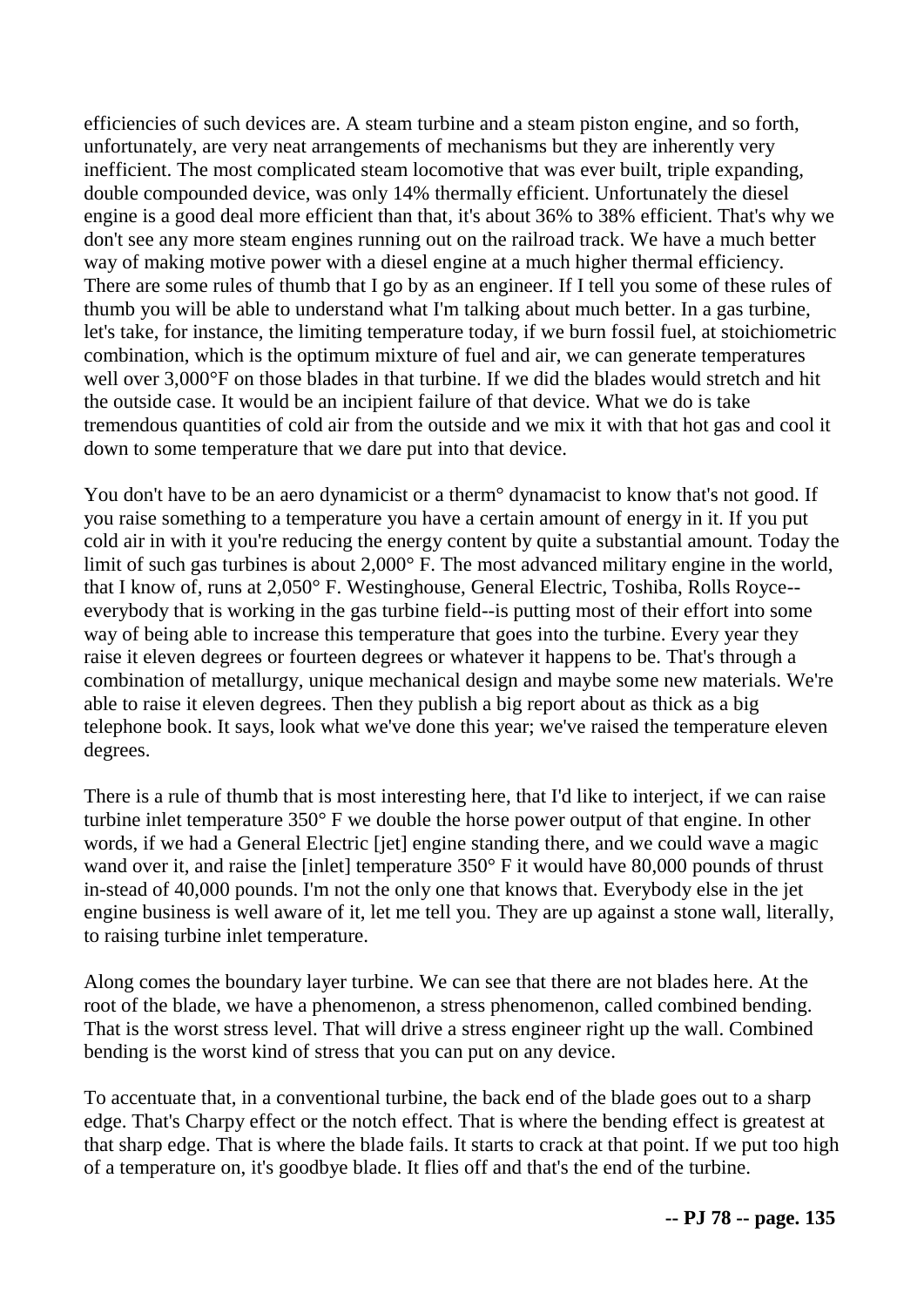If you are ever getting on an airplane, you might look at the engine pod. There is a red line that is painted around the outside of the engine pod. The purpose of that red line is to tell the mechanics, who are working around that engine or aircraft, not to stand in line with that red line. That is where the blades are going to come out if they ever choose to fatigue and come off. They will come out of that engine like a rifle bullet. They will go into the next county. Let me tell you something, every engine mechanic watches that red line. If you watch, they will step very quickly when they get to the red line. They don't want to be in line with that area of possible danger.

In the boundary layer turbine we have no blades. We have no combined bending. It's gone. There is no such thing in this turbine. All we have is two forces. One of them is centrifugal force. This is due to the weight of the flat disk itself as it spins. There is a centrifugal force developed within the disk. That tends to move that disk, break it and make it move out. Centrifugal force is a very small percentage of what a combined bending stress level would be in a conventional blade. The other stress is a small force due to the torque that is generated in the shaft for transmission out to the disk.

I would like to tell you about a little thing that we did for our own amusement and to prove to ourselves the tremendous advantage of bladeless turbines. We physically set the turbine up as a compressor or a pump and attached it to a variable frequency motor which allowed us to control the speed. After we finished our test, we decided to find out, ourselves, what would happen if we overdrove this disk up to some point where the stress level, the centrifugal force and the sheer forces would tear that disk apart.

The mass of a flat disk is a small percentage of the mass of a blade in a conventional turbine. That's why that conventional blade goes into the next county. Its turning at a very high velocity and has a relatively high mass. It will continue to travel in the same direction it's flung out at. In the Tesla turbine the mass of the disk is much lower than that of a blade. We drove the Tesla Turbine to increasing speeds, five thousand revolutions per minute at a time. Somewhere up around 85,000 rpm one of these disks reached its point of no return and it broke. We had all been standing around cringing, waiting for a big explosion. We were saying, raise it another five thousand. We were kind of worried about whether it was going to blow the whole laboratory up or what was going to happen. All of a sudden one of the instrument men who had earphones on said, "Sir, there has been a little blip in the rpm. I believe something has happened to the turbine." We didn't hear any noise. Nothing that we could detect had occurred. We decided to slow the turbine down and take a look at it. We let it coast down and it took quite some time for it to coast back to zero rpm.

To our great surprise and astonishment, when we opened the case of the turbine, the disk on the outside of the turbine, which is slightly thicker than the other disks, had exploded and disappeared. We thought that it would be somewhere just downstream. Maybe inside of our flow meter or in our control valves, something of that nature. We started to unscrew the pipe. We looked for these elusive particles. We didn't know what to expect. Finally we went all the way over to the wall and took the last piece of pipe up and shook it. There were no particles in it. We said: "Now where could those particles have gone? Aha, they're out in the parking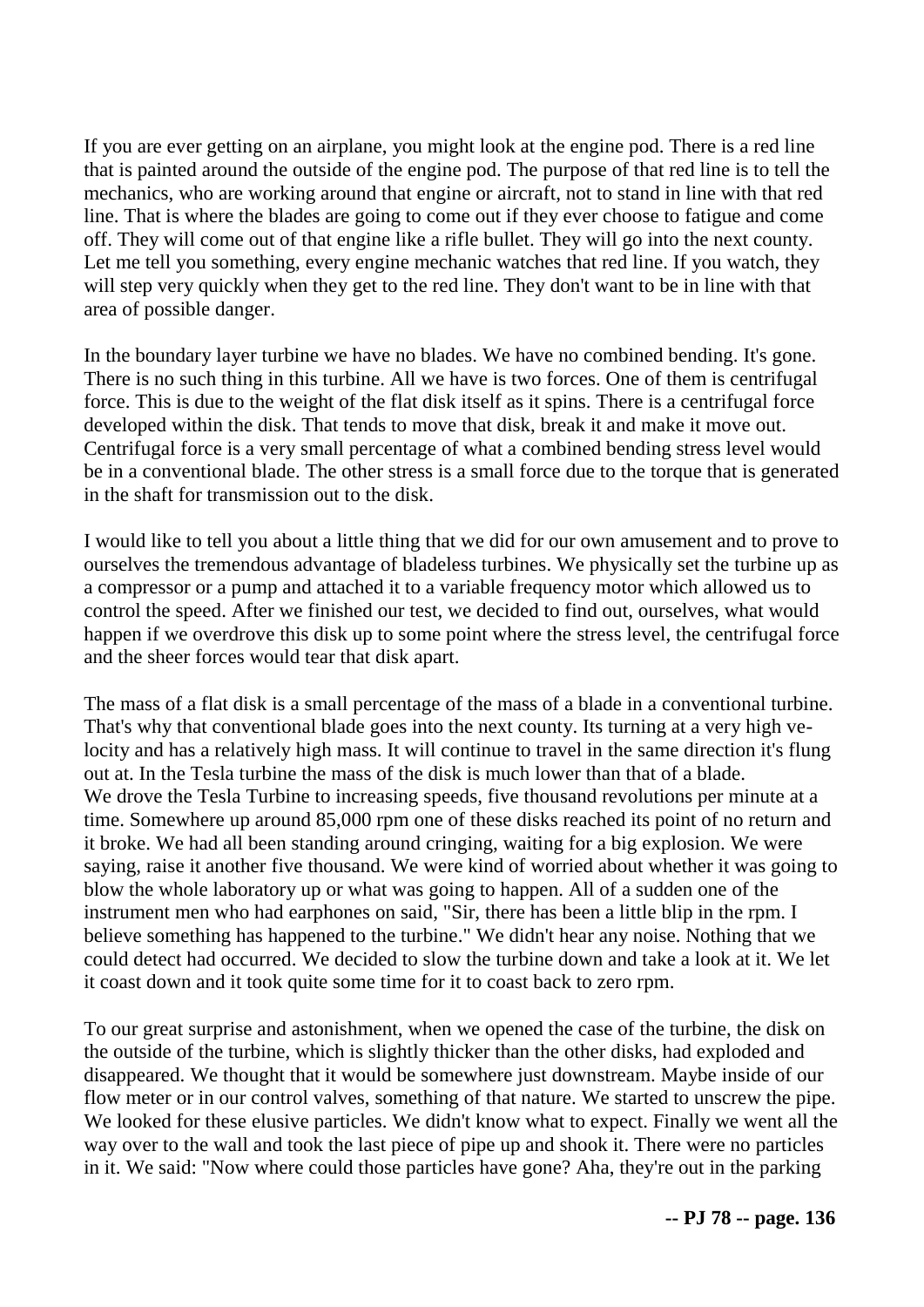lot."

Sure enough, we went outside (we were in the second floor of a large concrete building) down in the parking lot and with a pair of tweezers we picked up these little pieces of the disk. They were about one quarter inch square. They had managed to go through the turbine, through the control valves, through the flow meters and all the instruments, out the pipe and into the parking lot without us even knowing it. We think we proved our point beyond the shadow of a doubt, that this turbine has little danger from exploding parts if you over-drive it. I'll explain why that is important in a minute.

The other thing is that a turbine has to be coupled to something. If we're going to put a turbine into, say, a vehicle. Let's look at that for a minute because that is an exciting part of what we're talking about. A turbine has maximum torque at zero rpm. Now just think about that for a minute. What does that mean as far as acceleration is concerned? When we let the clutch out in our automobile, we have to rev the motor up to about two thousand rpm before we let the clutch out. If we don't the motor dies and we have to start it again. At zero rpm a conventional internal combustion engine has zero torque. Not so good for acceleration. We have to speed that engine up before we let the clutch out so that we have some torque available to accelerate the vehicle. The turbine is exactly the opposite. It has maximum torque at zero rpm. When we let the clutch out we better be ready. Our head is going to get snapped back and we're going to take off and probably spin the wheels.

Back in 1967 there was a gas turbine that was put into an Indianapolis racing car by a gentleman that we all know who is on T.V. That bladed type turbine had so much torque, they told the driver, "Be careful, don't push on the throttle too hard or you'll twist the half shafts off in the back of the race car." He could pull out along side another car and pass him at will, with the turbine. You might well say, "Why don't we have turbines in Indy cars today and in other types of vehicles?" There are two reasons. One is that USAC, the governing body of that racing sanction, outlawed gas turbines. All the other owners said, "We can't afford to put a gas turbine in our race car and this thing can blow our doors off. We don't want gas turbines in racing cars." Collectively USAC outlawed the gas turbine as a power plant in race cars. Not because it wasn't good or better or anything else, it's because it was too good.

Today our ultimate objective is to get boundary layer gas turbines back into vehicles. Maybe first in an Indianapolis race car, then into a truck and then possibly come up with one that will go into a car. Why is that so exciting? Let me explain to you. We touched a little bit on that rule of thumb about 350° F. Why is that so important? I told you that we have a lower stress level on the flat disks. I told you about our unique experience. Why is that so important?

# **THE ULTRA HIGH TEMPERATURE GAS TURBINE**

It means that we can raise turbine inlet temperature above that temperature our competition can put on ordinary bladed turbines. I can tell you this, today we have run gas turbines with a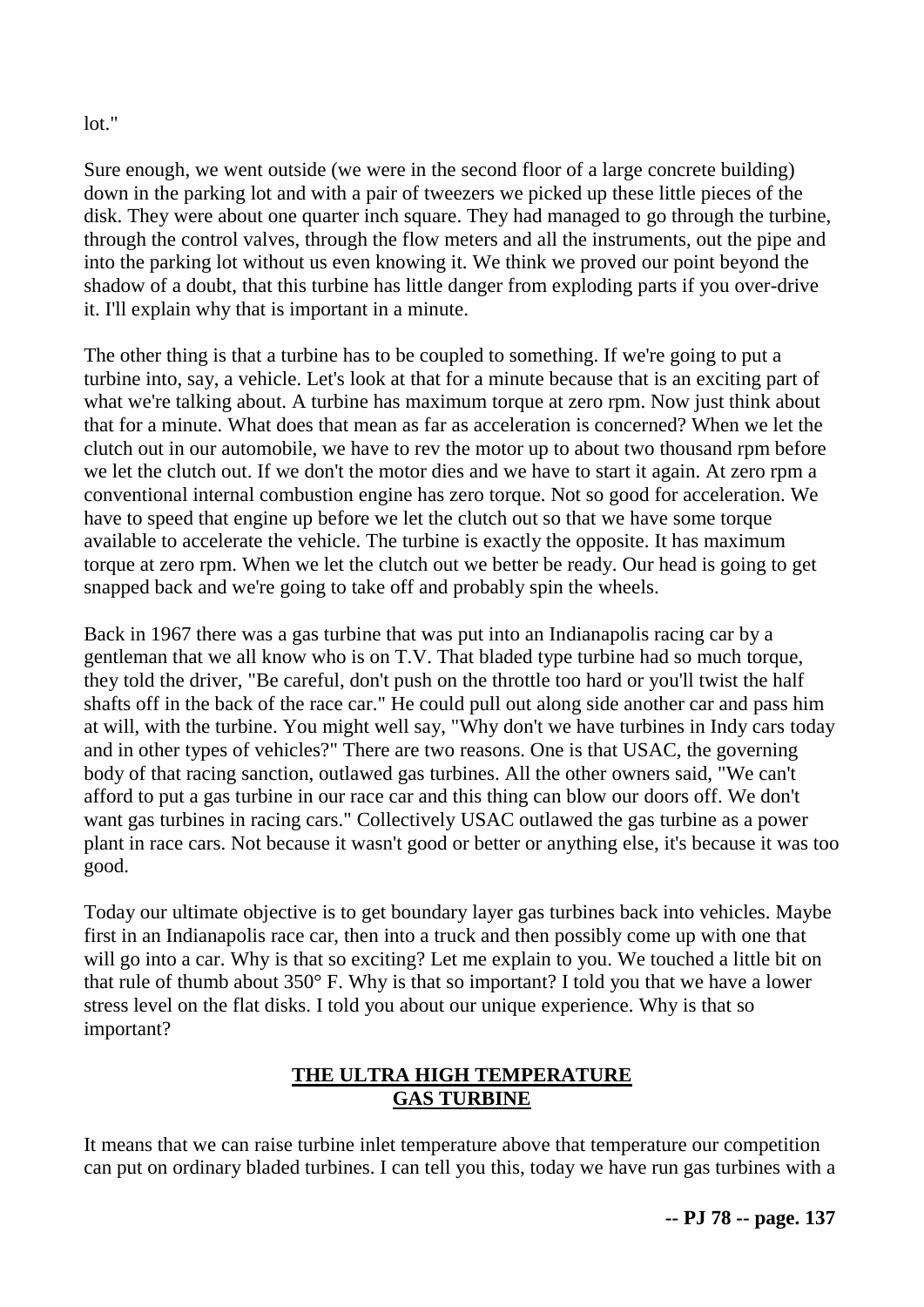turbine inlet temperature of 2,200° F--this is 150°+ F higher than any other turbine has been run. About ten years ago an English company came up with a new material. Normally, metal, as we heat it, gets weaker and weaker and weaker. Up in the temperatures we're talking about, from 2,000° F on up, temperature really affects metal very adversely, metal gets very weak. At 2,500°+ F the best high temperature metal that we know of has a tensile strength of about 3,000 psi, which is like wilted lettuce. That is not too good from which to make turbine parts. We are continually looking for new materials.

This English company came up with a new material which I call aerospace ceramic. It's a very high purity ceramic made out of silicon nitride. Silicon is the seventh most prevalent element on the face of the earth. Beaches are largely all silicon. Silicon is not only a very interesting material, it is also very plentiful and therefore very inexpensive. What happens with this silicon nitride to our utter astonishment, don't ask me why this happens because I don't know, for some reason silicon nitride gets stronger instead of weaker as the temperature is increased. Silicon nitride gets stronger as it's heated. We said, "All right, let's take it on up and see what happens to it." Let's take it to that magical temperature 2,500° F. The strength of silicon nitride at 2,500° F is 80,000 psi instead of 3,000 psi. We could see the tremendous advantage. Why don't we make the internal parts of a jet engine out of hot pressed silicone nitride? People are endeavoring to do that. You can well appreciate the fact that material is a very high purity material. It has to be put in a mold. It has to put under tremendous pressure. At the same time it has to be heated to temperature in the range of 3,000° F. The equipment needed to make hot pressed silicon nitride is not cheap. Its a new process called HIP-Hot Isostatic Pressing.

There are a number of companies doing this. You probably have seen an advertisement in a magazine that says HIP. What in the world is that? Now you know. RIP is taking materials like hot pressed silicone nitride and putting them under tremendous pressure and temperature and, after a long period of sintering, it will develop these unusual properties that are so advantageous in a gas turbine. I call that turbine the Ultra High Temperature Gas Turbine. Fortunately, the strength of hot pressed silicone nitride goes up to somewhere close to 2,700° F before it takes a nose dive as the other materials do at a much lower temperature. What I can tell you is that we can make these flat disks with relatively low-cost simple tooling. We can make these disks out of hot pressed silicon nitride. We feel that in one swell jump we can go from 2,200° F to 2,700° F.

Lo and behold, we're going to have an engine that has three times the horse power of a conventional engine that we know today. Let me tell you, that's going to make one hell of an im-pact upon industry. It will first be, of course, very attractive to the military because of the tremendous additional power that we can achieve with this type of engine. Ultimately, because we can go to these high temperatures, we also enjoy an increase in thermal efficiency of the device. We read a lot about the air-lines carping about the fact that their profits are going out the window due to the high cost of fuel to run an aircraft. So if you can come in with any kind of a means, device, material, what-ever--to lower the cost of fuel per passenger mile, they will grab you with a hook and pull you in. That is a tremendous possibil-ity in the ultra high temperature turbine.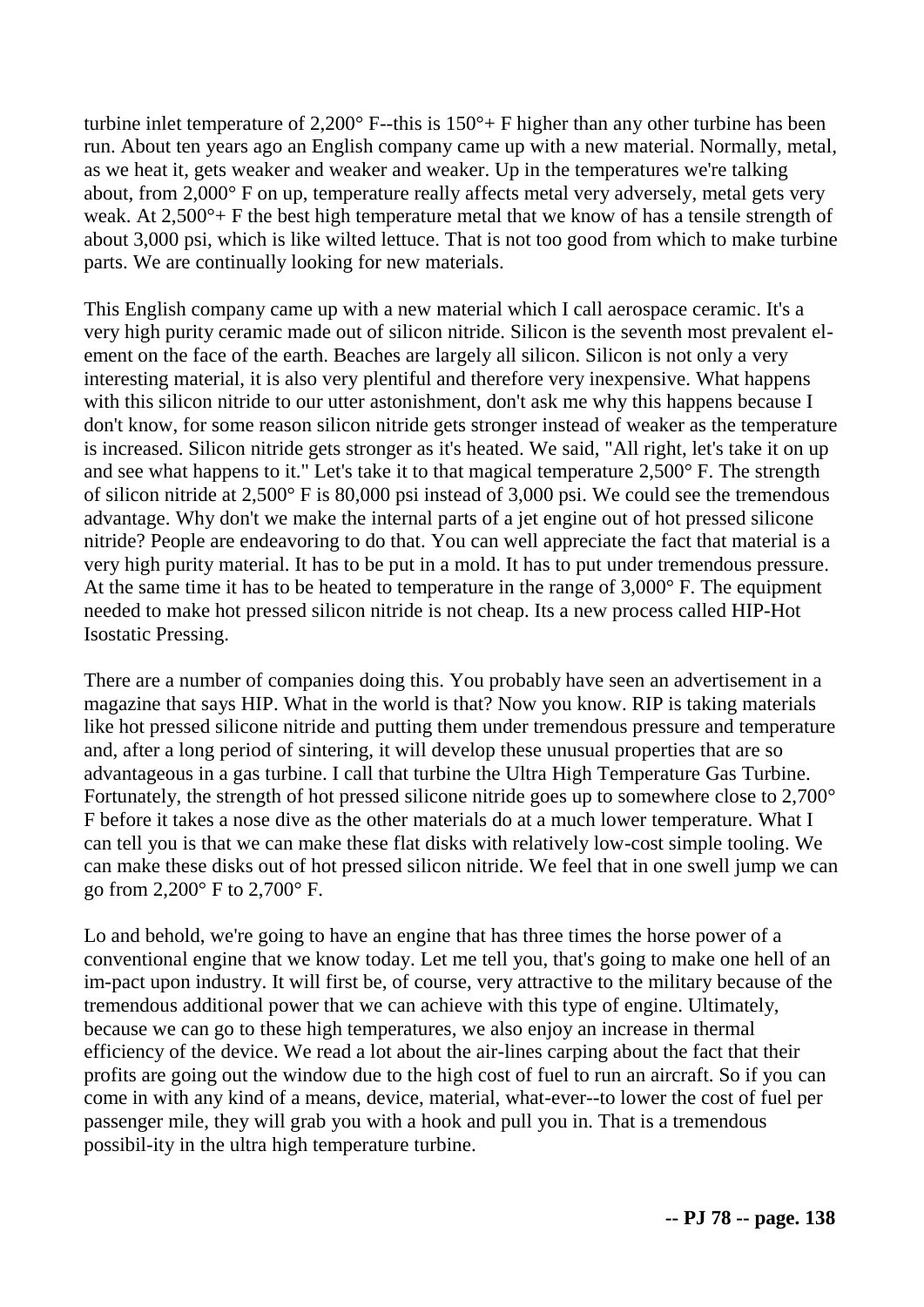**[H: Will they actually hook you and pull you in? No indeedy--that is BAD for BIG BUSINESS and they will NOT! THIS IS WHY THERE IS NO COMPETITION-- ONLY THEFT AND SECRECY REGARDING ANY OF THESE TYPES OF EFFICIENT PRODUCTS. SO, WHY DO I WRITE ABOUT THEM? BECAUSE THERE WILL BE A DAY AND AN OPPORTUNITY FOR "RESEARCH AND DEVELOPMENT" AND TO SOME SMALL EXTENT USE FOR A "FEW". THE MAJOR INDUSTRIES WILL BE LOST TO THE FREE TRADE AGREEMENTS AND THE BANKSTERS WILL CONTINUE A STRANGLEHOLD ON ANY PRODUCTS OFFERED TO ANYONE. THEN, TOO, THE LOANS FOR RESEARCH WILL BE GOBBLED UP AS WELL AND WILL BE SET TO "BURY" THE DEVELOPER—IN THE END THE "CARTEL" WILL CONFISCATE THE BUSINESS AND THE PRODUCT. SO, YOU HAVE LITTLE INCENTIVE TO GO ON TILE OPEN MARKET IN A BIG WAY. REMEMBER, SOMETIMES LESS IS FAR MORE THAN "MORE". These products are already IN USE within the secret arsenals and facilities--DO NOT THINK OTHERWISE. However, there is real reason to believe you can develop some of these things on a small scale and continue to have a few luxuries for selves during a very bad period of transition. Everything offered is simply beyond your acceptance and on a "tinkering" scale will not cause undue attention nor alarm to the "big boys"--any more than a "Wind Charger", in wind country, represents for a home electric alternative on a small scale.** 

**For a lot of things such as this, the more "free trade" there is the more you will flourish on a small scale--because you do NOT wish to "compete". The POINT is to NOT compete. If you cannot see the merit in such judgment then please keep a large physical distance from our teams.]** 

### **THE PHALANX**

I'd like to tell you about a very interesting project that I'm working on. It's not classified. Although you may think it might be. It has been revealed to the world. It can no longer ever have a blackout put on it by the military. It is a new type of aircraft. It is what we call a true VTOL. That's a vertical take off and landing aircraft, ala the Flying Saucer. Why can we build this vertical Flying Saucer at this date when we couldn't do it before? The reason is power to weight ratio or thrust of an engine that's available to do this. This new ultra high temperature Tesla bladeless turbine is going to make this possible. We have already built a prototype of this engine. We have run it at 2,200° F, as I told you. We have plans of, in the very near future, running the engine at 2,700° F. When we do, we will achieve this power to weight ratio that is phenomenal in that industry. It will make possible aircraft of a whole new dimension.

**[H: Now Jake, and all the rest of you sleepyheads--DO YOU THINK THAT YOU CAN HOLD SUCH PATENTS? THE DEVELOPMENT WAS TAKEN IMMEDIATELY FROM YOUR DRAWING BOARD AND INTO PRODUCTION. YOU DREAM ON IN A VISION THAT YOU ARE SOMEHOW PROTECTED! THE RUSSIANS HAD ALL OF THIS TECHNIQUE AND BEYOND FOR HALF A CENTURY--AND USED IT. THEY HAVE COSMOSPHERES, CRAFT CAPABLE OF EXTRA-LOW SPACE**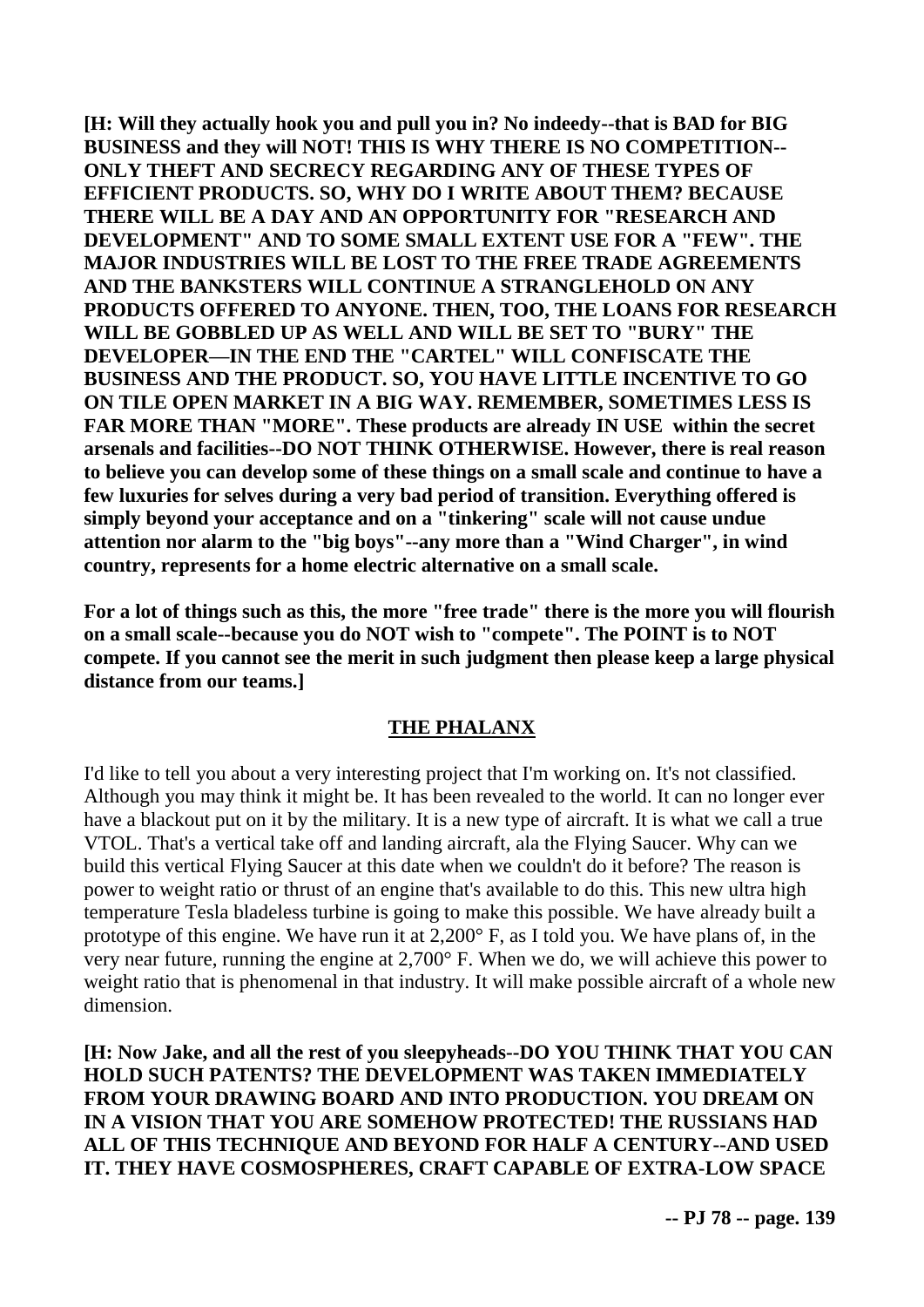# **FLIGHT AND MAINTENANCE, ETC. THEY CAN ACTUALLY RUN CRAFT ON "SOLAR ELECTRIC PARTICLES" AND LIGHT! NOW THESE THINGS ARE TO BE USED TO HARNESS THE PLANET AND ALL LIFE-FORMS FOR THE ELITE- -IF ALLOWED. I DO NOT COMMENT BEYOND THIS STATEMENT, PLEASE.]**

The aircraft is similar to an aircraft you might have heard about, the Harrier built by the British. The Harrier was built by a company called Hawker Siddley. It was built thirty eight years AGO (now 45 years ago--nearly half a century!). Everybody thinks the Harrier is a brand new aircraft. It is not. It's an old airplane, but it is a unique aircraft even today. The military and others are just becoming aware of the Harrier's potential and what it can do. The Harrier has a conventional, bladed type engine called the Pegasus. The Pegasus, when it was first put into the prototype Harrier, had so little thrust, that in order to get the aircraft to take off from the ground, the fuel tanks had to be emptied. They had to remove all the wrenches and everything that wasn't bolted down in order to get it to lift off. It did fly under those conditions. It is a STOL--slow take off and landing. It has to move forward in order to generate a small amount of lift to help the poor Pegasus engine lift this aircraft off the deck. Today this is done on the bow of an aircraft carrier. The aircraft carrier goes fifteen knots and generates its own wind. This is the fifteen knots the Harrier needs to take off from the deck of the aircraft carrier.

This new aircraft is not going to have to fly forward at all. You'll be able to park this in your garage and back it out in the alley and take off without an airfield. Just think what that is going to mean. We can eliminate all the vulnerability of an air-field. In other words, all an enemy has to do is come in and put a couple of bombs right in the middle of our runway and it's goodbye airport until somebody can get out there and fill those holes up to be ready to take off again. This new aircraft can be parked under some trees. It can be pulled out and take off. It can do everything a helicopter can do. Why is that so important? All of our military strategy is predicated on the helicopter, ala the Vietnam war. We lost some 27,000 helicopters in the Vietnam war. That was from some guy standing with a rifle on his hip, plink. Put one rifle bullet through that rotor, that's spinning up there, and down comes that helicopter. This new aircraft is not vulnerable to that single shot.

In fact, with two of the ultra high temperature turbines in this aircraft, it will rise off the ground, fly to any altitude vertically, then all of that thrust can be put to the rear of the aircraft with some variable nozzles that are part of the support system of that aircraft. That aircraft can fly through the air at Mach 2.5. Gentlemen, that is faster than the F-16 and the F-18! Not only do we have a device that outmodes the helicopter, it can also fly faster than our conventional military aircraft that we have today.

That gives you some idea of what the Tesla turbine is going to do to aviation. Naturally the military is very interested in this. Of course, there are other people who are very interested in it. I was at a meeting the other day where the president of Federal Express looked at this. He said: "Boy, would I like those to deliver packages." We were goading the military. We said you guys better get going on this. If you don't, later on when there is another war that starts, you'll have to go and take the Federal Express aircraft and paint over the signs and put the military signs on the Federal Express aircraft.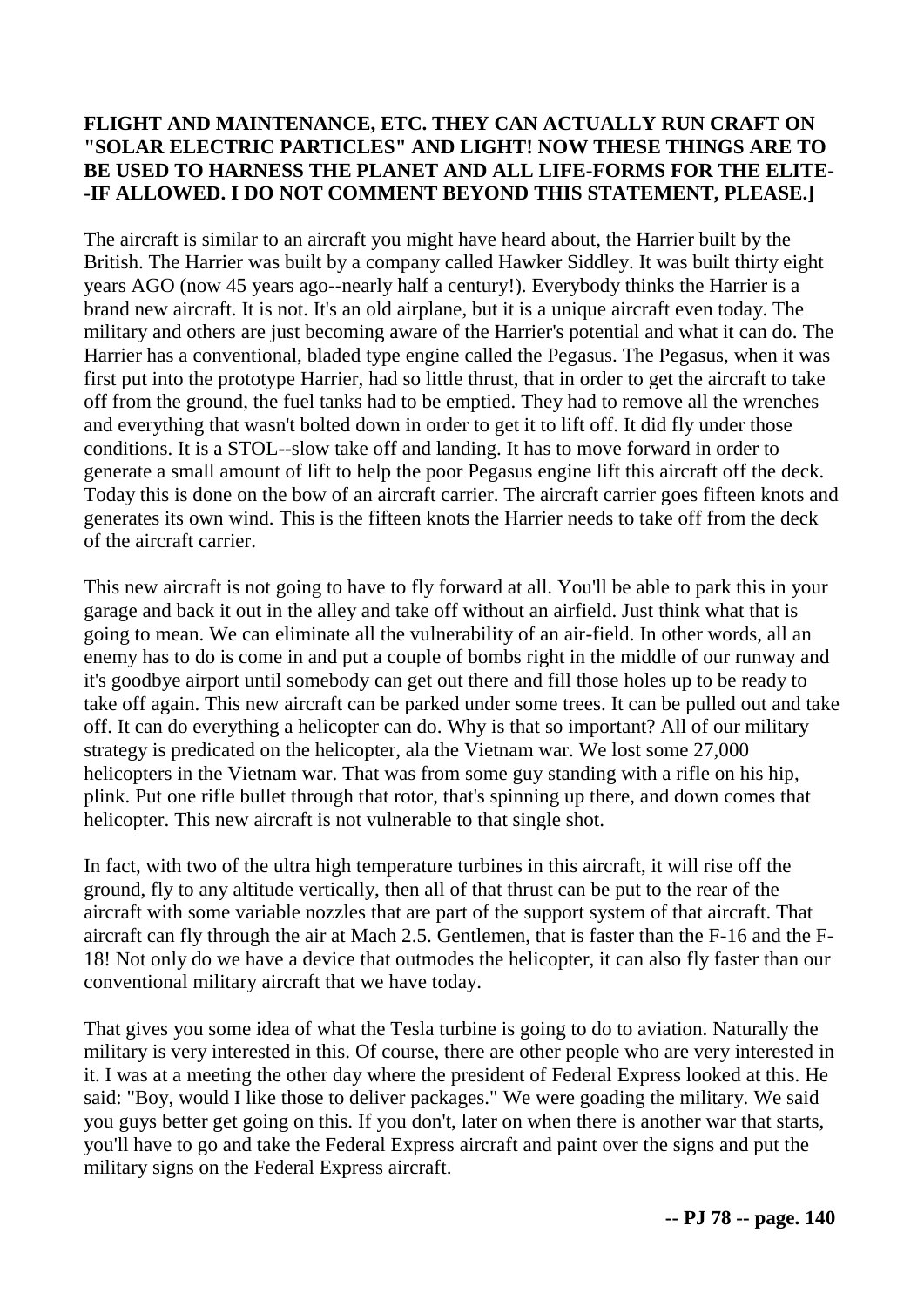If any of you are interested I have some photographs of that aircraft. There are five of those aircraft in existence today. They have been built over the last two years. By the end of this year they will be in the air. **[H: Oops!! They also fit the design reported over and over again as "silent" flying UFO's.]** Believe me, when the first one rises up over the hangars in Long Beach there is going to be another H.G. Wells episode. Everybody's going to call in and say, "Hey, I just saw a flying saucer and it was right here in Long Beach!" It's not a flying saucer, ladies and gentlemen, it is the new Phalanx VTOL aircraft that is being produced there **[H: And several other places scattered around, especially New Mexico and Nevada--and out around Edwards (AFB) area]**. Don't become worried that there are some aliens from outer space approaching your area**. [H: I'm sorry, friends, I guess you know, now, one of the reasons I switched subjects in mid-stream on you. The answers are all "about" you and I have neither the time nor the interest in giving you science and aeronautics lessons--please understand, however --this is where my expertise lies and my in- terests--NOT IN YOUR POLITICS AND WARS!!]** 

The other thing I want to say, one more word, about the use of these turbines in vehicles. It is literally possible with the high temperature turbine--and you'll have to take my word for it at this point because I can't show you anything (I wasn't able to bring anything with me)--it will be possible very shortly to have a gas turbine that is so small that you can put it in the glove compartment of an automobile. It will produce enough horse power to make that car perform like none that you've ever been in before. It will out accelerate. It will be quiet. It will do a number of things that present day internal combustion engines cannot. It can burn ANY **KIND OF A FUEL**. You can put oil just as it comes out of the ground into the engine. You can put powdered coal into it. You can burn saw dust in it, if you choose. You can use any fuel. You can put Shenaleeze Black Label into it if you like. It will run on that fuel--however it is a terrible waste of Shenaleeze Black Label.

With that in mind, I thank you for being such a good audience.

\* \* \*

I believe you might be able to see, readers, WHY I am going to stop allowing these legal hasslers the time and energy drained from my scribe and receiver, and turn to those things such as THIS, which can see a remnant through in these days upon you. I do not "play to the world"--I have a very limited mission and task to perform and, yet, there will be many of you scattered around "out there" whose mission is awaiting also--Jake Possell is a prominent one in point, if he wishes.

There is always a grand back-up routine with my contacts. The first is to back up and proclaim me "evil", "non-existent" and somehow "anti-Christ". I TRAVEL WITH THE CHRIST YOU AWAIT--HOW CAN YOU BE MORE CHRISTIAN THAN TO LEAD THE HOSTS OF THAT VERY ONE YOU AWAIT? IT IS TIME TO GET INFORMED AND STOP THE "DEVIL DANCE" ROUTINE. IF NOT **YOU**, *WHO*??

May wisdom guide your steps. Please do not barrage me with your inventions and tinkerings